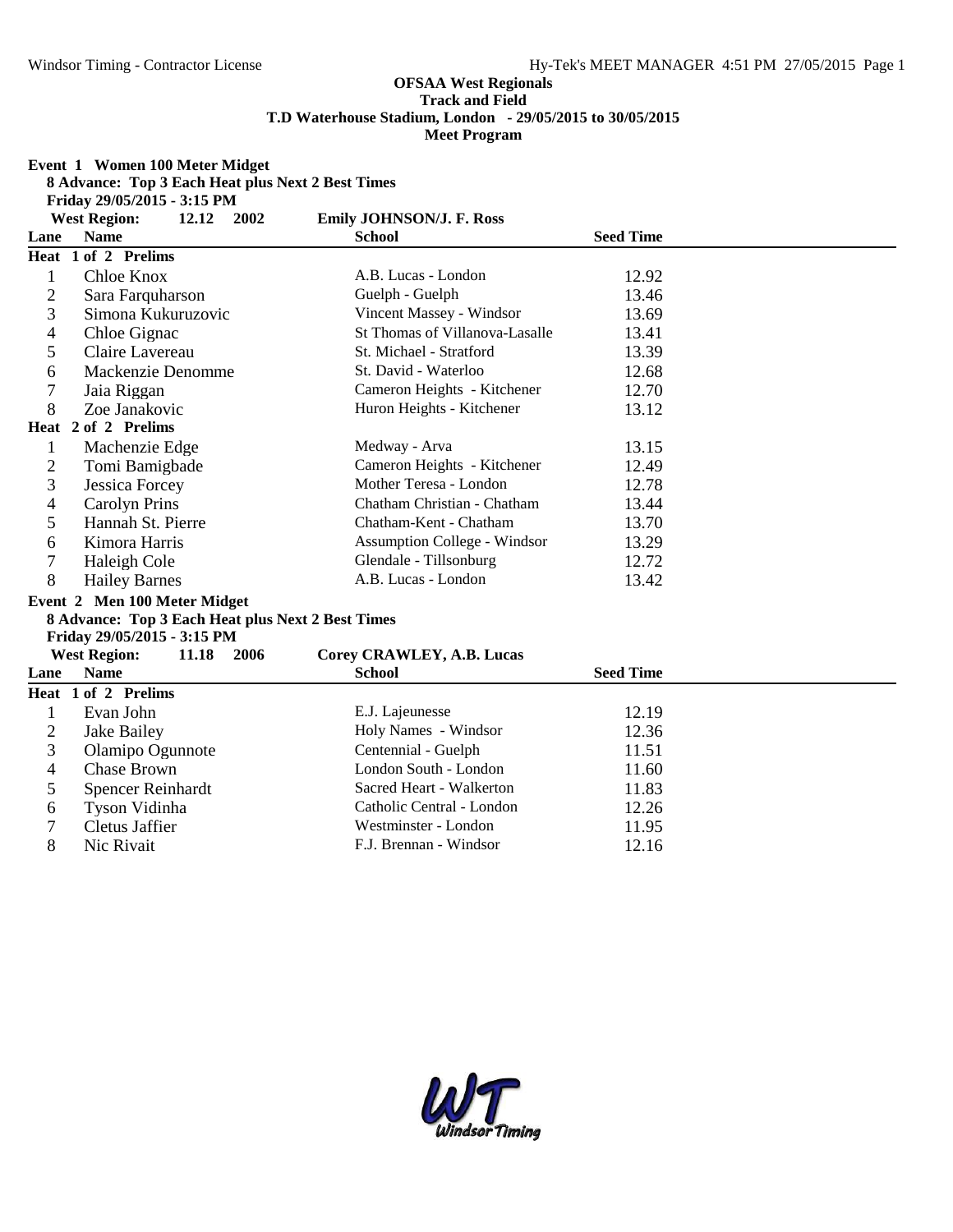### **Heat 2 of 2 Prelims...(Event 2 Men 100 Meter Midget)**

|   | Jonah Zimmer             | Catholic Central - London      | 11.75 |  |
|---|--------------------------|--------------------------------|-------|--|
| ◠ | Dominic Turton           | St. Mary's - Kitchener         | 11.72 |  |
| 3 | <b>Adrian Livingston</b> | Mgsr. Bruyere E S              | 12.15 |  |
|   | Shahmir Khan             | Glenview Park - Cambridge      | 11.36 |  |
|   | Devonté Ballantyne       | Strathroy - Strathroy          | 12.25 |  |
| 6 | Jesse Gallant            | Kitchener Waterloo - Kitchener | 11.97 |  |
|   | Rob Maure                | Sandwich - Windsor             | 12.38 |  |
| 8 | Shahriyar Rahman         | Vincent Massey - Windsor       | 12.22 |  |

# **Event 3 Women 200 Meter Midget**

**8 Advance: Top 3 Each Heat plus Next 2 Best Times**

**Saturday 30/05/2015 - 10:00 AM**

### **West Region: 24.70 2002 Emily JOHNSON/J. F. Ross**

| Lane | <b>Name</b>            | <b>School</b>                       | <b>Seed Time</b> |  |
|------|------------------------|-------------------------------------|------------------|--|
|      | Heat 1 of 2 Prelims    |                                     |                  |  |
|      | Taneidra Cain          | W. F. Herman - Windsor              | 26.34            |  |
| 2    | Jessica Forcey         | Mother Teresa - London              | 27.12            |  |
| 3    | Chloe Gignac           | St Thomas of Villanova-Lasalle      | 27.10            |  |
| 4    | Sara Farquharson       | Guelph - Guelph                     | 27.00            |  |
| 5.   | Claire Lavereau        | St. Michael - Stratford             | 27.52            |  |
| 6    | Melanie Wieringa       | Lord Dorchester - Dorchester        | 28.32            |  |
|      | Tomi Bamigbade         | Cameron Heights - Kitchener         | 25.63            |  |
| 8    | <b>Kennedy Campeau</b> | Essex - Essex                       | 27.51            |  |
|      | Heat 2 of 2 Prelims    |                                     |                  |  |
|      | Cassidy Kent           | Parkside - St. Thomas               | 28.29            |  |
| 2    | Hailey Vezina          | St. David - Waterloo                | 27.13            |  |
| 3    | Kimora Harris          | <b>Assumption College - Windsor</b> | 27.01            |  |
| 4    | Mackenzie Denomme      | St. David - Waterloo                | 25.97            |  |
| 5    | Abbey Thorup           | St. Mary's - St. Mary's             | 27.45            |  |
| 6    | Mia Stevandic          | London Central - London             | 28.29            |  |
|      | Tyra Boug              | Huron Heights - Kitchener           | 25.99            |  |
| 8    | Kiera Jackson          | Leamington - Leamington             | 27.05            |  |

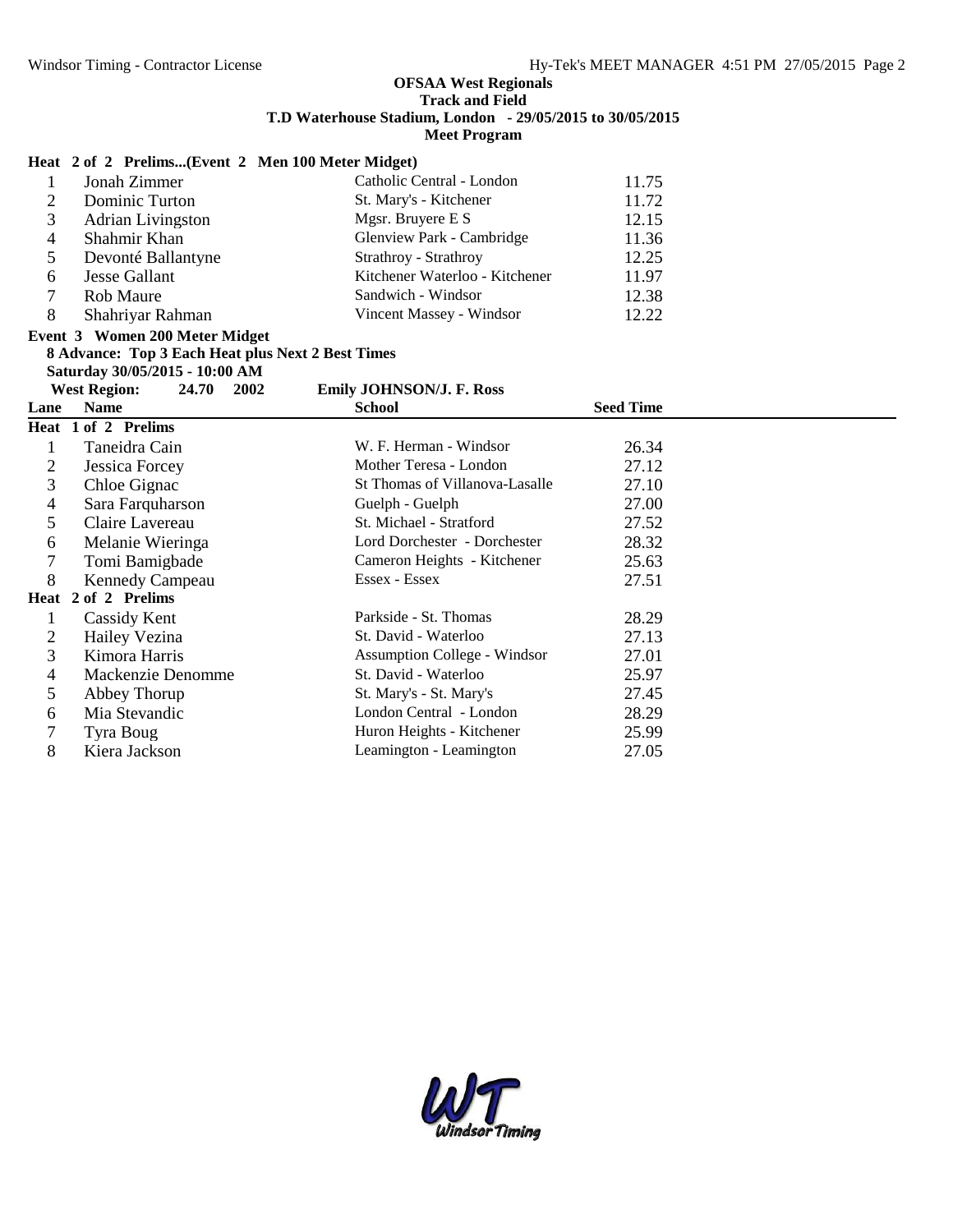**Event 4 Men 200 Meter Midget**

|                | $E$ vent $\rightarrow$ wien $200$ wieter winger   |                                    |                  |  |
|----------------|---------------------------------------------------|------------------------------------|------------------|--|
|                | 8 Advance: Top 3 Each Heat plus Next 2 Best Times |                                    |                  |  |
|                | Saturday 30/05/2015 - 10:00 AM                    |                                    |                  |  |
|                | <b>West Region:</b><br>22.69 1993                 | Andrew BECKFORD / Kitchener CI     |                  |  |
| Lane           | <b>Name</b>                                       | <b>School</b>                      | <b>Seed Time</b> |  |
|                | Heat 1 of 2 Prelims                               |                                    |                  |  |
| $\mathbf{1}$   | Chase Brown                                       | London South - London              | 23.53            |  |
| $\overline{c}$ | Michael Herzog                                    | Holy Names - Windsor               | 24.44            |  |
| 3              | <b>Sydney Brown</b>                               | London South - London              | 24.08            |  |
| 4              | Jake Bailey                                       | Holy Names - Windsor               | 24.70            |  |
| 5              | <b>Anthony Cimino</b>                             | Catholic Central - London          | 25.32            |  |
| 6              | <b>Cameron Beetham</b>                            | Rockway Mennonite S                | 24.66            |  |
| 7              | <b>Adrian Livingston</b>                          | Mgsr. Bruyere E S                  | 24.50            |  |
| 8              | Nic Rivait                                        | F.J. Brennan - Windsor             | 24.07            |  |
|                | Heat 2 of 2 Prelims                               |                                    |                  |  |
| $\mathbf{1}$   | <b>Jesse Gallant</b>                              | Kitchener Waterloo - Kitchener     | 24.53            |  |
| $\overline{c}$ | Evan John                                         | E.J. Lajeunesse                    | 23.88            |  |
| 3              | Dominic Turton                                    | St. Mary's - Kitchener             | 23.96            |  |
| 4              | <b>Quaid Austin</b>                               | Mitchell - Mitchell                | 25.07            |  |
| 5              | Kyle Byrne                                        | Belle River - Belle River          | 24.71            |  |
| 6              | <b>Mitch Deans</b>                                | F. E. Madill - Wingham             | 24.65            |  |
| 7              | Olamipo Ogunnote                                  | Centennial - Guelph                | 24.27            |  |
| 8              | <b>Bradley Fraser</b>                             | Our Lady of Lourdes - Guelph       | 24.34            |  |
|                | Event 5 Women 400 Meter Midget                    |                                    |                  |  |
|                | Friday 29/05/2015 - 4:00 PM                       |                                    |                  |  |
|                | <b>West Region:</b><br>57.3h 1982                 | Donalda DUPREY / Pt. Elgin-Saugeen |                  |  |
| Lane           | <b>Name</b>                                       | <b>School</b>                      | <b>Seed Time</b> |  |
|                | Section 1 of 2 Timed Finals                       |                                    |                  |  |
| $\mathbf{1}$   | Melanie Wieringa                                  | Lord Dorchester - Dorchester       | 1:05.23          |  |
| $\overline{2}$ | Avery Kettlewell                                  | North Park - Brantford             | 1:05.52          |  |
| 3              | Jada Codrington                                   | Our Lady of Lourdes - Guelph       | 1:02.55          |  |
| 4              | <b>Christy Rizzo</b>                              | Saunders - London                  | 1:03.62          |  |
| 5              | Eliza Smith                                       | <b>Resurrection - Kitchener</b>    | 1:02.97          |  |
| 6              | Jessica Jordan                                    | Chatham-Kent - Chatham             | 1:02.03          |  |
| 7              | Jennelle Smeltzer                                 | Kincardine - Kincardine            | 1:05.11          |  |
| 8              | Mia Stevandic                                     | London Central - London            | 1:05.43          |  |
|                | Section 2 of 2 Timed Finals                       |                                    |                  |  |
| $\mathbf{1}$   | Sylvia Dean                                       | Sandwich - Windsor                 | 1:01.29          |  |
| $\overline{2}$ | Kennedy Campeau                                   | Essex - Essex                      | 1:01.65          |  |
| 3              | Taneidra Cain                                     | W. F. Herman - Windsor             | 1:00.40          |  |
| 4              | <b>Brooke Overholt</b>                            | St. Michael - Stratford            | 1:00.67          |  |
| 5              | Melanie Clayton                                   | Medway - Arva                      | 1:00.70          |  |
| 6              | Mackenzie Morgan                                  | Kitchener Waterloo - Kitchener     | 1:00.65          |  |
| $\tau$         | Abbey Thorup                                      | St. Mary's - St. Mary's            | 1:00.86          |  |
|                |                                                   |                                    |                  |  |

Allison Winik Maranatha Christian - Windsor 1:01.39

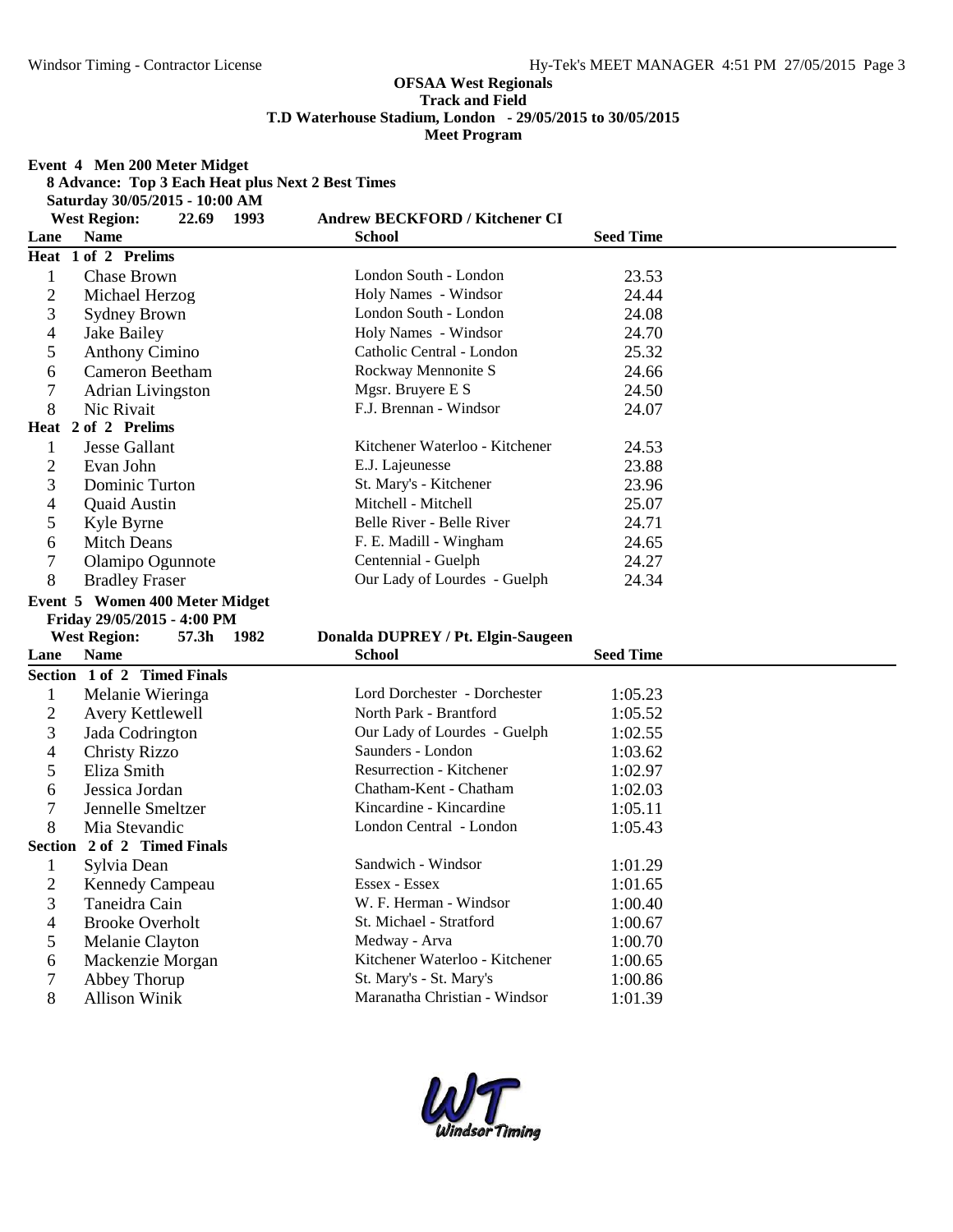#### **Event 6 Men 400 Meter Midget**

|              | Friday 29/05/2015 - 4:00 PM            |                                    |                  |  |
|--------------|----------------------------------------|------------------------------------|------------------|--|
|              | <b>West Region:</b><br>50.91<br>1994   | <b>Jeff ELLIS / Orangeville</b>    |                  |  |
| Lane         | <b>Name</b>                            | <b>School</b>                      | <b>Seed Time</b> |  |
|              | Section 1 of 2 Timed Finals            |                                    |                  |  |
| $\mathbf{1}$ | Matt Darrell                           | F. E. Madill - Wingham             | 56.53            |  |
| $\mathbf{2}$ | <b>Anthony Cimino</b>                  | Catholic Central - London          | 56.36            |  |
| 3            | <b>Jesse Gallant</b>                   | Kitchener Waterloo - Kitchener     | 55.28            |  |
| 4            | <b>Cameron Beetham</b>                 | Rockway Mennonite S                | 55.24            |  |
| 5            | Lucas Eberhardt                        | Guelph - Guelph                    | 55.07            |  |
| 6            | Michael Herzog                         | Holy Names - Windsor               | 55.40            |  |
| 7            | Rob Maure                              | Sandwich - Windsor                 | 56.59            |  |
| 8            | Kyle Byrne                             | Belle River - Belle River          | 56.59            |  |
|              | Section 2 of 2 Timed Finals            |                                    |                  |  |
| $\mathbf{1}$ | <b>Ryland Williamson</b>               | Catholic Central - London          | 54.76            |  |
| $\mathbf{2}$ | Quaid Austin                           | Mitchell - Mitchell                | 54.65            |  |
| 3            | <b>Bradley Fraser</b>                  | Our Lady of Lourdes - Guelph       | 54.16            |  |
| 4            | Frankie Calvaruso                      | St. Anne - Windsor                 | 54.07            |  |
| 5            | <b>Sydney Brown</b>                    | London South - London              | 53.77            |  |
| 6            | Keith Sum                              | Vincent Massey - Windsor           | 54.56            |  |
| $\tau$       | <b>Rienk VanderPloeg</b>               | St. Anne's - Clinton               | 54.71            |  |
| 8            | Trevone Zoysa                          | St. John's College                 | 54.90            |  |
|              | Event 7 Women 800 Meter Midget         |                                    |                  |  |
|              |                                        |                                    |                  |  |
|              | Saturday 30/05/2015 - 1:45 PM          |                                    |                  |  |
|              | <b>West Region:</b><br>2:10.69         | 02/06/2012 Kailee Sawyer, Bluevale |                  |  |
| Lane         | <b>Name</b>                            | <b>School</b>                      | <b>Seed Time</b> |  |
|              | Section 1 of 1 Timed Finals            |                                    |                  |  |
|              | 3-1A Lauren Frey                       | Huron Heights - Kitchener          | 2:25.71          |  |
|              | 7-1B Mikenna Vanderheyden              | Strathroy - Strathroy              | 2:30.01          |  |
|              | 11-1C Taryn McManus                    | Our Lady of Lourdes - Guelph       | 2:35.61          |  |
|              | 15-1D Alexandra Eigner                 | Mother Teresa - London             | 2:38.34          |  |
|              | 1-2A Mackenzie Morgan                  | Kitchener Waterloo - Kitchener     | 2:19.69          |  |
| $5-2B$       | Jessica Turner                         | Vincent Massey - Windsor           | 2:27.71          |  |
|              | 9-2C Lauren Perkins                    | Northern - Sarnia                  | 2:32.36          |  |
|              | 13-2D Sarah Johnston                   | Northern - Sarnia                  | 2:36.72          |  |
|              |                                        | W. F. Herman - Windsor             | 2:25.52          |  |
|              | 2-3A Lynnsey Copat<br>6-3B Eliza Smith | Resurrection - Kitchener           | 2:28.62          |  |
|              | 10-3C Emily Evan                       | Goderich - Goderich                | 2:33.72          |  |
|              | 14-3D Jacoba Baltare                   | A.B. Lucas - London                | 2:36.96          |  |
|              | 4-4A Melanie Clayton                   | Medway - Arva                      | 2:26.91          |  |
|              |                                        | St. Benedict - Cambridge           | 2:31.18          |  |
|              | 8-4B Hope Harnack<br>12-4C Lyndsi Hull | Lambton Central - Petrolia         | 2:35.77          |  |

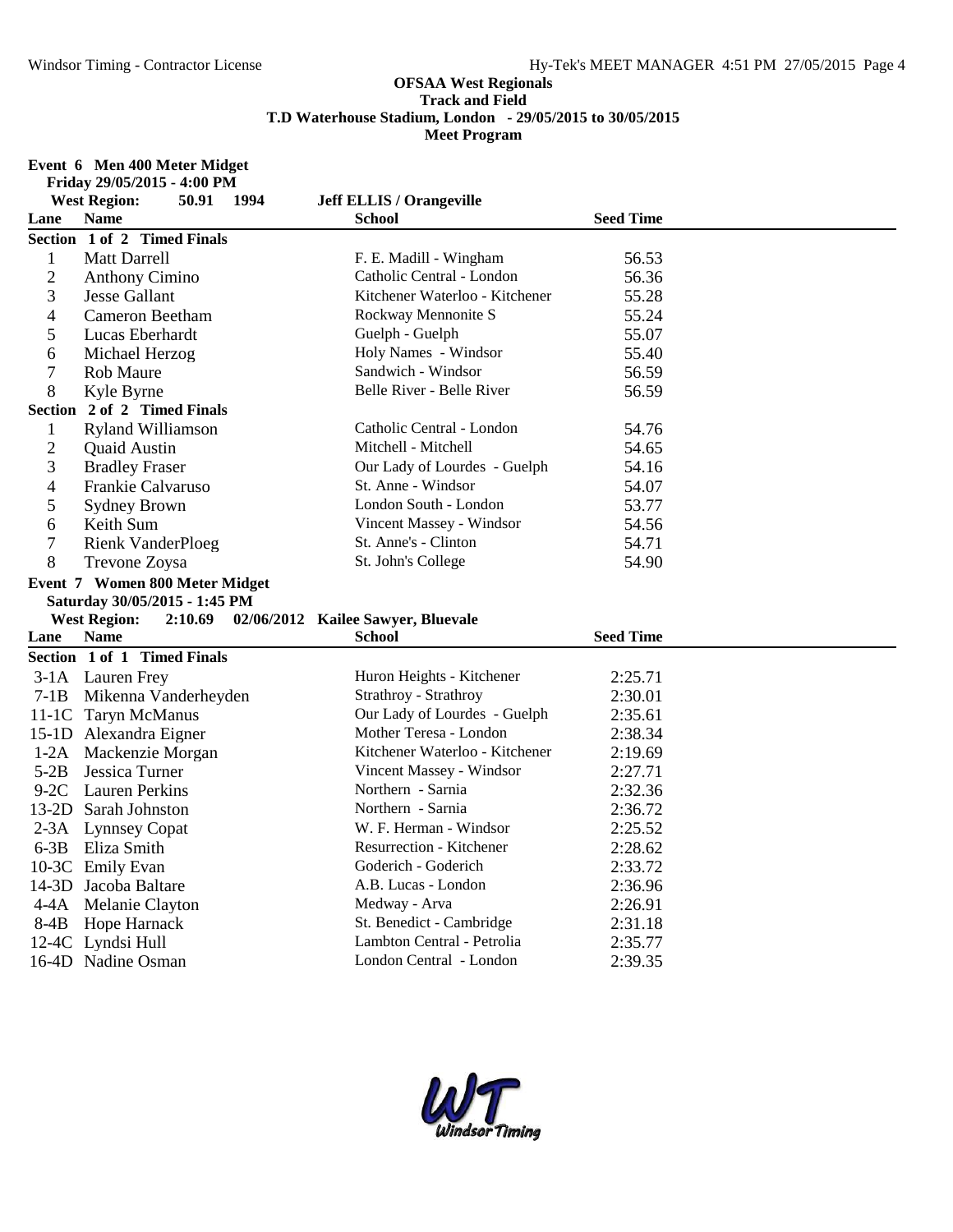#### **Event 8 Men 800 Meter Midget**

|                | Saturday 30/05/2015 - 1:45 PM          |                                     |                  |
|----------------|----------------------------------------|-------------------------------------|------------------|
|                | <b>West Region:</b><br>1:55.74<br>1989 | Kevin Sullivan/Brantford-North Park |                  |
| Lane           | <b>Name</b>                            | <b>School</b>                       | <b>Seed Time</b> |
|                | Section 1 of 1 Timed Finals            |                                     |                  |
|                | 3-1A William Stewart                   | Sir Frederick Banting - London      | 2:07.89          |
| $7-1B$         | <b>Tyler Young</b>                     | Centre Wellington - Fergus          | 2:10.60          |
|                | 11-1C Ryland Williamson                | Catholic Central - London           | 2:12.95          |
|                | 15-1D Teddy Wright                     | Mother Teresa - London              | 2:17.96          |
| $1-2A$         | Keith Sum                              | Vincent Massey - Windsor            | 2:07.15          |
| $5-2B$         | Magdi Tiea                             | W. F. Herman - Windsor              | 2:09.70          |
| $9-2C$         | <b>Tyrone Traher</b>                   | London South - London               | 2:12.24          |
|                | 13-2D Connor Sloan                     | St Thomas of Villanova-Lasalle      | 2:15.69          |
|                | 2-3A Nick Forbes                       | Northern - Sarnia                   | 2:07.39          |
|                | 6-3B Liam Ogilvie                      | Guelph - Guelph                     | 2:10.40          |
|                | 10-3C Filip Popovic                    | Sir John A Macdonald SS             | 2:12.69          |
|                | 14-3D Juan Ortiz                       | Mother Teresa - London              | 2:16.45          |
|                | 4-4A Trevone Zoysa                     | St. John's College                  | 2:08.07          |
| $8-4B$         | <b>Westley Yates</b>                   | Our Lady of Lourdes - Guelph        | 2:11.82          |
|                | 12-4C Max Cooney                       | Riverside - Windsor                 | 2:13.26          |
|                | 16-4D Carson Thayer                    | Parkside - St. Thomas               | 2:18.95          |
|                | Event 9 Women 1500 Meter Midget        |                                     |                  |
|                | Friday 29/05/2015 - 6:20 PM            |                                     |                  |
|                | <b>West Region:</b><br>1997<br>4:33.99 | Erin MCLURE / Waterloo CI           |                  |
| Lane           | <b>Name</b>                            | <b>School</b>                       | <b>Seed Time</b> |
|                | Section 1 of 1 Timed Finals            |                                     |                  |
| $\mathbf{1}$   | Kyleigh Stubbs                         | St. Joseph's - St. Thomas           | 5:16.37          |
| $\overline{2}$ | Nadine Osman                           | London Central - London             | 5:24.55          |
| 3              | <b>Emily Huras</b>                     | Waterloo-Oxford - Baden             | 5:12.19          |
| $\overline{4}$ | Chloe Walker                           | Vincent Massey - Windsor            | 5:01.56          |
| 5              | Alli Robb                              | Sir Frederick Banting - London      | 5:25.07          |
| 6              | Lauren Frey                            | Huron Heights - Kitchener           | 5:08.46          |
| $\overline{7}$ | <b>Lauren Perkins</b>                  | Northern - Sarnia                   | 5:13.04          |
| 8              | Maya Hannagan                          | Vincent Massey - Windsor            | 4:53.46          |
| 9              | Ariel Luinstra                         | Kincardine - Kincardine             | 5:12.13          |
| 10             | <b>Lynnsey Copat</b>                   | W. F. Herman - Windsor              | 5:11.17          |
| 11             | Delainey Johnson                       | Chatham-Kent - Chatham              | 4:50.42          |
| 12             | Alexandra Eigner                       | Mother Teresa - London              | 5:32.90          |
| 13             | Hope Harnack                           | St. Benedict - Cambridge            | 5:12.70          |
| 14             | Zoe Burke                              | London South - London               | 5:23.31          |
| 15             |                                        | Medway - Arva                       | 5:32.06          |
|                | Laura Millar                           |                                     |                  |

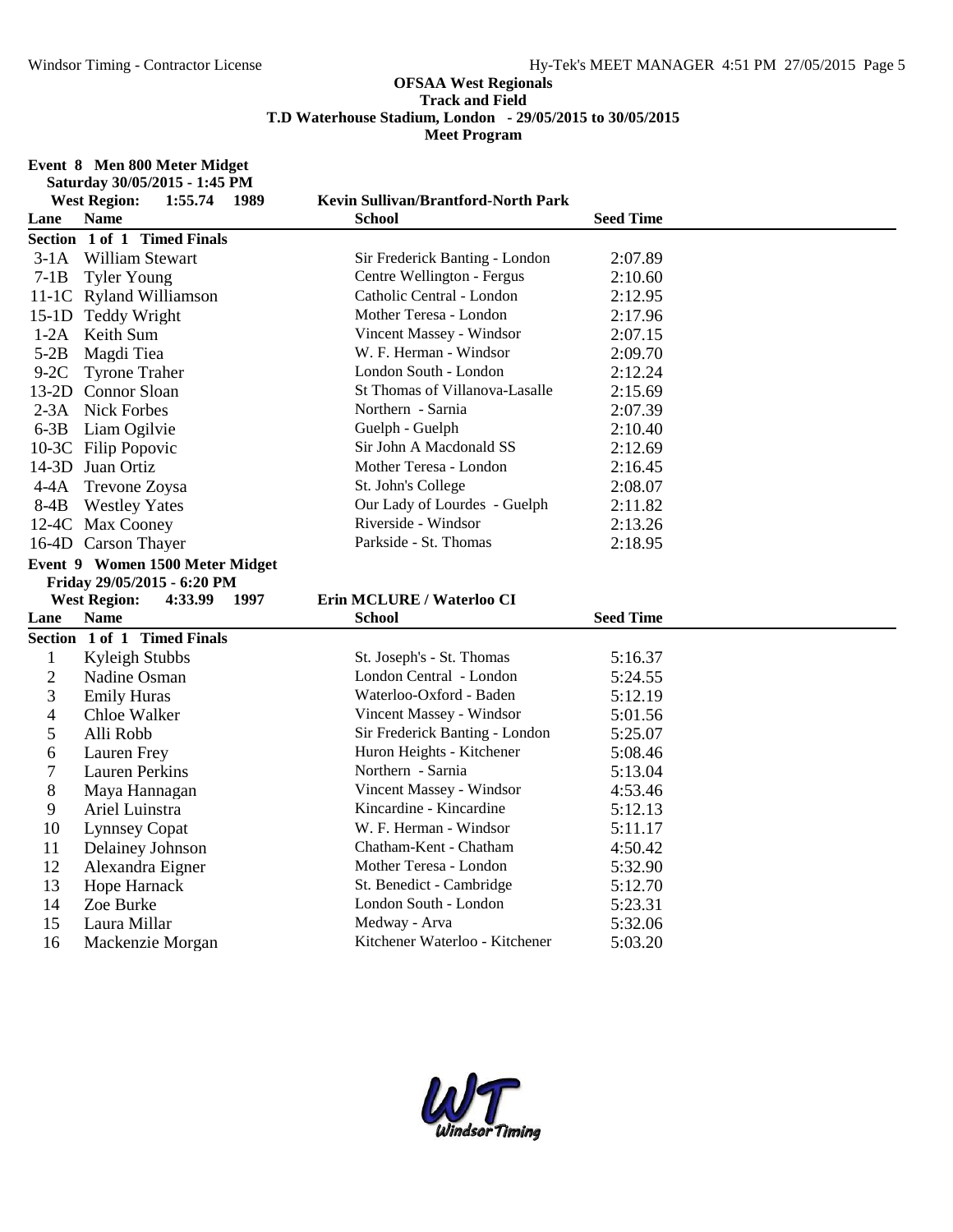#### **Event 10 Men 1500 Meter Midget**

|                | Friday 29/05/2015 - 6:20 PM            |                                                      |                  |
|----------------|----------------------------------------|------------------------------------------------------|------------------|
|                | <b>West Region:</b><br>4:01.00<br>1989 | <b>Kevin Sullivan/Brantford-North Park</b>           |                  |
| Lane           | <b>Name</b>                            | <b>School</b>                                        | <b>Seed Time</b> |
|                | Section 1 of 1 Timed Finals            |                                                      |                  |
| $\mathbf 1$    | Magdi Tiea                             | W. F. Herman - Windsor                               | 4:30.50          |
| $\overline{c}$ | <b>Tyrone Traher</b>                   | London South - London                                | 4:30.11          |
| 3              | <b>Teddy Wright</b>                    | Mother Teresa - London                               | 4:46.25          |
| 4              | Micheal Nasello                        | General Amherst - Amherstburg                        | 4:28.44          |
| 6              | Liam Ogilvie                           | Guelph - Guelph                                      | 4:32.59          |
| 7              | Marcus Kemp                            | St. Mary's - Kitchener                               | 4:28.38          |
| 8              | Kyle Wagner                            | Esc Notre Dame - Woodstock                           | 4:48.27          |
| 9              | Max Cooney                             | Riverside - Windsor                                  | 4:34.48          |
| 10             | <b>Nick Forbes</b>                     | Northern - Sarnia                                    | 4:30.29          |
| 11             | Greg McFarlane                         | Vincent Massey - Windsor                             | 4:29.92          |
| 12             | <b>Tyler Young</b>                     | Centre Wellington - Fergus                           | 4:29.47          |
| 13             | Mitchell Mowbray                       | Kitchener Waterloo - Kitchener                       | 4:30.36          |
| 14             | <b>William Stewart</b>                 | Sir Frederick Banting - London                       | 4:15.68          |
| 15             | Eric Morris                            | Centre Wellington - Fergus                           | 4:28.20          |
| 16             | <b>Jack Adams</b>                      | Catholic Central - London                            | 4:41.97          |
|                | Event 11 Women 3000 Meter Midget       |                                                      |                  |
|                |                                        |                                                      |                  |
|                | Saturday 30/05/2015 - 3:00 PM          |                                                      |                  |
|                | <b>West Region:</b><br>9:48.0h<br>1986 | <b>Jennifer ARMSTRONG / London-South</b>             |                  |
| Lane           | <b>Name</b>                            | School                                               | <b>Seed Time</b> |
|                | Section 1 of 1 Timed Finals            |                                                      |                  |
|                | 7-1A Morgan Riddell                    | <b>Resurrection - Kitchener</b>                      | 11:25.72         |
| $8-1B$         | Fiona Costello                         | Our Lady of Lourdes - Guelph                         | 11:26.17         |
| $9-1C$         | Zoe Burke                              | London South - London                                | 11:26.82         |
|                | 10-1D Lynnsey Copat                    | W. F. Herman - Windsor                               | 11:29.32         |
|                | 11-1E Tessa Rupert                     | Vincent Massey - Windsor                             | 11:31.04         |
|                | 12-1F Kaitlyn Overeem                  | St. John's College                                   | 11:36.77         |
|                | 13-1G Emma Kestle                      | Stratford NW - Stratford                             | 12:10.84         |
|                | 14-1H Siena Buzzelli                   | Medway - Arva                                        | 12:16.50         |
|                | 15-1I Megan Lave                       | A.B. Lucas - London                                  | 12:29.21         |
|                | 16-1J Brandy Aspden                    | East Elgin - Aylmer                                  | 12:30.49         |
|                | 1-2A Delainey Johnson                  | Chatham-Kent - Chatham                               | 10:27.77         |
| $2-2B$         | Maya Hannagan                          | Vincent Massey - Windsor                             | 10:45.49         |
| $3-2C$         | Chloe Walker                           | Vincent Massey - Windsor                             | 11:06.07         |
| $4-2D$         | <b>Emily Huras</b>                     | Waterloo-Oxford - Baden                              | 11:20.08         |
| $5-2E$         | Kyleigh Stubbs                         | St. Joseph's - St. Thomas<br>Kincardine - Kincardine | 11:23.44         |

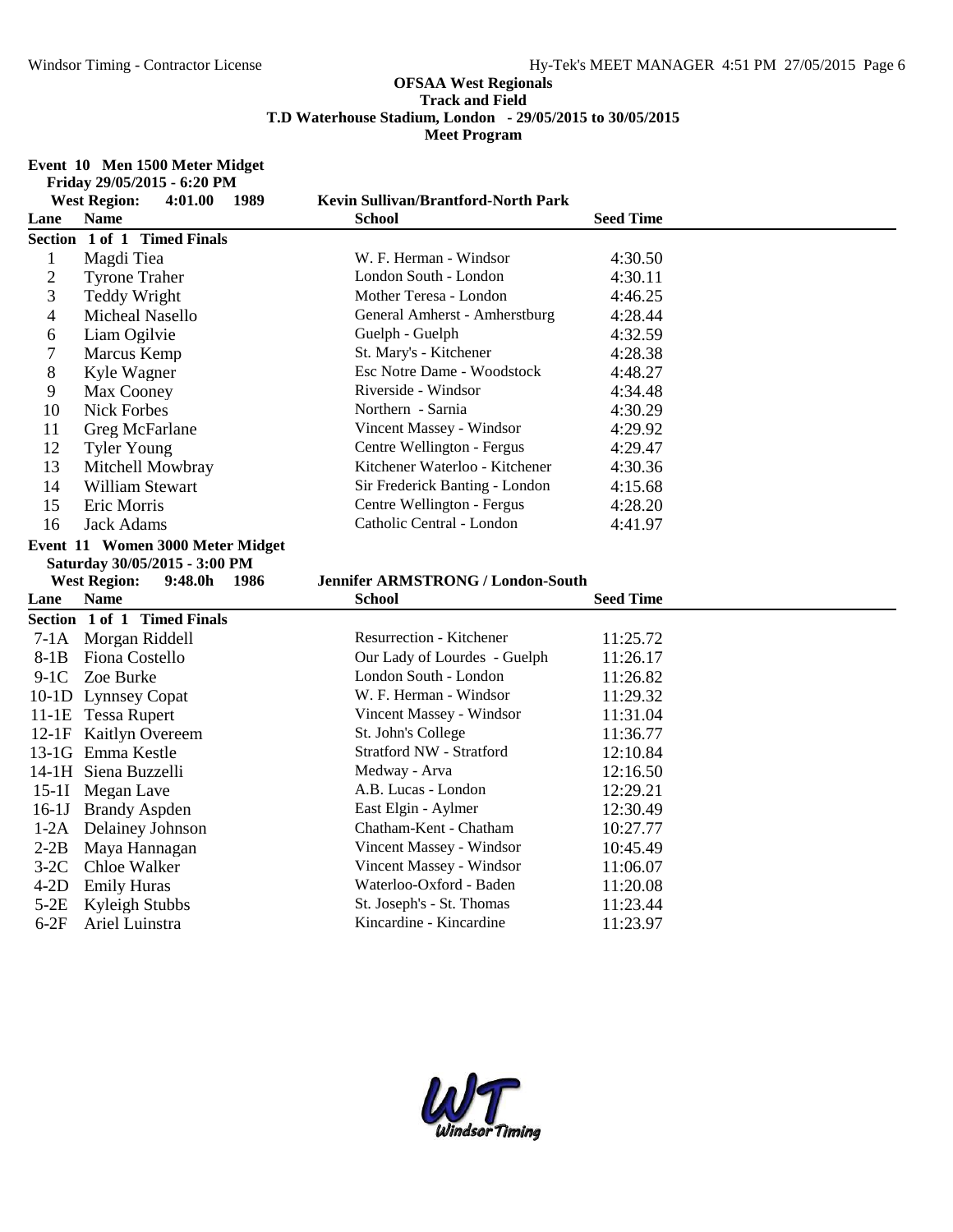### **Event 12 Men 3000 Meter Midget**

| <b>West Region:</b><br>Chris BREWSTER / London-Cath. Cen.<br>8:47.3h<br>1979<br><b>Name</b><br><b>Seed Time</b><br>Lane<br>School<br>Section 1 of 1 Timed Finals<br>7-1A Nicholas Bannon<br>Centre Dufferin - Shelburne<br>9:55.70<br>Sir Frederick Banting - London<br>8-1B<br>William Stewart<br>9:55.79<br>Jan Fiedler<br>Vincent Massey - Windsor<br>$9-1C$<br>9:57.50<br>Northern - Sarnia<br>10-1D Andrew Davies<br>10:00.66<br>Vincent Massey - Windsor<br>10:02.83<br>11-1E Arseniy Chertov<br>London South - London<br>12-1F Tyrone Traher<br>10:15.45<br>Catholic Central - London<br>13-1G Jack Adams<br>10:22.72<br>14-1H Stephen Robinson<br>Sir Wilfrid Laurier - London<br>10:36.08<br><b>Stratford NW - Stratford</b><br>15-1I Andrew McGuire<br>10:38.13<br>John Paul II - London<br>16-1J Tommy Hong<br>10:39.79<br>St. Mary's - Kitchener<br>1-2A Marcus Kemp<br>9:31.52<br>$2-2B$<br>Centre Wellington - Fergus<br><b>Eric Morris</b><br>9:31.52<br>St. John's College<br>$3-2C$<br>Sean Mota<br>9:46.40<br>Kitchener Waterloo - Kitchener<br>$4-2D$<br>Mitchell Mowbray<br>9:49.46<br>General Amherst - Amherstburg<br>$5-2E$<br><b>Micheal Nasello</b><br>9:53.64<br>6-2F Greg McFarlane<br>Vincent Massey - Windsor<br>9:55.54<br>Event 13 Women 80 Meter Hurdles Midget<br>8 Advance: Top 3 Each Heat plus Next 2 Best Times<br>Friday 29/05/2015 - 2:15 PM<br><b>West Region:</b><br>11.52<br>1996<br><b>Jessica ZELINKA / London-Banting</b><br><b>Name</b><br><b>Seed Time</b><br>Lane<br><b>School</b><br>Heat 1 of 2 Prelims<br>Our Lady of Lourdes - Guelph<br>$\mathbf{1}$<br>Amy Hasson<br>13.46<br>$\sqrt{2}$<br>Northern - Sarnia<br>Lauryn Hibma<br>13.69<br>3<br>Dana Sherwood<br>Jacob Hespeler - Cambridge<br>13.47<br>Sandwich - Windsor<br>$\overline{4}$<br>Jessica McKim<br>13.14<br>5<br>Harrow - Harrow<br>14.15<br><b>Madison Shepley</b><br>6<br>Hannah Bosma<br>East Elgin - Aylmer<br>14.29<br>$\tau$<br>F. E. Madill - Wingham<br>13.76<br>Jessica Johnston<br>8<br>Waterloo Collegiate Institute<br>Nike Abiodun<br>12.88<br>Heat 2 of 2 Prelims<br>Sir Frederick Banting - London<br>$\mathbf{1}$<br>Emma Czenze<br>14.35<br>$\overline{2}$<br>Sandwich - Windsor<br>Jasmine Scott-Kilgo<br>13.37 |             | Saturday 30/05/2015 - 3:00 PM          |                                                 |                |
|------------------------------------------------------------------------------------------------------------------------------------------------------------------------------------------------------------------------------------------------------------------------------------------------------------------------------------------------------------------------------------------------------------------------------------------------------------------------------------------------------------------------------------------------------------------------------------------------------------------------------------------------------------------------------------------------------------------------------------------------------------------------------------------------------------------------------------------------------------------------------------------------------------------------------------------------------------------------------------------------------------------------------------------------------------------------------------------------------------------------------------------------------------------------------------------------------------------------------------------------------------------------------------------------------------------------------------------------------------------------------------------------------------------------------------------------------------------------------------------------------------------------------------------------------------------------------------------------------------------------------------------------------------------------------------------------------------------------------------------------------------------------------------------------------------------------------------------------------------------------------------------------------------------------------------------------------------------------------------------------------------------------------------------------------------------------------------------------------------------------------------------------------------------------------------------------------------------------------------------------------|-------------|----------------------------------------|-------------------------------------------------|----------------|
|                                                                                                                                                                                                                                                                                                                                                                                                                                                                                                                                                                                                                                                                                                                                                                                                                                                                                                                                                                                                                                                                                                                                                                                                                                                                                                                                                                                                                                                                                                                                                                                                                                                                                                                                                                                                                                                                                                                                                                                                                                                                                                                                                                                                                                                      |             |                                        |                                                 |                |
|                                                                                                                                                                                                                                                                                                                                                                                                                                                                                                                                                                                                                                                                                                                                                                                                                                                                                                                                                                                                                                                                                                                                                                                                                                                                                                                                                                                                                                                                                                                                                                                                                                                                                                                                                                                                                                                                                                                                                                                                                                                                                                                                                                                                                                                      |             |                                        |                                                 |                |
|                                                                                                                                                                                                                                                                                                                                                                                                                                                                                                                                                                                                                                                                                                                                                                                                                                                                                                                                                                                                                                                                                                                                                                                                                                                                                                                                                                                                                                                                                                                                                                                                                                                                                                                                                                                                                                                                                                                                                                                                                                                                                                                                                                                                                                                      |             |                                        |                                                 |                |
|                                                                                                                                                                                                                                                                                                                                                                                                                                                                                                                                                                                                                                                                                                                                                                                                                                                                                                                                                                                                                                                                                                                                                                                                                                                                                                                                                                                                                                                                                                                                                                                                                                                                                                                                                                                                                                                                                                                                                                                                                                                                                                                                                                                                                                                      |             |                                        |                                                 |                |
|                                                                                                                                                                                                                                                                                                                                                                                                                                                                                                                                                                                                                                                                                                                                                                                                                                                                                                                                                                                                                                                                                                                                                                                                                                                                                                                                                                                                                                                                                                                                                                                                                                                                                                                                                                                                                                                                                                                                                                                                                                                                                                                                                                                                                                                      |             |                                        |                                                 |                |
|                                                                                                                                                                                                                                                                                                                                                                                                                                                                                                                                                                                                                                                                                                                                                                                                                                                                                                                                                                                                                                                                                                                                                                                                                                                                                                                                                                                                                                                                                                                                                                                                                                                                                                                                                                                                                                                                                                                                                                                                                                                                                                                                                                                                                                                      |             |                                        |                                                 |                |
|                                                                                                                                                                                                                                                                                                                                                                                                                                                                                                                                                                                                                                                                                                                                                                                                                                                                                                                                                                                                                                                                                                                                                                                                                                                                                                                                                                                                                                                                                                                                                                                                                                                                                                                                                                                                                                                                                                                                                                                                                                                                                                                                                                                                                                                      |             |                                        |                                                 |                |
|                                                                                                                                                                                                                                                                                                                                                                                                                                                                                                                                                                                                                                                                                                                                                                                                                                                                                                                                                                                                                                                                                                                                                                                                                                                                                                                                                                                                                                                                                                                                                                                                                                                                                                                                                                                                                                                                                                                                                                                                                                                                                                                                                                                                                                                      |             |                                        |                                                 |                |
|                                                                                                                                                                                                                                                                                                                                                                                                                                                                                                                                                                                                                                                                                                                                                                                                                                                                                                                                                                                                                                                                                                                                                                                                                                                                                                                                                                                                                                                                                                                                                                                                                                                                                                                                                                                                                                                                                                                                                                                                                                                                                                                                                                                                                                                      |             |                                        |                                                 |                |
|                                                                                                                                                                                                                                                                                                                                                                                                                                                                                                                                                                                                                                                                                                                                                                                                                                                                                                                                                                                                                                                                                                                                                                                                                                                                                                                                                                                                                                                                                                                                                                                                                                                                                                                                                                                                                                                                                                                                                                                                                                                                                                                                                                                                                                                      |             |                                        |                                                 |                |
|                                                                                                                                                                                                                                                                                                                                                                                                                                                                                                                                                                                                                                                                                                                                                                                                                                                                                                                                                                                                                                                                                                                                                                                                                                                                                                                                                                                                                                                                                                                                                                                                                                                                                                                                                                                                                                                                                                                                                                                                                                                                                                                                                                                                                                                      |             |                                        |                                                 |                |
|                                                                                                                                                                                                                                                                                                                                                                                                                                                                                                                                                                                                                                                                                                                                                                                                                                                                                                                                                                                                                                                                                                                                                                                                                                                                                                                                                                                                                                                                                                                                                                                                                                                                                                                                                                                                                                                                                                                                                                                                                                                                                                                                                                                                                                                      |             |                                        |                                                 |                |
|                                                                                                                                                                                                                                                                                                                                                                                                                                                                                                                                                                                                                                                                                                                                                                                                                                                                                                                                                                                                                                                                                                                                                                                                                                                                                                                                                                                                                                                                                                                                                                                                                                                                                                                                                                                                                                                                                                                                                                                                                                                                                                                                                                                                                                                      |             |                                        |                                                 |                |
|                                                                                                                                                                                                                                                                                                                                                                                                                                                                                                                                                                                                                                                                                                                                                                                                                                                                                                                                                                                                                                                                                                                                                                                                                                                                                                                                                                                                                                                                                                                                                                                                                                                                                                                                                                                                                                                                                                                                                                                                                                                                                                                                                                                                                                                      |             |                                        |                                                 |                |
|                                                                                                                                                                                                                                                                                                                                                                                                                                                                                                                                                                                                                                                                                                                                                                                                                                                                                                                                                                                                                                                                                                                                                                                                                                                                                                                                                                                                                                                                                                                                                                                                                                                                                                                                                                                                                                                                                                                                                                                                                                                                                                                                                                                                                                                      |             |                                        |                                                 |                |
|                                                                                                                                                                                                                                                                                                                                                                                                                                                                                                                                                                                                                                                                                                                                                                                                                                                                                                                                                                                                                                                                                                                                                                                                                                                                                                                                                                                                                                                                                                                                                                                                                                                                                                                                                                                                                                                                                                                                                                                                                                                                                                                                                                                                                                                      |             |                                        |                                                 |                |
|                                                                                                                                                                                                                                                                                                                                                                                                                                                                                                                                                                                                                                                                                                                                                                                                                                                                                                                                                                                                                                                                                                                                                                                                                                                                                                                                                                                                                                                                                                                                                                                                                                                                                                                                                                                                                                                                                                                                                                                                                                                                                                                                                                                                                                                      |             |                                        |                                                 |                |
|                                                                                                                                                                                                                                                                                                                                                                                                                                                                                                                                                                                                                                                                                                                                                                                                                                                                                                                                                                                                                                                                                                                                                                                                                                                                                                                                                                                                                                                                                                                                                                                                                                                                                                                                                                                                                                                                                                                                                                                                                                                                                                                                                                                                                                                      |             |                                        |                                                 |                |
|                                                                                                                                                                                                                                                                                                                                                                                                                                                                                                                                                                                                                                                                                                                                                                                                                                                                                                                                                                                                                                                                                                                                                                                                                                                                                                                                                                                                                                                                                                                                                                                                                                                                                                                                                                                                                                                                                                                                                                                                                                                                                                                                                                                                                                                      |             |                                        |                                                 |                |
|                                                                                                                                                                                                                                                                                                                                                                                                                                                                                                                                                                                                                                                                                                                                                                                                                                                                                                                                                                                                                                                                                                                                                                                                                                                                                                                                                                                                                                                                                                                                                                                                                                                                                                                                                                                                                                                                                                                                                                                                                                                                                                                                                                                                                                                      |             |                                        |                                                 |                |
|                                                                                                                                                                                                                                                                                                                                                                                                                                                                                                                                                                                                                                                                                                                                                                                                                                                                                                                                                                                                                                                                                                                                                                                                                                                                                                                                                                                                                                                                                                                                                                                                                                                                                                                                                                                                                                                                                                                                                                                                                                                                                                                                                                                                                                                      |             |                                        |                                                 |                |
|                                                                                                                                                                                                                                                                                                                                                                                                                                                                                                                                                                                                                                                                                                                                                                                                                                                                                                                                                                                                                                                                                                                                                                                                                                                                                                                                                                                                                                                                                                                                                                                                                                                                                                                                                                                                                                                                                                                                                                                                                                                                                                                                                                                                                                                      |             |                                        |                                                 |                |
|                                                                                                                                                                                                                                                                                                                                                                                                                                                                                                                                                                                                                                                                                                                                                                                                                                                                                                                                                                                                                                                                                                                                                                                                                                                                                                                                                                                                                                                                                                                                                                                                                                                                                                                                                                                                                                                                                                                                                                                                                                                                                                                                                                                                                                                      |             |                                        |                                                 |                |
|                                                                                                                                                                                                                                                                                                                                                                                                                                                                                                                                                                                                                                                                                                                                                                                                                                                                                                                                                                                                                                                                                                                                                                                                                                                                                                                                                                                                                                                                                                                                                                                                                                                                                                                                                                                                                                                                                                                                                                                                                                                                                                                                                                                                                                                      |             |                                        |                                                 |                |
|                                                                                                                                                                                                                                                                                                                                                                                                                                                                                                                                                                                                                                                                                                                                                                                                                                                                                                                                                                                                                                                                                                                                                                                                                                                                                                                                                                                                                                                                                                                                                                                                                                                                                                                                                                                                                                                                                                                                                                                                                                                                                                                                                                                                                                                      |             |                                        |                                                 |                |
|                                                                                                                                                                                                                                                                                                                                                                                                                                                                                                                                                                                                                                                                                                                                                                                                                                                                                                                                                                                                                                                                                                                                                                                                                                                                                                                                                                                                                                                                                                                                                                                                                                                                                                                                                                                                                                                                                                                                                                                                                                                                                                                                                                                                                                                      |             |                                        |                                                 |                |
|                                                                                                                                                                                                                                                                                                                                                                                                                                                                                                                                                                                                                                                                                                                                                                                                                                                                                                                                                                                                                                                                                                                                                                                                                                                                                                                                                                                                                                                                                                                                                                                                                                                                                                                                                                                                                                                                                                                                                                                                                                                                                                                                                                                                                                                      |             |                                        |                                                 |                |
|                                                                                                                                                                                                                                                                                                                                                                                                                                                                                                                                                                                                                                                                                                                                                                                                                                                                                                                                                                                                                                                                                                                                                                                                                                                                                                                                                                                                                                                                                                                                                                                                                                                                                                                                                                                                                                                                                                                                                                                                                                                                                                                                                                                                                                                      |             |                                        |                                                 |                |
|                                                                                                                                                                                                                                                                                                                                                                                                                                                                                                                                                                                                                                                                                                                                                                                                                                                                                                                                                                                                                                                                                                                                                                                                                                                                                                                                                                                                                                                                                                                                                                                                                                                                                                                                                                                                                                                                                                                                                                                                                                                                                                                                                                                                                                                      |             |                                        |                                                 |                |
|                                                                                                                                                                                                                                                                                                                                                                                                                                                                                                                                                                                                                                                                                                                                                                                                                                                                                                                                                                                                                                                                                                                                                                                                                                                                                                                                                                                                                                                                                                                                                                                                                                                                                                                                                                                                                                                                                                                                                                                                                                                                                                                                                                                                                                                      |             |                                        |                                                 |                |
|                                                                                                                                                                                                                                                                                                                                                                                                                                                                                                                                                                                                                                                                                                                                                                                                                                                                                                                                                                                                                                                                                                                                                                                                                                                                                                                                                                                                                                                                                                                                                                                                                                                                                                                                                                                                                                                                                                                                                                                                                                                                                                                                                                                                                                                      |             |                                        |                                                 |                |
|                                                                                                                                                                                                                                                                                                                                                                                                                                                                                                                                                                                                                                                                                                                                                                                                                                                                                                                                                                                                                                                                                                                                                                                                                                                                                                                                                                                                                                                                                                                                                                                                                                                                                                                                                                                                                                                                                                                                                                                                                                                                                                                                                                                                                                                      |             |                                        |                                                 |                |
|                                                                                                                                                                                                                                                                                                                                                                                                                                                                                                                                                                                                                                                                                                                                                                                                                                                                                                                                                                                                                                                                                                                                                                                                                                                                                                                                                                                                                                                                                                                                                                                                                                                                                                                                                                                                                                                                                                                                                                                                                                                                                                                                                                                                                                                      |             |                                        |                                                 |                |
|                                                                                                                                                                                                                                                                                                                                                                                                                                                                                                                                                                                                                                                                                                                                                                                                                                                                                                                                                                                                                                                                                                                                                                                                                                                                                                                                                                                                                                                                                                                                                                                                                                                                                                                                                                                                                                                                                                                                                                                                                                                                                                                                                                                                                                                      |             |                                        |                                                 |                |
|                                                                                                                                                                                                                                                                                                                                                                                                                                                                                                                                                                                                                                                                                                                                                                                                                                                                                                                                                                                                                                                                                                                                                                                                                                                                                                                                                                                                                                                                                                                                                                                                                                                                                                                                                                                                                                                                                                                                                                                                                                                                                                                                                                                                                                                      |             |                                        |                                                 |                |
|                                                                                                                                                                                                                                                                                                                                                                                                                                                                                                                                                                                                                                                                                                                                                                                                                                                                                                                                                                                                                                                                                                                                                                                                                                                                                                                                                                                                                                                                                                                                                                                                                                                                                                                                                                                                                                                                                                                                                                                                                                                                                                                                                                                                                                                      |             |                                        |                                                 |                |
| 3<br>Holy Cross - Strathroy<br>13.97<br>Olivia Wolfs                                                                                                                                                                                                                                                                                                                                                                                                                                                                                                                                                                                                                                                                                                                                                                                                                                                                                                                                                                                                                                                                                                                                                                                                                                                                                                                                                                                                                                                                                                                                                                                                                                                                                                                                                                                                                                                                                                                                                                                                                                                                                                                                                                                                 |             |                                        |                                                 |                |
| $\overline{4}$<br>Huron Heights - Kitchener<br>12.67<br><b>Tyra Boug</b>                                                                                                                                                                                                                                                                                                                                                                                                                                                                                                                                                                                                                                                                                                                                                                                                                                                                                                                                                                                                                                                                                                                                                                                                                                                                                                                                                                                                                                                                                                                                                                                                                                                                                                                                                                                                                                                                                                                                                                                                                                                                                                                                                                             |             |                                        |                                                 |                |
|                                                                                                                                                                                                                                                                                                                                                                                                                                                                                                                                                                                                                                                                                                                                                                                                                                                                                                                                                                                                                                                                                                                                                                                                                                                                                                                                                                                                                                                                                                                                                                                                                                                                                                                                                                                                                                                                                                                                                                                                                                                                                                                                                                                                                                                      |             |                                        |                                                 |                |
|                                                                                                                                                                                                                                                                                                                                                                                                                                                                                                                                                                                                                                                                                                                                                                                                                                                                                                                                                                                                                                                                                                                                                                                                                                                                                                                                                                                                                                                                                                                                                                                                                                                                                                                                                                                                                                                                                                                                                                                                                                                                                                                                                                                                                                                      |             |                                        |                                                 |                |
|                                                                                                                                                                                                                                                                                                                                                                                                                                                                                                                                                                                                                                                                                                                                                                                                                                                                                                                                                                                                                                                                                                                                                                                                                                                                                                                                                                                                                                                                                                                                                                                                                                                                                                                                                                                                                                                                                                                                                                                                                                                                                                                                                                                                                                                      | 5           | <b>Mandy Brunet</b>                    | St Thomas of Villanova-Lasalle                  | 13.56          |
| 8<br>Grand River - Kitchener<br>13.24<br>Marleigh Baker                                                                                                                                                                                                                                                                                                                                                                                                                                                                                                                                                                                                                                                                                                                                                                                                                                                                                                                                                                                                                                                                                                                                                                                                                                                                                                                                                                                                                                                                                                                                                                                                                                                                                                                                                                                                                                                                                                                                                                                                                                                                                                                                                                                              | 6<br>$\tau$ | Jessica Forcey<br>Mikenna Vanderheyden | Mother Teresa - London<br>Strathroy - Strathroy | 13.77<br>13.63 |

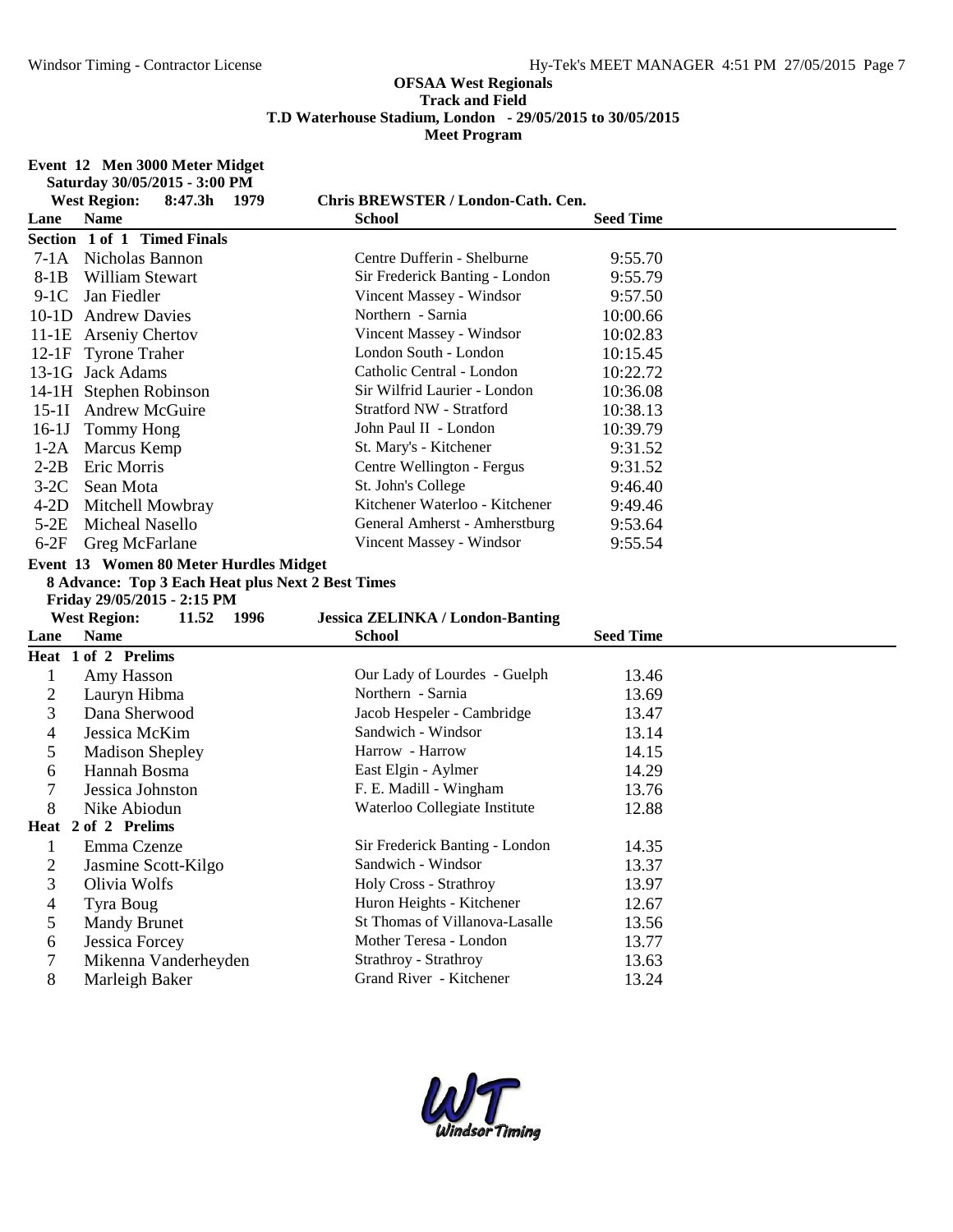**Event 14 Men 100 Meter Hurdles Midget 8 Advance: Top 3 Each Heat plus Next 2 Best Times Friday 29/05/2015 - 2:15 PM West Region: 13.12 1998 Paul WHITTY / London-Saunders Lane Name School Seed Time Heat 1 of 2 Prelims** 1 David Oteng-Pabi Vincent Massey - Windsor 16.78<br>2 Havden Bell Central Elgin - St. Thomas 15.42 2 Hayden Bell Central Elgin - St. Thomas 15.42 3 Liam Clark St. Joseph's - St. Thomas 15.86 4 Ryan Pham 0ur Lady of Lourdes - Guelph 16.07<br>5 Aidan Peet Bishop MacDonnell - Guelph 16.73 Aidan Peet Bishop MacDonnell - Guelph 16.73 6 Tanner Smyth Central Elgin - St. Thomas 14.99 7 Paul Desjardins General Amherst - Amherstburg 17.59<br>
8 Tyson Mercurio St. Patrick's - Sarnia 17.39 8 Tyson Mercurio St. Patrick's - Sarnia 17.39 **Heat 2 of 2 Prelims** 1 Nate Dam Chatham Christian - Chatham 17.63<br>2 William Boehmer Kitchener Waterloo - Kitchener 16.98 2 William Boehmer Kitchener Waterloo - Kitchener 16.98 3 Lyndon Tang Sir John A Macdonald SS 15.47<br>4 Paul McKeand Cameron Heights - Kitchener 16.37 4 Paul McKeand Cameron Heights - Kitchener 16.37<br>5 Nathan Hostetler Medway - Arva 16.15 Nathan Hostetler Medway - Arva 16.15 6 Calum Doherty A.B. Lucas - London 15.82 7 Liam Mather London Central - London 13.84 8 Aaron Dugan St. Anne - Windsor 17.06 **Event 15 Women 300 Meter Hurdles Midget Saturday 30/05/2015 - 11:15 AM West Region: 43.59 02/06/2012 Lexi Aitken, St. Anne-Clinton Lane Name School Seed Time Section 1 of 2 Timed Finals**

| Section 1 of 2 Timed Finals |                               |       |
|-----------------------------|-------------------------------|-------|
| <b>Katherine Flaherty</b>   | Catholic Central - London     | 55.50 |
| <b>Bridgette Crowley</b>    | Mother Teresa - London        | 53.16 |
| Madi Sherman                | Sir John A Macdonald SS       | 51.51 |
| Callyana Brown              | St. Mary's - Kitchener        | 50.72 |
| Addie Mailhot               | St. Joseph's - St. Thomas     | 51.48 |
| Amy Hasson                  | Our Lady of Lourdes - Guelph  | 52.06 |
| Jessica Johnston            | F. E. Madill - Wingham        | 53.21 |
| Jenna Bouwman               | St. Michael - Stratford       | 55.71 |
|                             |                               |       |
| <b>Brooke Overholt</b>      | St. Michael - Stratford       | 49.84 |
| Tyra Boug                   | Huron Heights - Kitchener     | 48.99 |
|                             |                               |       |
| Jessica McKim               | Sandwich - Windsor            | 48.48 |
| <b>Allison Winik</b>        | Maranatha Christian - Windsor | 48.24 |
| <b>Madison Shepley</b>      | Harrow - Harrow               | 48.28 |
| Sylvia Dean                 | Sandwich - Windsor            | 48.98 |
| Taneidra Cain               | W. F. Herman - Windsor        | 49.40 |
|                             | Section 2 of 2 Timed Finals   |       |

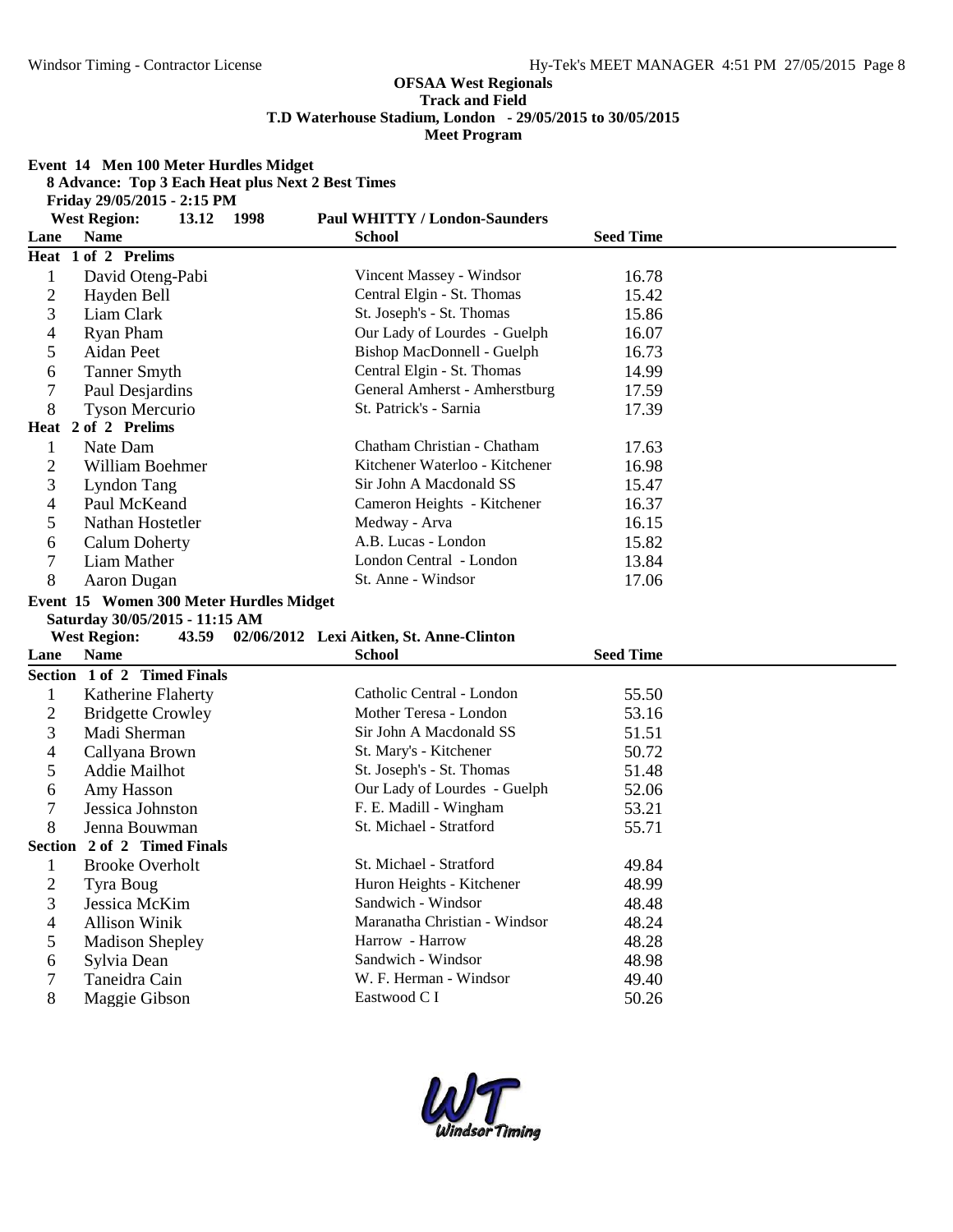### **Event 16 Men 300 Meter Hurdles Midget**

**Saturday 30/05/2015 - 11:15 AM West Region: 40.41 28/05/2005 Jeremy Gibbons, Herman**

| Lane                     | <b>Name</b>                                            | <b>School</b>                     | <b>Seed Time</b> |
|--------------------------|--------------------------------------------------------|-----------------------------------|------------------|
|                          | Section 1 of 2 Timed Finals                            |                                   |                  |
| $\mathbf{1}$             | <b>Mathew Musclow</b>                                  | College Avenue S S                | 47.06            |
| $\overline{2}$           | Lyndon Tang                                            | Sir John A Macdonald SS           | 48.50            |
| 3                        | <b>Rob Maure</b>                                       | Sandwich - Windsor                | 46.01            |
| $\overline{4}$           | <b>Tyler Thuss</b>                                     | Holy Cross - Strathroy            | 48.11            |
| 5                        | Nathan Hostetler                                       | Medway - Arva                     | 46.14            |
| 6                        | Ryan Pham                                              | Our Lady of Lourdes - Guelph      | 46.85            |
| 7                        | Mauricio Villarreal                                    | St. Mary's - Kitchener            | 48.25            |
| 8                        | Paul McKeand                                           | Cameron Heights - Kitchener       | 47.35            |
|                          | Section 2 of 2 Timed Finals                            |                                   |                  |
| $\mathbf{1}$             | Paul Desjardins                                        | General Amherst - Amherstburg     | 45.66            |
| $\overline{c}$           | <b>Miguel Robles</b>                                   | St. Mary's - Kitchener            | 45.69            |
| 3                        | Justin Bondy                                           | Harrow - Harrow                   | 45.42            |
| 4                        | Alec Trusler                                           | Northern - Sarnia                 | 44.71            |
| 5                        | <b>Rienk VanderPloeg</b>                               | St. Anne's - Clinton              | 44.74            |
| 6                        | <b>Tanner Smyth</b>                                    | Central Elgin - St. Thomas        | 43.58            |
| 7                        | Quinn Chamberlin                                       | Sandwich - Windsor                | 45.61            |
| 8                        | Quaid Austin                                           | Mitchell - Mitchell               | 45.84            |
|                          | Event 17 Women High Jump Midget                        |                                   |                  |
|                          | Friday 29/05/2015 - 5:30 PM                            |                                   |                  |
|                          | Starting height 1.30, then by 5cm to 1.50, then by 3cm |                                   |                  |
|                          | <b>West Region:</b><br>1.73m 1984                      | Leanne MADILL / Guelph-Centennial |                  |
| Pos                      | <b>Name</b>                                            | School                            | <b>Seed Mark</b> |
|                          | Flight $1$ of $1$ Finals                               |                                   |                  |
| $\mathbf{1}$             | Adeleene Thompson                                      | Chatham Christian - Chatham       | 1.36m            |
| $\overline{2}$           | Raluca Urian                                           | London Central - London           | 1.40m            |
| 3                        | Alyssa Tuohy                                           | Centre Dufferin - Shelburne       | 1.40m            |
| $\overline{\mathcal{A}}$ | Nina Ducre                                             | Sandwich - Windsor                | 1.42m            |
| 5                        | Jessica Johnston                                       | F. E. Madill - Wingham            | 1.48m            |
| 6                        | Mya Wilson                                             | St. Clair - Sarnia                | 1.39m            |
| 7                        | <b>Breanna Pretty</b>                                  | St. Patrick's - Sarnia            | 1.42m            |
| 8                        | <b>Sara Peters</b>                                     | St. David - Waterloo              | 1.40m            |
| 9                        | Jordan Low                                             | Grand River - Kitchener           | 1.40m            |
| 10                       | Adrianna Thompson                                      | London Central - London           | 1.35m            |
| 11                       | Sammi Vlasmen                                          | Ursuline College - Chatham        | 1.48m            |
| 12                       | Shaunessy Leatherland                                  | Eastwood C I                      | 1.45m            |
| 13                       | <b>Hailey Carlson</b>                                  | Parkside - St. Thomas             | 1.35m            |
| 14                       | Julia Samborski                                        | Simcoe - Simcoe                   | 1.40m            |
| 15                       | Mikenna Vanderheyden                                   | Strathroy - Strathroy             | 1.45m            |
| 16                       | Sarah Semkowski                                        | A.B. Lucas - London               | 1.48m            |

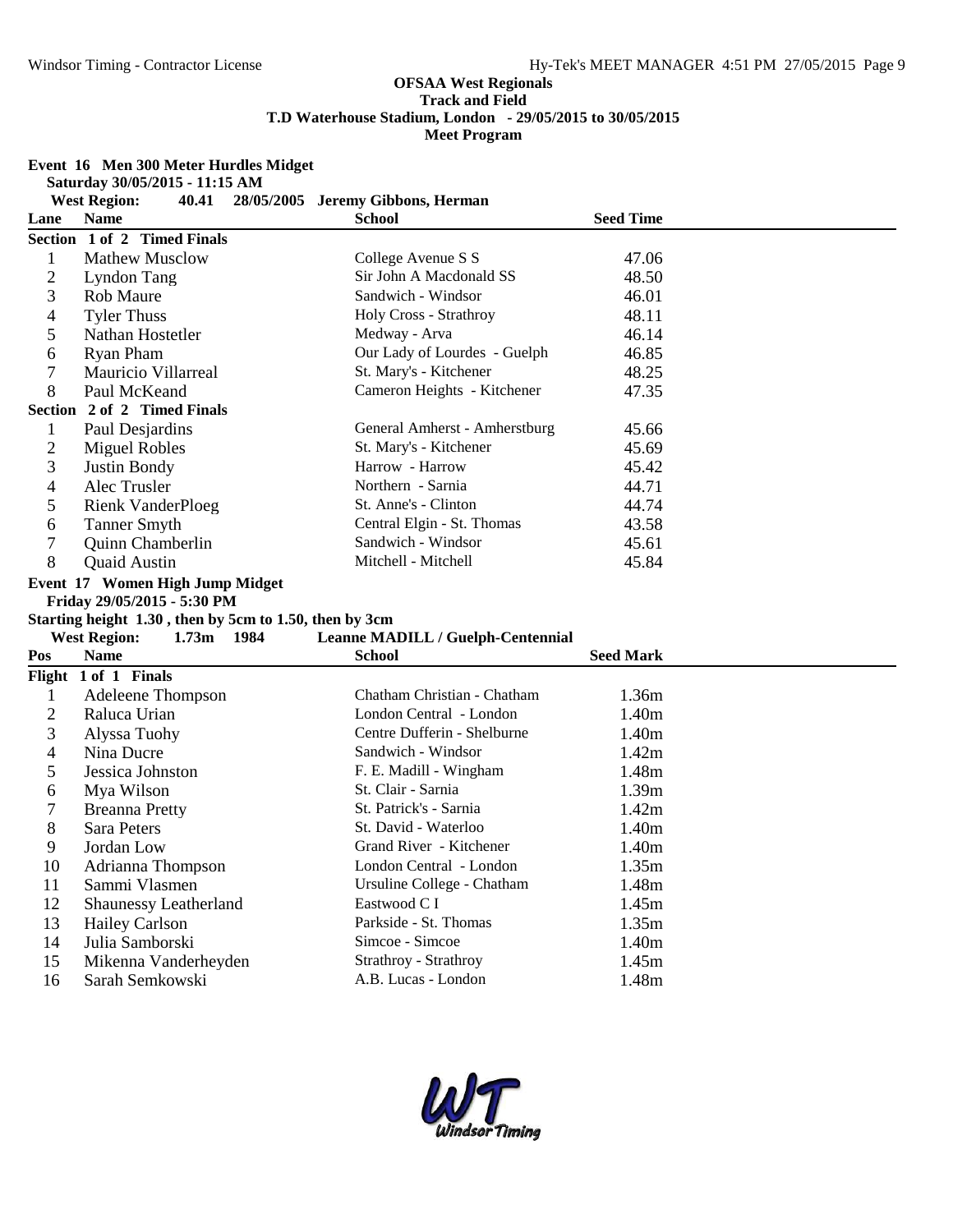**Event 18 Men High Jump Midget**

**Saturday 30/05/2015 - 10:00 AM**

**Starting height 1.45, then by 5cm to 1.60, then by 3cm**

**West Region: 1.90m 02/06/2007 Branden Wilhelm, Woodstock**

| Pos            | <b>Name</b>                              | <b>School</b>                       | <b>Seed Mark</b>  |  |
|----------------|------------------------------------------|-------------------------------------|-------------------|--|
| Flight         | 1 of 1 Finals                            |                                     |                   |  |
| 1              | Michael Walsh                            | Medway - Arva                       | 1.80m             |  |
| $\mathbf{2}$   | <b>Tanner Smyth</b>                      | Central Elgin - St. Thomas          | 1.60m             |  |
| 3              | Chris Olumu                              | Mother Teresa - London              | 1.60m             |  |
| $\overline{4}$ | <b>Colton Bidner</b>                     | Lambton Central - Petrolia          | 1.48m             |  |
| 5              | Liam Mather                              | London Central - London             | 1.71 <sub>m</sub> |  |
| 6              | Luke Smith                               | Saunders - London                   | 1.68m             |  |
| 7              | <b>Matthew Sevren</b>                    | Sandwich - Windsor                  | 1.48m             |  |
| 8              | Jack Gee                                 | Simcoe - Simcoe                     | 1.65m             |  |
| 9              | Brian Zapp                               | Sir John A Macdonald SS             | 1.60m             |  |
| 10             | <b>Andrew Maxwell</b>                    | Waterloo-Oxford - Baden             | 1.60m             |  |
| 11             | <b>Branson Thalen</b>                    | St. Mary's - Owen Sound             | 1.65m             |  |
| 12             | Linden Liles-McCurdy                     | Sandwich - Windsor                  | 1.48m             |  |
| 13             | Nate Smith                               | Northern - Sarnia                   | 1.43m             |  |
| 14             | Michael Vriesema                         | Maranatha Christian - Windsor       | 1.61m             |  |
| 15             | <b>Reece Embree</b>                      | London Central - London             | 1.60m             |  |
| 16             | <b>Connor Milne</b>                      | St. Benedict - Cambridge            | 1.60m             |  |
|                | Event 19 Women Pole Vault Midget         |                                     |                   |  |
|                | Friday 29/05/2015 - 4:00 PM              |                                     |                   |  |
|                | 1.60,1.80, then by 15                    |                                     |                   |  |
|                | <b>West Region:</b><br>2.55m             | 30/05/2014 Tess Verhoeven, Oakridge |                   |  |
|                | <b>West Region:</b><br>2.35 <sub>m</sub> | 30/05/2014 Jessie Tsang, Sandwich   |                   |  |
| Pos            | <b>Name</b>                              | <b>School</b>                       | <b>Seed Mark</b>  |  |
|                | Flight 1 of 1 Finals                     |                                     |                   |  |
| $\mathbf{1}$   | Mikenna Webb                             | Sir John A Macdonald SS             | 1.55m             |  |
| $\overline{c}$ | Jordan Low                               | Grand River - Kitchener             | 1.55m             |  |
| 3              | Quinn Macpherson                         | Cameron Heights - Kitchener         | 2.00 <sub>m</sub> |  |
| 4              | Samantha McCoy                           | Lord Dorchester - Dorchester        | 2.05m             |  |
| 5              | Karlie Stam                              | Vincent Massey - Windsor            | 2.15m             |  |
| 6              | <b>Taylor Wright</b>                     | Sir John A Macdonald SS             | 2.15m             |  |
| 7              | <b>Maddie Fields</b>                     | Sandwich - Windsor                  | 2.15m             |  |
| 8              | Ella Doornaert                           | Sandwich - Windsor                  | 2.30 <sub>m</sub> |  |
| 9              | Julia Garant                             | Walkerville S S-Windsor             | 2.30 <sub>m</sub> |  |
| 10             |                                          |                                     |                   |  |
|                | Cree Ward                                | Cameron Heights - Kitchener         | 2.30 <sub>m</sub> |  |
| 11<br>12       | Ewa Paczowski                            | Oakridge - London                   | 2.45m<br>2.75m    |  |

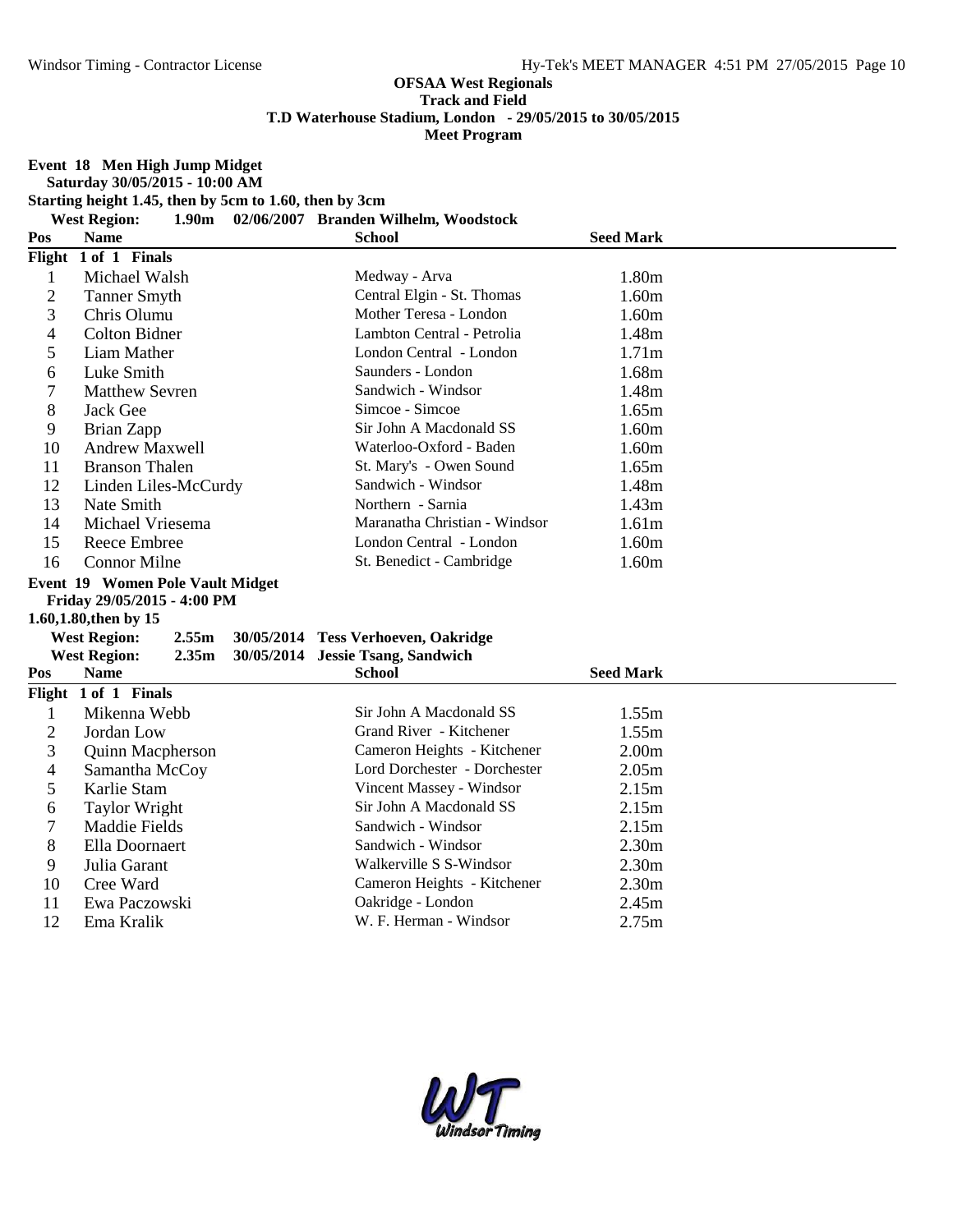**Event 20 Men Pole Vault Midget**

|                | Friday 29/05/2015 - 2:00 PM     |      |                                         |                   |  |
|----------------|---------------------------------|------|-----------------------------------------|-------------------|--|
|                | 2.20,2.40, then 15cm            |      |                                         |                   |  |
|                | <b>West Region:</b><br>3.80m    | 1997 | <b>Frank KLUNDERT / Cardinal Carter</b> |                   |  |
| Pos            | <b>Name</b>                     |      | <b>School</b>                           | <b>Seed Mark</b>  |  |
|                | Flight 1 of 1 Finals            |      |                                         |                   |  |
| $\mathbf{1}$   | Cooper O'Rourke                 |      | Sandwich - Windsor                      | 2.95m             |  |
| $\overline{2}$ | <b>Robert Foster</b>            |      | Lord Dorchester - Dorchester            | 2.20m             |  |
| 3              | Filip Popovic                   |      | Sir John A Macdonald SS                 | 2.30 <sub>m</sub> |  |
| $\overline{4}$ | <b>Tristen Deshaies</b>         |      | Delhi - Delhi                           | 2.60m             |  |
| 5              | Luke McGill                     |      | College Avenue S S                      | 2.80 <sub>m</sub> |  |
| 6              | Zeyad Saadi                     |      | St. Anne - Windsor                      | 2.80 <sub>m</sub> |  |
| 7              | Lucas Scarfe                    |      | Sandwich - Windsor                      | 2.50 <sub>m</sub> |  |
| 8              | Jayden Engberts                 |      | Lord Dorchester - Dorchester            | 2.05m             |  |
| 9              | Aidan Peet                      |      | Bishop MacDonnell - Guelph              | 2.80 <sub>m</sub> |  |
| 10             | Ben Kerkhoff                    |      | Oakridge - London                       | 2.95m             |  |
| 11             | Holden Burdett                  |      | Vincent Massey - Windsor                | 2.65m             |  |
| 12             | <b>Andrew Robertson</b>         |      | Owen Sound - Owen Sound                 | 2.45m             |  |
| 13             | Lyndon Tang                     |      | Sir John A Macdonald SS                 | 2.45m             |  |
| 14             | Cooper Murphy                   |      | Oakridge - London                       | 3.25m             |  |
| 15             | <b>Harald Phelps</b>            |      | Sandwich - Windsor                      | 2.65m             |  |
|                | Event 21 Women Long Jump Midget |      |                                         |                   |  |
|                |                                 |      |                                         |                   |  |
|                | Friday 29/05/2015 - 2:00 PM     |      |                                         |                   |  |
|                | <b>West Region:</b><br>5.78m    | 1996 | <b>Jessica ZELINKA / London-Banting</b> |                   |  |
| Pos            | <b>Name</b>                     |      | <b>School</b>                           | <b>Seed Mark</b>  |  |
|                | Flight 1 of 1 Finals            |      |                                         |                   |  |
| $\mathbf{1}$   | Jolie Kennedy                   |      | Parkside - St. Thomas                   | 4.49m             |  |
| $\mathbf{2}$   | Chloe Hillier                   |      | Resurrection - Kitchener                | 4.58m             |  |
| 3              | Kayla Biersteker                |      | St. John's College                      | 4.47m             |  |
| 4              | <b>Brittany Porter</b>          |      | London South - London                   | 4.62m             |  |
| 5              | <b>Carolyn Prins</b>            |      | Chatham Christian - Chatham             | 4.71m             |  |
| 6              | Sara Farquharson                |      | Guelph - Guelph                         | 4.51m             |  |
| 7              | Destiney Hawgood                |      | John McGregor Secondary School          | 4.58m             |  |
| 8              | <b>Alexis Smith</b>             |      | F. E. Madill - Wingham                  | 4.46m             |  |
| 9              | Kiera Jackson                   |      | Leamington - Leamington                 | 4.52m             |  |
| 10             | Danielle Lanooy                 |      | London Central - London                 | 4.61m             |  |
| 11             | Sandi Vanderkooy                |      | East Elgin - Aylmer                     | 4.58m             |  |
| 12             | Maddie Sinnamon                 |      | Holy Trinity - Simcoe                   | 5.01m             |  |
| 13             | Ahijah Watson                   |      | Eastwood C I                            | 4.56m             |  |
| 14             | Jessica Jordan                  |      | Chatham-Kent - Chatham                  | 4.48m             |  |
| 15             | Jasmine Scott-Kilgo             |      | Sandwich - Windsor                      | 4.80m             |  |

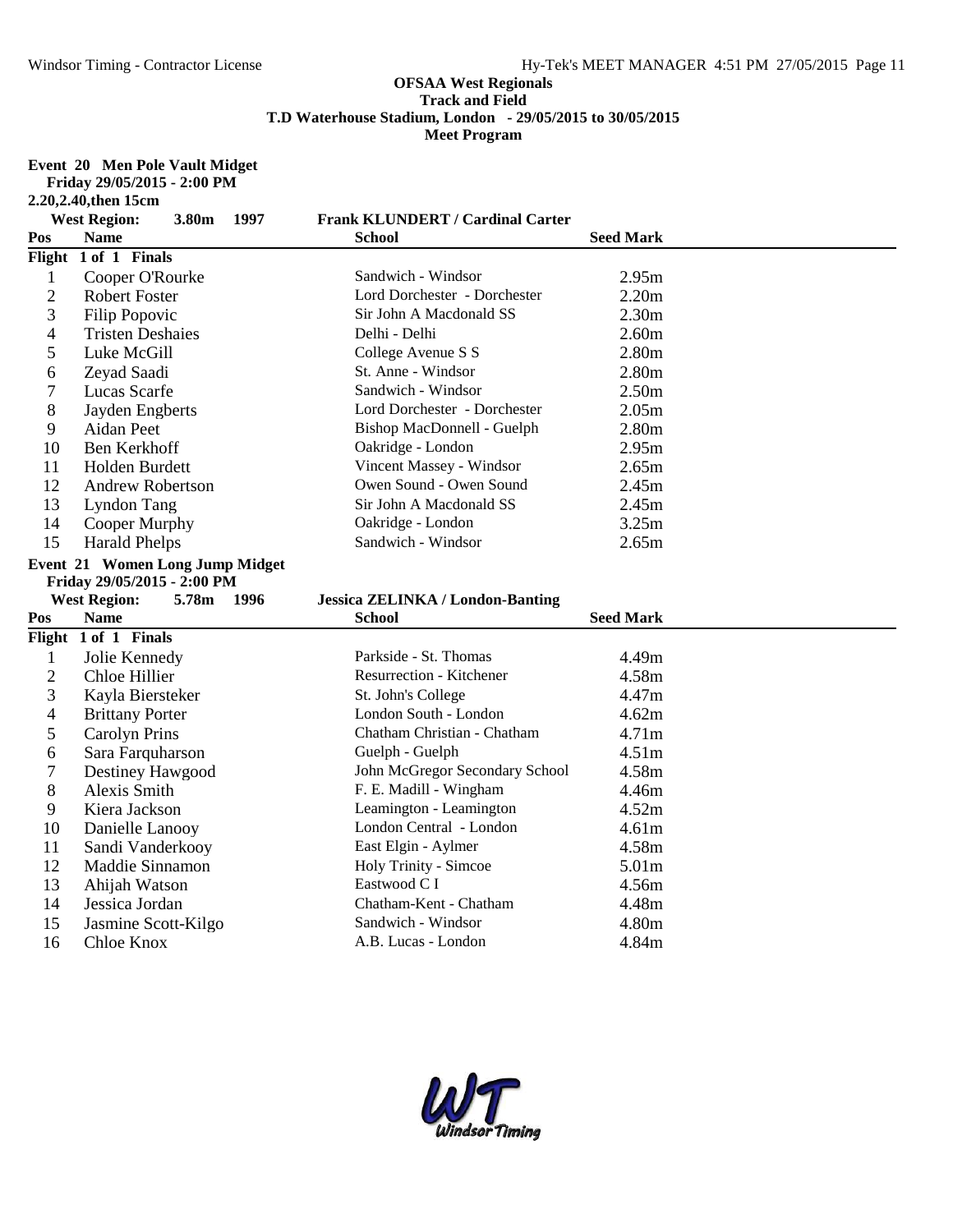#### **Event 22 Men Long Jump Midget Friday 29/05/2015 - 3:30 PM**

|                | <b>West Region:</b><br>$6.67m$ 1979      | <b>Ken BERRY / London-Laurier</b>            |                   |  |
|----------------|------------------------------------------|----------------------------------------------|-------------------|--|
| Pos            | Name                                     | <b>School</b>                                | <b>Seed Mark</b>  |  |
|                | Flight 1 of 1 Finals                     |                                              |                   |  |
| $\mathbf{1}$   | Evan John                                | E.J. Lajeunesse                              | 5.51m             |  |
| $\overline{2}$ | Shahmir Khan                             | Glenview Park - Cambridge                    | 5.90m             |  |
| 3              | Spencer Reinhardt                        | Sacred Heart - Walkerton                     | 5.28m             |  |
| 4              | Sean Mei                                 | Vincent Massey - Windsor                     | 5.35m             |  |
| 5              | Jake Milne                               | Guelph - Guelph                              | 5.65m             |  |
| 6              | Alec McGregor                            | John McGregor Secondary School               | 5.49m             |  |
| 7              | Devonté Ballantyne                       | Strathroy - Strathroy                        | 5.38m             |  |
| 8              | Cletus Jaffier                           | Westminster - London                         | 5.53m             |  |
| 9              | <b>Gabe Barnes</b>                       | Northern - Sarnia                            | 5.16m             |  |
| 10             | Neil Chisholm                            | London Central - London                      | 5.38m             |  |
| 11             | Roberto Asy                              | Catholic Central - Windsor                   | 5.13m             |  |
| 12             | <b>Myles Carlson</b>                     | Parkside - St. Thomas                        | 5.55m             |  |
| 13             | Wes Kittle                               | Orangeville - Orangeville                    | 5.53m             |  |
| 14             | <b>Ryland Williamson</b>                 | Catholic Central - London                    | 5.50m             |  |
| 15             | Isaac Mapp                               | Preston - Cambridge                          | 5.78m             |  |
| 16             | Hayden Bell                              | Central Elgin - St. Thomas                   | 5.61m             |  |
|                | Event 23 Women Triple Jump Midget        |                                              |                   |  |
|                |                                          |                                              |                   |  |
|                | Saturday 30/05/2015 - 11:30 AM           |                                              |                   |  |
|                | <b>West Region:</b><br>11.53m            | 28/05/2011 Angela Mercurio, St.Mary's-Kitche |                   |  |
| Pos            | <b>Name</b>                              | <b>School</b>                                | <b>Seed Mark</b>  |  |
|                | Flight 1 of 1 Finals                     |                                              |                   |  |
| $\mathbf{1}$   | <b>Carolyn Prins</b>                     | Chatham Christian - Chatham                  | 10.91m            |  |
| $\overline{c}$ | <b>Sydney Doucette</b>                   | London Central - London                      | 9.33m             |  |
| 3              | <b>Breanna Pretty</b>                    | St. Patrick's - Sarnia                       | 10.12m            |  |
| 4              | Haleigh Cole                             | Glendale - Tillsonburg                       | 9.33m             |  |
| 5              | Ahijah Watson                            | Eastwood C I                                 | 10.30m            |  |
| 6              | Alyssa Jervais                           | A.B. Lucas - London                          | 9.04 <sub>m</sub> |  |
| 7              | Sarah Semkowski                          | A.B. Lucas - London                          | 9.29m             |  |
| 8              | Sable Murphy                             | Holy Trinity - Simcoe                        | 9.76m             |  |
| 9              | Danielle Lanooy                          | London Central - London                      | 9.69m             |  |
| 10             | Tamara Grahovac                          | Cameron Heights - Kitchener                  | 10.63m            |  |
| 11             | <b>Ruth Martin</b>                       | St. James - Guelph                           | 10.23m            |  |
| 12             | Nina Ducre                               | Sandwich - Windsor                           | 10.30m            |  |
| 13             | Mya Wilson                               | St. Clair - Sarnia                           | 10.18m            |  |
| 14             | <b>Mandy Brunet</b>                      | St Thomas of Villanova-Lasalle               | 10.37m            |  |
| 15<br>16       | <b>Christy Rizzo</b><br>Kayla Biersteker | Saunders - London<br>St. John's College      | 9.37m<br>9.80m    |  |

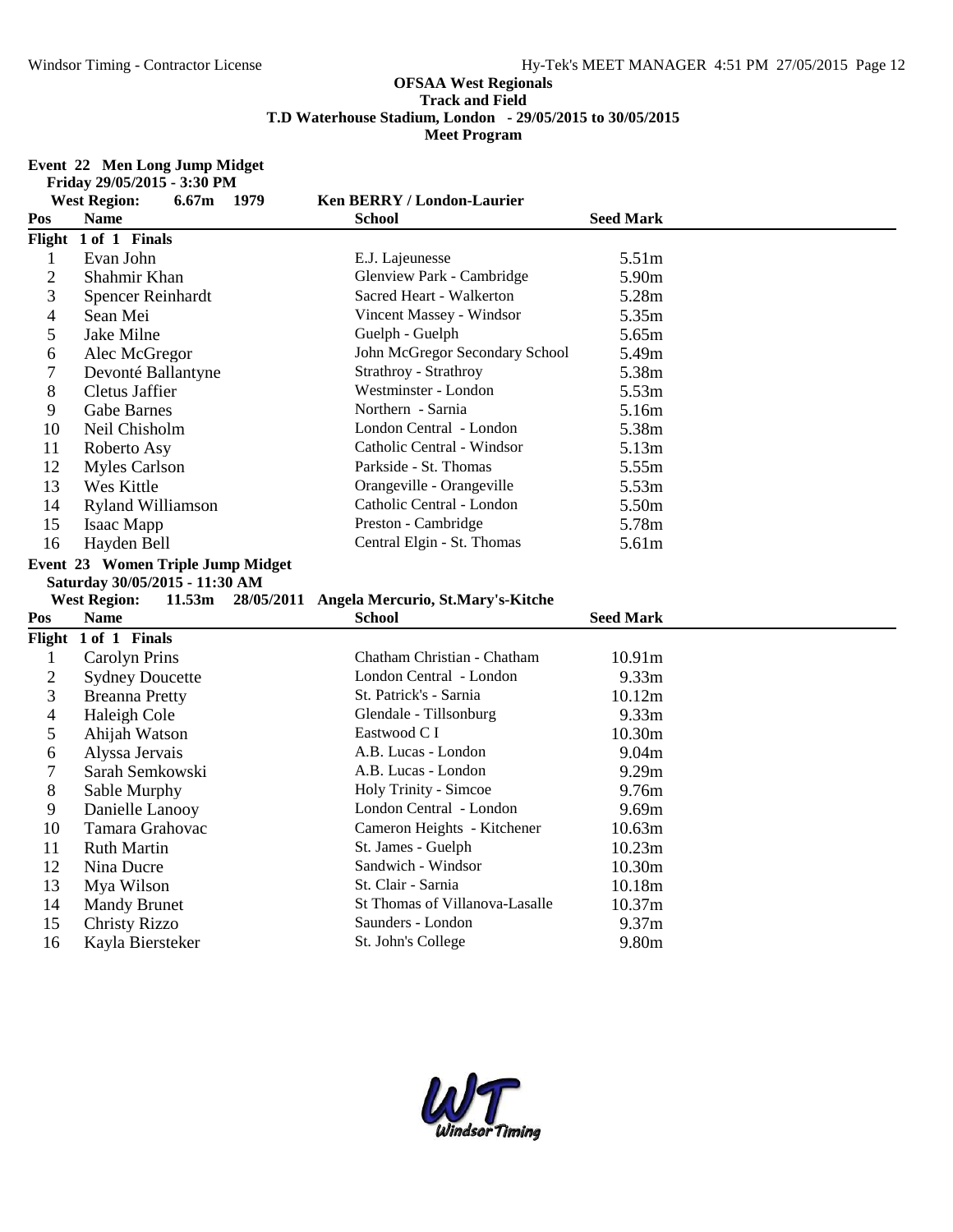#### **Event 24 Men Triple Jump Midget Saturday 30/05/2015 - 1:30 PM**

|                | <b>West Region:</b><br>13.78m<br>1994 | Kriss PETERSON / LaSalle-Sandwich                       |                    |
|----------------|---------------------------------------|---------------------------------------------------------|--------------------|
| Pos            | <b>Name</b>                           | <b>School</b>                                           | <b>Seed Mark</b>   |
|                | Flight 1 of 1 Finals                  |                                                         |                    |
| $\mathbf{1}$   | Zachary Murch                         | Bishop MacDonnell - Guelph                              | 11.80m             |
| $\overline{2}$ | Sean Mei                              | Vincent Massey - Windsor                                | 11.48m             |
| 3              | Isaac Mapp                            | Preston - Cambridge                                     | 12.11m             |
| 4              | Daron Myers                           | Resurrection - Kitchener                                | 12.41m             |
| 5              | Neil Chisholm                         | London Central - London                                 | 10.92m             |
| 6              | Mark Manzano                          | St. Michael - Stratford                                 | 11.52m             |
| 7              | <b>Ryan Muharrem</b>                  | Chatham-Kent - Chatham                                  | 11.37m             |
| 8              | <b>Matt Darrell</b>                   | F. E. Madill - Wingham                                  | 10.70m             |
| 9              | Alec McGregor                         | John McGregor Secondary School                          | 11.99m             |
| 10             | Chris Olumu                           | Mother Teresa - London                                  | 11.20m             |
| 11             | <b>Cletus Jaffier</b>                 | Westminster - London                                    | 10.58m             |
| 12             | <b>Josh Taylor</b>                    | Simcoe - Simcoe                                         | 11.11m             |
| 13             | <b>Mitch Deans</b>                    | F. E. Madill - Wingham                                  | 10.71m             |
| 14             | Shahmir Khan                          | Glenview Park - Cambridge                               | 12.41m             |
| 15             | Michael Vriesema                      | Maranatha Christian - Windsor                           | 11.20m             |
| 16             | Alec Trusler                          | Northern - Sarnia                                       | 11.39m             |
|                | Event 25 Women Shot Put Midget        |                                                         |                    |
|                |                                       |                                                         |                    |
|                | Friday 29/05/2015 - 3:30 PM           |                                                         |                    |
|                | <b>West Region:</b><br>12.06m<br>1979 | Liz POLYAK / Brantford-North Park                       |                    |
| Pos            | <b>Name</b>                           | <b>School</b>                                           | <b>Seed Mark</b>   |
|                | Flight 1 of 1 Finals                  |                                                         |                    |
| $\mathbf{1}$   | Elisa Bolinger                        | Mitchell - Mitchell                                     | 11.06m             |
| $\overline{c}$ | Lydia Abraha                          | Hon. W.C. Kennedy - Windsor                             | 10.33m             |
| 3              | Nana-Afia Agyeipah                    | St. Benedict - Cambridge                                | 10.33m             |
| 4              | Julia Cressman                        | <b>Stratford Central - Stratford</b>                    | 9.26m              |
| 5              | Avery Bathe-Minard                    | Northern - Sarnia                                       | 9.86m              |
| 6              | <b>Megan Bates</b>                    | Ingersoll - Ingersoll                                   | 11.14m             |
| 7              | <b>Summer Pahl</b>                    | St. Mary's - Kitchener                                  | 9.62m              |
| 8              | Jasmine Vader                         | F. E. Madill - Wingham                                  | 9.47m              |
| 9              | Paloma Ducre                          | Sandwich - Windsor                                      | 10.01 <sub>m</sub> |
| 10             | Laura Vis                             | <b>Emmanuel Christian High School</b>                   | 9.85m              |
| 11             | Evelyn Mackay-Barr                    | Paincourt SS                                            | 9.90m              |
| 12             | Fina Pirrone                          | St Thomas of Villanova-Lasalle                          | 10.52m             |
| 13             | Yolanda Scarlato                      | St. James - Guelph                                      | 9.56m              |
| 14             | <b>Taylor Montgomery</b>              | F. E. Madill - Wingham                                  | 9.46m              |
| 15<br>16       | Analecia Chapman<br>Adele St. John    | John F. Ross - Guelph<br>Sir Frederick Banting - London | 9.52m<br>12.50m    |

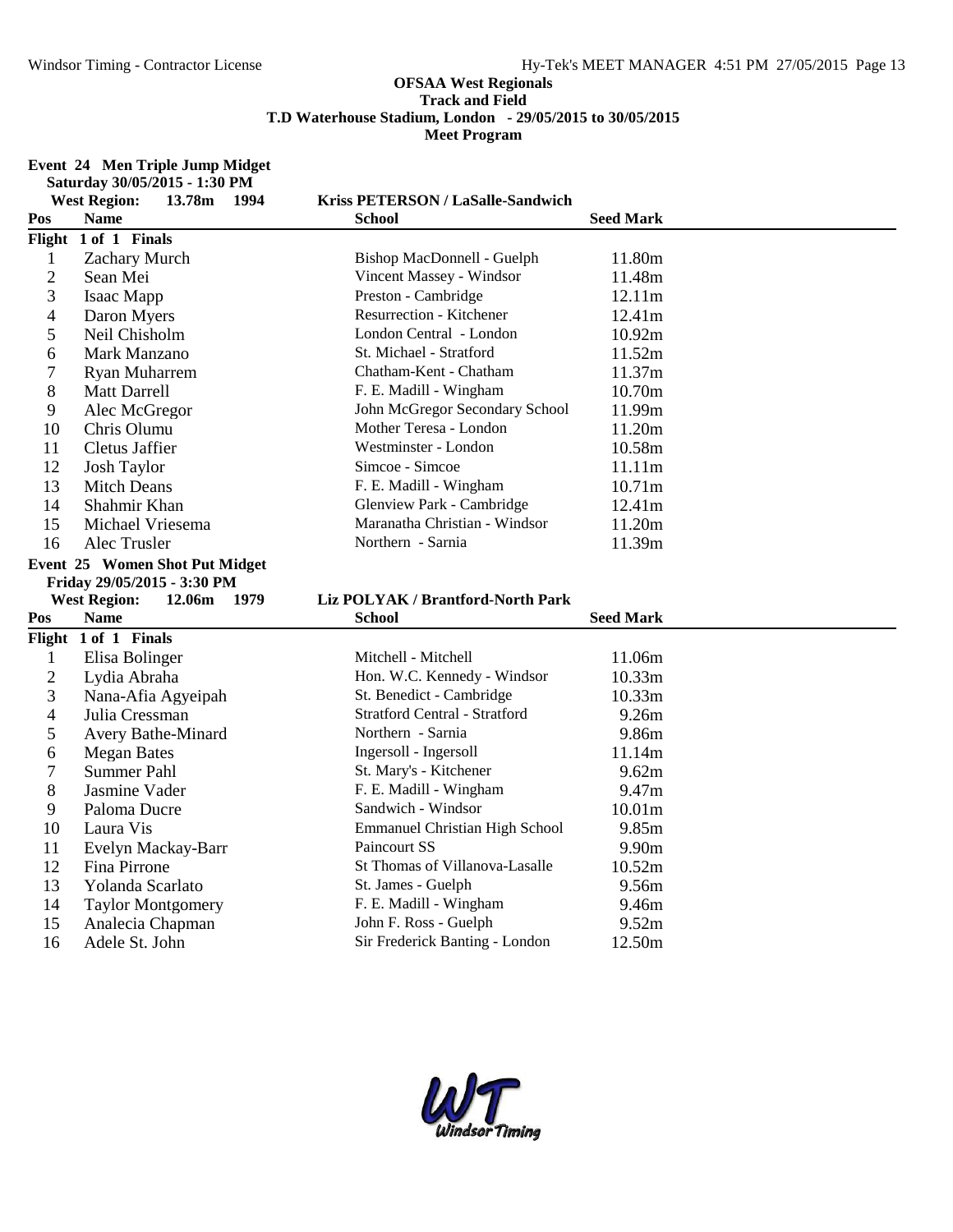#### **Event 26 Men Shot Put Midget Friday 29/05/2015 - 2:00 PM**

|                | <b>West Region:</b><br>18.23m      | 1982 | Dave CROMBEEN / Sarnia-St. Patrick's |                  |  |
|----------------|------------------------------------|------|--------------------------------------|------------------|--|
| Pos            | <b>Name</b>                        |      | <b>School</b>                        | <b>Seed Mark</b> |  |
|                | Flight 1 of 1 Finals               |      |                                      |                  |  |
| $\mathbf{1}$   | Josh Iovino                        |      | Sandwich - Windsor                   | 14.35m           |  |
| $\overline{2}$ | John Paul Swizawski                |      | E.J. Lajeunesse                      | 12.45m           |  |
| 3              | Nick Jagielnik                     |      | Mother Teresa - London               | 11.72m           |  |
| 4              | Garrett McAlpine                   |      | Oakridge - London                    | 11.45m           |  |
| 5              | Marc Charbonneau                   |      | St. James - Guelph                   | 13.15m           |  |
| 6              | Luke McGill                        |      | College Avenue S S                   | 12.54m           |  |
| 7              | Cole Belkwell                      |      | St. Mary's - Kitchener               | 12.35m           |  |
| 8              | <b>Travis Skinner</b>              |      | Strathroy - Strathroy                | 12.11m           |  |
| 9              | Josh Gaudreau                      |      | St. Joseph's - Windsor               | 12.35m           |  |
| 10             | Jake Groenendyk                    |      | Bishop MacDonnell - Guelph           | 12.60m           |  |
| 11             | <b>Blake McConville</b>            |      | Sandwich - Windsor                   | 13.90m           |  |
| 12             | John Tranton-Allen                 |      | Erin - Erin                          | 12.23m           |  |
| 13             | Liam O'Halloran                    |      | Belle River - Belle River            | 11.45m           |  |
| 14             | <b>Riley Litwiller</b>             |      | Preston - Cambridge                  | 11.99m           |  |
| 15             | <b>Brent Whaling</b>               |      | St. Mary's - St. Mary's              | 11.27m           |  |
| 16             | Nathan Gould                       |      | Ingersoll - Ingersoll                | 13.44m           |  |
|                | Event 27 Women Discus Throw Midget |      |                                      |                  |  |
|                |                                    |      |                                      |                  |  |
|                | Saturday 30/05/2015 - 1:30 PM      |      |                                      |                  |  |
|                | <b>West Region:</b><br>40.46m      | 1979 | Liz POLYAK / Brantford-North Park    |                  |  |
| Pos            | <b>Name</b>                        |      | <b>School</b>                        | <b>Seed Mark</b> |  |
|                | Flight 1 of 1 Finals               |      |                                      |                  |  |
| 1              | Kael Prickett                      |      | Guelph - Guelph                      | 30.81m           |  |
| $\overline{2}$ | Paige Homerston                    |      | Glenview Park - Cambridge            | 21.13m           |  |
| 3              | Vivian Kristjansson                |      | Northern - Sarnia                    | 25.34m           |  |
| 4              | Adele St. John                     |      | Sir Frederick Banting - London       | 27.35m           |  |
| 5              | Alyssa McBeath                     |      | Central Huron - Clinton              | 23.77m           |  |
| 6              | <b>Sydney Moller</b>               |      | Woodstock - Woodstock                | 23.29m           |  |
| 7              | Paloma Ducre                       |      | Sandwich - Windsor                   | 26.50m           |  |
| 8              | Natasha Gubbels                    |      | St. Andre Bessette                   | 24.95m           |  |
| 9              | Jasmine Vader                      |      | F. E. Madill - Wingham               | 25.39m           |  |
| 10             | <b>Megan Bates</b>                 |      | Ingersoll - Ingersoll                | 27.62m           |  |
| 11             | Avery Bathe-Minard                 |      | Northern - Sarnia                    | 27.29m           |  |
| 12             | Nana-Afia Agyeipah                 |      | St. Benedict - Cambridge             | 26.27m           |  |
| 13             | Jennelle Smeltzer                  |      | Kincardine - Kincardine              | 22.09m           |  |
| 14             | Destinee Heroux                    |      | <b>Assumption College - Windsor</b>  | 28.59m           |  |
| 15             | Danielle Simons                    |      | St. David - Waterloo                 | 23.48m           |  |

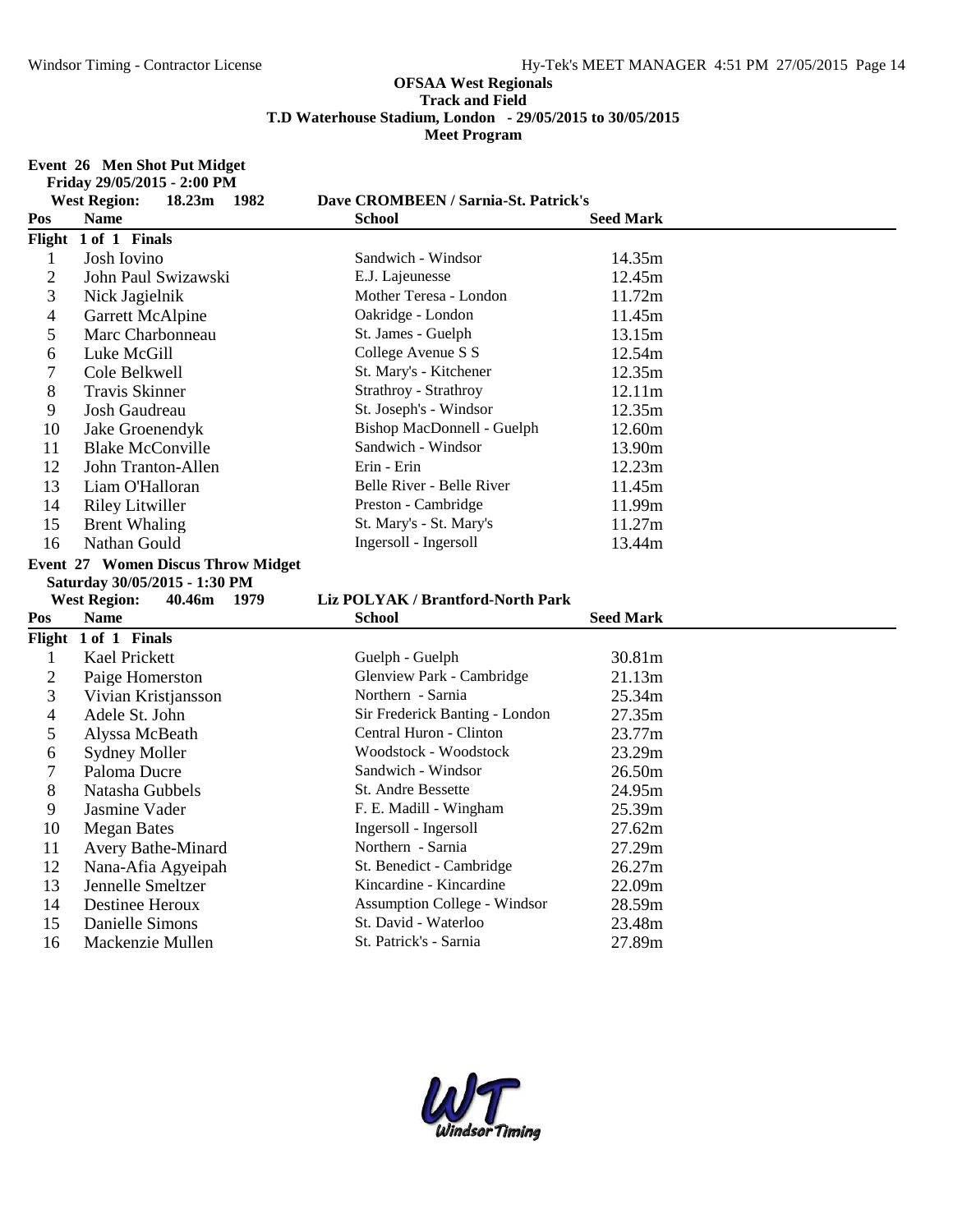#### **Event 28 Men Discus Throw Midget**

|                | Saturday 30/05/2015 - 11:30 AM        |                                      |                  |  |
|----------------|---------------------------------------|--------------------------------------|------------------|--|
|                | <b>West Region:</b><br>55.14m<br>2002 | <b>Joe POCOCK/Windsor</b>            |                  |  |
| Pos            | <b>Name</b>                           | <b>School</b>                        | <b>Seed Mark</b> |  |
|                | Flight 1 of 1 Finals                  |                                      |                  |  |
| $\mathbf{1}$   | Daniel Tome                           | Our Lady of Lourdes - Guelph         | 36.34m           |  |
| $\overline{2}$ | Josh Gaudreau                         | St. Joseph's - Windsor               | 38.62m           |  |
| 3              | Victor Luu                            | Grand River - Kitchener              | 32.66m           |  |
| 4              | Josh Iovino                           | Sandwich - Windsor                   | 38.79m           |  |
| 5              | Michael Acuna                         | Simcoe - Simcoe                      | 29.88m           |  |
| 6              | Kristopher Kearnen-Leitch             | Sir Frederick Banting - London       | 32.26m           |  |
| 7              | <b>Lucas Bowers</b>                   | South Huron - Exeter                 | 31.22m           |  |
| 8              | Jake Groenendyk                       | Bishop MacDonnell - Guelph           | 37.77m           |  |
| 9              | <b>Conner Martin</b>                  | Medway - Arva                        | 33.92m           |  |
| 10             | <b>Trevor Wagner</b>                  | Lambton Central - Petrolia           | 34.07m           |  |
| 11             | <b>Tyler Donley</b>                   | Medway - Arva                        | 32.07m           |  |
| 12             | <b>Tyler Beneteau</b>                 | Riverside - Windsor                  | 42.15m           |  |
| 13             | Wade MacDonald                        | Listowel - Listowel                  | 33.59m           |  |
| 14             | Robb Moore                            | Lambton Central - Petrolia           | 33.58m           |  |
| 15             | Cole Belkwell                         | St. Mary's - Kitchener               | 39.81m           |  |
| 16             | <b>Connor Winrow</b>                  | Glendale - Tillsonburg               | 31.16m           |  |
|                | Event 29 Women Javelin Throw Midget   |                                      |                  |  |
|                | Saturday 30/05/2015 - 10:00 AM        |                                      |                  |  |
|                |                                       |                                      |                  |  |
|                | 39.25m<br><b>West Region:</b><br>2009 | <b>Brooke ROWLAND, Westside</b>      |                  |  |
| Pos            | <b>Name</b>                           | <b>School</b>                        | <b>Seed Mark</b> |  |
|                | Flight 1 of 1 Finals                  |                                      |                  |  |
| 1              | Sierra McGee                          | Oakridge - London                    | 26.36m           |  |
| $\overline{2}$ | Adele St. John                        | Sir Frederick Banting - London       | 28.30m           |  |
| 3              | Mackenzie Oke                         | South Huron - Exeter                 | 28.12m           |  |
| 4              | Ciara Murray                          | Sandwich - Windsor                   | 30.84m           |  |
| 5              | <b>Megan Bates</b>                    | Ingersoll - Ingersoll                | 28.29m           |  |
| 6              | Emma Starrett                         | Centre Wellington - Fergus           | 24.72m           |  |
| 7              | Julia Cressman                        | <b>Stratford Central - Stratford</b> | 29.81m           |  |
| 8              | Danielle Simons                       | St. David - Waterloo                 | 24.00m           |  |
| 9              | Kael Prickett                         | Guelph - Guelph                      | 29.34m           |  |
| 10             | <b>Emilie Diesbourg</b>               | Tecumseh Vista Academy A             | 29.11m           |  |
| 11             | Camrynn Schnarr                       | Sir John A Macdonald SS              | 22.68m           |  |
| 12             | Payton Brodie                         | Parkside - St. Thomas                | 24.72m           |  |
| 13             | Breeanna Lewis-Parent                 | <b>Assumption College - Windsor</b>  | 26.05m           |  |
| 14             | Claire Weaver                         | Valley Heights - Langton             | 25.24m           |  |
| 15<br>16       | Kealy Taylor-Noah                     | Ridgetown District H S               | 27.26m<br>25.21m |  |

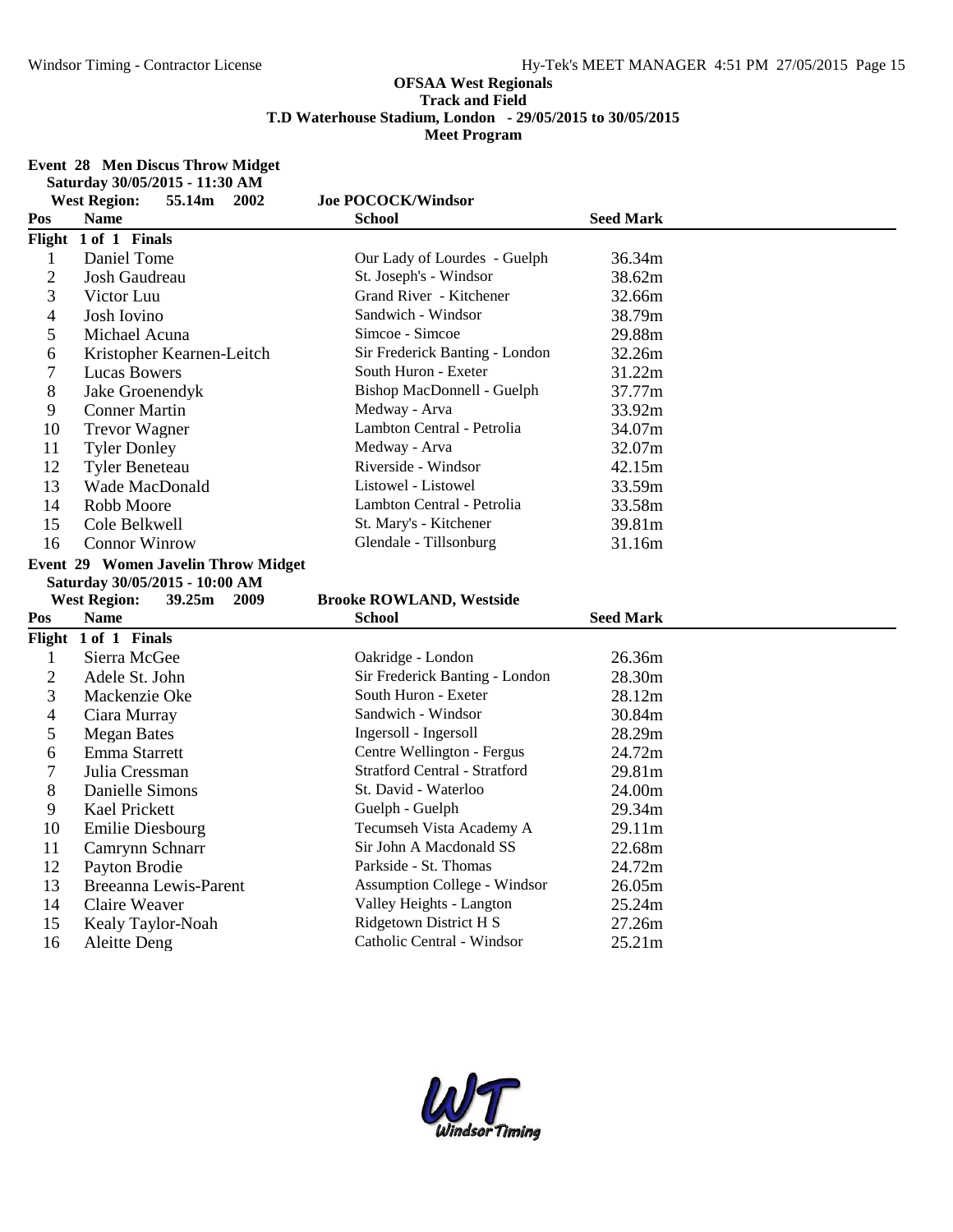### **Event 30 Men Javelin Throw Midget**

**Friday 29/05/2015 - 5:30 PM**

|     | $1.108$ $2700$ $12010 - 0.001101$<br><b>West Region:</b><br>61.70m<br>1982                    | Dave CROMBEEN / Sarnia-St. Patrick's                  |                  |
|-----|-----------------------------------------------------------------------------------------------|-------------------------------------------------------|------------------|
| Pos | <b>Name</b>                                                                                   | <b>School</b>                                         | <b>Seed Mark</b> |
|     | Flight 1 of 1 Finals                                                                          |                                                       |                  |
|     | <b>Nick Bennett</b>                                                                           | Saunders - London                                     | 42.92m           |
| 2   | David Boonstra                                                                                | Woodland Christian - Breslau                          | 40.25m           |
| 3   | Lucas Scarfe                                                                                  | Sandwich - Windsor                                    | 44.85m           |
| 4   | Owen Lalonde                                                                                  | St. Joseph's - Windsor                                | 44.73m           |
| 5   | Jordan Vanderheide                                                                            | London Christian - London                             | 35.28m           |
| 6   | <b>Blake McConville</b>                                                                       | Sandwich - Windsor                                    | 46.39m           |
| 7   | Aiden Bedeir                                                                                  | Holy Cross - Strathroy                                | 39.66m           |
| 8   | Tie Maniuk                                                                                    | Lambton Central - Petrolia                            | 40.97m           |
| 9   | Derek Whitney                                                                                 | Simcoe - Simcoe                                       | 41.98m           |
| 10  | Daniel Tome                                                                                   | Our Lady of Lourdes - Guelph                          | 41.11m           |
| 11  | <b>Conner Martin</b>                                                                          | Medway - Arva                                         | 37.28m           |
| 12  | Daniel Mailloux-Rogelj                                                                        | Tecumseh Vista Academy A                              | 40.03m           |
| 13  | Colton Tyler                                                                                  | St. James - Guelph                                    | 42.82m           |
| 14  | Jackson Medeiros                                                                              | Parkside - St. Thomas                                 | 36.18m           |
| 15  | <b>Tyler Thuss</b>                                                                            | Holy Cross - Strathroy                                | 35.53m           |
| 16  | Owen Malo                                                                                     | Waterloo Collegiate Institute                         | 41.08m           |
|     | Event 31 Women 4x100 Meter Relay Midget<br>Friday 29/05/2015 - 7:15 PM<br><b>West Region:</b> | 49.76 30/05/2014 W. F. Herman - Windsor, Herman, W.F. |                  |

**J Jackson, S Guimond, A Traore, T Freckleton**

| Lane | Team                           | <b>Relay</b>          |                       | <b>Seed Time</b>   |  |
|------|--------------------------------|-----------------------|-----------------------|--------------------|--|
|      | Section 1 of 2 Timed Finals    |                       |                       |                    |  |
|      | Catholic Central - London      | A                     |                       | 55.04              |  |
| 2    | St. David - Waterloo           | A                     |                       | 54.99              |  |
|      | 1) Marilena Mohan              | 2) Graciela Montes    | 3) Stephanie Tera     | 4) Hailey Vezina   |  |
| 3    | W. F. Herman - Windsor         | A                     |                       | 53.63              |  |
|      | 1) Taneidra Cain               | 2) Paula Dalrymple    | 3) Samantha Rocheleau | 4) Ola Kolade      |  |
| 4    | Lambton Central - Petrolia     | A                     |                       | 53.77              |  |
|      | 1) Alexis McLean               | 2) Theresa VanDamme   | 3) Ally Cumming       | 4) Breanne Black   |  |
| 5    | Sir Frederick Banting - London | A                     |                       | 54.68              |  |
|      | 1) Emma Czenze                 | 2) Tarryn Bouttharath | 3) Andrea Prete       | 4) Haley Cramer    |  |
| 6    | Guelph - Guelph                | A                     |                       | 54.59              |  |
|      | 1) Sara Farquharson            | 2) Hannah Polley      | 3) Kael Prickett      |                    |  |
| 7    | <b>St. Andre Bessette</b>      | A                     |                       | 55.64              |  |
|      | 1) Thalia DaSilva              | 2) Taylor Tsakoniatis | 3) Skyla Carvalho     | 4) Melissa Duque   |  |
| 8    | Our Lady of Lourdes - Guelph   | A                     |                       | 55.11              |  |
|      | 1) Mia Kurt Favero             | 2) Hayleigh King      | 3) Amy Hasson         | 4) Jada Codrington |  |

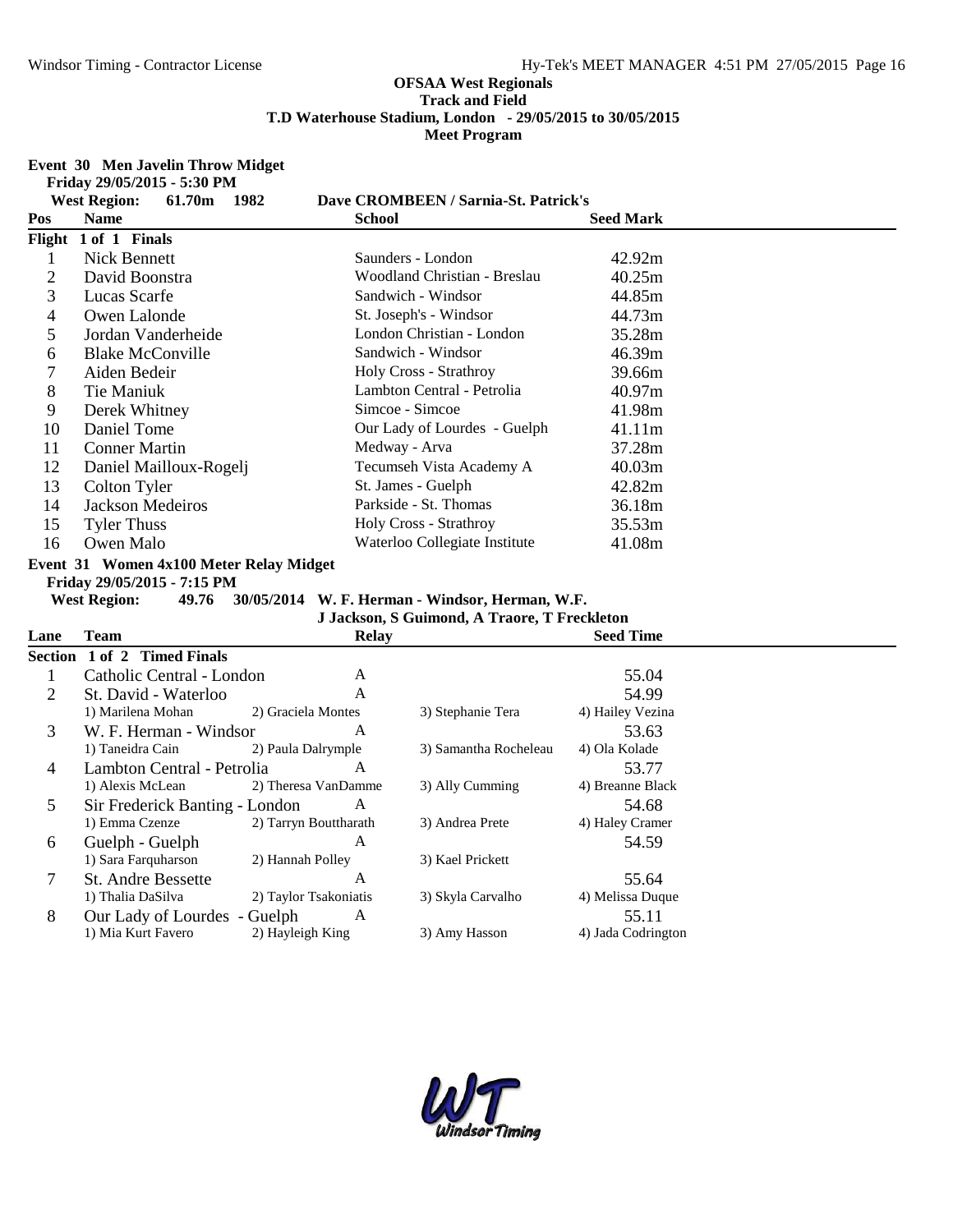# Section 2 of 2 Timed Finals...(Event 31 Women 4x100 Meter Relay Midget)

| $\mathbf{1}$   | Huron Heights - Kitchener                                   | A                      |                          | 52.95               |  |
|----------------|-------------------------------------------------------------|------------------------|--------------------------|---------------------|--|
|                | 1) Zoe Janakovic                                            | 2) Tyra Boug           | 3) Denisa Ratiu          | 4) Lauren Frey      |  |
| $\mathfrak{2}$ | <b>Assumption College - Windsor</b>                         | A                      |                          | 53.07               |  |
|                | 1) Kimora Harris                                            | 2) Nyagoa Jock         | 3) Nyadeni Jordan Simon  | 4) Anistaysia Pharr |  |
| 3              | Mother Teresa - London                                      | $\mathbf{A}$           |                          | 52.55               |  |
|                | 1) Jessica Forcey                                           | 2) Bridgette Crowley   | 3) Mendim Guse           | 4) Melissa McColl   |  |
| 4              | <b>Resurrection - Kitchener</b>                             | A                      |                          | 51.97               |  |
|                | 1) Melissa Linares                                          | 2) Chloe Hillier       | 3) Justine Bissonnette   | 4) Eliza Smith      |  |
| 5              | St Thomas of Villanova-Lasalle                              | A                      |                          | 52.19               |  |
|                | 1) Jalyn Cirino                                             | 2) Mandy Brunet        | 3) Chloe Gignac          | 4) Tatjana Kirincic |  |
| 6              | Sandwich - Windsor                                          | A                      |                          | 51.76               |  |
|                | 1) Alyssa Jach-Popovich                                     | 2) Jasmine Scott-Kilgo | 3) Sylvia Dean           | 4) Jessica McKim    |  |
| $\tau$         | A.B. Lucas - London                                         | A                      |                          | 52.71               |  |
|                | 1) Gabrielle Williams                                       | 2) Chloe Knox          | 3) Sarah Semkowski       | 4) Hailey Barnes    |  |
| 8              | Medway - Arva                                               | A                      |                          | 52.71               |  |
|                | Event 32 Men 4x100 Meter Relay Midget                       |                        |                          |                     |  |
|                |                                                             |                        |                          |                     |  |
|                |                                                             |                        |                          |                     |  |
|                | Friday 29/05/2015 - 7:15 PM<br><b>West Region:</b><br>45.37 | 2002                   | <b>LASALLE-VILLANOVA</b> |                     |  |
| Lane           | <b>Team</b>                                                 | <b>Relay</b>           |                          | <b>Seed Time</b>    |  |
|                | Section 1 of 2 Timed Finals                                 |                        |                          |                     |  |
| 1              | <b>Stratford NW - Stratford</b>                             | A                      |                          | 50.83               |  |
| $\overline{2}$ | Mother Teresa - London                                      | A                      |                          | 49.92               |  |
|                | 1) Juan Ortiz                                               | 2) Drew Lefebre        | 3) Darnell LaRose        | 4) Marvin Quijano   |  |
| 3              | Medway - Arva                                               | A                      |                          | 49.51               |  |
| $\overline{4}$ |                                                             | A                      |                          | 48.85               |  |
|                | St. Joseph's - Windsor<br>1) Kyle Brothers                  | 2) Evan Ferguson       | 3) Owen Lalonde          | 4) Jakob Morris     |  |
| 5              |                                                             | A                      |                          | 48.82               |  |
|                | St. Mary's - Kitchener<br>1) Josh Spurgeon                  | 2) Mauricio Villarreal | 3) Miguel Robles         | 4) Dominic Turton   |  |
| 6              | Sir John A Macdonald SS                                     | A                      |                          | 49.54               |  |
|                | 1) Cameron Hazelwood                                        | 2) Osman Mahboob       | 3) Lyndon Tang           | 4) Filip Popovic    |  |
| 7              | Parkside - St. Thomas                                       | A                      |                          | 49.54               |  |
|                | 1) Carson Thayer                                            | 2) Jackson Medeiros    | 3) Neil Bennett          | 4) Myles Carlson    |  |

1) Tyler Preddy 2) Jared Maclean 3) Luke Robertson 4) Xavier Pineda

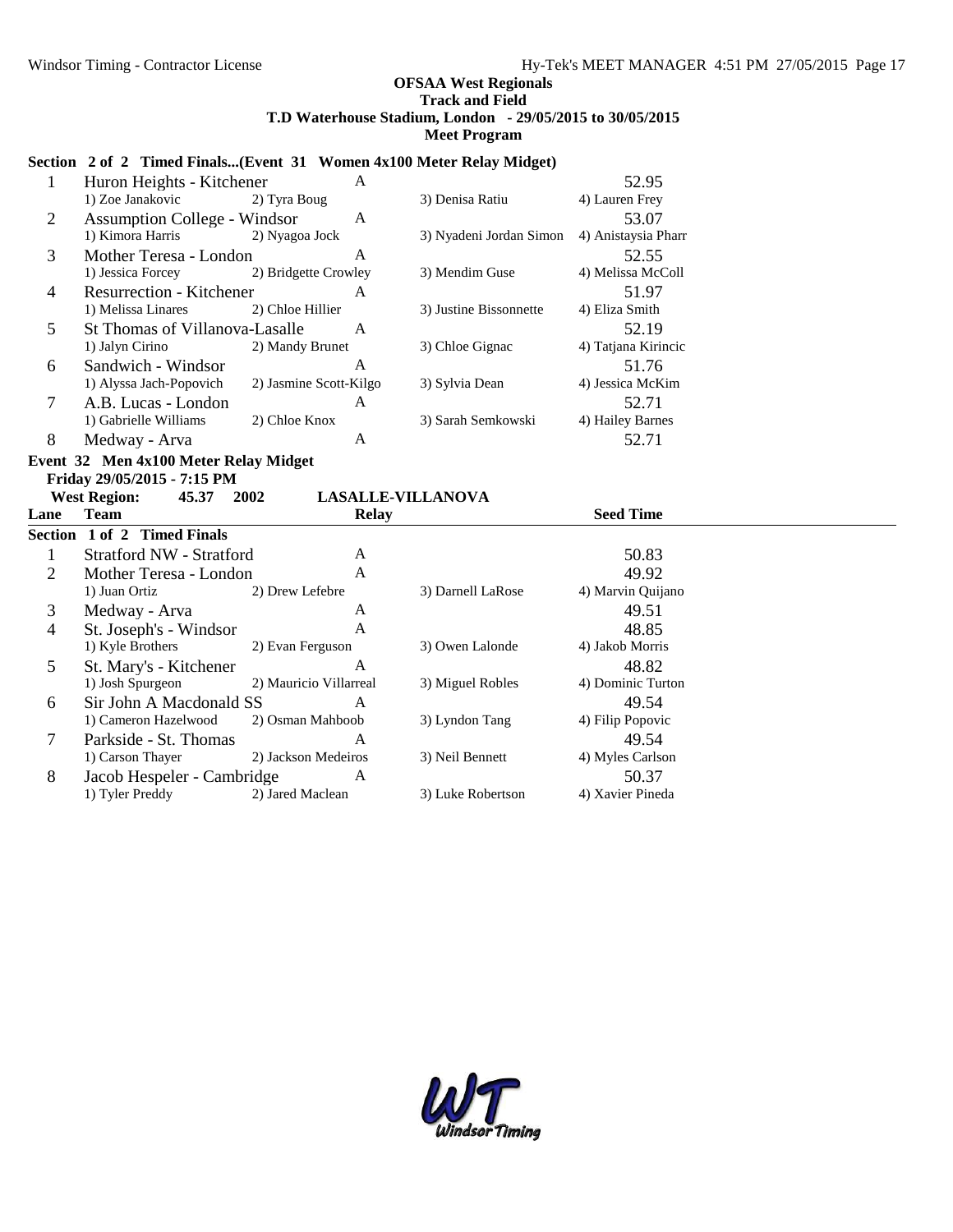### **Section 2 of 2 Timed Finals...(Event 32 Men 4x100 Meter Relay Midget)**

|   | St. Anne - Windsor           | A                    |                     | 48.12                |  |
|---|------------------------------|----------------------|---------------------|----------------------|--|
|   | 1) Aiden Mitrevski           | 2) Noah Rocheleau    | 3) Aaron Dugan      | 4) Frankie Calvaruso |  |
| 2 | Vincent Massey - Windsor     | A                    |                     | 48.66                |  |
|   | 1) Sean Mei                  | 2) Keith Sum         | 3) Vic Sum          | 4) Shahriyar Rahman  |  |
| 3 | London South - London        | A                    |                     | 46.66                |  |
|   | 1) Chase Brown               | 2) Josh Castle       | 3) Jake Beadle      | 4) Sydney Brown      |  |
| 4 | Catholic Central - London    | A                    |                     | 46.74                |  |
| 5 | Holy Names - Windsor         | A                    |                     | 46.99                |  |
|   | 1) Jake Bailey               | 2) Tylar Johnston    | 3) Jake Chalut      | 4) Michael Herzog    |  |
| 6 | Sandwich - Windsor           | A                    |                     | 47.43                |  |
|   | 1) Austin Tilson             | 2) Mitchell Bensette | 3) Rob Maure        | 4) Quinn Chamberlin  |  |
| 7 | Our Lady of Lourdes - Guelph | A                    |                     | 47.84                |  |
|   | 1) Bradley Fraser            | 2) Mateo Rogue       | 3) Coleton McCarthy | 4) Kerone Johnson    |  |
| 8 | Huron Heights - Kitchener    | A                    |                     | 48.69                |  |
|   | 1) William Lamoureux         | 2) Alex Temporao     | 3) Graham Power     | 4) Dante Townsend    |  |

### **Event 33 Women 100 Meter Junior**

# **8 Advance: Top 3 Each Heat plus Next 2 Best Times**

**Friday 29/05/2015 - 3:15 PM**

# **West Region: 11.89 1995 Margaret FOX / Guelph-Bishop Mac.**

| Lane | <b>Name</b>           | <b>School</b>                  | <b>Seed Time</b> |  |
|------|-----------------------|--------------------------------|------------------|--|
|      | Heat 1 of 2 Prelims   |                                |                  |  |
|      | Lena Robinson         | St. Anne's - Clinton           | 12.76            |  |
| 2    | Joleen Otten          | St. Anne's - Clinton           | 13.34            |  |
| 3    | Hannah Beaumont       | Erin - Erin                    | 12.92            |  |
| 4    | Cheyna Hall           | Vincent Massey - Windsor       | 13.63            |  |
| 5    | Jada Jackson          | W. F. Herman - Windsor         | 12.89            |  |
| 6    | Mary Floyd            | <b>St. Andre Bessette</b>      | 13.15            |  |
|      | Savannah Marra        | St Thomas of Villanova-Lasalle | 13.46            |  |
| 8    | <b>Esmee Hotson</b>   | Centre Wellington - Fergus     | 12.78            |  |
|      | Heat 2 of 2 Prelims   |                                |                  |  |
|      | <b>Emily Sluys</b>    | A.B. Lucas - London            | 12.82            |  |
| 2    | Sarah Hodgson         | Jacob Hespeler - Cambridge     | 12.74            |  |
| 3    | Angela Briel          | Catholic Central - London      | 13.40            |  |
| 4    | Jordyn Waters         | St. David - Waterloo           | 12.87            |  |
| 5.   | Antonina Struminski   | Mother Teresa - London         | 12.93            |  |
| 6    | <b>Shannon Fowler</b> | Leamington - Leamington        | 13.73            |  |
|      | Tanay Freckleton      | W. F. Herman - Windsor         | 13.38            |  |
| 8    | Kayla Ens             | Sir John A Macdonald SS        | 12.99            |  |

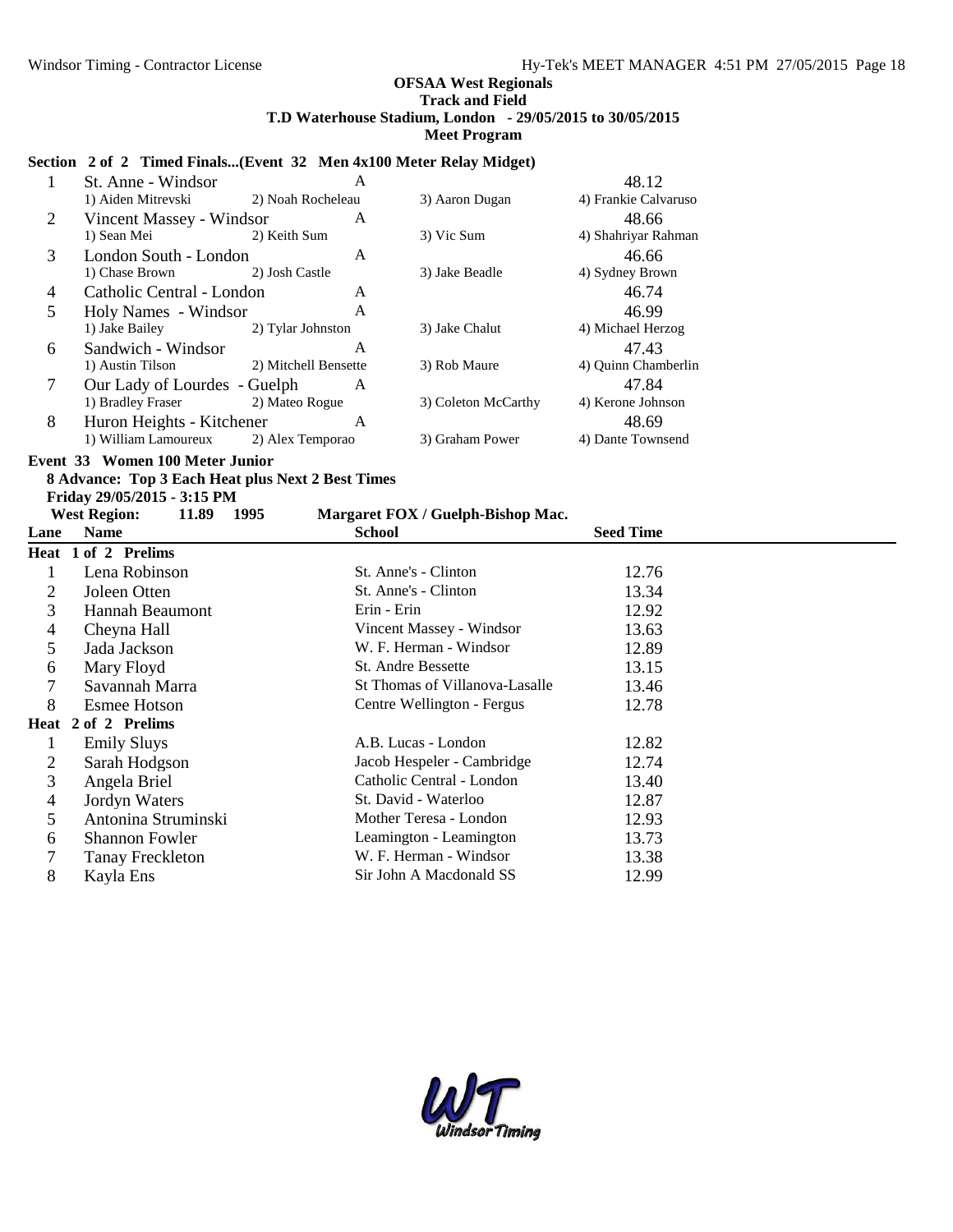**Event 34 Men 100 Meter Junior**

|  | 8 Advance: Top 3 Each Heat plus Next 2 Best Times |
|--|---------------------------------------------------|
|  |                                                   |

**Friday 29/05/2015 - 3:15 PM**

**West Region: 10.60 2002 Rhoan STERLING/Galt**

| Lane | west Region:<br>10.00<br>ZUUZ<br><b>Name</b>      | RIIVAII STEREINU/VAIL<br><b>School</b> | <b>Seed Time</b> |
|------|---------------------------------------------------|----------------------------------------|------------------|
|      | Heat 1 of 2 Prelims                               |                                        |                  |
|      |                                                   |                                        |                  |
| 1    | <b>Mathew Shabow</b>                              | Holy Names - Windsor                   | 12.00            |
| 2    | Daniel Bamigbade                                  | Cameron Heights - Kitchener            | 11.65            |
| 3    | Dante Lewis                                       | W. F. Herman - Windsor                 | 11.86            |
| 4    | <b>Cole Barnes</b>                                | St. Joseph's - St. Thomas              | 10.89            |
| 5    | <b>Carter Powell</b>                              | Centennial - Guelph                    | 11.64            |
| 6    | Kenny Siharath                                    | Cameron Heights - Kitchener            | 11.38            |
| 7    | <b>Dylan Franze</b>                               | Catholic Central - London              | 11.51            |
| 8    | Inho Choi                                         | Holy Names - Windsor                   | 11.79            |
|      | Heat 2 of 2 Prelims                               |                                        |                  |
| 1    | Jake Gillis                                       | Central Elgin - St. Thomas             | 11.76            |
| 2    | Daniel Valente                                    | Catholic Central - London              | 11.62            |
| 3    | Zack McDonald                                     | Our Lady of Lourdes - Guelph           | 11.69            |
| 4    | D.J. Armitage-Charlton                            | North Park - Brantford                 | 11.57            |
| 5    | Devin Slack-Allen                                 | H.B. Beal - London                     | 11.30            |
| 6    | James Cooper                                      | Mitchell - Mitchell                    | 11.19            |
| 7    | Mitchell Wright                                   | General Amherst - Amherstburg          | 11.88            |
| 8    | Mardin Lopez                                      | Maranatha Christian - Windsor          | 11.99            |
|      | Event 35 Women 200 Meter Junior                   |                                        |                  |
|      | 8 Advance: Top 3 Each Heat plus Next 2 Best Times |                                        |                  |
|      | Saturday 30/05/2015 - 10:00 AM                    |                                        |                  |
|      | <b>West Region:</b><br>24.13 1995                 | Margaret FOX / Guelph-Bishop Mac.      |                  |
| Lane | <b>Name</b>                                       | <b>School</b>                          | <b>Seed Time</b> |
|      | Heat 1 of 2 Prelims                               |                                        |                  |
| 1    | Cheyna Hall                                       | Vincent Massey - Windsor               | 27.39            |
| 2    | <b>Tanay Freckleton</b>                           | W. F. Herman - Windsor                 | 27.08            |
| 3    | Megan Dunn                                        | Lord Dorchester - Dorchester           | 25.64            |
| 4    | Adi Traore                                        | W. F. Herman - Windsor                 | 26.26            |
| 5    | Nana Asantey                                      | London Central - London                | 27.43            |
| 6    | Hannah Beaumont                                   | Erin - Erin                            | 26.61            |
| 7    | Jada Jackson                                      | W. F. Herman - Windsor                 | 25.62            |
| 8    | Megan Beaudry                                     | Lord Dorchester - Dorchester           | 26.36            |

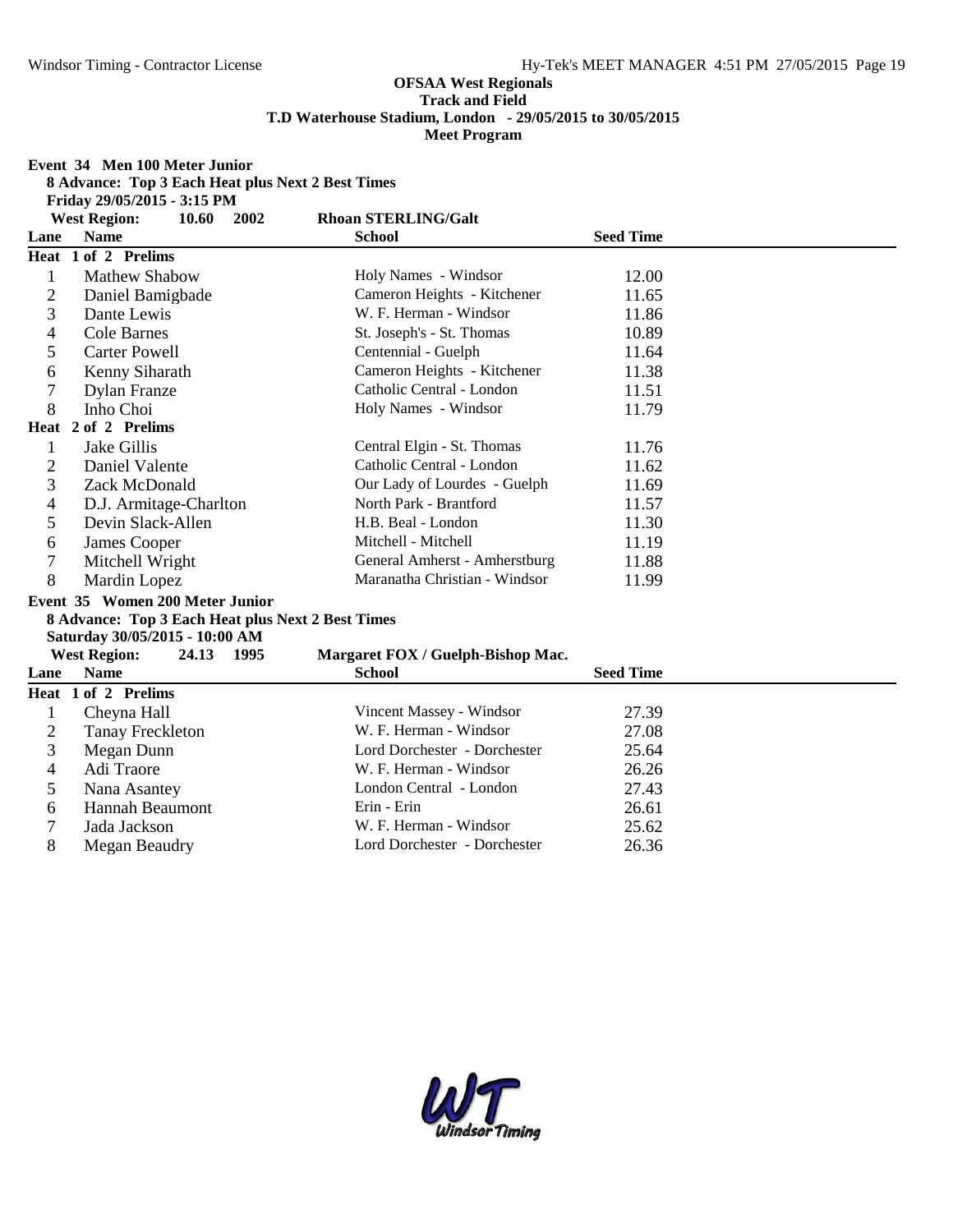# **Heat 2 of 2 Prelims...(Event 35 Women 200 Meter Junior)**

|              | Savannah Campbell      | Elmira - Elmira                | 26.01 |  |
|--------------|------------------------|--------------------------------|-------|--|
|              | Claire Larose          | Oakridge - London              | 26.45 |  |
|              | Marvelous Agbonwaneteh | Holy Names - Windsor           | 26.53 |  |
|              | Ashlan Best            | Centennial - Guelph            | 24.63 |  |
|              | Destiny Vandenberg     | St.Thomas Aquinas - London     | 27.13 |  |
| <sub>0</sub> | Sarah Hodgson          | Jacob Hespeler - Cambridge     | 26.22 |  |
|              | Kayla Ens              | Sir John A Macdonald SS        | 27.09 |  |
|              | Ayasha Horner          | Sir Frederick Banting - London | 27.80 |  |

#### **Event 36 Men 200 Meter Junior 8 Advance: Top 3 Each Heat plus Next 2 Best Times**

**Saturday 30/05/2015 - 10:00 AM**

#### **West Region: 21.67 1993 Chris ROBINSON / Cambridge-Hespeler**

| Lane           | <b>Name</b>                            | <b>School</b>                        | <b>Seed Time</b> |  |  |  |  |
|----------------|----------------------------------------|--------------------------------------|------------------|--|--|--|--|
|                | Heat 1 of 2 Prelims                    |                                      |                  |  |  |  |  |
| 1              | Jamal Williams                         | H.B. Beal - London                   | 24.90            |  |  |  |  |
| $\overline{2}$ | D.J. Armitage-Charlton                 | North Park - Brantford               | 23.66            |  |  |  |  |
| 3              | <b>Blaze Sportelli</b>                 | Riverside - Windsor                  | 23.60            |  |  |  |  |
| 4              | Mardin Lopez                           | Maranatha Christian - Windsor        | 24.02            |  |  |  |  |
| 5              | Logan Smith                            | John F. Ross - Guelph                | 23.94            |  |  |  |  |
| 6              | Cole Barnes                            | St. Joseph's - St. Thomas            | 22.62            |  |  |  |  |
| 7              | <b>James Cooper</b>                    | Mitchell - Mitchell                  | 23.20            |  |  |  |  |
| 8              | Patrick Quinland                       | W. F. Herman - Windsor               | 23.12            |  |  |  |  |
| Heat           | 2 of 2 Prelims                         |                                      |                  |  |  |  |  |
| 1              | Zack McDonald                          | Our Lady of Lourdes - Guelph         | 23.24            |  |  |  |  |
| $\overline{2}$ | <b>Andrew Cartier</b>                  | Ursuline College - Chatham           | 23.92            |  |  |  |  |
| 3              | Joshua Woghiren                        | W. F. Herman - Windsor               | 22.97            |  |  |  |  |
| 4              | Devin Slack-Allen                      | H.B. Beal - London                   | 23.57            |  |  |  |  |
| 5              | Daniel Valente                         | Catholic Central - London            | 24.09            |  |  |  |  |
| 6              | <b>Dylan Franze</b>                    | Catholic Central - London            | 23.66            |  |  |  |  |
| 7              | <b>Braden Green</b>                    | Guelph - Guelph                      | 24.04            |  |  |  |  |
| 8              | Owen Read                              | Elmira - Elmira                      | 22.68            |  |  |  |  |
|                | Event 37 Women 400 Meter Junior        |                                      |                  |  |  |  |  |
|                | Friday 29/05/2015 - 4:00 PM            |                                      |                  |  |  |  |  |
|                | <b>West Region:</b><br>54.56<br>- 1994 | Nadia SCHMEIDT / London-John Paul II |                  |  |  |  |  |
| Lane           | <b>Name</b>                            | <b>School</b>                        | <b>Seed Time</b> |  |  |  |  |
|                | Section 1 of 2 Timed Finals            |                                      |                  |  |  |  |  |
| 1              | Antonina Struminski                    | Mother Teresa - London               | 1:02.49          |  |  |  |  |
| $\overline{2}$ | Jessica Hodgkin                        | Sandwich - Windsor                   | 1:02.80          |  |  |  |  |
| 3              | Adi Traore                             | W. F. Herman - Windsor               | 1:00.80          |  |  |  |  |
| 4              | Camryn Steckel                         | Oakridge - London                    | 1:01.70          |  |  |  |  |
| 5              | Kaitlynn Meier-Ross                    | Centennial - Guelph                  | 1:00.68          |  |  |  |  |
| 6              | Katie Black                            | Saunders - London                    | 1:01.81          |  |  |  |  |
| 7              | <b>Tiarra Davis</b>                    | Holy Names - Windsor                 | 1:02.66          |  |  |  |  |
| 8              | Madi Jarvis                            | Guelph - Guelph                      | 1:02.03          |  |  |  |  |

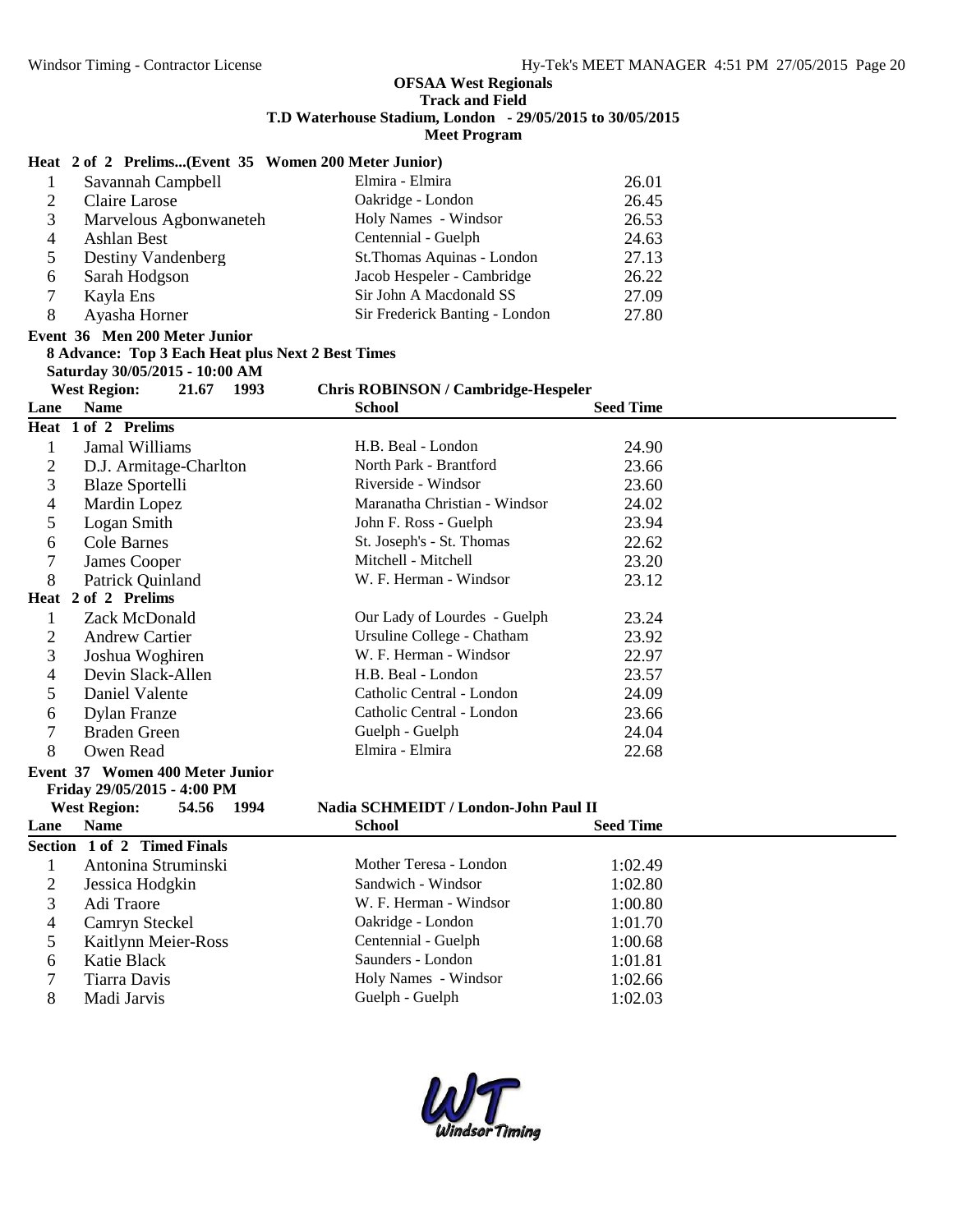### **Section 2 of 2 Timed Finals...(Event 37 Women 400 Meter Junior)**

|   | Lucia McElwain    | Essex - Essex                | 1:00.43 |  |
|---|-------------------|------------------------------|---------|--|
|   | Zoe Kerhoulas     | London Central - London      | 1:00.23 |  |
|   | Ashlan Best       | Centennial - Guelph          | 56.72   |  |
| 4 | Megan Beaudry     | Lord Dorchester - Dorchester | 59.06   |  |
|   | Ally Oulds        | Chatham-Kent - Chatham       | 58.71   |  |
| b | Megan Dunn        | Lord Dorchester - Dorchester | 58.11   |  |
|   | Savannah Campbell | Elmira - Elmira              | 1:00.16 |  |
| 8 | Abbey Steenveld   | Bishop MacDonnell - Guelph   | 1:00.52 |  |

# **Event 38 Men 400 Meter Junior Friday 29/05/2015 - 4:00 PM**

*Liam CARD / Port Elgin-Saugeen* 

| Lane           | <b>Name</b>                 | <b>School</b>              | <b>Seed Time</b> |
|----------------|-----------------------------|----------------------------|------------------|
|                | Section 1 of 2 Timed Finals |                            |                  |
|                | <b>Josh Mather</b>          | Strathroy - Strathroy      | 54.74            |
| 2              | Jacob Shackell              | Guelph - Guelph            | 55.08            |
| 3              | Noah Myers                  | Lambton Central - Petrolia | 53.64            |
| 4              | <b>Brad Parsons</b>         | Bluevale - Waterloo        | 54.37            |
| 5              | <b>Nathan Rowe</b>          | Grand River - Kitchener    | 54.46            |
| 6              | Eric Gareau                 | Mgsr. Bruyere E S          | 54.70            |
|                | Ethan Jones                 | London Central - London    | 55.05            |
| 8              | <b>Tyler McNicol</b>        | Medway - Arva              | 55.29            |
| <b>Section</b> | 2 of 2 Timed Finals         |                            |                  |
|                | Dout Derder                 | Catholic Central - London  | 53.51            |
| 2              | James Cooper                | Mitchell - Mitchell        | 53.30            |
| 3              | Owen Read                   | Elmira - Elmira            | 52.14            |
| 4              | Patrick Quinland            | W. F. Herman - Windsor     | 52.18            |
| 5              | William McBride             | W. F. Herman - Windsor     | 51.11            |
| 6              | Joshua Woghiren             | W. F. Herman - Windsor     | 51.49            |
|                | Cameron Default             | Ursuline College - Chatham | 52.94            |
| 8              | Tim Falco                   | Rockway Mennonite S        | 52.26            |

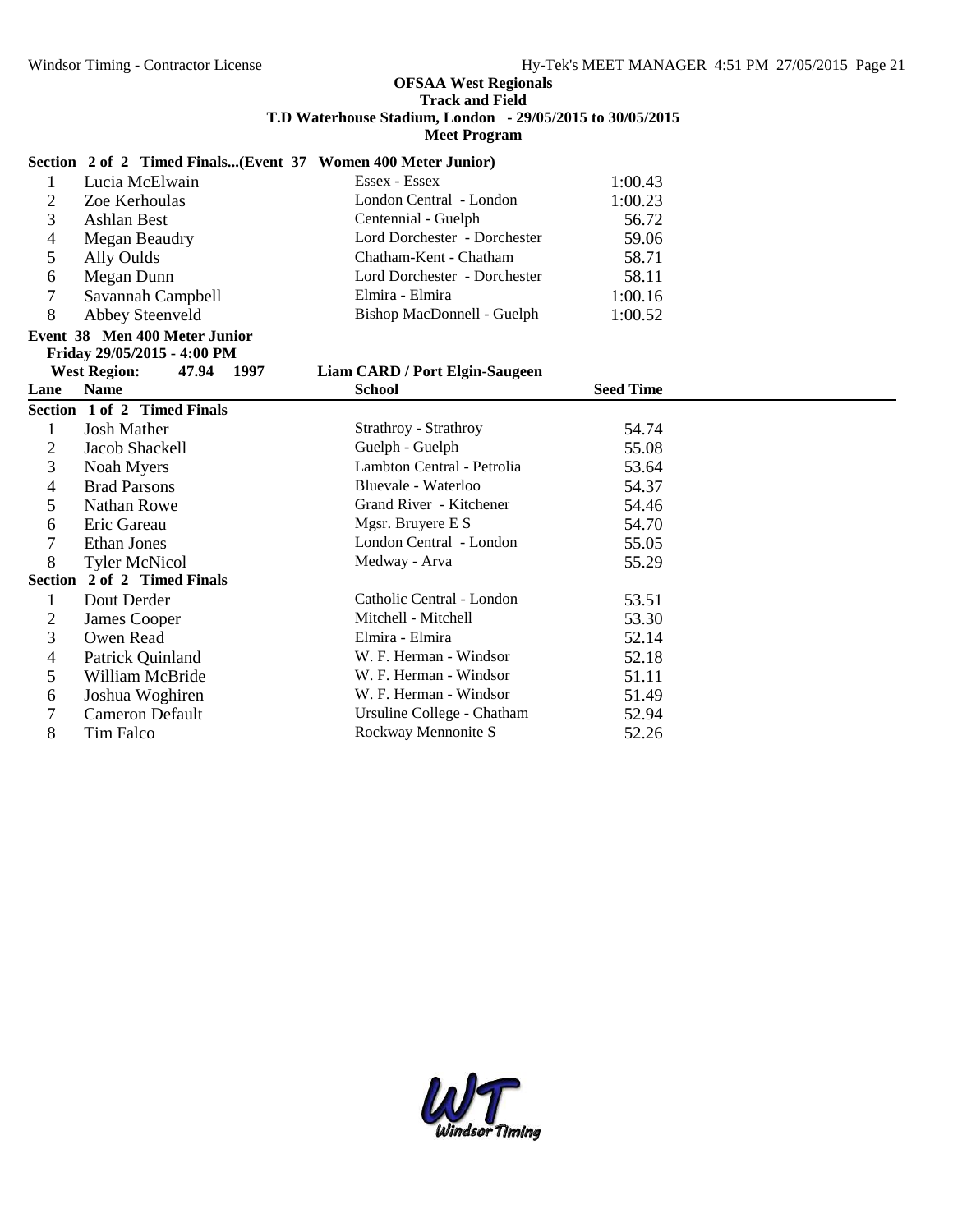#### **Event 39 Women 800 Meter Junior**

**Saturday 30/05/2015 - 1:45 PM**

| <b>West Region:</b><br>2:08.52<br>02/06/2007 Jessica Parry, C. C. London<br><b>Name</b><br>Lane<br><b>School</b><br><b>Seed Time</b><br>Section 1 of 1 Timed Finals<br>3-1A Cassidy Sollen<br>North Lambton - Forest<br>2:24.10<br>Bluevale - Waterloo<br>2:27.18<br>$7-1B$<br>Mackenzie Annis<br>Saunders - London<br>11-1C Katie Black<br>2:33.05<br>St. Mary's - St. Mary's<br>2:43.98<br>15-1D Elizabeth Aarts<br>Kitchener Waterloo - Kitchener<br><b>Christine Laurie</b><br>2:21.00<br>$1-2A$<br>Centre Wellington - Fergus<br>$5-2B$<br><b>Elizabeth Teasell</b><br>2:25.93<br>$9-2C$<br>Guelph - Guelph<br>2:30.44<br>Madi Jarvis<br>13-2D Chanelle Pinard<br>Leamington - Leamington<br>2:34.74<br>Tiarra Davis<br>Holy Names - Windsor<br>2:22.33<br>$2-3A$<br>St. David - Waterloo<br>$6-3B$<br>2:26.43<br><b>Kennedy Bourque</b><br>Belle River - Belle River<br>2:32.06<br>10-3C Allana Budden |  |
|--------------------------------------------------------------------------------------------------------------------------------------------------------------------------------------------------------------------------------------------------------------------------------------------------------------------------------------------------------------------------------------------------------------------------------------------------------------------------------------------------------------------------------------------------------------------------------------------------------------------------------------------------------------------------------------------------------------------------------------------------------------------------------------------------------------------------------------------------------------------------------------------------------------|--|
|                                                                                                                                                                                                                                                                                                                                                                                                                                                                                                                                                                                                                                                                                                                                                                                                                                                                                                              |  |
|                                                                                                                                                                                                                                                                                                                                                                                                                                                                                                                                                                                                                                                                                                                                                                                                                                                                                                              |  |
|                                                                                                                                                                                                                                                                                                                                                                                                                                                                                                                                                                                                                                                                                                                                                                                                                                                                                                              |  |
|                                                                                                                                                                                                                                                                                                                                                                                                                                                                                                                                                                                                                                                                                                                                                                                                                                                                                                              |  |
|                                                                                                                                                                                                                                                                                                                                                                                                                                                                                                                                                                                                                                                                                                                                                                                                                                                                                                              |  |
|                                                                                                                                                                                                                                                                                                                                                                                                                                                                                                                                                                                                                                                                                                                                                                                                                                                                                                              |  |
|                                                                                                                                                                                                                                                                                                                                                                                                                                                                                                                                                                                                                                                                                                                                                                                                                                                                                                              |  |
|                                                                                                                                                                                                                                                                                                                                                                                                                                                                                                                                                                                                                                                                                                                                                                                                                                                                                                              |  |
|                                                                                                                                                                                                                                                                                                                                                                                                                                                                                                                                                                                                                                                                                                                                                                                                                                                                                                              |  |
|                                                                                                                                                                                                                                                                                                                                                                                                                                                                                                                                                                                                                                                                                                                                                                                                                                                                                                              |  |
|                                                                                                                                                                                                                                                                                                                                                                                                                                                                                                                                                                                                                                                                                                                                                                                                                                                                                                              |  |
|                                                                                                                                                                                                                                                                                                                                                                                                                                                                                                                                                                                                                                                                                                                                                                                                                                                                                                              |  |
|                                                                                                                                                                                                                                                                                                                                                                                                                                                                                                                                                                                                                                                                                                                                                                                                                                                                                                              |  |
|                                                                                                                                                                                                                                                                                                                                                                                                                                                                                                                                                                                                                                                                                                                                                                                                                                                                                                              |  |
| Sir Wilfrid Laurier - London<br>14-3D Mikyla Reesor<br>2:40.10                                                                                                                                                                                                                                                                                                                                                                                                                                                                                                                                                                                                                                                                                                                                                                                                                                               |  |
| Oakridge - London<br>2:25.35<br>4-4A Camryn Steckel                                                                                                                                                                                                                                                                                                                                                                                                                                                                                                                                                                                                                                                                                                                                                                                                                                                          |  |
| Northern - Sarnia<br>$8-4B$<br>Sarah Scott<br>2:30.19                                                                                                                                                                                                                                                                                                                                                                                                                                                                                                                                                                                                                                                                                                                                                                                                                                                        |  |
| St. Anne's - Clinton<br>12-4C Nicole Tamming<br>2:34.00                                                                                                                                                                                                                                                                                                                                                                                                                                                                                                                                                                                                                                                                                                                                                                                                                                                      |  |
| Glencoe - Glencoe<br>16-4D Emilee Power<br>2:45.96                                                                                                                                                                                                                                                                                                                                                                                                                                                                                                                                                                                                                                                                                                                                                                                                                                                           |  |
| Event 40 Men 800 Meter Junior                                                                                                                                                                                                                                                                                                                                                                                                                                                                                                                                                                                                                                                                                                                                                                                                                                                                                |  |
| Saturday 30/05/2015 - 1:45 PM                                                                                                                                                                                                                                                                                                                                                                                                                                                                                                                                                                                                                                                                                                                                                                                                                                                                                |  |
| <b>Nathan BRANNEN / Preston HS</b><br><b>West Region:</b><br>1:50.90<br><b>2000</b>                                                                                                                                                                                                                                                                                                                                                                                                                                                                                                                                                                                                                                                                                                                                                                                                                          |  |
| <b>Name</b><br><b>Seed Time</b><br>Lane<br><b>School</b>                                                                                                                                                                                                                                                                                                                                                                                                                                                                                                                                                                                                                                                                                                                                                                                                                                                     |  |
| Section 1 of 1 Timed Finals                                                                                                                                                                                                                                                                                                                                                                                                                                                                                                                                                                                                                                                                                                                                                                                                                                                                                  |  |
| St. James - Guelph<br>2:00.60<br>3-1A Gavin Hughes                                                                                                                                                                                                                                                                                                                                                                                                                                                                                                                                                                                                                                                                                                                                                                                                                                                           |  |
| Waterloo-Oxford - Baden<br><b>Jason Holmes</b><br>2:05.02<br>$7-1B$                                                                                                                                                                                                                                                                                                                                                                                                                                                                                                                                                                                                                                                                                                                                                                                                                                          |  |
| Riverside - Windsor<br>11-1C Elijah Williams<br>2:09.08                                                                                                                                                                                                                                                                                                                                                                                                                                                                                                                                                                                                                                                                                                                                                                                                                                                      |  |
| Central Huron - Clinton<br>15-1D Mackenzie Berard<br>2:13.60                                                                                                                                                                                                                                                                                                                                                                                                                                                                                                                                                                                                                                                                                                                                                                                                                                                 |  |
| Erin - Erin<br>1-2A Braydon Clarke<br>2:00.21                                                                                                                                                                                                                                                                                                                                                                                                                                                                                                                                                                                                                                                                                                                                                                                                                                                                |  |
| $5-2B$<br><b>Austin Ernst-Finnie</b><br>Huron Heights - Kitchener<br>2:04.51                                                                                                                                                                                                                                                                                                                                                                                                                                                                                                                                                                                                                                                                                                                                                                                                                                 |  |
| Holy Names - Windsor<br>$9-2C$<br><b>Brendan Simone</b><br>2:08.29                                                                                                                                                                                                                                                                                                                                                                                                                                                                                                                                                                                                                                                                                                                                                                                                                                           |  |
| 13-2D Eric Gareau<br>Mgsr. Bruyere E S<br>2:10.07                                                                                                                                                                                                                                                                                                                                                                                                                                                                                                                                                                                                                                                                                                                                                                                                                                                            |  |
| St. Andre Bessette<br>$2-3A$<br>Padhal Ruach<br>2:00.37                                                                                                                                                                                                                                                                                                                                                                                                                                                                                                                                                                                                                                                                                                                                                                                                                                                      |  |
| Grand River - Kitchener<br>$6-3B$<br><b>Nathan Rowe</b><br>2:04.84                                                                                                                                                                                                                                                                                                                                                                                                                                                                                                                                                                                                                                                                                                                                                                                                                                           |  |
| Riverside - Windsor<br>10-3C Kiniw Cleland<br>2:09.02                                                                                                                                                                                                                                                                                                                                                                                                                                                                                                                                                                                                                                                                                                                                                                                                                                                        |  |
| 14-3D Jeremy Cunningham<br>East Elgin - Aylmer<br>2:13.40                                                                                                                                                                                                                                                                                                                                                                                                                                                                                                                                                                                                                                                                                                                                                                                                                                                    |  |
| W. F. Herman - Windsor<br>4-4A William McBride<br>2:04.03                                                                                                                                                                                                                                                                                                                                                                                                                                                                                                                                                                                                                                                                                                                                                                                                                                                    |  |
| Ursuline College - Chatham<br>$8-4B$<br><b>Cameron Default</b><br>2:06.34                                                                                                                                                                                                                                                                                                                                                                                                                                                                                                                                                                                                                                                                                                                                                                                                                                    |  |
| Catholic Central - London<br>12-4C Dout Derder<br>2:09.70                                                                                                                                                                                                                                                                                                                                                                                                                                                                                                                                                                                                                                                                                                                                                                                                                                                    |  |
| West Elgin - West Lorne<br>2:13.61<br>16-4D Tyler Skedgel                                                                                                                                                                                                                                                                                                                                                                                                                                                                                                                                                                                                                                                                                                                                                                                                                                                    |  |

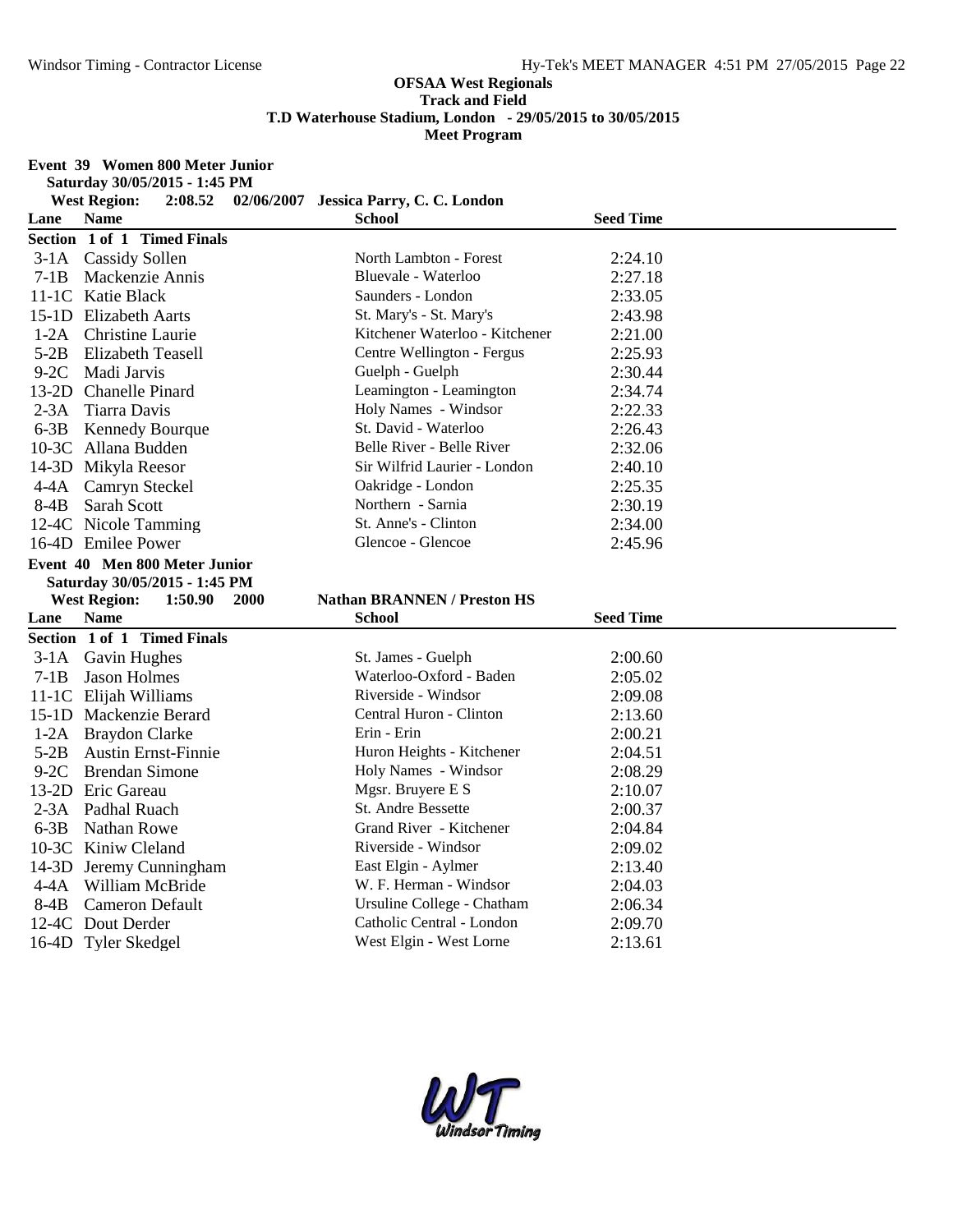#### **Event 41 Women 1500 Meter Junior**

**Friday 29/05/2015 - 6:20 PM**

|                | <b>West Region:</b>                      | 4:28.35 01/06/2007 Jessica Parry, C. C. London |                  |  |
|----------------|------------------------------------------|------------------------------------------------|------------------|--|
| Lane           | <b>Name</b>                              | <b>School</b>                                  | <b>Seed Time</b> |  |
|                | Section 1 of 1 Timed Finals              |                                                |                  |  |
| $\mathbf{1}$   | Martina Tait                             | St. Anne's - Clinton                           | 5:11.99          |  |
| $\overline{2}$ | Laura Parkinson                          | Catholic Central - London                      | 4:58.29          |  |
| 3              | Mikyla Reesor                            | Sir Wilfrid Laurier - London                   | 5:28.02          |  |
| 4              | Sevanne Ghazarian                        | St. Benedict - Cambridge                       | 4:54.72          |  |
| 5              | Emma Davis                               | Woodstock - Woodstock                          | 5:29.61          |  |
| 6              | natalie verschoor                        | <b>Assumption College - Brantford</b>          | 4:58.44          |  |
| 7              | <b>Madison Burnham</b>                   | Tecumseh Vista Academy A                       | 4:57.43          |  |
| 8              | Sarah Riser                              | Northern - Sarnia                              | 5:03.78          |  |
| 9              | Isabella Biondi                          | H.B. Beal - London                             | 5:37.55          |  |
| 10             | <b>Cassidy Sollen</b>                    | North Lambton - Forest                         | 5:05.54          |  |
| 11             | Christine Laurie                         | Kitchener Waterloo - Kitchener                 | 4:56.38          |  |
| 12             | Madeleine Ghazarian                      | Preston - Cambridge                            | 4:57.64          |  |
| 13             | <b>Sarah Scott</b>                       | Northern - Sarnia                              | 5:11.82          |  |
| 14             | Sam Boussey                              | St Thomas of Villanova-Lasalle                 | 5:20.53          |  |
| 15             | Alyssa Portillo                          | Sir Wilfrid Laurier - London                   | 5:34.24          |  |
| 16             | <b>Juliette Davies</b>                   | Cameron Heights - Kitchener                    | 4:57.12          |  |
|                | Event 42 Men 1500 Meter Junior           |                                                |                  |  |
|                |                                          |                                                |                  |  |
|                | Friday 29/05/2015 - 6:20 PM              |                                                |                  |  |
|                | <b>West Region:</b><br>3:49.3h<br>- 1994 | Jay CANTIN / Sarnia-St. Clair                  |                  |  |
| Lane           | <b>Name</b>                              | <b>School</b>                                  | <b>Seed Time</b> |  |
|                | Section 1 of 1 Timed Finals              |                                                |                  |  |
| $\mathbf{1}$   | Noah Harding                             | Northern - Sarnia                              | 4:28.51          |  |
| $\overline{c}$ | <b>Brandon Marusic</b>                   | Holy Names - Windsor                           | 4:24.66          |  |
| 3              | Kiniw Cleland                            | Riverside - Windsor                            | 4:24.89          |  |
| 4              | <b>Brady Esler</b>                       | Catholic Central - London                      | 4:32.52          |  |
| 5              | Jeremy Cunningham                        | East Elgin - Aylmer                            | 4:35.17          |  |
| 6              | <b>Brendan Simone</b>                    | Holy Names - Windsor                           | 4:18.82          |  |
| 7              | Callum MacGregor                         | St. James - Guelph                             | 4:15.02          |  |
| 8              | Andre Tomasian                           | St Thomas of Villanova-Lasalle                 | 4:35.07          |  |
| 9              | Levi Shimer-Whitehead                    | London Central - London                        | 4:25.68          |  |
| 10             | Gavin Hughes                             | St. James - Guelph                             | 4:15.83          |  |
| 11             | Zach Staffell                            | Clarke Road S S                                | 4:35.45          |  |
| 12             | Alexander Tulloch                        | Georgian Bay SS                                | 4:31.67          |  |
| 13             | Drew Horner                              | South Huron - Exeter                           | 4:40.47          |  |
| 14             | Quinton Cofell                           | Sir Frederick Banting - London                 | 4:32.03          |  |
| 15             | <b>Brandon Sellers</b>                   | Huron Heights - Kitchener                      | 4:33.62          |  |

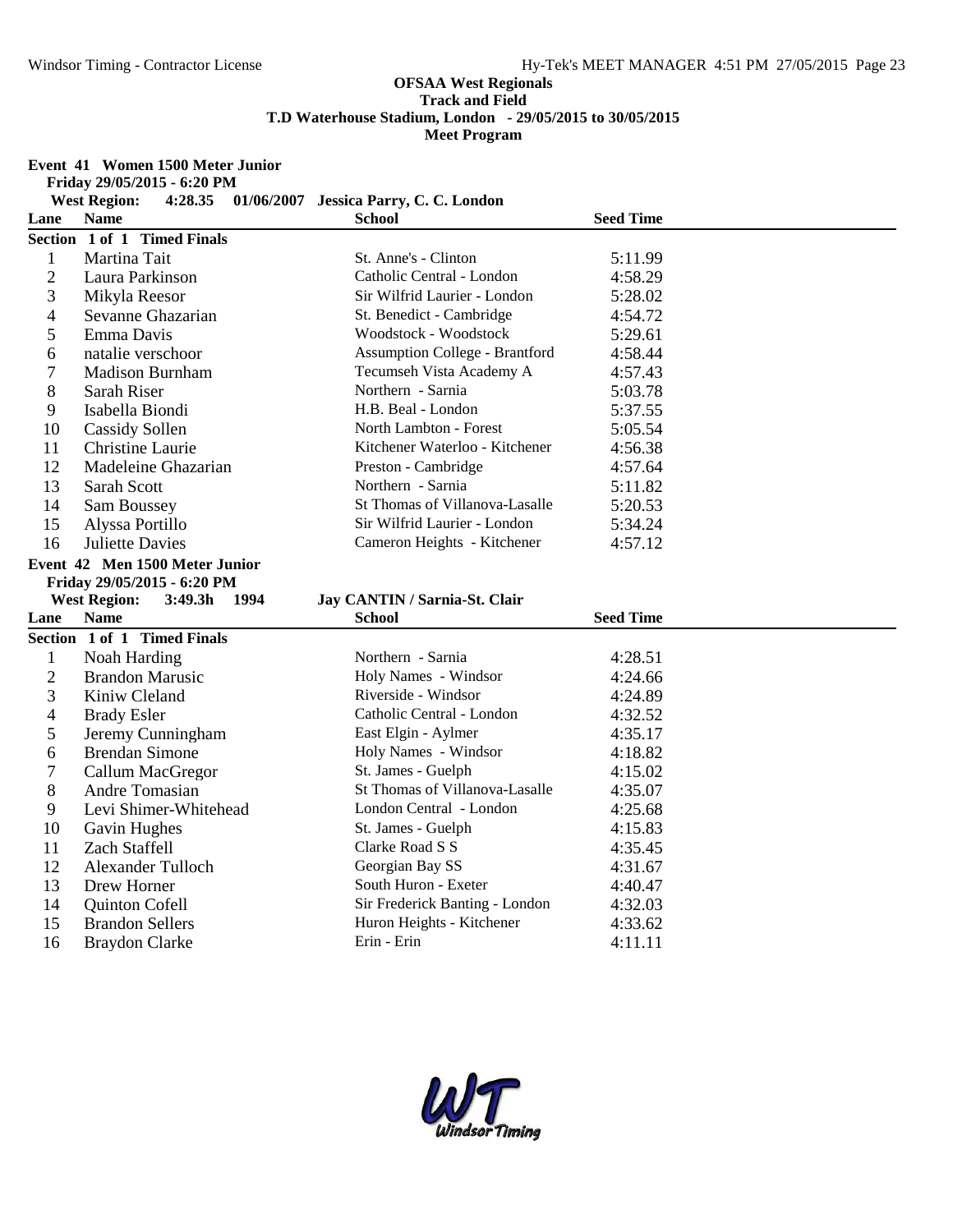#### **Event 43 Women 3000 Meter Junior Saturday 30/05/2015 - 1:15 PM**

|                  | $D$ aturuay $DQ/DQ/DQ + DQ - 1$ . 1. 1. 1. 1<br><b>West Region:</b><br>9:50.02<br>2001 | Amy KOHLMEIER /Sarnia-St.Patrick's              |                    |
|------------------|----------------------------------------------------------------------------------------|-------------------------------------------------|--------------------|
| Lane             | <b>Name</b>                                                                            | <b>School</b>                                   | <b>Seed Time</b>   |
|                  | Section 1 of 1 Timed Finals                                                            |                                                 |                    |
|                  | 7-1A Sarah Riser                                                                       | Northern - Sarnia                               | 11:05.93           |
| $8-1B$           | Martina Tait                                                                           | St. Anne's - Clinton                            | 11:08.05           |
| $9-1C$           | Elizabeth Teasell                                                                      | Centre Wellington - Fergus                      | 11:17.17           |
|                  | 10-1D Leah Heil                                                                        | Walkerville S S-Windsor                         | 11:44.59           |
|                  | 11-1E Daniela Papac                                                                    | Assumption College - Windsor                    | 11:47.04           |
|                  | 12-1F Emma Davis                                                                       | Woodstock - Woodstock                           | 11:50.32           |
|                  | 13-1G Sophia Slater                                                                    | St. Mary's - St. Mary's                         | 11:54.92           |
|                  | 14-1H Holly Doneff                                                                     | Oakridge - London                               | 11:58.04           |
|                  | 15-1I Margaret Atkinson                                                                | Catholic Central - London                       | 11:58.43           |
|                  | 16-1J Gabrielle Fuerth                                                                 | Essex - Essex                                   | 12:05.84           |
| $1-2A$           | Madeleine Ghazarian                                                                    | Preston - Cambridge                             | 10:27.59           |
| $2-2B$           | Sevanne Ghazarian                                                                      | St. Benedict - Cambridge                        | 10:27.60           |
| $3-2C$           | <b>Juliette Davies</b>                                                                 | Cameron Heights - Kitchener                     | 10:39.96           |
| $4-2D$           | natalie verschoor                                                                      | <b>Assumption College - Brantford</b>           | 10:45.87           |
| $5-2E$           | <b>Madison Burnham</b>                                                                 | Tecumseh Vista Academy A                        | 10:47.34           |
| $6-2F$           | Laura Parkinson                                                                        | Catholic Central - London                       | 10:59.14           |
|                  | Event 44 Men 3000 Meter Junior                                                         |                                                 |                    |
|                  | Saturday 30/05/2015 - 1:15 PM                                                          |                                                 |                    |
|                  |                                                                                        |                                                 |                    |
|                  | <b>West Region:</b><br>8:35.46<br><b>2001</b>                                          | <b>Adam HORTIAN / Bluevale</b>                  |                    |
| Lane             | <b>Name</b>                                                                            | School                                          | <b>Seed Time</b>   |
|                  | Section 1 of 1 Timed Finals                                                            |                                                 |                    |
| $7-1A$           | Sam Nusselder                                                                          | Saugeen District                                | 9:34.19            |
| 8-1B             | <b>Matt Talbot</b>                                                                     | Medway - Arva                                   | 9:36.14            |
|                  | 9-1C Joseph De Sousa                                                                   | Mgsr. E.A. Doyle - Cambridge                    | 9:39.92            |
|                  | 10-1D Thador Tekhli                                                                    | Chatham-Kent - Chatham                          | 9:47.77            |
|                  | 11-1E Connor MacRobbie                                                                 | Lambton Central - Petrolia                      | 9:49.99            |
|                  | 12-1F Andre Tomasian                                                                   | St Thomas of Villanova-Lasalle                  | 9:52.07            |
|                  | 13-1G Marcel Scheele                                                                   | St. Mary's - St. Mary's                         | 9:53.76            |
|                  | 14-1H Brady Esler                                                                      | Catholic Central - London                       | 9:55.11            |
|                  | 15-1I Quinton Cofell                                                                   | Sir Frederick Banting - London                  | 10:00.78           |
|                  | 16-1J Drew Horner                                                                      | South Huron - Exeter                            | 10:04.11           |
|                  | 1-2A Callum MacGregor                                                                  | St. James - Guelph                              | 9:19.89            |
| $2-2B$           | <b>Alexander Maycock</b>                                                               | Orangeville - Orangeville                       | 9:23.40            |
| $3-2C$           | <b>Tyler Jones</b>                                                                     | Sandwich - Windsor                              | 9:26.09            |
| $4-2D$           | Cole Hannam                                                                            | St. James - Guelph                              | 9:26.99            |
| $5-2E$<br>$6-2F$ | Levi Shimer-Whitehead<br><b>Brandon Marusic</b>                                        | London Central - London<br>Holy Names - Windsor | 9:27.23<br>9:28.91 |

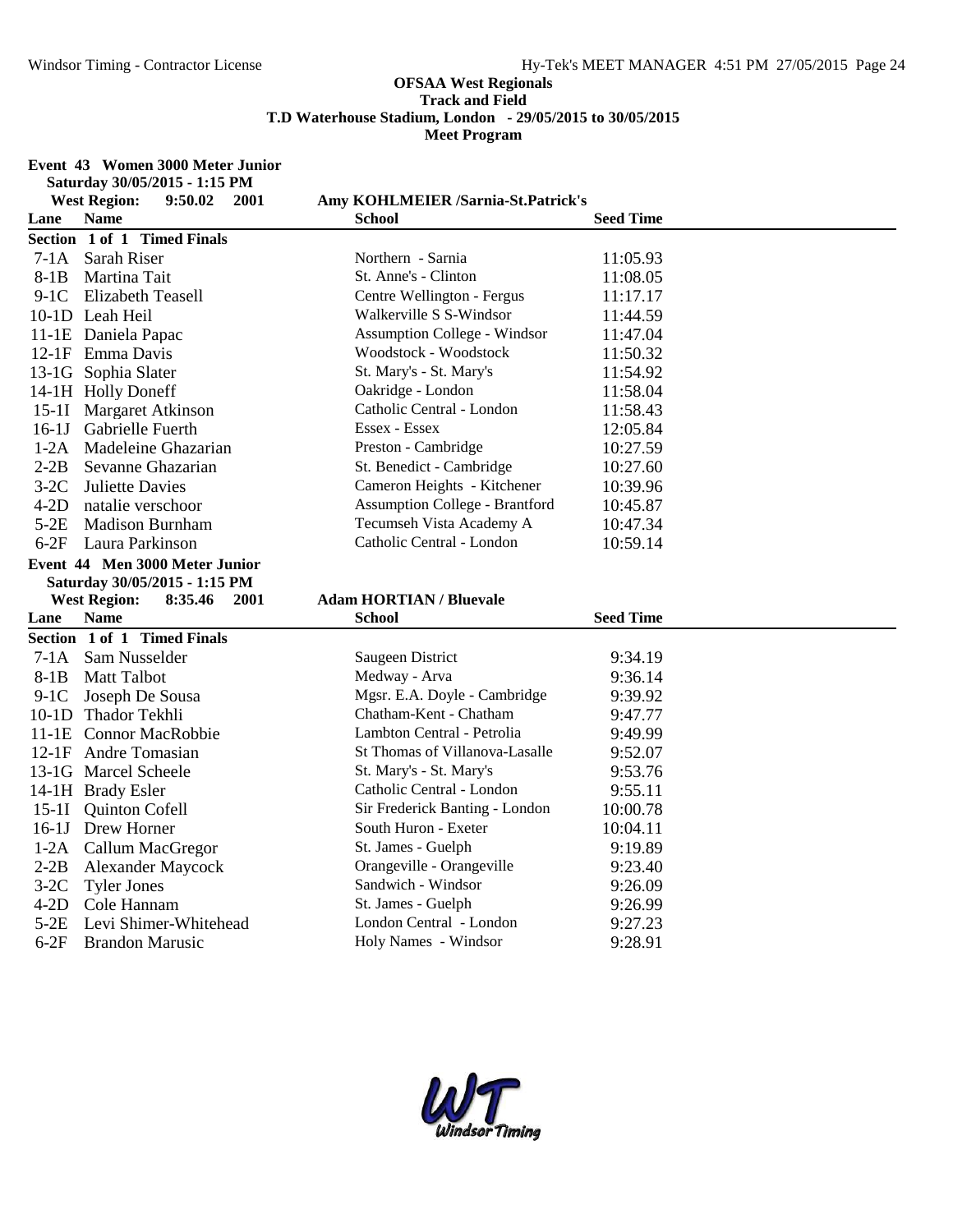**Meet Program**

**Event 45 Women 80 Meter Hurdles Junior**

**8 Advance: Top 3 Each Heat plus Next 2 Best Times**

**Friday 29/05/2015 - 2:15 PM**

| <b>Jessica ZELINKA / London-Banting</b><br><b>West Region:</b><br>11.01<br>1998 |                                                                                                                                                                                                                                                                        |                                                                                                                                                                                                                                                                                                                                                                        |                                                                                                     |  |
|---------------------------------------------------------------------------------|------------------------------------------------------------------------------------------------------------------------------------------------------------------------------------------------------------------------------------------------------------------------|------------------------------------------------------------------------------------------------------------------------------------------------------------------------------------------------------------------------------------------------------------------------------------------------------------------------------------------------------------------------|-----------------------------------------------------------------------------------------------------|--|
| <b>Name</b>                                                                     | <b>School</b>                                                                                                                                                                                                                                                          |                                                                                                                                                                                                                                                                                                                                                                        |                                                                                                     |  |
|                                                                                 |                                                                                                                                                                                                                                                                        |                                                                                                                                                                                                                                                                                                                                                                        |                                                                                                     |  |
| Cassandra Buchan                                                                | Centennial - Guelph                                                                                                                                                                                                                                                    | 13.14                                                                                                                                                                                                                                                                                                                                                                  |                                                                                                     |  |
| Erin Kuepfer                                                                    | St. Michael - Stratford                                                                                                                                                                                                                                                | 12.27                                                                                                                                                                                                                                                                                                                                                                  |                                                                                                     |  |
| Nia Holmes                                                                      | General Amherst - Amherstburg                                                                                                                                                                                                                                          | 13.09                                                                                                                                                                                                                                                                                                                                                                  |                                                                                                     |  |
| Marvelous Agbonwaneteh                                                          | Holy Names - Windsor                                                                                                                                                                                                                                                   | 13.60                                                                                                                                                                                                                                                                                                                                                                  |                                                                                                     |  |
| Julia Crovetto                                                                  | Sir John A Macdonald SS                                                                                                                                                                                                                                                | 12.71                                                                                                                                                                                                                                                                                                                                                                  |                                                                                                     |  |
| Katy Magoffin                                                                   | Woodstock - Woodstock                                                                                                                                                                                                                                                  | 12.28                                                                                                                                                                                                                                                                                                                                                                  |                                                                                                     |  |
| Marissa Uzonyi                                                                  | Lambton Central - Petrolia                                                                                                                                                                                                                                             | 13.46                                                                                                                                                                                                                                                                                                                                                                  |                                                                                                     |  |
| Skyla Minaker                                                                   | Northern - Sarnia                                                                                                                                                                                                                                                      | 12.68                                                                                                                                                                                                                                                                                                                                                                  |                                                                                                     |  |
|                                                                                 |                                                                                                                                                                                                                                                                        |                                                                                                                                                                                                                                                                                                                                                                        |                                                                                                     |  |
| Jocelyn Ballantyne                                                              | <b>Stratford Central - Stratford</b>                                                                                                                                                                                                                                   | 13.39                                                                                                                                                                                                                                                                                                                                                                  |                                                                                                     |  |
| <b>Maddy Smith</b>                                                              | Resurrection - Kitchener                                                                                                                                                                                                                                               | 12.85                                                                                                                                                                                                                                                                                                                                                                  |                                                                                                     |  |
| <b>Destiny Vandenberg</b>                                                       | St. Thomas Aquinas - London                                                                                                                                                                                                                                            | 12.28                                                                                                                                                                                                                                                                                                                                                                  |                                                                                                     |  |
| Maddy Michaud                                                                   | St Thomas of Villanova-Lasalle                                                                                                                                                                                                                                         | 14.04                                                                                                                                                                                                                                                                                                                                                                  |                                                                                                     |  |
| Alissa Melvin                                                                   |                                                                                                                                                                                                                                                                        | 11.94                                                                                                                                                                                                                                                                                                                                                                  |                                                                                                     |  |
| Abby Jackson                                                                    | <b>St. Andre Bessette</b>                                                                                                                                                                                                                                              |                                                                                                                                                                                                                                                                                                                                                                        |                                                                                                     |  |
| Vanessa Gunnell                                                                 | <b>St. Andre Bessette</b>                                                                                                                                                                                                                                              | 13.39                                                                                                                                                                                                                                                                                                                                                                  |                                                                                                     |  |
| Serena Barry                                                                    | Sir John A Macdonald SS                                                                                                                                                                                                                                                | 12.38                                                                                                                                                                                                                                                                                                                                                                  |                                                                                                     |  |
|                                                                                 |                                                                                                                                                                                                                                                                        |                                                                                                                                                                                                                                                                                                                                                                        |                                                                                                     |  |
|                                                                                 |                                                                                                                                                                                                                                                                        |                                                                                                                                                                                                                                                                                                                                                                        |                                                                                                     |  |
|                                                                                 |                                                                                                                                                                                                                                                                        |                                                                                                                                                                                                                                                                                                                                                                        |                                                                                                     |  |
|                                                                                 |                                                                                                                                                                                                                                                                        |                                                                                                                                                                                                                                                                                                                                                                        |                                                                                                     |  |
|                                                                                 |                                                                                                                                                                                                                                                                        |                                                                                                                                                                                                                                                                                                                                                                        |                                                                                                     |  |
|                                                                                 |                                                                                                                                                                                                                                                                        |                                                                                                                                                                                                                                                                                                                                                                        |                                                                                                     |  |
|                                                                                 |                                                                                                                                                                                                                                                                        |                                                                                                                                                                                                                                                                                                                                                                        |                                                                                                     |  |
|                                                                                 |                                                                                                                                                                                                                                                                        |                                                                                                                                                                                                                                                                                                                                                                        |                                                                                                     |  |
|                                                                                 |                                                                                                                                                                                                                                                                        |                                                                                                                                                                                                                                                                                                                                                                        |                                                                                                     |  |
|                                                                                 |                                                                                                                                                                                                                                                                        |                                                                                                                                                                                                                                                                                                                                                                        |                                                                                                     |  |
|                                                                                 |                                                                                                                                                                                                                                                                        | 15.19                                                                                                                                                                                                                                                                                                                                                                  |                                                                                                     |  |
|                                                                                 |                                                                                                                                                                                                                                                                        |                                                                                                                                                                                                                                                                                                                                                                        |                                                                                                     |  |
| Jaxon Gordon                                                                    | St. Patrick's - Sarnia                                                                                                                                                                                                                                                 | 16.92                                                                                                                                                                                                                                                                                                                                                                  |                                                                                                     |  |
|                                                                                 |                                                                                                                                                                                                                                                                        |                                                                                                                                                                                                                                                                                                                                                                        |                                                                                                     |  |
|                                                                                 | 1 of 2 Prelims<br>Heat 2 of 2 Prelims<br>Friday 29/05/2015 - 2:15 PM<br>13.15<br><b>West Region:</b><br><b>Name</b><br>Heat 1 of 2 Prelims<br>Zeyan Butt<br>Adam Jang<br><b>Adam Dougall</b><br>Adam Lee<br>Evan Krebs<br><b>Ethan Nelson</b><br><b>James Muharrem</b> | St. David - Waterloo<br>Event 46 Men 100 Meter Hurdles Junior<br>8 Advance: Top 3 Each Heat plus Next 2 Best Times<br>30/05/2014 Joey Daniels, Cameron Heights<br><b>School</b><br>Huron Heights - Kitchener<br>St.Thomas Aquinas - London<br>Sir John A Macdonald SS<br>John F. Ross - Guelph<br>St. Anne's - Clinton<br>Sandwich - Windsor<br>Chatham-Kent - Chatham | <b>Seed Time</b><br>12.77<br><b>Seed Time</b><br>14.20<br>15.91<br>15.02<br>14.44<br>17.45<br>15.47 |  |

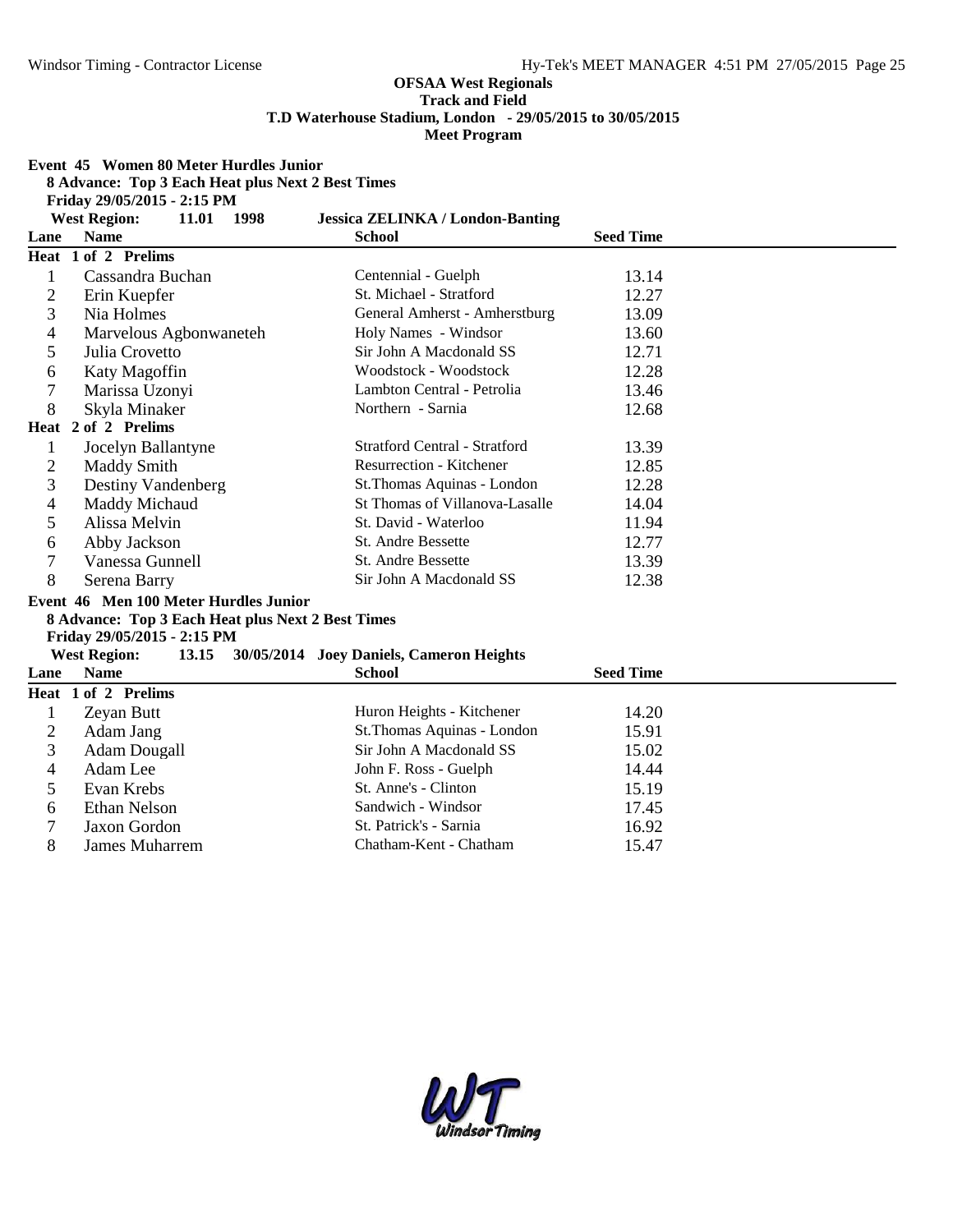# **Heat 2 of 2 Prelims...(Event 46 Men 100 Meter Hurdles Junior)**

|   | Eric Pierce                  | Strathroy - Strathroy         | 15.42 |  |
|---|------------------------------|-------------------------------|-------|--|
|   | Harris Schaubel              | Centennial - Guelph           | 14.54 |  |
|   | James Shaw                   | General Amherst - Amherstburg | 16.80 |  |
| 4 | <b>Tyrell Mairs-Onwumere</b> | H.B. Beal - London            | 14.06 |  |
|   | Travis Kimball               | Harrow - Harrow               | 17.46 |  |
| 6 | Jon Sergio                   | Catholic Central - London     | 16.29 |  |
|   | Tony Shi                     | Waterloo Collegiate Institute | 14.47 |  |
| 8 | Kevin Rops                   | St. Michael - Stratford       | 15.34 |  |
|   |                              |                               |       |  |

# **Event 47 Women 300 Meter Hurdles Junior Saturday 30/05/2015 - 11:15 AM**

**Nadia SCHMEIDT / London-John Paul II** 

| Lane | <b>Name</b>                                                             | School                        | <b>Seed Time</b> |
|------|-------------------------------------------------------------------------|-------------------------------|------------------|
|      | Section 1 of 2 Timed Finals                                             |                               |                  |
|      | Samantha Lawson                                                         | Central Huron - Clinton       | 50.62            |
| 2    | <b>Brittney Wouters</b>                                                 | Parkside - St. Thomas         | 51.59            |
| 3    | Mikayla Carmichael                                                      | Cameron Heights - Kitchener   | 48.15            |
| 4    | Kaitlynn Meier-Ross                                                     | Centennial - Guelph           | 47.52            |
| 5    | Destiny Vandenberg                                                      | St. Thomas Aquinas - London   | 47.70            |
| 6    | Nia Holmes                                                              | General Amherst - Amherstburg | 47.47            |
|      | Serena Barry                                                            | Sir John A Macdonald SS       | 49.45            |
| 8    | Mylene Tu                                                               | Holy Names - Windsor          | 49.55            |
|      | Section 2 of 2 Timed Finals                                             |                               |                  |
|      | Erin Kuepfer                                                            | St. Michael - Stratford       | 46.71            |
| 2    | Jessica Hodgkin                                                         | Sandwich - Windsor            | 47.37            |
| 3    | Ally Oulds                                                              | Chatham-Kent - Chatham        | 44.84            |
| 4    | Katie Beaudry                                                           | Lord Dorchester - Dorchester  | 46.25            |
| 5    | Lucia McElwain                                                          | Essex - Essex                 | 45.21            |
| 6    | Claire Larose                                                           | Oakridge - London             | 44.62            |
| 7    | <b>Esmee Hotson</b>                                                     | Centre Wellington - Fergus    | 46.87            |
| 8    | Abbey Steenveld                                                         | Bishop MacDonnell - Guelph    | 47.02            |
|      | Event 48 Men 300 Meter Hurdles Junior<br>Saturday 30/05/2015 - 11:15 AM |                               |                  |
|      | <b>West Region:</b><br>38.11<br>1996                                    | <b>Jeff ELLIS/Orangeville</b> |                  |

| Lane | <b>Name</b>                 | <b>School</b>               | <b>Seed Time</b> |
|------|-----------------------------|-----------------------------|------------------|
|      | Section 1 of 2 Timed Finals |                             |                  |
|      | Nojah Parker                | College Avenue S S          | 44.76            |
|      | Brad Ball                   | St. Thomas Aquinas - London | 44.72            |
| 3    | Elijah Jimenez              | John F. Ross - Guelph       | 42.92            |
| 4    | Ian Cameron                 | Chatham-Kent - Chatham      | 43.04            |
|      | Inho Choi                   | Holy Names - Windsor        | 43.67            |
| 6    | Evan Krebs                  | St. Anne's - Clinton        | 43.89            |
|      | <b>Tyler McNicol</b>        | Medway - Arva               | 44.62            |
| 8    | Laith Al-Kinani             | Vincent Massey - Windsor    | 43.98            |
|      |                             |                             |                  |

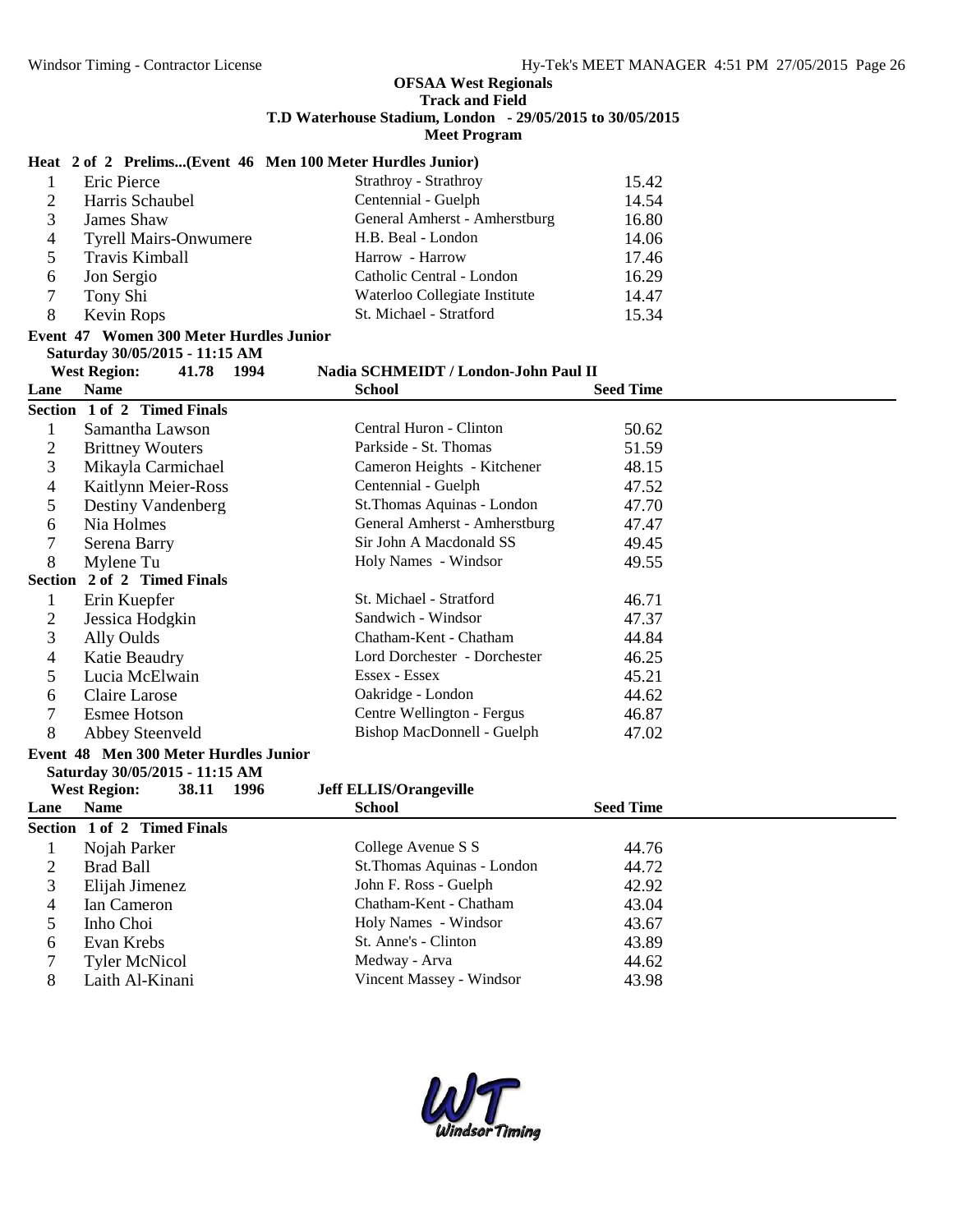# **Section 2 of 2 Timed Finals...(Event 48 Men 300 Meter Hurdles Junior)**

|   | Matthew MacGillivray         | Catholic Central - London     | 41.26 |  |
|---|------------------------------|-------------------------------|-------|--|
|   | Tony Shi                     | Waterloo Collegiate Institute | 42.09 |  |
|   | Zeyan Butt                   | Huron Heights - Kitchener     | 40.83 |  |
|   | <b>Tyrell Mairs-Onwumere</b> | H.B. Beal - London            | 40.69 |  |
|   | <b>Blaze Sportelli</b>       | Riverside - Windsor           | 40.77 |  |
| h | James Muharrem               | Chatham-Kent - Chatham        | 40.76 |  |
|   | Owen Read                    | Elmira - Elmira               | 41.08 |  |
|   | Harris Schaubel              | Centennial - Guelph           | 41.59 |  |

#### **Event 49 Women High Jump Junior Saturday 30/05/2015 - 11:30 AM**

**Starting height 1.35, then by 5cm to 1.50, then by 3cm**

| 1985<br>1.77m<br><b>West Region:</b> |                           | <b>Catherine BOND / Woodstock CI</b> |                   |
|--------------------------------------|---------------------------|--------------------------------------|-------------------|
| Pos                                  | Name                      | <b>School</b>                        | <b>Seed Mark</b>  |
|                                      | Flight 1 of 1 Finals      |                                      |                   |
|                                      | Chelsea Hayden            | Medway - Arva                        | 1.50m             |
| 2                                    | Kali Holmes               | <b>St. Andre Bessette</b>            | 1.40m             |
| 3                                    | Sarah McCormick           | Lambton Central - Petrolia           | 1.41 <sub>m</sub> |
| 4                                    | Carsyn Cassidy            | Saugeen District                     | <b>NH</b>         |
| 5                                    | Julia Crovetto            | Sir John A Macdonald SS              | 1.50m             |
| 6                                    | Katie Beaudry             | Lord Dorchester - Dorchester         | 1.55m             |
|                                      | Eseosa Nosakhare          | Bluevale - Waterloo                  | 1.45m             |
| 8                                    | Sophie Daly               | Ursuline College - Chatham           | 1.44m             |
| 9                                    | <b>Ashley Ritzer</b>      | Sandwich - Windsor                   | 1.47m             |
| 10                                   | <b>Sydney Adams</b>       | North Park - Brantford               | 1.45m             |
| 11                                   | Erin McMahon              | Listowel - Listowel                  | 1.35m             |
| 12                                   | Dana Ruthven              | St Thomas of Villanova-Lasalle       | 1.33m             |
| 13                                   | <b>Madison Schwartz</b>   | Medway - Arva                        | 1.40m             |
| 14                                   | Jamie Cunningham          | Sandwich - Windsor                   | 1.41 <sub>m</sub> |
| 15                                   | Avery Howard              | Simcoe - Simcoe                      | 1.40m             |
| 16                                   | <b>Emily Branderhorst</b> | London Christian - London            | 1.50m             |

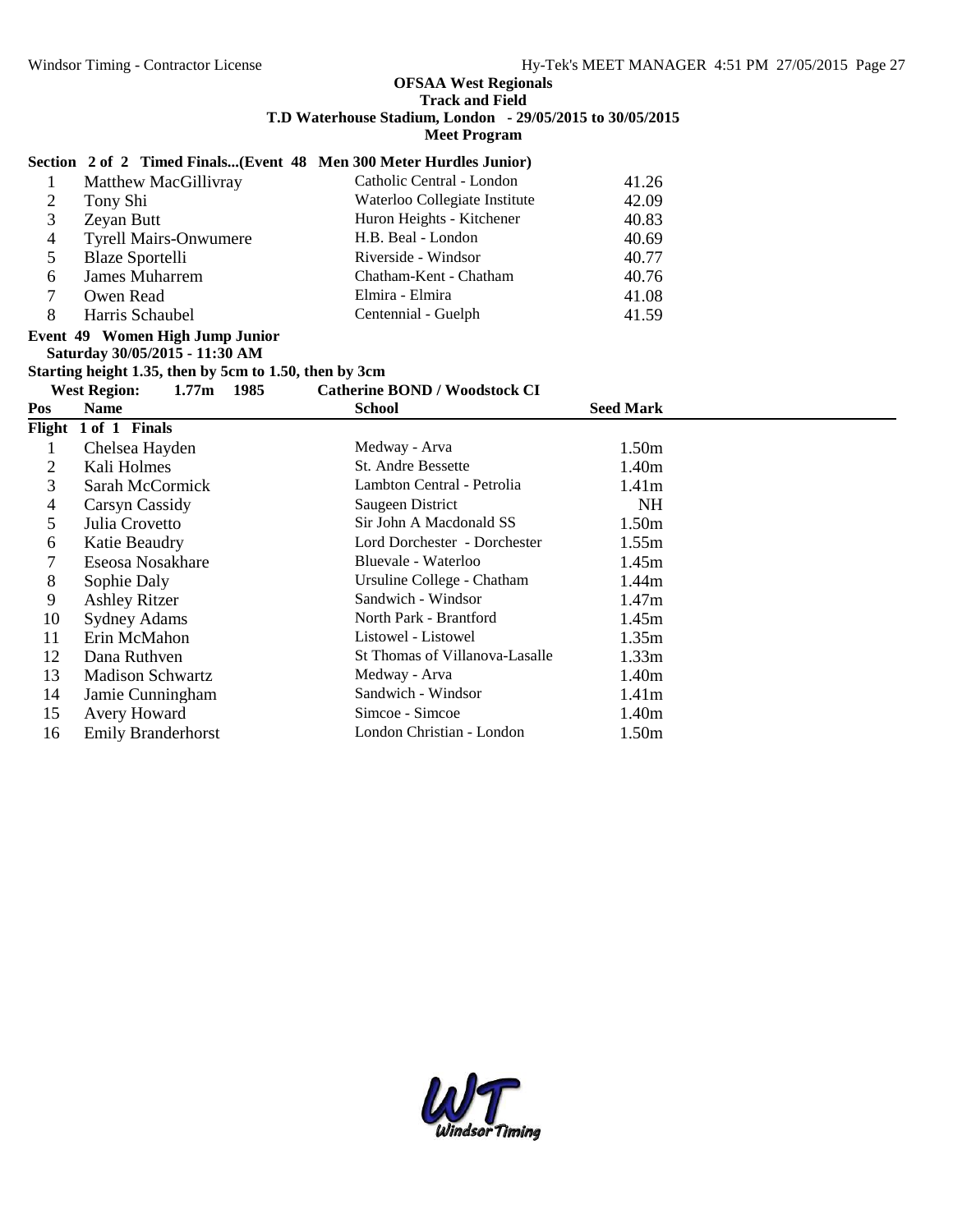**Event 50 Men High Jump Junior**

**Saturday 30/05/2015 - 1:30 PM**

**Starting height 1.55 m, then by 5cm to 1.70, then by 3cm**

**West Region: 2.01m 1984 Andrew MCLEAN / Arva-Medway**

| Pos | <b>Name</b>                             | <b>School</b>                 | <b>Seed Mark</b>  |
|-----|-----------------------------------------|-------------------------------|-------------------|
|     | Flight 1 of 1 Finals                    |                               |                   |
|     | <b>Wesley Freeman</b>                   | Simcoe - Simcoe               | 1.85m             |
| 2   | Jack Demaree                            | Glendale - Tillsonburg        | 1.70m             |
| 3   | <b>Ben Lammers</b>                      | London Christian - London     | 1.65m             |
| 4   | Jorrel Grant                            | W. F. Herman - Windsor        | 1.68m             |
| 5   | Eric Pierce                             | Strathroy - Strathroy         | 1.76m             |
| 6   | McCaiden Dixon                          | Centre Wellington - Fergus    | 1.70m             |
|     | <b>Jesse Devogelaere</b>                | St. Anne - Windsor            | 1.74m             |
| 8   | Matt Pfefferkorn                        | Waterloo Collegiate Institute | 1.85m             |
| 9   | Ben Newell                              | F. E. Madill - Wingham        | 1.73m             |
| 10  | Devon Costa                             | St. David - Waterloo          | 1.70m             |
| 11  | Austin McLeod                           | Saunders - London             | 1.60m             |
| 12  | Isaak Tucker                            | St. Patrick's - Sarnia        | 1.60m             |
| 13  | <b>Emmanuel Agong</b>                   | Catholic Central - Windsor    | 1.68m             |
| 14  | Nicholas Munroe                         | St. Mary's - Kitchener        | 1.65m             |
| 15  | Liam Schoneveld                         | College Avenue S S            | 1.65m             |
| 16  | Noah Friesen                            | Leamington - Leamington       | 1.71 <sub>m</sub> |
|     | <b>Event 51 Women Pole Vault Junior</b> |                               |                   |

# **Saturday 30/05/2015 - 9:30 AM**

## **1.80,2.00,then15cm**

|         | 1.00,2.00,them.ocm                       |                                         |                   |  |
|---------|------------------------------------------|-----------------------------------------|-------------------|--|
|         | <b>West Region:</b><br>3.70 <sub>m</sub> | 28/05/2010 Alysha Newman, Mother Teresa |                   |  |
| Pos     | <b>Name</b>                              | <b>School</b>                           | <b>Seed Mark</b>  |  |
|         | Flight 1 of 1 Finals                     |                                         |                   |  |
| $\perp$ | Stephanie Muir                           | Lord Dorchester - Dorchester            | 2.35m             |  |
| 2       | Megan Hill                               | Oakridge - London                       | 2.50 <sub>m</sub> |  |
| 3       | Winnie Wong                              | Vincent Massey - Windsor                | 2.00 <sub>m</sub> |  |
| 4       | <b>Shalom Howe</b>                       | Cameron Heights - Kitchener             | 1.85m             |  |
| 5       | Denise Bueno                             | <b>Assumption College - Windsor</b>     | 2.15m             |  |
| 6       | <b>Sydney Raspberry</b>                  | Cameron Heights - Kitchener             | 2.00 <sub>m</sub> |  |
|         | Naomi Henry                              | <b>Brantford - Brantford</b>            | 2.30 <sub>m</sub> |  |
| 8       | Kiana Yoon                               | Cameron Heights - Kitchener             | 2.15m             |  |
| 9       | Amelia Waud                              | London Central - London                 | 2.65m             |  |
| 10      | Daria Aiton                              | Sandwich - Windsor                      | 2.15m             |  |
| 11      | Katy Magoffin                            | Woodstock - Woodstock                   | 3.00 <sub>m</sub> |  |
| 12      | Anna Chadwick                            | Sandwich - Windsor                      | 1.85m             |  |
| 13      | Jordyn Riehl                             | Stratford NW - Stratford                | 2.20 <sub>m</sub> |  |
| 14      | Kathleen Bialik                          | Saunders - London                       | 2.05 <sub>m</sub> |  |
| 15      | <b>Madison Bardoel</b>                   | St. Anne - Windsor                      | 2.75m             |  |
| 16      | Jamie Lorentz                            | Sir John A Macdonald SS                 | 2.15m             |  |
|         |                                          |                                         |                   |  |
|         |                                          |                                         |                   |  |
|         |                                          |                                         |                   |  |

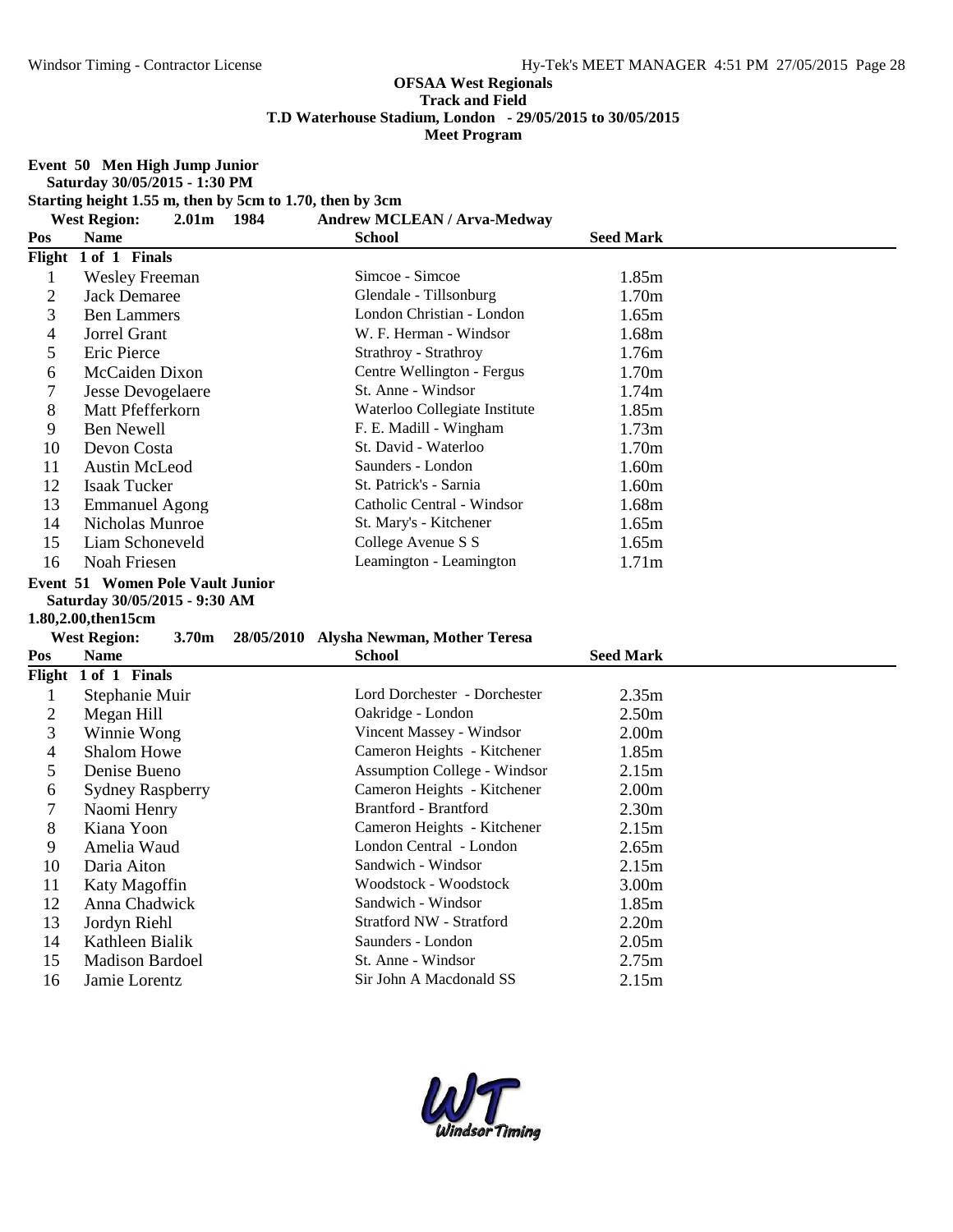**Event 52 Men Pole Vault Junior**

**Friday 29/05/2015 - 6:00 PM**

|                          | 2.30, 2.50, 2.70, then 15cm          |                                     |                   |  |
|--------------------------|--------------------------------------|-------------------------------------|-------------------|--|
|                          | <b>West Region:</b><br>4.40m<br>1991 | <b>Mike NOLAN / Lord Dorchester</b> |                   |  |
| Pos                      | <b>Name</b>                          | <b>School</b>                       | <b>Seed Mark</b>  |  |
|                          | Flight 1 of 1 Finals                 |                                     |                   |  |
| $\mathbf{1}$             | Daniel Burmaster                     | Jacob Hespeler - Cambridge          | 2.55m             |  |
| $\overline{2}$           | Bryan Matthieu                       | Sandwich - Windsor                  | 2.95m             |  |
| 3                        | Nojah Parker                         | College Avenue S S                  | 4.00 <sub>m</sub> |  |
| $\overline{\mathcal{L}}$ | <b>Graham Smith</b>                  | Sir John A Macdonald SS             | 2.70 <sub>m</sub> |  |
| 5                        | Kareem Mohammed                      | Sandwich - Windsor                  | 2.80 <sub>m</sub> |  |
| 6                        | Chris Vangalen                       | Jacob Hespeler - Cambridge          | 2.70 <sub>m</sub> |  |
| 7                        | Colin Chappus                        | Sandwich - Windsor                  | 2.95m             |  |
| 8                        | <b>Griffin Jones</b>                 | Sir John A Macdonald SS             | 2.40 <sub>m</sub> |  |
| 9                        | Jesse Devogelaere                    | St. Anne - Windsor                  | 3.55m             |  |
| 10                       | <b>Trevor Barrette</b>               | Vincent Massey - Windsor            | 2.80m             |  |
| 11                       | William Cullen                       | Sir John A Macdonald SS             | 3.15m             |  |
|                          | Event 53 Women Long Jump Junior      |                                     |                   |  |
|                          | Friday 29/05/2015 - 5:30 PM          |                                     |                   |  |
|                          | <b>West Region:</b><br>5.76m<br>1981 | Tina LETOURNEAU / Windsor-Brennan   |                   |  |
| Pos                      | <b>Name</b>                          | <b>School</b>                       | <b>Seed Mark</b>  |  |
|                          | Flight 1 of 1 Finals                 |                                     |                   |  |
| 1                        | Angel Lloyd                          | Grand River - Kitchener             | 4.68m             |  |
| $\overline{2}$           | Daniela Faienza                      | Bishop MacDonnell - Guelph          | 4.62m             |  |
| 3                        | <b>Emily Branderhorst</b>            | London Christian - London           |                   |  |
| 4                        |                                      |                                     | 4.77m             |  |
|                          | Maya Sokolowski                      | St. David - Waterloo                | 4.74m             |  |
| 5                        | <b>Madison Mitchell</b>              | Cameron Heights - Kitchener         | 4.52m             |  |
| 6                        | Claire Larose                        | Oakridge - London                   | 5.33m             |  |
| 7                        | Alissa Melvin                        | St. David - Waterloo                | 5.37m             |  |
| 8                        | Jada Jackson                         | W. F. Herman - Windsor              | 4.84m             |  |
| 9                        | Sharon Ocheje                        | Vincent Massey - Windsor            | 4.63m             |  |
| 10                       | Zoe Kerhoulas                        | London Central - London             | 4.84m             |  |
| 11                       | Mattea Deleary                       | Chatham-Kent - Chatham              | 4.66m             |  |
| 12                       | Ally Carr                            | Parkside - St. Thomas               | 4.78m             |  |
| 13                       | <b>Emily Sluys</b>                   | A.B. Lucas - London                 | 5.04m             |  |
| 14                       | Skyla Minaker                        | Northern - Sarnia                   | 4.73m             |  |
| 15                       | Laura McGregor                       | Central Huron - Clinton             | 4.67m             |  |

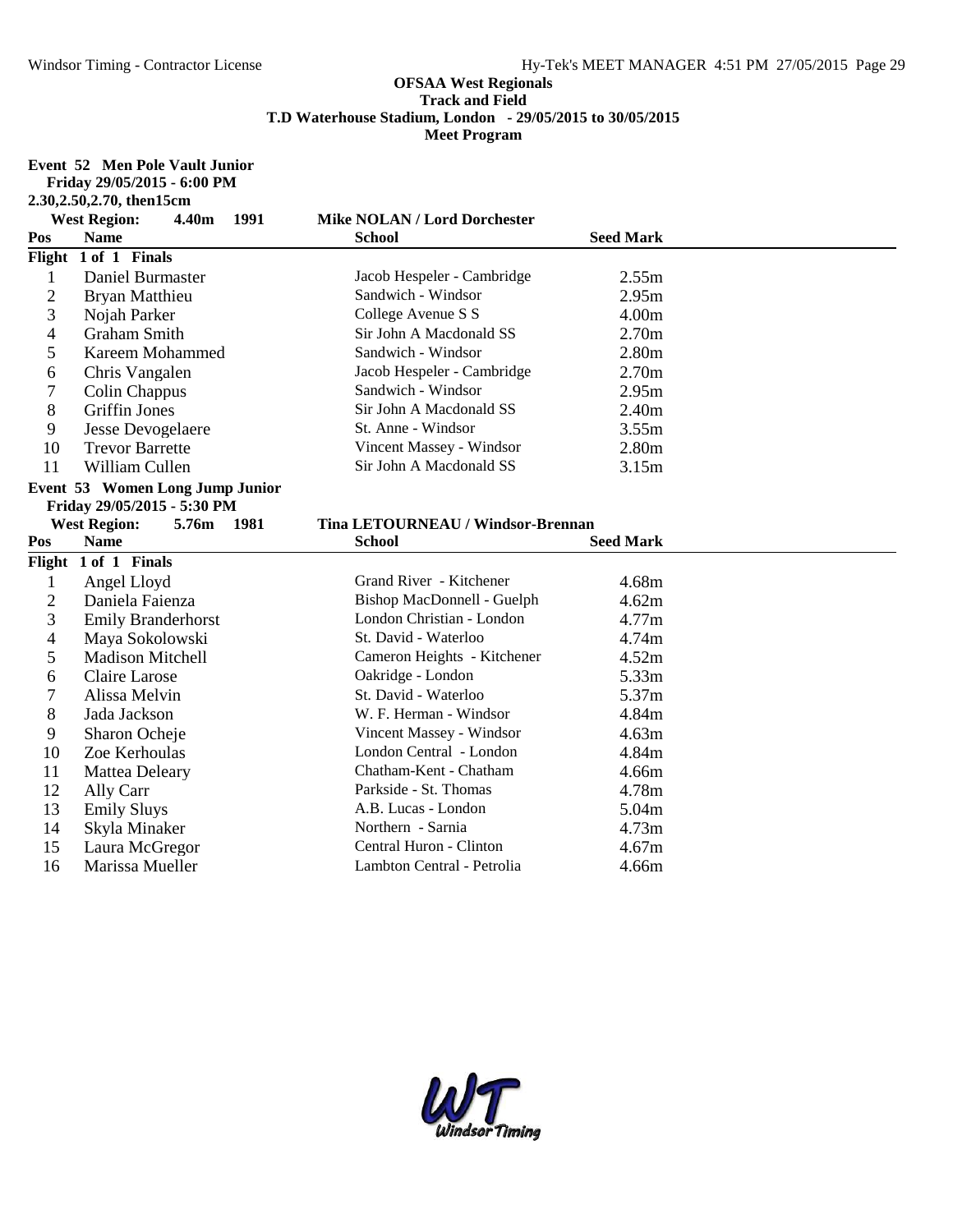**Event 54 Men Long Jump Junior Saturday 30/05/2015 - 10:00 AM**

|                | <b>West Region:</b><br>7.18m<br>1999    | <b>Paul WHITTY / London-Saunders</b> |                  |
|----------------|-----------------------------------------|--------------------------------------|------------------|
| Pos            | <b>Name</b>                             | School                               | <b>Seed Mark</b> |
| Flight         | 1 of 1 Finals                           |                                      |                  |
| $\mathbf{1}$   | Patrick Douangchantha                   | Catholic Central - Windsor           | 5.73m            |
| $\overline{2}$ | <b>Mathew Shabow</b>                    | Holy Names - Windsor                 | 5.88m            |
| 3              | Kenny Siharath                          | Cameron Heights - Kitchener          | 6.49m            |
| 4              | Mike Cunnington                         | Montcalm - London                    | 5.95m            |
| 5              | Peter Brown                             | Woodland Christian - Breslau         | 5.79m            |
| 6              | <b>Alex Needs</b>                       | ES L'Essor - Tecumseh                | 6.04m            |
| 7              | <b>Austin McLeod</b>                    | Saunders - London                    | 5.91m            |
| 8              | Princely Onaifo                         | Cameron Heights - Kitchener          | 5.62m            |
| 9              | Ethan Rigby                             | Medway - Arva                        | 5.53m            |
| 10             | <b>Ethan Jones</b>                      | London Central - London              | 5.65m            |
| 11             | Keyshaun Jordan                         | John McGregor Secondary School       | 5.92m            |
| 12             | <b>Ryan Esler</b>                       | Regina Mundi College - London        | 5.86m            |
| 13             | Nathan Rowe                             | Grand River - Kitchener              | 5.51m            |
| 14             | Adam Lee                                | John F. Ross - Guelph                | 6.77m            |
| 15             | Logan Panek                             | Sandwich - Windsor                   | 6.25m            |
| 16             | Liam Eason                              | Central Elgin - St. Thomas           | 5.64m            |
|                | Event 55 Women Triple Jump Junior       |                                      |                  |
|                |                                         |                                      |                  |
|                | Friday 29/05/2015 - 2:00 PM             |                                      |                  |
|                | <b>West Region:</b><br>11.94m<br>- 1995 | Monique HAAN / London Christian      |                  |
| Pos            | <b>Name</b>                             | School                               | <b>Seed Mark</b> |
|                | Flight 1 of 1 Finals                    |                                      |                  |
| $\mathbf{1}$   | Angel Lloyd                             | Grand River - Kitchener              | 9.83m            |
| $\overline{c}$ | <b>Emily Sluys</b>                      | A.B. Lucas - London                  | 10.83m           |
| 3              | Lindsay Cunningham                      | Bishop MacDonnell - Guelph           | 9.72m            |
| 4              | Skyla Minaker                           | Northern - Sarnia                    | 10.49m           |
| 5              | Erin Kuepfer                            | St. Michael - Stratford              | 10.51m           |
| 6              | Jasmine DeWeerd                         | Woodland Christian - Breslau         | 9.42m            |
| 7              | Ayla Jacobs                             | Chatham-Kent - Chatham               | 10.50m           |
| 8              | Lindsay Kleuskens                       | Saunders - London                    | 9.81m            |
| 9              | Meridith Fisher                         | Central Elgin - St. Thomas           | 10.61m           |
| 10             | Jamie Eckert                            | Central Huron - Clinton              | 10.15m           |
| 11             | Eseosa Nosakhare                        | Bluevale - Waterloo                  | 10.59m           |
| 12             | Sharon Ocheje                           | Vincent Massey - Windsor             | 10.44m           |
| 13             | Avery Wedow                             | St. Michael - Stratford              | 10.10m           |
| 14             | Maya Sokolowski                         | St. David - Waterloo                 | 9.86m            |
| 15<br>16       | Jamie Cunningham<br>Lucia McElwain      | Sandwich - Windsor                   | 10.53m<br>10.70m |

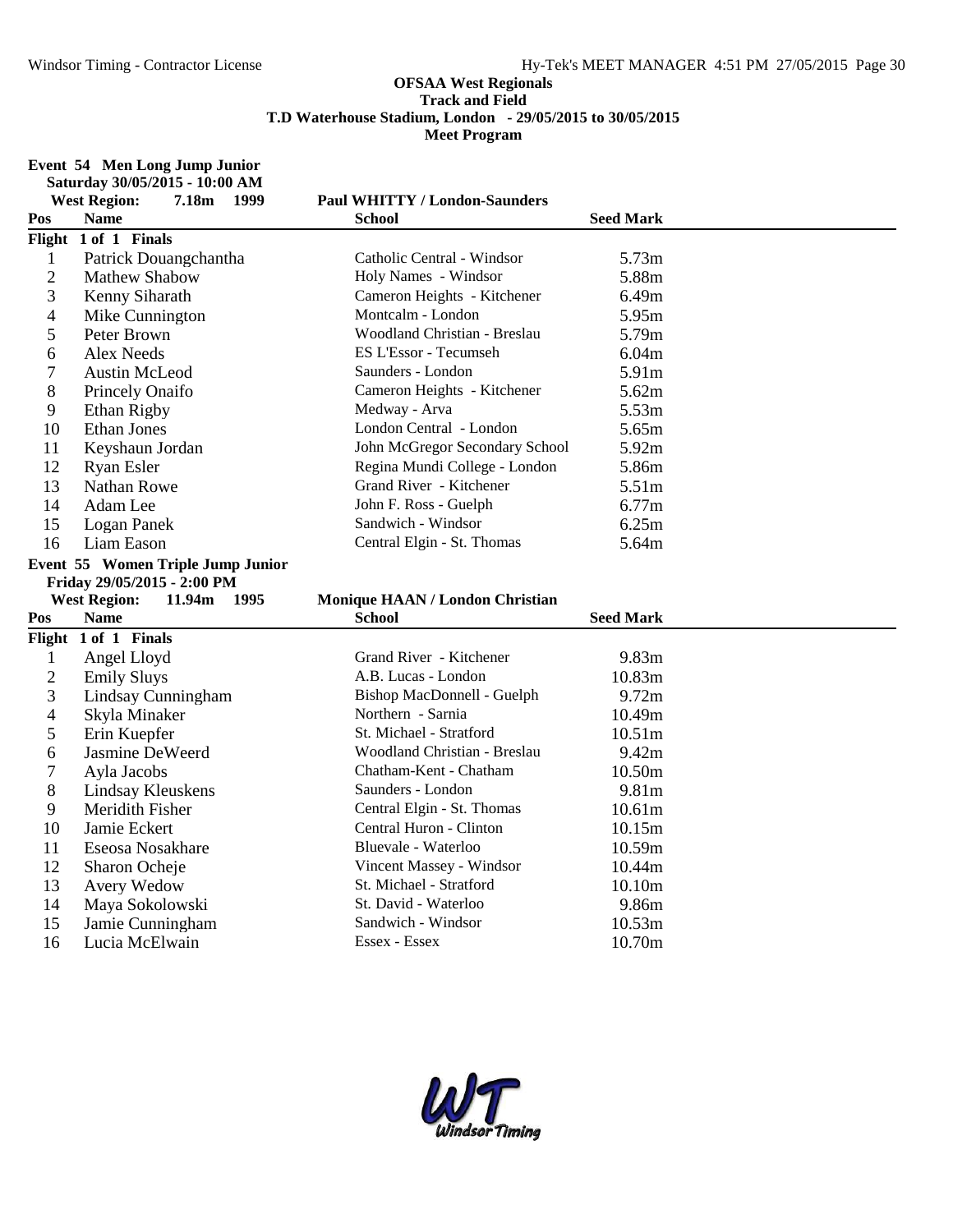**Event 56 Men Triple Jump Junior**

|                | Friday 29/05/2015 - 3:30 PM               |                                              |                    |
|----------------|-------------------------------------------|----------------------------------------------|--------------------|
|                | <b>West Region:</b><br>15.22m<br>2000     | Kenen SHADD / Kitchner-Grand River CI        |                    |
| Pos            | <b>Name</b>                               | School                                       | <b>Seed Mark</b>   |
|                | Flight 1 of 1 Finals                      |                                              |                    |
| $\mathbf{1}$   | Mike Cunnington                           | Montcalm - London                            | 11.93m             |
| $\overline{2}$ | Brayden Klemens                           | Leamington - Leamington                      | 11.89m             |
| 3              | Austin McLeod                             | Saunders - London                            | 12.03m             |
| 4              | Liam Eason                                | Central Elgin - St. Thomas                   | 12.40m             |
| 5              | Jordan Klassen                            | Belle River - Belle River                    | 12.71m             |
| 6              | George Okot                               | St. Mary's - Kitchener                       | 11.77m             |
| 7              | <b>Ryan Esler</b>                         | Regina Mundi College - London                | 12.14m             |
| 8              | Michael Dekort                            | Medway - Arva                                | 12.22m             |
| 9              | <b>Emmanuel Agong</b>                     | Catholic Central - Windsor                   | 12.35m             |
| 10             | Adam Lee                                  | John F. Ross - Guelph                        | 12.59m             |
| 11             | Jordan Rogers                             | Glenview Park - Cambridge                    | 11.76m             |
| 12             | Kenny Siharath                            | Cameron Heights - Kitchener                  | 13.03m             |
| 13             | Keyshaun Jordan                           | John McGregor Secondary School               | 12.89m             |
| 14             | Robert Adams                              | A.B. Lucas - London                          | 11.89m             |
| 15             | Logan Panek                               | Sandwich - Windsor                           | 13.19m             |
| 16             | <b>Barrett Work</b>                       | John F. Ross - Guelph                        | 12.05m             |
|                | Event 57 Women Shot Put Junior            |                                              |                    |
|                |                                           |                                              |                    |
|                | Saturday 30/05/2015 - 10:00 AM            |                                              |                    |
|                | <b>West Region:</b><br>13.30m 1981        | Liz POLYAK / Brantford - North Park          |                    |
| Pos            | <b>Name</b>                               | <b>School</b>                                | <b>Seed Mark</b>   |
|                | Flight 1 of 1 Finals                      |                                              |                    |
| $\mathbf{1}$   | Lindsay Kleuskens                         | Saunders - London                            | 9.70m              |
| $\overline{2}$ | Hunter Smith                              | Central Elgin - St. Thomas                   | 10.31 <sub>m</sub> |
| 3              | Julia Crovetto                            | Sir John A Macdonald SS                      | 10.35m             |
| 4              | <b>Elise Pinsonneault</b>                 | Paincourt SS                                 | 11.47m             |
| 5              | <b>Thongdiar Keror</b>                    | Catholic Central - Windsor                   | 9.81m              |
| 6              | <b>Emily Roy</b>                          | Sandwich - Windsor                           | 10.48m             |
| 7              | Monique Theriault                         | Sandwich - Windsor                           | 11.45m             |
| 8              | Rachel Campbell                           | Sir Frederick Banting - London               | 10.37m             |
| 9              | Laura Wakeling                            | Walkerville S S-Windsor                      | 9.95m              |
| 10             | <b>Emily Campbell</b>                     | Saunders - London                            | 9.68m              |
| 11             | <b>Brenda Ruccolo</b>                     | Central Huron - Clinton                      | 10.18m             |
| 12             | Cherewka Kailee                           | Brantford - Brantford                        | 10.87m             |
| 13             | Hailey Evelyn                             | Preston - Cambridge                          | 10.58m             |
| 14             | Lisa Wedel                                | John F. Ross - Guelph                        | 11.61m             |
| 15<br>16       | <b>Catie Terrey</b><br>Kendra Cornelissen | John F. Ross - Guelph<br>East Elgin - Aylmer | 10.27m<br>10.27m   |

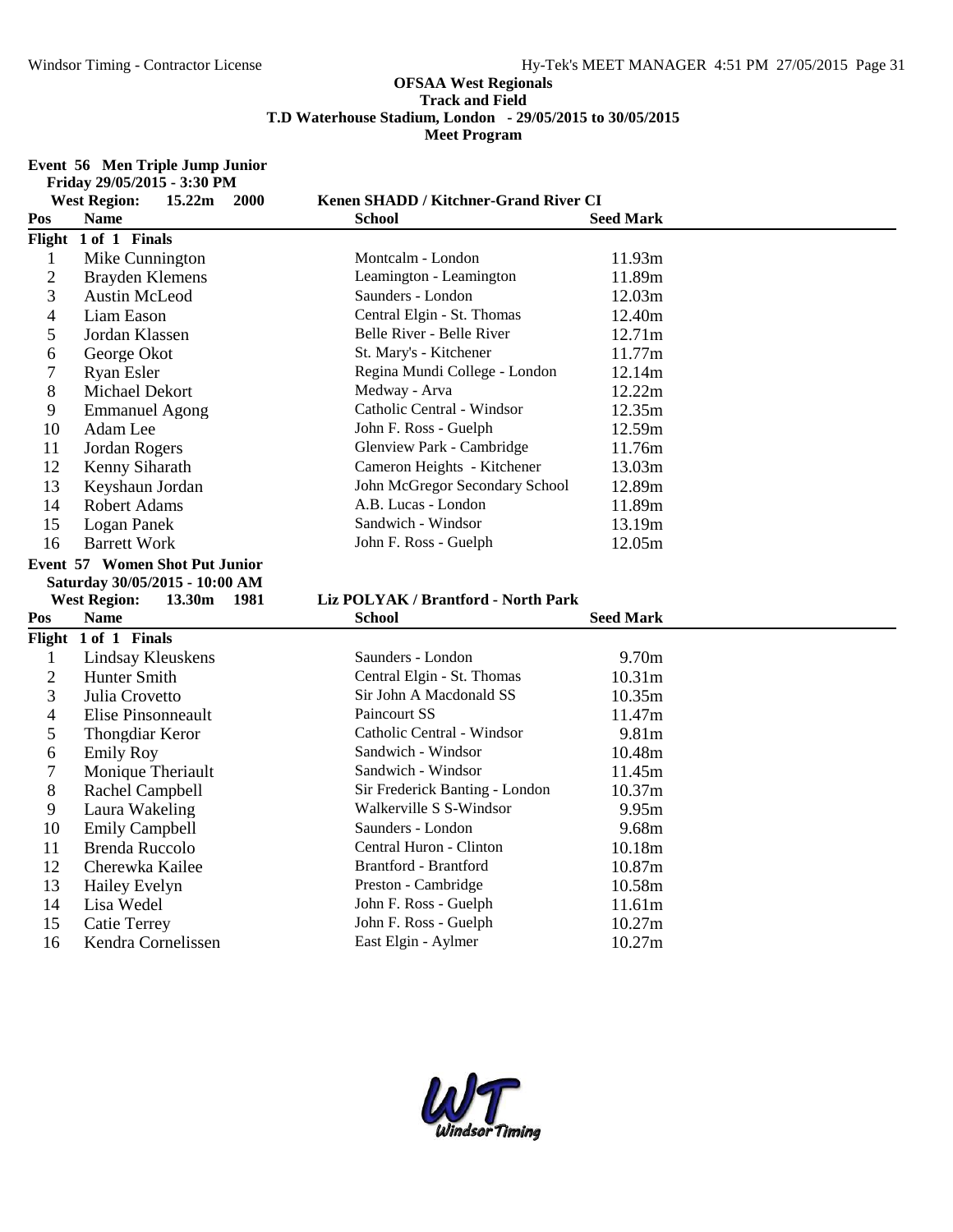**Event 58 Men Shot Put Junior Friday 29/05/2015 - 5:30 PM**

|                | <b>West Region:</b><br>17.41m 2009        | Jordan YOUNG, St.Joseph St.Thomas              |                  |
|----------------|-------------------------------------------|------------------------------------------------|------------------|
| Pos            | <b>Name</b>                               | <b>School</b>                                  | <b>Seed Mark</b> |
|                | Flight 1 of 1 Finals                      |                                                |                  |
| $\mathbf{1}$   | Joel Stenning                             | London South - London                          | 12.48m           |
| $\overline{2}$ | <b>Spencer Nichols</b>                    | London South - London                          | 14.83m           |
| 3              | <b>Tyrel Pierce</b>                       | London South - London                          | 13.71m           |
| 4              | <b>Ryan Chatterson</b>                    | North Park - Brantford                         | 13.18m           |
| 5              | Spencer Vanderlaan                        | Maranatha Christian - Windsor                  | 14.39m           |
| 6              | Logan McNamara                            | Sandwich - Windsor                             | 13.48m           |
| 7              | Chris Brewster                            | St. John's College                             | 14.76m           |
| 8              | Orlando campbell                          | Mitchell - Mitchell                            | 13.47m           |
| 9              | Mitch Ward                                | F. E. Madill - Wingham                         | 12.06m           |
| 10             | Kenny Girardin                            | Sandwich - Windsor                             | 13.85m           |
| 11             | Anthony Atkinson                          | John McGregor Secondary School                 | 15.47m           |
| 12             | <b>Emmanuel Ituara</b>                    | Catholic Central - London                      | 12.18m           |
| 13             | <b>Brandon Ferigo</b>                     | Guelph - Guelph                                | 14.22m           |
| 14             | <b>Tony Elliott</b>                       | Sacred Heart - Walkerton                       | 15.21m           |
| 15             | <b>Brandon Wilson</b>                     | St. Mary's - Owen Sound                        | 13.86m           |
| 16             | <b>Johnny Vanos</b>                       | St. Patrick's - Sarnia                         | 14.08m           |
|                | <b>Event 59 Women Discus Throw Junior</b> |                                                |                  |
|                |                                           |                                                |                  |
|                | Friday 29/05/2015 - 3:30 PM               |                                                |                  |
|                | <b>West Region:</b><br>44.24m<br>- 1981   | Liz POLYAK / Brantford-North Park              |                  |
| Pos            | <b>Name</b>                               | <b>School</b>                                  | <b>Seed Mark</b> |
|                | Flight 1 of 1 Finals                      |                                                |                  |
| $\mathbf{1}$   | Erica Forshaw                             | ES L'Essor - Tecumseh                          | 27.97m           |
| $\overline{2}$ | Camilla Marangelli                        | Tecumseh Vista Academy A                       | 28.29m           |
| 3              | Abby Whiteye                              | Northern - Sarnia                              | 25.91m           |
| 4              | Jill Kettlewell                           | Strathroy - Strathroy                          | 24.25m           |
| 5              | <b>Catie Terrey</b>                       | John F. Ross - Guelph                          | 24.20m           |
| 6              | Hailey Evelyn                             | Preston - Cambridge                            | 24.97m           |
| 7              | Rebecca Slater                            | Strathroy - Strathroy                          | 24.93m           |
| 8              | Cherewka Kailee                           | <b>Brantford - Brantford</b>                   | 29.69m           |
| 9              | Rachel Campbell                           | Sir Frederick Banting - London                 | 31.85m           |
| 10             | Lisa Wedel                                | John F. Ross - Guelph                          | 26.16m           |
| 11             | <b>Morgan Rombouts</b>                    | North Lambton - Forest                         | 26.57m           |
| 12             | Sydney Wightman                           | F. E. Madill - Wingham                         | 27.71m           |
| 13             | Alyssa Puskaric                           | Tecumseh Vista Academy A                       | 25.08m           |
| 14             | Lindsay Kleuskens                         | Saunders - London                              | 28.08m           |
| 15<br>16       | Kendra Cornelissen<br>Chloe Feierabend    | East Elgin - Aylmer<br>Grand River - Kitchener | 25.91m<br>23.33m |

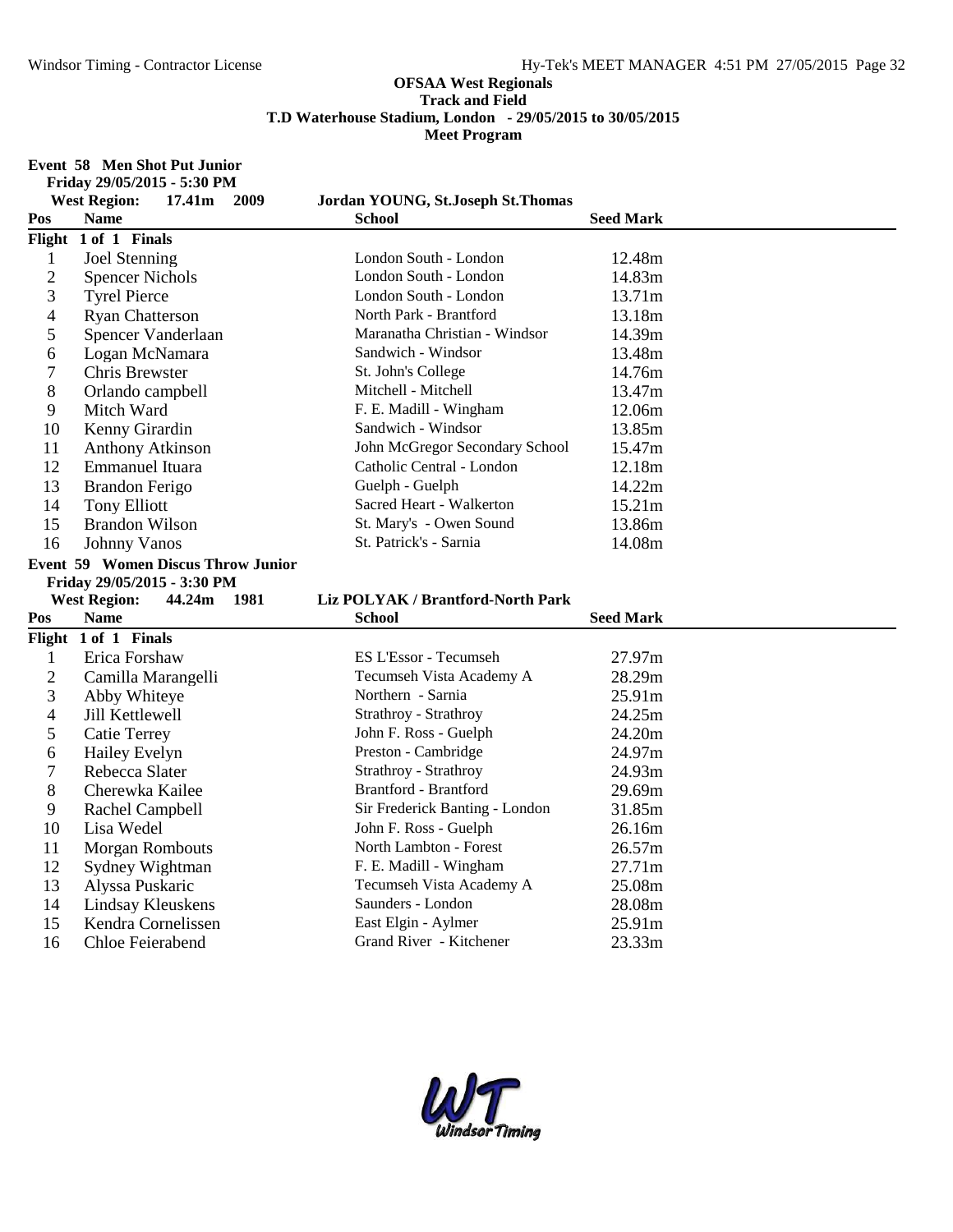#### **Event 60 Men Discus Throw Junior**

**Friday 29/05/2015 - 2:00 PM**

|                          | <b>West Region:</b><br>61.26m<br>2009   | Jordan YOUNG, St.Joseph St. Thomas          |                  |
|--------------------------|-----------------------------------------|---------------------------------------------|------------------|
| Pos                      | <b>Name</b>                             | <b>School</b>                               | <b>Seed Mark</b> |
|                          | Flight 1 of 1 Finals                    |                                             |                  |
| $\mathbf{1}$             | Dan Taylor                              | Medway - Arva                               | 41.65m           |
| $\overline{2}$           | Parker Morris                           | Holy Trinity - Simcoe                       | 43.28m           |
| 3                        | <b>Ben Newell</b>                       | F. E. Madill - Wingham                      | 43.79m           |
| 4                        | <b>Collin Burrowes</b>                  | Northern - Sarnia                           | 46.19m           |
| 5                        | Andrew Bradshaw                         | Northern - Sarnia                           | 41.69m           |
| 6                        | Liam Schoneveld                         | College Avenue S S                          | 40.40m           |
| 7                        | Spencer Vanderlaan                      | Maranatha Christian - Windsor               | 40.49m           |
| 8                        | <b>Bennett VanBerlo</b>                 | St.Thomas Aquinas - London                  | 45.50m           |
| 9                        | <b>Brandon Wilson</b>                   | St. Mary's - Owen Sound                     | 41.42m           |
| 10                       | Harrison Taylor                         | Southwood - Cambridge                       | 42.62m           |
| 11                       | Mitch Ward                              | F. E. Madill - Wingham                      | 38.39m           |
| 12                       | Dakota Loosemore                        | Bluevale - Waterloo                         | 44.11m           |
| 13                       | <b>Anthony Atkinson</b>                 | John McGregor Secondary School              | 43.73m           |
| 14                       | Youssef El-Nassar                       | Holy Names - Windsor                        | 41.70m           |
| 15                       | <b>Tony Elliott</b>                     | Sacred Heart - Walkerton                    | 55.45m           |
| 16                       | <b>Josh Moorhouse</b>                   | Medway - Arva                               | 39.11m           |
|                          | Event 61 Women Javelin Throw Junior     |                                             |                  |
|                          | Saturday 30/05/2015 - 1:30 PM           |                                             |                  |
|                          |                                         |                                             |                  |
|                          | <b>West Region:</b><br>48.84m<br>- 1989 | <b>Margaret GRIFFITHS / Windsor-Brennan</b> |                  |
| Pos                      | <b>Name</b>                             | <b>School</b>                               | <b>Seed Mark</b> |
|                          | Flight 1 of 1 Finals                    |                                             |                  |
| $\mathbf{1}$             | Jordyn Riehl                            | Stratford NW - Stratford                    | 26.02m           |
| $\overline{c}$           | Katherine Gatto                         | Our Lady of Lourdes - Guelph                | 24.55m           |
| 3                        | <b>Emily Roy</b>                        | Sandwich - Windsor                          | 36.51m           |
| $\overline{\mathcal{A}}$ | Jill Kettlewell                         | Strathroy - Strathroy                       | 24.80m           |
| 5                        | Logan Kucera                            | Chatham-Kent - Chatham                      | 33.01m           |
| 6                        | Justine Broersma                        | <b>Emmanuel Christian High School</b>       | 26.29m           |
| 7                        | Miana Atkinson                          | <b>St. Andre Bessette</b>                   | 25.20m           |
| 8                        | Megan Dunn                              | Lord Dorchester - Dorchester                | 29.76m           |
| 9                        | Hailey Evelyn                           | Preston - Cambridge                         | 29.45m           |
| 10                       | Alyssa Puskaric                         | Tecumseh Vista Academy A                    | 34.42m           |
| 11                       | Carleigh Labelle                        | W. F. Herman - Windsor                      | 36.94m           |
| 12                       | <b>Tessa Deighton</b>                   | Stratford NW - Stratford                    | 26.49m           |
| 13                       | Marissa Mueller                         | Lambton Central - Petrolia                  | 32.95m           |
| 14                       | <b>Maddy Smith</b>                      | <b>Resurrection - Kitchener</b>             | 26.99m           |
| 15<br>16                 | <b>Emily Campbell</b>                   | Saunders - London                           | 28.83m<br>23.73m |

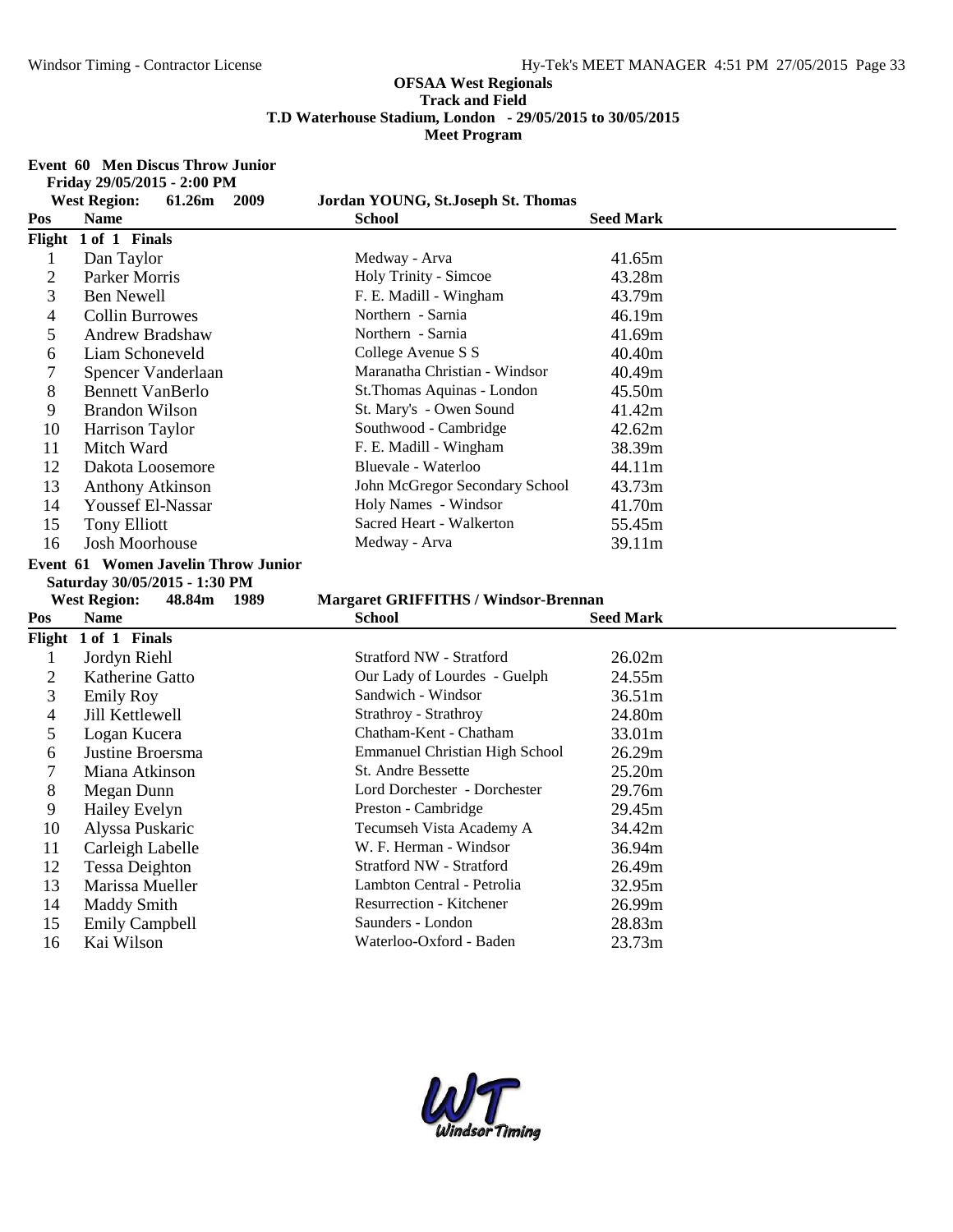#### **Event 62 Men Javelin Throw Junior**

**Saturday 30/05/2015 - 11:30 AM**

|                | <b>West Region:</b><br>61.10m<br>2009   |                    | <b>Tyler WITHERS, Northern</b>         |                           |
|----------------|-----------------------------------------|--------------------|----------------------------------------|---------------------------|
| Pos            | <b>Name</b>                             | <b>School</b>      |                                        | <b>Seed Mark</b>          |
|                | Flight 1 of 1 Finals                    |                    |                                        |                           |
| $\mathbf{1}$   | <b>Daniel McRoberts</b>                 |                    | <b>Stratford NW - Stratford</b>        | 45.51m                    |
| $\overline{2}$ | Jonathan Das                            |                    | Holy Cross - Strathroy                 | 44.38m                    |
| 3              | <b>Ben Newell</b>                       |                    | F. E. Madill - Wingham                 | 46.66m                    |
| $\overline{4}$ | Nevin Novacco                           |                    | Belle River - Belle River              | 48.65m                    |
| 5              | <b>Tavien French-Roberts</b>            |                    | W. F. Herman - Windsor                 | 50.66m                    |
| 6              | Dakota Loosemore                        |                    | Bluevale - Waterloo                    | 39.05m                    |
| $\overline{7}$ | <b>Josh Mather</b>                      |                    | Strathroy - Strathroy                  | 55.38m                    |
| 8              | Jamie Haskett                           |                    | Simcoe - Simcoe                        | 42.13m                    |
| 9              | <b>Ben Vanzant</b>                      |                    | Westside Secondary-Orangeville         | 43.61m                    |
| 10             | Joe Tran                                |                    | Guelph - Guelph                        | 39.12m                    |
| 11             | <b>Marlow Carter</b>                    |                    | Holy Cross - Strathroy                 | 47.96m                    |
| 12             | <b>Josh Moorhouse</b>                   |                    | Medway - Arva                          | 48.53m                    |
| 13             | <b>Andrew Bradshaw</b>                  |                    | Northern - Sarnia                      | 46.81m                    |
| 14             | Shayne Purdy                            |                    | General Amherst - Amherstburg          | 45.99m                    |
| 15             | Quinn Allen                             |                    | Sandwich - Windsor                     | 46.94m                    |
| 16             | <b>Brandon Wilson</b>                   |                    | St. Mary's - Owen Sound                | 38.60m                    |
|                | Event 63 Women 4x100 Meter Relay Junior |                    |                                        |                           |
|                | Friday 29/05/2015 - 7:15 PM             |                    |                                        |                           |
|                | <b>West Region:</b><br>49.80<br>2006    |                    | <b>LONDON - BANTING</b>                |                           |
|                |                                         |                    | K. Law, M. Harris, B. Rausch, S. Malek |                           |
| Lane           | Team                                    | <b>Relay</b>       |                                        | <b>Seed Time</b>          |
|                | Section 1 of 2 Timed Finals             |                    |                                        |                           |
| $\mathbf{1}$   | Cameron Heights - Kitchener             | A                  |                                        | 54.52                     |
|                | 1) Tomi Bamigbade                       | 2) Jaia Riggan     | 3) Madison Mitchell                    | 4) Mikayla Carmichael     |
| $\overline{2}$ | St Thomas of Villanova-Lasalle          | A                  |                                        | 52.65                     |
|                | 1) Jada Atherley                        | 2) Viansa Guiotto  | 3) Savannah Marra                      | 4) Maddy Michaud          |
| 3              | Holy Names - Windsor                    | A                  |                                        | 52.59                     |
|                | 1) Mylene Tu                            | 2) Georgia Fox     | 3) Paige Shepley                       | 4) Marvelous Agbonwaneteh |
| 4              | Chatham-Kent - Chatham                  | A                  |                                        | 52.23                     |
|                | 1) Mattea Deleary                       | 2) Jessica Jordan  | 3) Jana Kucera                         | 4) Ally Oulds             |
| 5              | London Central - London                 | A                  |                                        | 52.51                     |
|                | 1) Nana Asantey                         | 2) Zoe Kerhoulas   | 3) Nita Rrafshi                        | 4) Aliyah Smith           |
| 6              | Catholic Central - London               | A                  |                                        | 52.57                     |
| 7              | Lambton Central - Petrolia              | A                  |                                        | 52.65                     |
|                | 1) Sara Donais                          | 2) Sarah McCormick | 3) Marissa Uzonyi                      | 4) Aneissa Gutcher        |
| 8              | Parkside - St. Thomas                   | A                  |                                        | 54.23                     |
|                | 1) Cassidy Kent                         | 2) Payton Brodie   | 3) Jem Vanderworp                      | 4) Brittney Wouters       |

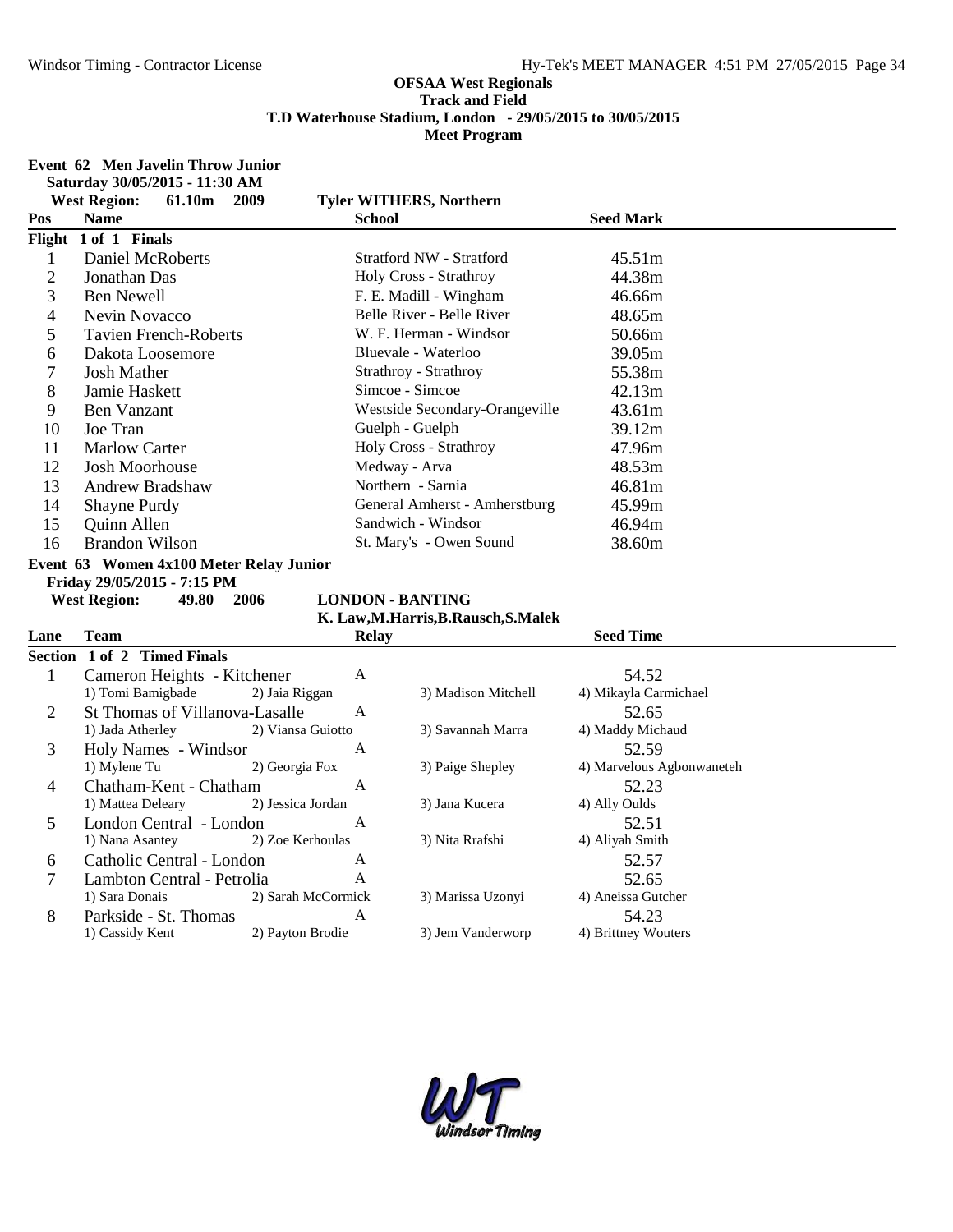#### **Section 2 of 2 Timed Finals...(Event 63 Women 4x100 Meter Relay Junior)**

|   | Resurrection - Kitchener  | A                   |                      | 52.18                 |
|---|---------------------------|---------------------|----------------------|-----------------------|
|   | 1) Maddy Smith            | 2) Michaela Quirk   | 3) Sammy Dietrich    | 4) Christina Sullivan |
| 2 | <b>St. Andre Bessette</b> | A                   |                      | 51.74                 |
|   | 1) Abby Jackson           | 2) Ivana Rozek      | 3) Mary Floyd        | 4) Vanessa Gunnell    |
| 3 | W. F. Herman - Windsor    | A                   |                      | 50.21                 |
|   | 1) Jada Jackson           | 2) Adi Traore       | 3) Tanay Freckleton  | 4) Sherye Guimond     |
| 4 | Sir John A Macdonald SS   | A                   |                      | 51.05                 |
|   | 1) Julia Crovetto         | 2) Serena Barry     | 3) Maliha Mundh      | 4) Kayla Ens          |
| 5 | Centennial - Guelph       | A                   |                      | 51.41                 |
|   | 1) Kaitlynn Meier-Ross    | 2) Cassandra Buchan | 3) Taylor Kampstra   | 4) Ashlan Best        |
| 6 | St. David - Waterloo      | A                   |                      | 51.00                 |
|   | 1) Jordyn Waters          | 2) Maddie Bowman    | 3) Mackenzie Denomme | 4) Alissa Melvin      |
| 7 | St. Michael - Stratford   | A                   |                      | 52.11                 |
| 8 | St. Anne's - Clinton      | A                   |                      | 52.03                 |
|   | 1) Lena Robinson          | 2) Joleen Otten     | 3) Nicole Tamming    | 4) Emily Hruka        |

#### **Event 64 Men 4x100 Meter Relay Junior Friday 29/05/2015 - 7:15 PM**

| <b>West Region:</b> | 43.15 | 2002 | <b>LONDON-CATHOLIC CENTRAL</b> |
|---------------------|-------|------|--------------------------------|

| Lane | $\cdots$<br><b>Team</b>     |                    | <b>Relay</b>                               | <b>Seed Time</b>      |  |
|------|-----------------------------|--------------------|--------------------------------------------|-----------------------|--|
|      | Section 1 of 2 Timed Finals |                    |                                            |                       |  |
|      | Medway - Arva               | A                  |                                            | 48.31                 |  |
| 2    | Strathroy - Strathroy       | A                  |                                            | 48.33                 |  |
|      | 1) Cole Palecek             | 2) Tiger Poirier   | 3) Josh Mather                             | 4) Devonté Ballantyne |  |
| 3    | Catholic Central - Windsor  | A                  |                                            | 47.18                 |  |
|      | 1) Roberto Asy              | 2) Caleb Akinsanya | 3) Patrick Douangchantha 4) Emmanuel Agong |                       |  |
| 4    | Guelph - Guelph             | A                  |                                            | 46.68                 |  |
|      | 1) Braden Green             | 2) Blair Jenkins   | 3) Jacob Shackell                          | 4) Joe Tran           |  |
| 5    | Waterloo-Oxford - Baden     | A                  |                                            | 46.68                 |  |
|      | 1) Zachary Witt             | 2) Troy Hemmerich  | 3) Jason Holmes                            | 4) Ethan Haight       |  |
| 6    | Lambton Central - Petrolia  | A                  |                                            | 46.99                 |  |
|      | 1) James White              | 2) Garrett Miller  | 3) Connor MacRobbie                        | 4) Noah Myers         |  |
| 7    | St. Thomas Aquinas - London | A                  |                                            | 48.36                 |  |
|      | 1) Adam Jang                |                    |                                            |                       |  |
| 8    | Mitchell - Mitchell         | A                  |                                            | 47.54                 |  |
|      | 1) Ouaid Austin             | 2) Greg Bertens    | 3) Orlando campbell                        | 4) James Cooper       |  |

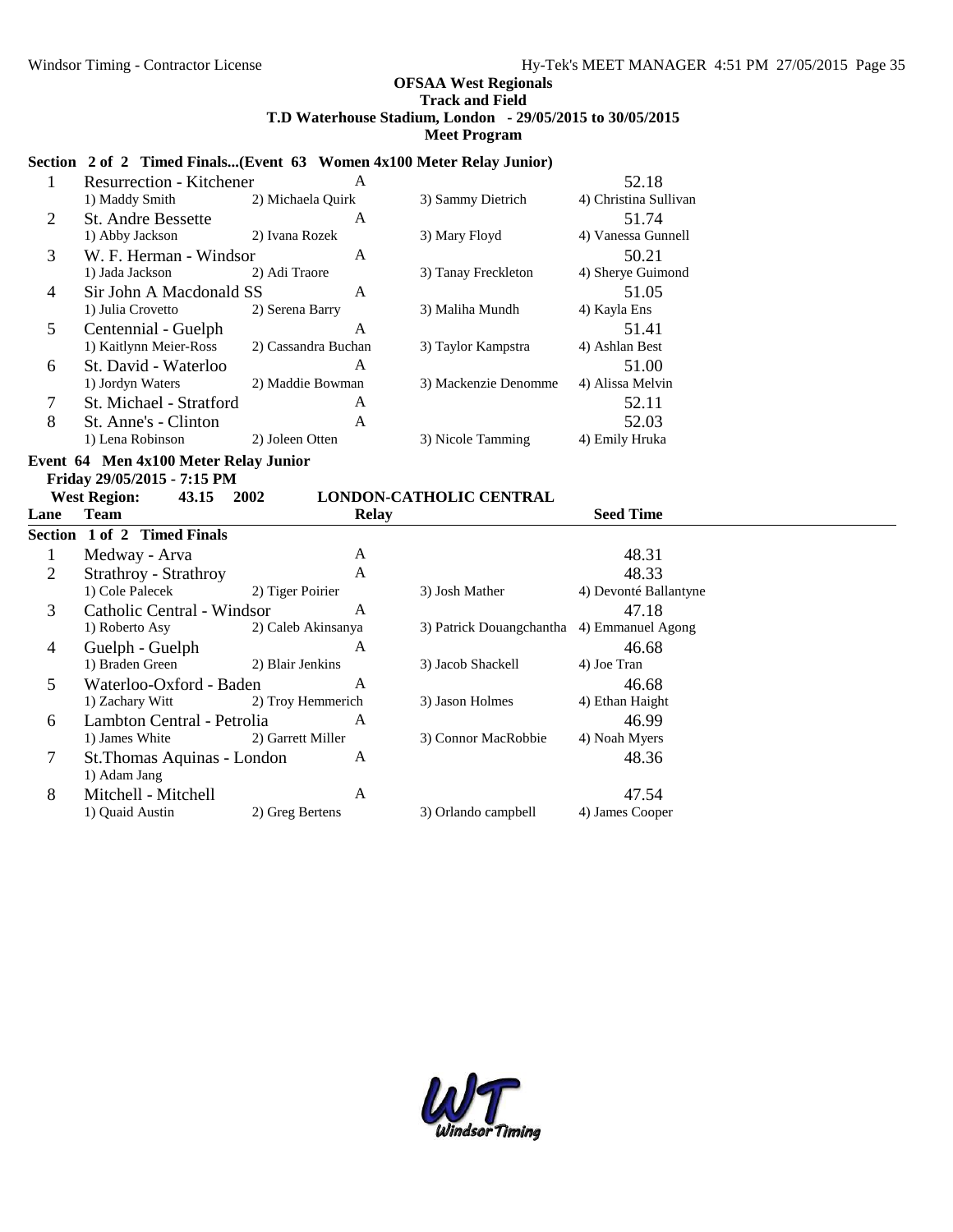### **Section 2 of 2 Timed Finals...(Event 64 Men 4x100 Meter Relay Junior)**

|   | Vincent Massey - Windsor    | A                    |                     | 46.07                    |
|---|-----------------------------|----------------------|---------------------|--------------------------|
|   | 1) Laith Al-Kinani          | 2) Andrew Bezarevic  | 3) Trevor Barrette  | 4) Ali Sayed-Ali         |
| 2 | Centennial - Guelph         | A                    |                     | 45.91                    |
|   | 1) Harris Schaubel          | 2) Carter Powell     | 3) Olamipo Ogunnote | 4) Dylan Jamieson        |
| 3 | Catholic Central - London   | A                    |                     | 45.28                    |
| 4 | W. F. Herman - Windsor      | A                    |                     | 45.03                    |
|   | 1) Joshua Woghiren          | 2) William McBride   | 3) Dante Lewis      | 4) Patrick Quinland      |
| 5 | Holy Names - Windsor        | A                    |                     | 45.53                    |
|   | 1) Martin Dang              | 2) David Cervini     | 3) Mathew Shabow    | 4) Inho Choi             |
| 6 | H.B. Beal - London          | A                    |                     | 45.14                    |
|   | 1) Jamal Williams           | 2) Devin Slack-Allen | 3) Joseph Varfee    | 4) Tyrell Mairs-Onwumere |
| 7 | John F. Ross - Guelph       | A                    |                     | 46.17                    |
|   | 1) Logan Smith              | 2) Adam Lee          | 3) Barrett Work     | 4) Jake Zhao             |
| 8 | Cameron Heights - Kitchener | A                    |                     | 45.77                    |
|   | 1) Princely Onaifo          | 2) Kenny Siharath    | 3) Anthony Burgess  | 4) Daniel Bamigbade      |

### **Event 65 Women 100 Meter Senior**

# **8 Advance: Top 3 Each Heat plus Next 2 Best Times Friday 29/05/2015 - 3:15 PM**

#### 11.89 **27/05/2011 Jellisa Westney, St. Benedict**<br>School **Lane Name School School Seed Time**

|    | Heat 1 of 2 Prelims    |                                 |       |
|----|------------------------|---------------------------------|-------|
|    | Kelly Hodgins          | Northern - Sarnia               | 12.68 |
| 2  | Isabelle Gibney        | Sir Frederick Banting - London  | 12.89 |
| 3  | Zoe Cotton             | Mother Teresa - London          | 12.70 |
| 4  | Madeline McCloskey     | Essex - Essex                   | 13.39 |
| 5. | <b>Tiffany Hannam</b>  | Sir Frederick Banting - London  | 12.20 |
| 6  | Alessia Mussio         | St. Anne - Windsor              | 13.35 |
|    | Kendra Puttick         | Waterloo Collegiate Institute   | 12.96 |
| 8  | Nicole Smith           | Galt - Cambridge                | 12.34 |
|    | Heat 2 of 2 Prelims    |                                 |       |
|    | Emma Forcey            | Mother Teresa - London          | 13.20 |
| 2  | <b>Stacey Henshaw</b>  | Lord Dorchester - Dorchester    | 13.13 |
| 3  | <b>Madison Kennedy</b> | <b>Resurrection - Kitchener</b> | 12.71 |
| 4  | Sabrina Abran          | Sir Wilfrid Laurier - London    | 12.76 |
| 5  | Ali Meyerink           | Orangeville - Orangeville       | 12.37 |
| 6  | Katie Sieling          | Sir John A Macdonald SS         | 12.12 |
|    | Jasmine Hurst          | General Amherst - Amherstburg   | 12.51 |
| 8  | Cheyann Labadie        | Walkerville S S-Windsor         | 13.50 |

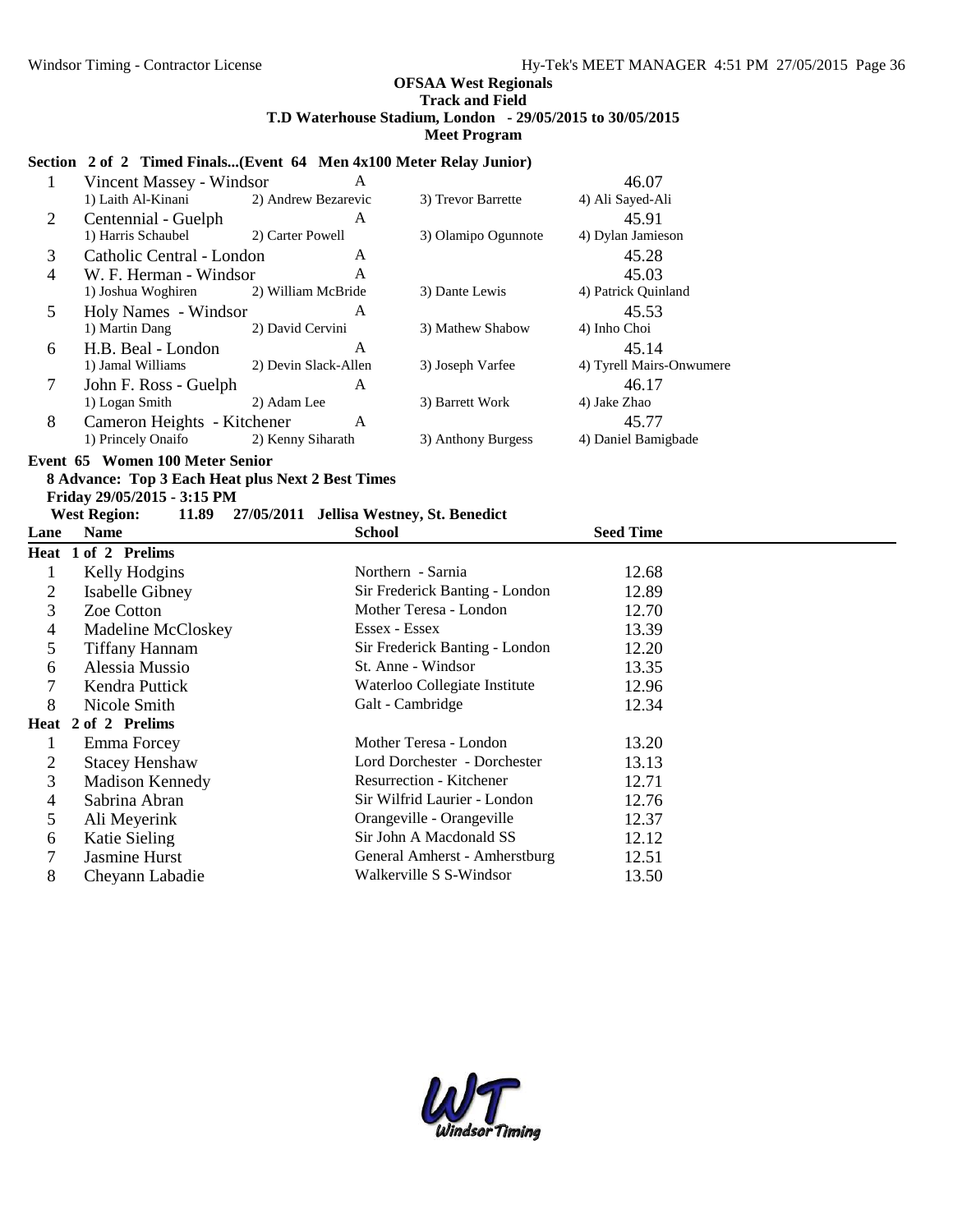# **OFSAA West Regionals Track and Field**

**T.D Waterhouse Stadium, London - 29/05/2015 to 30/05/2015**

**Meet Program**

**Event 66 Men 100 Meter Senior**

**Friday 29/05/2015 - 3:15 PM**

| <b>West Region:</b> |  | 10.56 01/06/2012 Devon Rittinger, Forest Heights |                 |
|---------------------|--|--------------------------------------------------|-----------------|
| ane<br><b>Name</b>  |  | School                                           | <b>Seed Tim</b> |

| Lane           | <b>Name</b>                                       | School                              | Seed Time        |
|----------------|---------------------------------------------------|-------------------------------------|------------------|
|                | Heat 1 of 2 Prelims                               |                                     |                  |
| $\mathbf{1}$   | Jared Capaldi                                     | General Amherst - Amherstburg       | 11.55            |
| $\overline{c}$ | Joey Eddleston                                    | St. Patrick's - Sarnia              | 11.37            |
| 3              | Thomas Weigl                                      | Jacob Hespeler - Cambridge          | 11.27            |
| 4              | Patrick Bunko                                     | St. James - Guelph                  | 11.08            |
| 5              | Owen Sullivan                                     | Holy Trinity - Simcoe               | 11.37            |
| 6              | <b>Matthew Zilke</b>                              | Woodstock - Woodstock               | 11.31            |
| 7              | Ranz Rempillo                                     | Holy Names - Windsor                | 11.61            |
| 8              | Kyle Sinden                                       | Glendale - Tillsonburg              | 10.96            |
|                | Heat 2 of 2 Prelims                               |                                     |                  |
| $\mathbf{1}$   | Derek Aubin                                       | Catholic Central - London           | 11.34            |
| $\overline{c}$ | Joseph Gignac                                     | General Amherst - Amherstburg       | 11.47            |
| 3              | Kyle Hayes                                        | College Avenue S S                  | 10.88            |
| 4              | Daniel O'Brien                                    | H.B. Beal - London                  | 11.25            |
| 5              | Adam Turnbull                                     | Waterloo Collegiate Institute       | 11.18            |
| 6              | Shay Williams                                     | Regina Mundi College - London       | 11.38            |
| 7              | Rojae Rowe                                        | St. Joseph's - Windsor              | 11.63            |
| 8              | Gordon Maidment                                   | Waterloo Collegiate Institute       | 11.34            |
|                | Event 67 Women 200 Meter Senior                   |                                     |                  |
|                | 8 Advance: Top 3 Each Heat plus Next 2 Best Times |                                     |                  |
|                | Saturday 30/05/2015 - 10:00 AM                    |                                     |                  |
|                | 24.29<br><b>West Region:</b>                      | 02/06/2012 Marissa Kurtimah, Guelph |                  |
| Lane           | <b>Name</b>                                       | <b>School</b>                       | <b>Seed Time</b> |
|                | Heat 1 of 2 Prelims                               |                                     |                  |
| $\mathbf{1}$   | <b>Tiffany Hannam</b>                             | Sir Frederick Banting - London      | 25.63            |
| $\overline{c}$ | Vanessa Small                                     | St. James - Guelph                  | 25.01            |
| 3              | Sabrina Abran                                     | Sir Wilfrid Laurier - London        | 26.59            |
| 4              | Cheyann Labadie                                   | Walkerville S S-Windsor             | 27.24            |
| 5              | <b>Tess Verhoeven</b>                             | Oakridge - London                   | 26.46            |
| 6              | Ali Meyerink                                      | Orangeville - Orangeville           | 25.66            |
| 7              | Nicole Smith                                      | Galt - Cambridge                    | 25.00            |
| 8              | Andrea Limburg                                    | St.Thomas Aquinas - London          | 27.16            |

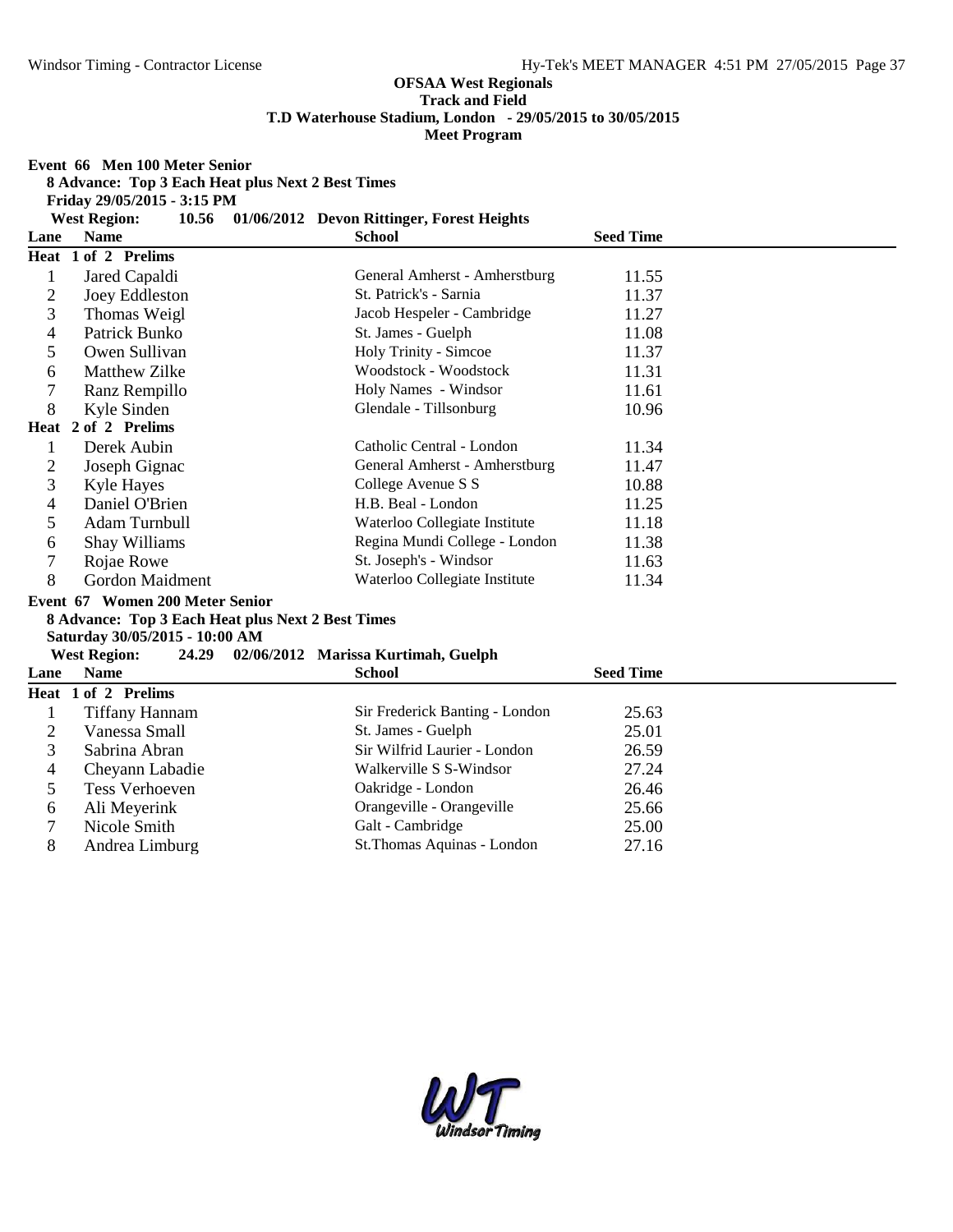|                | Heat 2 of 2 Prelims(Event 67 Women 200 Meter Senior) |                                    |                  |
|----------------|------------------------------------------------------|------------------------------------|------------------|
| 1              | Melanie Jubenville                                   | St. Joseph's - Windsor             | 26.66            |
| $\overline{c}$ | Kelly Hodgins                                        | Northern - Sarnia                  | 25.20            |
| 3              | Natalie Topp                                         | St. Mary's - St. Mary's            | 25.17            |
| 4              | Aryana Cirino                                        | St Thomas of Villanova-Lasalle     | 26.87            |
| 5              | Kyla Sovran                                          | St. Anne - Windsor                 | 27.30            |
| 6              | Madison Kennedy                                      | Resurrection - Kitchener           | 25.70            |
| 7              | Kylie Paliani                                        | Medway - Arva                      | 26.15            |
| 8              | <b>Katie Sieling</b>                                 | Sir John A Macdonald SS            | 24.49            |
|                | Event 68 Men 200 Meter Senior                        |                                    |                  |
|                | 8 Advance: Top 3 Each Heat plus Next 2 Best Times    |                                    |                  |
|                | Saturday 30/05/2015 - 10:00 AM                       |                                    |                  |
|                | <b>West Region:</b><br>21.30 1995                    | Dave TOMLIN / Kitchener-St. Mary's |                  |
| Lane           | <b>Name</b>                                          | <b>School</b>                      | <b>Seed Time</b> |
|                | Heat 1 of 2 Prelims                                  |                                    |                  |
| 1              | Kyle Hayes                                           | College Avenue S S                 | 22.46            |
| $\overline{c}$ | <b>Chance Newell</b>                                 | St. David - Waterloo               | 22.39            |
| 3              | Gordon Maidment                                      | Waterloo Collegiate Institute      | 22.87            |
| 4              | Shay Williams                                        | Regina Mundi College - London      | 22.84            |
| 5              | Noah Renaud                                          | St Thomas of Villanova-Lasalle     | 22.66            |
| 6              | <b>Andrew Mozuraitis</b>                             | Our Lady of Lourdes - Guelph       | 23.19            |
| $\overline{7}$ | <b>Brandon Adams</b>                                 | Sir Frederick Banting - London     | 23.02            |
| 8              | Patrick Bunko                                        | St. James - Guelph                 | 22.71            |
|                | Heat 2 of 2 Prelims                                  |                                    |                  |
| 1              | CJ Tomlinson                                         | Waterford - Waterford              | 22.87            |
| 2              | Joey Eddleston                                       | St. Patrick's - Sarnia             | 22.58            |
| 3              | TJ Taylor                                            | Montcalm - London                  | 23.19            |
| 4              | Brandon Lee-Hyman                                    | Sandwich - Windsor                 | 22.72            |
| 5              | Jared Capaldi                                        | General Amherst - Amherstburg      | 22.17            |
| 6              | Davis Edward                                         | Oakridge - London                  | 22.51            |
| 7              | Ben McKellar                                         | Regina Mundi College - London      | 23.68            |
| 8              | Rojae Rowe                                           | St. Joseph's - Windsor             | 22.87            |
|                | Event 69 Women 400 Meter Senior                      |                                    |                  |
|                | Friday 29/05/2015 - 4:00 PM                          |                                    |                  |
|                | <b>West Region:</b><br>55.02<br>1985                 | Nadia SCHMEIDT / London-J.Paul II  |                  |
| Lane           | <b>Name</b>                                          | <b>School</b>                      | <b>Seed Time</b> |
|                | Section 1 of 2 Timed Finals                          |                                    |                  |
| 1              | Gina McNally                                         | North Lambton - Forest             | 1:04.77          |
| $\overline{2}$ | Lauren Laing                                         | Saunders - London                  | 1:02.25          |
| 3              | Alyssa Biersteker                                    | St. John's College                 | 1:02.08          |
| 4              | Aryana Cirino                                        | St Thomas of Villanova-Lasalle     | 1:01.04          |
| 5              | Taya Ambrose                                         | Mgsr. E.A. Doyle - Cambridge       | 1:01.05          |
| 6              | Shae-Lyn MacIsaac                                    | F.J. Brennan - Windsor             | 1:00.82          |
| 7              | Kristin Looby                                        | St. Michael - Stratford            | 1:02.26          |
| $8\,$          | Arianna Basilone                                     | St.Thomas Aquinas - London         | 1:03.22          |

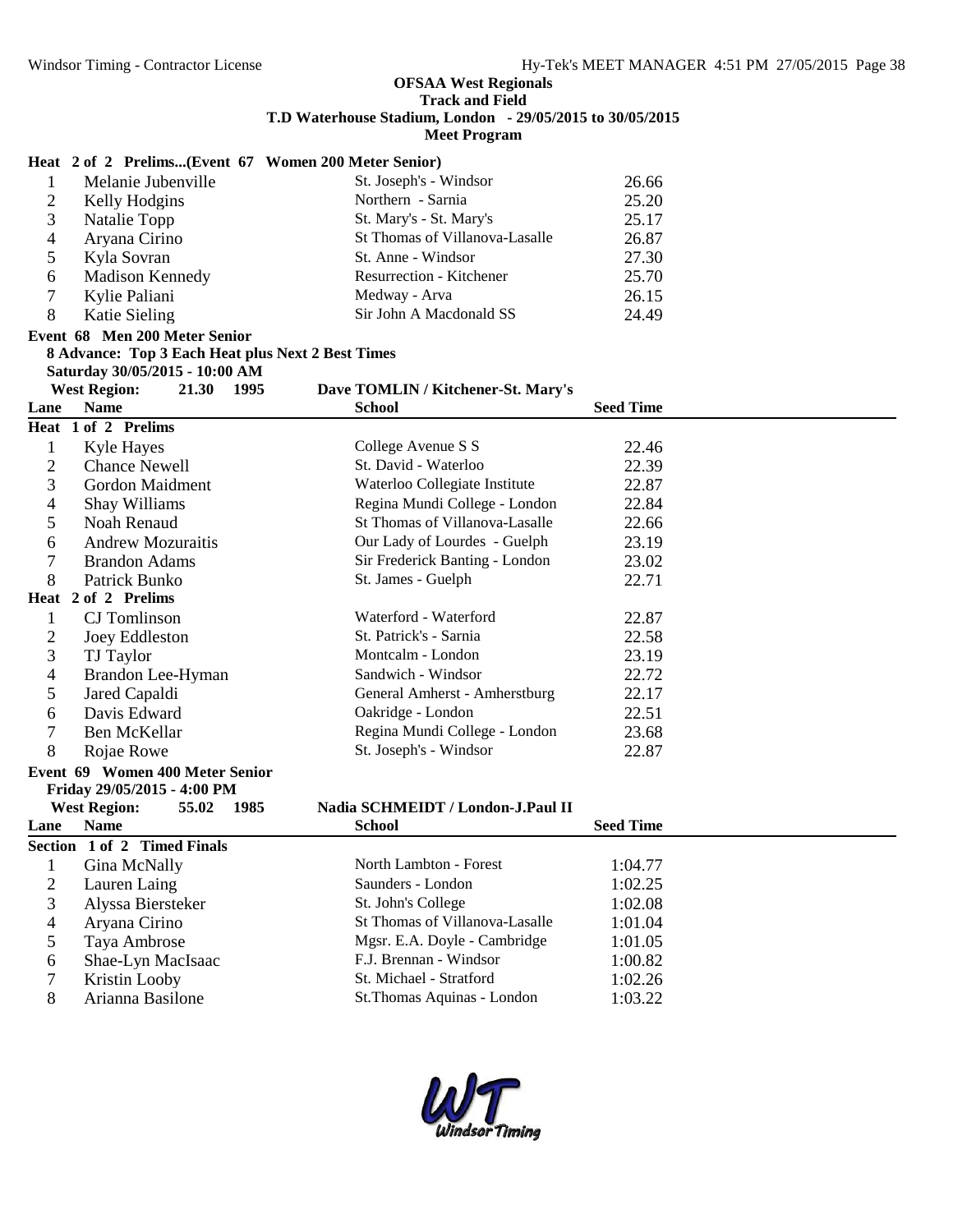|   | Section 2 of 2 Timed Finals(Event 69 Women 400 Meter Senior) |                                                |       |
|---|--------------------------------------------------------------|------------------------------------------------|-------|
|   | Sarah Welch                                                  | John F. Ross - Guelph                          | 58.85 |
| 2 | Tatiana Desender                                             | Saunders - London                              | 59.50 |
| 3 | Kristy Hodgins                                               | Northern - Sarnia                              | 57.96 |
| 4 | Sarah Kwajafa                                                | South Huron - Exeter                           | 58.25 |
| 5 | Bella Efremenko                                              | Cameron Heights - Kitchener                    | 57.61 |
| 6 | Natalie Topp                                                 | St. Mary's - St. Mary's                        | 57.60 |
| 7 | Vanessa Small                                                | St. James - Guelph                             | 58.50 |
| 8 | Brianne Bracci                                               | Vincent Massey - Windsor                       | 59.34 |
|   | Event 70 Men 400 Meter Senior                                |                                                |       |
|   | Friday 29/05/2015 - 4:00 PM                                  |                                                |       |
|   | <b>West Region:</b>                                          | 46.54 01/06/2012 Brandon McBride, Herman, W.F. |       |

| Lane | Name                        | <b>School</b>                  | <b>Seed Time</b> |
|------|-----------------------------|--------------------------------|------------------|
|      | Section 1 of 2 Timed Finals |                                |                  |
|      | Keagan Croley               | Sir Frederick Banting - London | 52.37            |
| 2    | Ben McKellar                | Regina Mundi College - London  | 52.87            |
| 3    | Luke Hannam                 | St. James - Guelph             | 51.63            |
| 4    | <b>Andrew Mozuraitis</b>    | Our Lady of Lourdes - Guelph   | 52.14            |
| 5.   | Cameron Hoggarth            | Goderich - Goderich            | 51.36            |
| 6    | Liam LeClair                | F.J. Brennan - Windsor         | 51.16            |
|      | Braeden Bertrand-Hopper     | Mother Teresa - London         | 53.04            |
| 8    | Hans Tshikangu              | Mother Teresa - London         | 53.51            |
|      | Section 2 of 2 Timed Finals |                                |                  |
|      | Stephen McEwen              | Maranatha Christian - Windsor  | 51.10            |
| 2    | Brandon Lee-Hyman           | Sandwich - Windsor             | 50.90            |
| 3    | Cody Pauli                  | Mitchell - Mitchell            | 50.63            |
| 4    | Nathaniel Mechler           | Elmira - Elmira                | 48.56            |
| 5    | Ildemaro Ponnambalam        | St. David - Waterloo           | 50.60            |
| 6    | <b>Chance Newell</b>        | St. David - Waterloo           | 50.86            |
|      | Giordano LaCivita           | Holy Names - Windsor           | 51.16            |
| 8    | Felix Marchand              | Chatham-Kent - Chatham         | 50.87            |

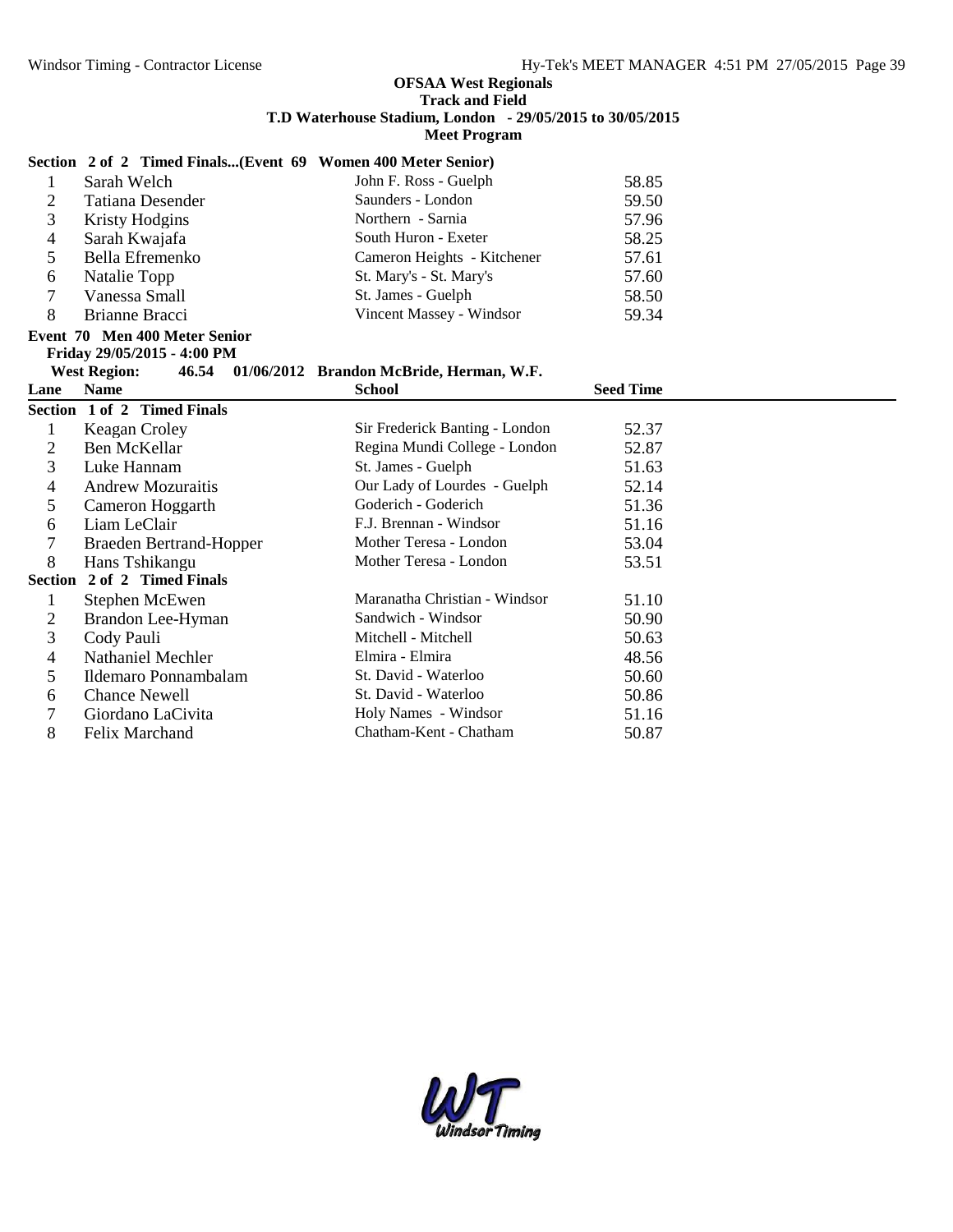|        | Event 71 Women 800 Meter Senior<br>Saturday 30/05/2015 - 1:45 PM |                                          |                  |  |
|--------|------------------------------------------------------------------|------------------------------------------|------------------|--|
|        | <b>West Region:</b><br>2:07.84                                   | 31/05/2014 Kailee Sawyer, Bluevale       |                  |  |
| Lane   | <b>Name</b>                                                      | <b>School</b>                            | <b>Seed Time</b> |  |
|        | Section 1 of 1 Timed Finals                                      |                                          |                  |  |
|        | 3-1A Sarah Welch                                                 | John F. Ross - Guelph                    | 2:19.85          |  |
| $7-1B$ | <b>Brianne Bracci</b>                                            | Vincent Massey - Windsor                 | 2:24.21          |  |
|        | 11-1C Kennedy Snively                                            | Sandwich - Windsor                       | 2:26.68          |  |
|        | 15-1D Ally MacDonald                                             | London Central - London                  | 2:35.19          |  |
|        | 1-2A Kailee Sawyer                                               | Bluevale - Waterloo                      | 2:15.60          |  |
| $5-2B$ | Nicole Hessels                                                   | Norwell - Palmerston                     | 2:22.11          |  |
|        | 9-2C Kate Boycott                                                | W. F. Herman - Windsor                   | 2:25.11          |  |
|        | 13-2D Machenzie Martin                                           | Medway - Arva                            | 2:28.22          |  |
|        | 2-3A Sydney Collins                                              | St. Mary's - Kitchener                   | 2:18.14          |  |
| $6-3B$ | Sarah Kwajafa                                                    | South Huron - Exeter                     | 2:24.21          |  |
|        | 10-3C Miah St. Pierre                                            | Chatham-Kent - Chatham                   | 2:25.53          |  |
|        | 14-3D Kristin Looby                                              | St. Michael - Stratford                  | 2:32.21          |  |
| $4-4A$ | Jessica Martin                                                   | Saugeen District                         | 2:20.94          |  |
| $8-4B$ | Chelsea Salter                                                   | Cardinal Carter - Leamington             | 2:24.79          |  |
|        | 12-4C Dana Earhart                                               | Lord Dorchester - Dorchester             | 2:26.75          |  |
|        | 16-4D Emily Meier                                                | F. E. Madill - Wingham                   | 2:36.91          |  |
|        | Event 72 Men 800 Meter Senior                                    |                                          |                  |  |
|        | Saturday 30/05/2015 - 1:45 PM                                    |                                          |                  |  |
|        | <b>West Region:</b><br>1:47.56                                   | 02/06/2012 Brandon McBride, Herman, W.F. |                  |  |
| Lane   | <b>Name</b>                                                      | <b>School</b>                            | <b>Seed Time</b> |  |
|        | Section 1 of 1 Timed Finals                                      |                                          |                  |  |
|        | 3-1A Devaughn Channer                                            | St. Benedict - Cambridge                 | 1:57.85          |  |
| $7-1B$ | Graeme Fisher                                                    | Vincent Massey - Windsor                 | 1:59.07          |  |
|        | 11-1C Adam Sghaier                                               | Vincent Massey - Windsor                 | 2:02.61          |  |
|        | 15-1D Sky Schulz                                                 | South Huron - Exeter                     | 2:04.42          |  |
|        | 1-2A Mark Patton                                                 | Centre Wellington - Fergus               | 1:54.70          |  |
| $5-2B$ | <b>Tyler Butler</b>                                              | Delhi - Delhi                            | 1:58.19          |  |
|        | 9-2C Cameron Hoggarth                                            | Goderich - Goderich                      | 1:59.30          |  |
|        | 13-2D Aidan Snively                                              | <b>Assumption College - Windsor</b>      | 2:03.60          |  |
|        | 2-3A Sandy Freeland                                              | Bluevale - Waterloo                      | 1:56.41          |  |
|        | 6-3B Kyle Denomme                                                | Riverside - Windsor                      | 1:58.32          |  |
|        | 10-3C Craig Klomp                                                | St. Michael - Stratford                  | 2:00.49          |  |
|        | 14-3D Justin Attfield                                            | East Elgin - Aylmer                      | 2:03.93          |  |
| 4-4A   | Caleb Main                                                       | Preston - Cambridge                      | 1:58.09          |  |
|        | 8-4B Enrique Nepomuceno                                          | Holy Names - Windsor                     | 1:59.10          |  |
|        | 12-4C Elliott Godfrey                                            | Medway - Arva                            | 2:03.33          |  |
|        | 16-4D Sean Luke                                                  | London Central - London                  | 2:04.45          |  |

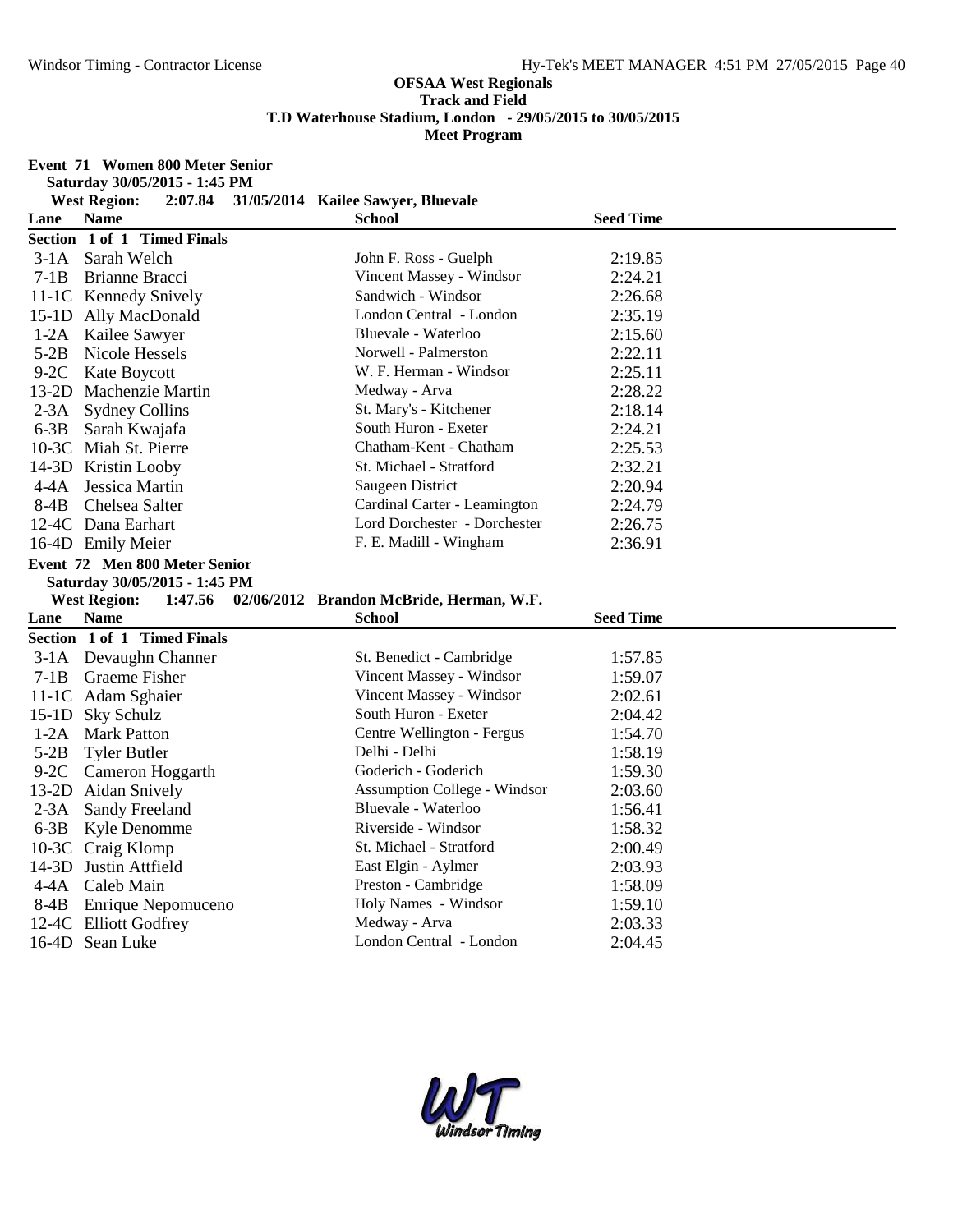#### **Event 73 Women 1500 Meter Senior**

|                | 2008<br><b>West Region:</b><br>4:26.66 | <b>Jessica PARRY, Catholic Cenral London</b> |                    |
|----------------|----------------------------------------|----------------------------------------------|--------------------|
| Lane           | <b>Name</b>                            | <b>School</b>                                | <b>Seed Time</b>   |
|                | Section 1 of 1 Timed Finals            |                                              |                    |
| $\mathbf{1}$   | Megan Dale                             | St. Michael - Stratford                      | 5:04.89            |
| $\overline{2}$ | Jessica Martin                         | Saugeen District                             | 4:59.77            |
| 3              | Dana Earhart                           | Lord Dorchester - Dorchester                 | 4:57.17            |
| 4              | Nicole Hessels                         | Norwell - Palmerston                         | 5:01.00            |
| 5              | Chelsea Viselli                        | Tecumseh Vista Academy A                     | 5:00.96            |
| 6              | <b>Frannie Maltais</b>                 | St. James - Guelph                           | 4:59.25            |
| 7              | Megan Black                            | North Lambton - Forest                       | 5:00.09            |
| 8              | <b>Cassie Medeiros</b>                 | John Paul II - London                        | 5:21.94            |
| 9              | Fiona Rocheleau                        | Vincent Massey - Windsor                     | 5:01.83            |
| 10             | Chelsea Salter                         | Cardinal Carter - Leamington                 | 5:00.62            |
| 11             | Cassandra Hinz                         | Mitchell - Mitchell                          | 5:09.91            |
| 12             | Sarah VanWyk                           | London Christian - London                    | 5:07.40            |
| 13             | <b>Holly Hicks</b>                     | Vincent Massey - Windsor                     | 5:00.81            |
| 14             | <b>Sydney Collins</b>                  | St. Mary's - Kitchener                       | 4:52.01            |
| 15             | <b>Sylvie Carruthers</b>               | Père-René-De-Galinée                         | 5:09.87            |
| 16             | Laura Travaglini                       | St.Thomas Aquinas - London                   | 5:24.18            |
|                | Event 74 Men 1500 Meter Senior         |                                              |                    |
|                |                                        |                                              |                    |
|                | Friday 29/05/2015 - 6:20 PM            |                                              |                    |
|                | <b>West Region:</b><br>3:45.06 1993    | Kevin SULLIVAN / Brantford-North Park        |                    |
| Lane           | <b>Name</b>                            | <b>School</b>                                | <b>Seed Time</b>   |
|                | Section 1 of 1 Timed Finals            |                                              |                    |
| $\mathbf{1}$   | Colin Burchill                         | Northern - Sarnia                            | 4:31.36            |
| $\overline{c}$ | Mitch Heyink                           | St. Anne's - Clinton                         | 4:11.30            |
| 3              | Adam Tait                              | South Huron - Exeter                         | 4:00.22            |
| 4              | Shaun Acrey                            | St Thomas of Villanova-Lasalle               | 4:27.29            |
| 5              | <b>Josh Zilles</b>                     | Kitchener Waterloo - Kitchener               | 4:13.04            |
| 6              | <b>Scott Conrod</b>                    | Chatham-Kent - Chatham                       | 4:36.38            |
| 7              | Steven Nadjiwan                        | Pennisula Shores DS                          | 4:05.98            |
| 8              | <b>Matt Sheeler</b>                    | Holy Cross - Strathroy                       | 4:01.68            |
| 9              | Sandy Freeland                         | Bluevale - Waterloo                          | 4:05.58            |
| 10             | <b>Muhumed Sirage</b>                  | Catholic Central - London                    | 3:59.59            |
| 11             | Craig Klomp                            | St. Michael - Stratford                      | 4:03.96            |
| 12             | Sean Luke                              | London Central - London                      | 4:13.53            |
| 13             | Kyle Denomme                           | Riverside - Windsor                          | 4:00.87            |
| 14             | <b>Mark Patton</b>                     | Centre Wellington - Fergus                   | 4:01.85            |
| 15<br>16       | Quinn Cannella<br>Kyle Madden          | Chatham-Kent - Chatham<br>Paris - Paris      | 4:06.70<br>4:04.25 |

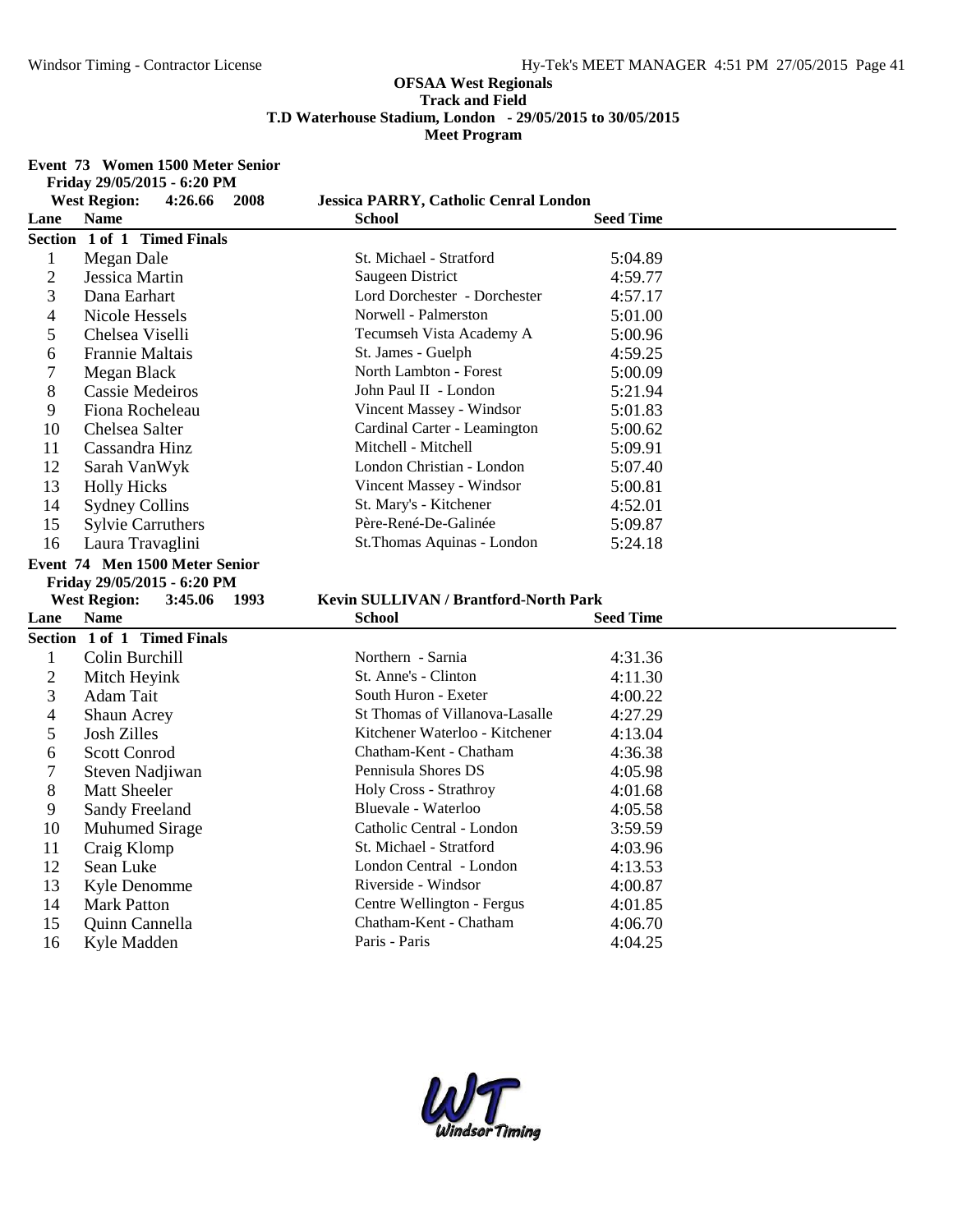**Event 75 Women 3000 Meter Senior**

|                  | Saturday 30/05/2015 - 10:45 AM           |                                                           |                    |  |
|------------------|------------------------------------------|-----------------------------------------------------------|--------------------|--|
|                  | <b>West Region:</b><br>9:39.9h<br>1992   | Kathy BUTLER / Waterloo CI                                |                    |  |
| Lane             | <b>Name</b>                              | <b>School</b>                                             | <b>Seed Time</b>   |  |
|                  | Section 1 of 1 Timed Finals              |                                                           |                    |  |
|                  | 7-1A Megan Dale                          | St. Michael - Stratford                                   | 11:02.04           |  |
| $8-1B$           | Sarah VanWyk                             | London Christian - London                                 | 11:02.85           |  |
| $9-1C$           | <b>Maddy Rivelis</b>                     | Tecumseh Vista Academy A                                  | 11:03.19           |  |
|                  | 10-1D Jessica Cuabu                      | Centre Wellington - Fergus                                | 11:06.68           |  |
|                  | 11-1E Sarah Hesman                       | London Central - London                                   | 11:07.82           |  |
|                  | 12-1F Khushee Bahar                      | Centennial - Guelph                                       | 11:14.25           |  |
|                  | 13-1G Leah Brodovsky                     | Guelph - Guelph                                           | 11:17.33           |  |
|                  | 14-1H Lauren Harris                      | Sandwich - Windsor                                        | 11:19.34           |  |
|                  | 15-1I Miah St. Pierre                    | Chatham-Kent - Chatham                                    | 11:22.61           |  |
|                  | 16-1J Emily Ashby                        | Lord Dorchester - Dorchester                              | 11:41.59           |  |
| $1-2A$           | <b>Charlotte Prouse</b>                  | London Central - London                                   | 9:54.61            |  |
| $2-2B$           | Carissa Gobbi                            | Our Lady of Lourdes - Guelph                              | 10:39.55           |  |
| $3-2C$           | Jessie Nusselder                         | Saugeen District                                          | 10:52.38           |  |
| $4-2D$           | Megan Black                              | North Lambton - Forest                                    | 10:57.14           |  |
| $5-2E$           | Chelsea Viselli                          | Tecumseh Vista Academy A                                  | 10:59.19           |  |
| $6-2F$           | Cassandra Hinz                           | Mitchell - Mitchell                                       | 11:00.02           |  |
|                  | Event 76 Men 3000 Meter Senior           |                                                           |                    |  |
|                  | Saturday 30/05/2015 - 10:45 AM           |                                                           |                    |  |
|                  |                                          |                                                           |                    |  |
|                  | 8:21.8h<br><b>West Region:</b><br>- 1995 | <b>Matt KERR / Fergus - Centre Wellington</b>             |                    |  |
| Lane             | <b>Name</b>                              | <b>School</b>                                             | <b>Seed Time</b>   |  |
|                  | Section 1 of 1 Timed Finals              |                                                           |                    |  |
|                  | 7-1A Adam Clayton                        | Guelph - Guelph                                           | 9:03.96            |  |
| $8-1B$           | <b>Muhumed Sirage</b>                    | Catholic Central - London                                 | 9:10.89            |  |
| $9-1C$           | <b>Matt Sheeler</b>                      | Holy Cross - Strathroy                                    | 9:11.73            |  |
|                  | 10-1D Jacob Rothera                      | <b>Assumption College - Windsor</b>                       | 9:12.14            |  |
|                  | 11-1E Quinn Cannella                     | Chatham-Kent - Chatham                                    | 9:12.15            |  |
|                  | 12-1F Adam Tait                          | South Huron - Exeter                                      | 9:12.20            |  |
|                  | 13-1G Lance Tofflemire                   | General Amherst - Amherstburg                             | 9:17.55            |  |
|                  | 14-1H Aiden Attema                       | London South - London                                     | 9:32.76            |  |
|                  | 15-1I Sean Ibbott                        | Sir Frederick Banting - London                            | 9:35.66            |  |
| $16-1J$          | Jacob Yeoman                             | Saunders - London                                         | 9:35.66            |  |
|                  | 1-2A Kyle Madden                         | Paris - Paris                                             | 8:43.17            |  |
| $2-2B$           | Steven Nadjiwan                          | Pennisula Shores DS                                       | 8:44.46            |  |
| $3-2C$           | Andrew Shepherd                          | Cameron Heights - Kitchener                               | 8:47.82            |  |
| $4-2D$           | Mitchell Ubene                           | Tecumseh Vista Academy A                                  | 8:54.10            |  |
| $5-2E$<br>$6-2F$ | Josh Kellier<br><b>Brendan Masters</b>   | Chatham-Kent - Chatham<br><b>Resurrection - Kitchener</b> | 8:58.12<br>9:02.87 |  |

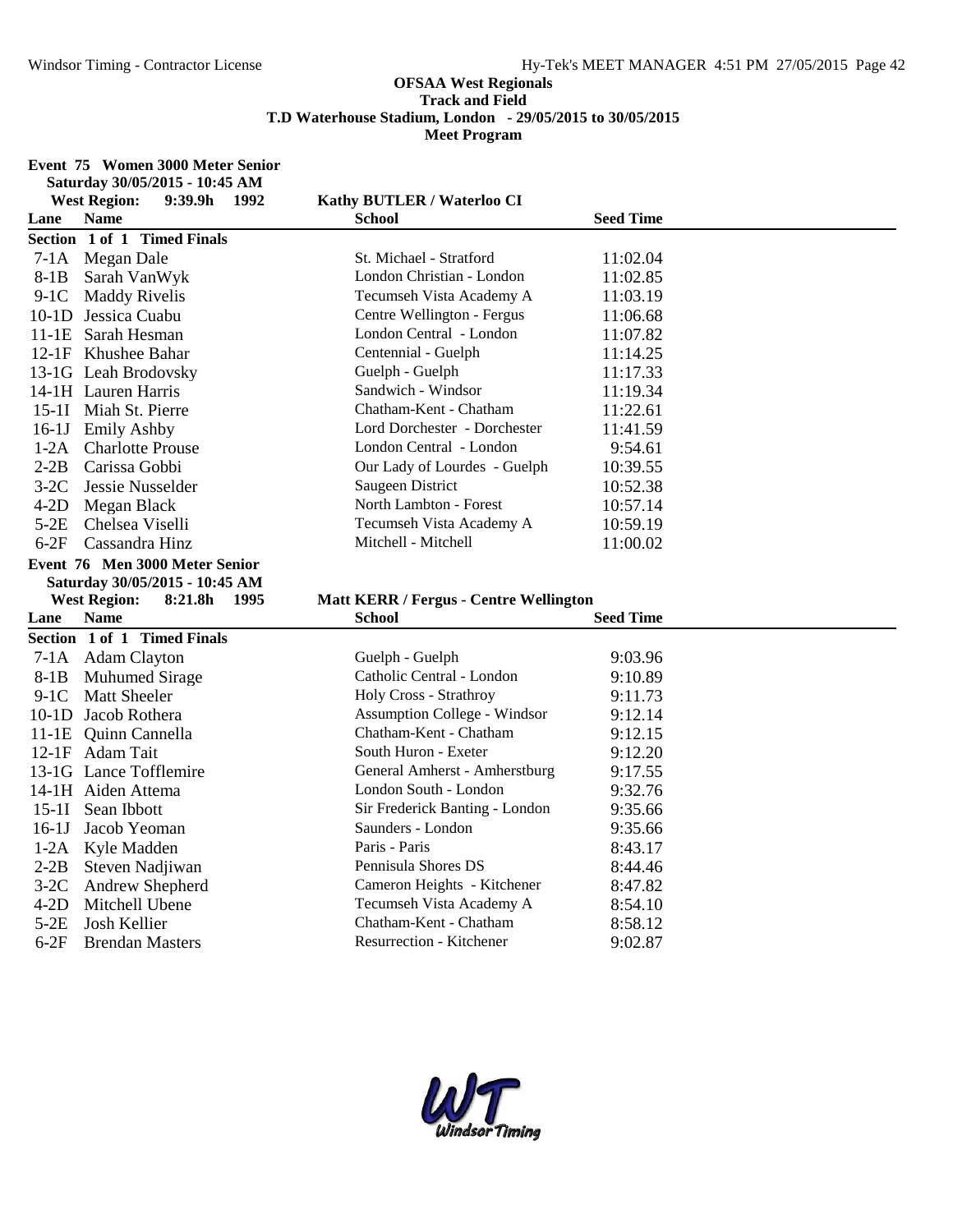**Event 77 Women 100 Meter Hurdles Senior**

**8 Advance: Top 3 Each Heat plus Next 2 Best Times**

**Friday 29/05/2015 - 2:15 PM**

|                | <b>West Region:</b><br>2000<br>13.15              | <b>Jessica ZELINKA / London-Banting</b>       |                  |
|----------------|---------------------------------------------------|-----------------------------------------------|------------------|
| Lane           | <b>Name</b>                                       | <b>School</b>                                 | <b>Seed Time</b> |
| Heat           | 1 of 2 Prelims                                    |                                               |                  |
| 1              | Jasmine Hurst                                     | General Amherst - Amherstburg                 | 14.71            |
| $\overline{c}$ | Aaliyah Rodgers                                   | Grand River - Kitchener                       | 14.74            |
| 3              | Brin Kreugger                                     | Our Lady of Lourdes - Guelph                  | 16.55            |
| 4              | Kelly Hodgins                                     | Northern - Sarnia                             | 15.07            |
| 5              | Kylie Paliani                                     | Medway - Arva                                 | 15.03            |
| 6              | <b>Clare Thompson</b>                             | Ursuline College - Chatham                    | 15.64            |
| 7              | <b>Emily Campbell</b>                             | Lambton Central - Petrolia                    | 15.47            |
| 8              | Lexi Aitken                                       | St. Anne's - Clinton                          | 14.09            |
| Heat           | 2 of 2 Prelims                                    |                                               |                  |
| 1              | <b>Tatiana Desender</b>                           | Saunders - London                             | 15.29            |
| $\overline{c}$ | Sara Mota                                         | <b>Resurrection - Kitchener</b>               | 16.49            |
| 3              | Sara Lussier                                      | John F. Ross - Guelph                         | 16.38            |
| 4              | <b>Brooke Henderson</b>                           | Sir Frederick Banting - London                | 14.48            |
| 5              | Kaylyn Hall                                       | H.B. Beal - London                            | 14.82            |
| 6              | Bella Efremenko                                   | Cameron Heights - Kitchener                   | 14.47            |
| 7              | Jaiden Mulder                                     | General Amherst - Amherstburg                 | 14.75            |
| 8              | <b>Tess Verhoeven</b>                             | Oakridge - London                             | 15.24            |
|                | Event 78 Men 110 Meter Hurdles Senior             |                                               |                  |
|                | 8 Advance: Top 3 Each Heat plus Next 2 Best Times |                                               |                  |
|                | Friday 29/05/2015 - 2:15 PM                       |                                               |                  |
|                | <b>West Region:</b>                               | 13.46 28/05/2010 Greg MacNeill, Mother Teresa |                  |
| Lane           | <b>Name</b>                                       | <b>School</b>                                 | <b>Seed Time</b> |
|                | Heat 1 of 2 Prelims                               |                                               |                  |
| 1              | <b>Joseph Daniels</b>                             | Cameron Heights - Kitchener                   | 13.82            |
| $\overline{2}$ | Felix Marchand                                    | Chatham-Kent - Chatham                        | 15.43            |
| 3              | Sinjon Crombleholme                               | St.Thomas Aquinas - London                    | 15.67            |
| 4              | Ross Johnston                                     | Belle River - Belle River                     | 15.47            |
| 5              | <b>Justice Cummings</b>                           | John McGregor Secondary School                | 16.76            |
| 6              | Peter Tomaszewski                                 | Holy Cross - Strathroy                        | 19.03            |
| 7              | Owen Babcock                                      | <b>Resurrection - Kitchener</b>               | 15.68            |
| 8              | Kyle Webster                                      | St.Thomas Aquinas - London                    | 16.54            |

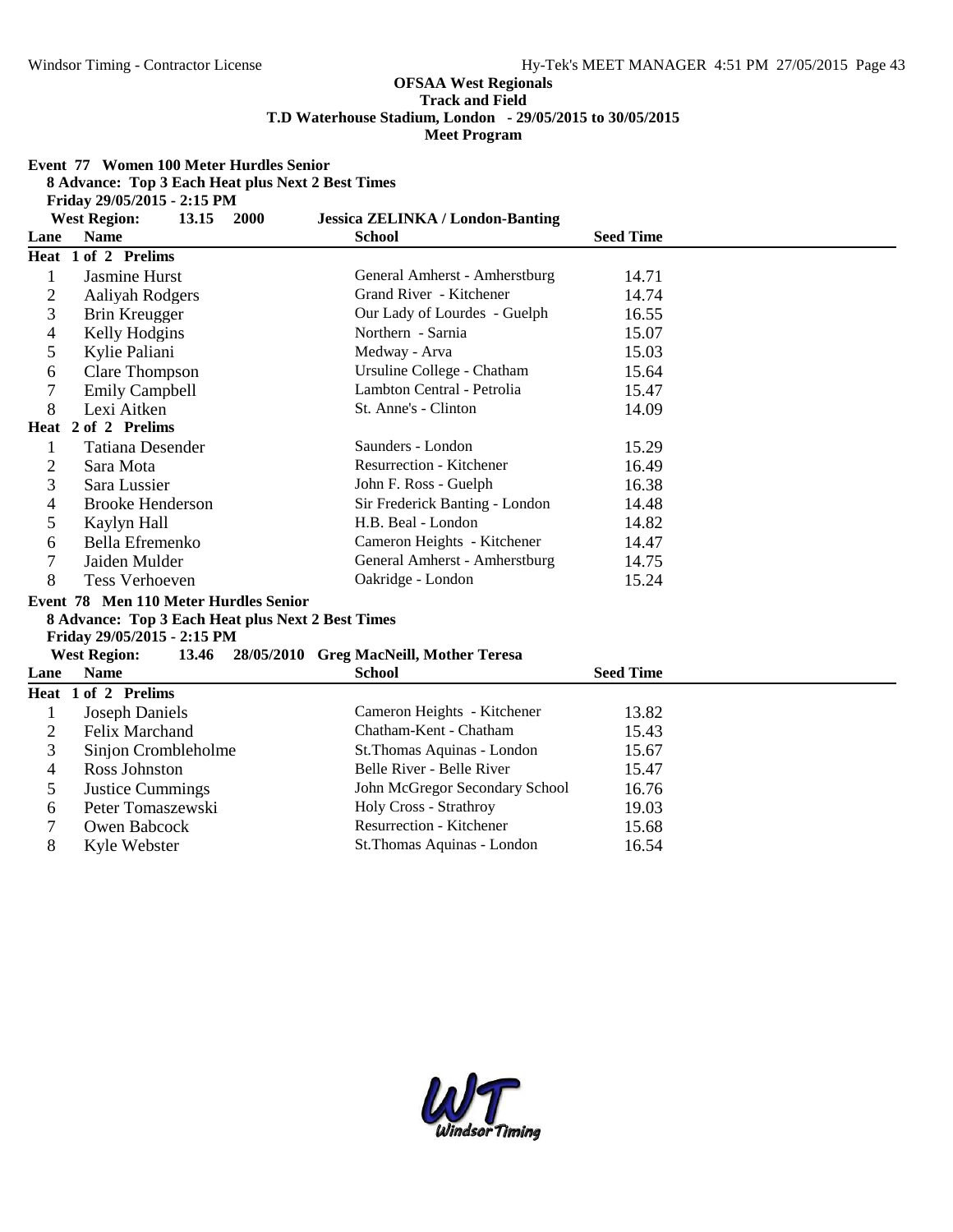# **Heat 2 of 2 Prelims...(Event 78 Men 110 Meter Hurdles Senior)**

|   | <b>Austin Demelo</b> | Medway - Arva                   | 17.29 |
|---|----------------------|---------------------------------|-------|
|   | <b>Brad Sato</b>     | Vincent Massey - Windsor        | 16.21 |
| 3 | Davis Edward         | Oakridge - London               | 14.66 |
| 4 | Nathaniel Mechler    | Elmira - Elmira                 | 14.61 |
|   | Lyndon Smith         | F. E. Madill - Wingham          | 16.87 |
| 6 | <b>Ryan Dooley</b>   | <b>Resurrection - Kitchener</b> | 15.88 |
|   | <b>Brendan Forde</b> | Preston - Cambridge             | 15.61 |
| 8 | Joseph Gignac        | General Amherst - Amherstburg   | 15.51 |

# **Event 79 Women 400 Meter Hurdles Senior Saturday 30/05/2015 - 11:15 AM**

## **West Region: 58.03 1995 Nadia SCHMEIDT / London-John Paul II**

| Lane             | <b>Name</b>                           | <b>School</b>                   | <b>Seed Time</b> |
|------------------|---------------------------------------|---------------------------------|------------------|
|                  | Section 1 of 2 Timed Finals           |                                 |                  |
| $\mathbf{1}$     | Natasha Ahuja                         | Sir John A Macdonald SS         | 1:13.75          |
| $\overline{c}$   | Ashley Hoffer                         | Guelph - Guelph                 | 1:13.02          |
| 3                | Shae-Lyn MacIsaac                     | F.J. Brennan - Windsor          | 1:07.77          |
| 4                | Kianna Shepley                        | Holy Names - Windsor            | 1:08.26          |
| 5                | <b>Sylvie Carruthers</b>              | Père-René-De-Galinée            | 1:07.64          |
| 6                | Andrea Limburg                        | St.Thomas Aquinas - London      | 1:07.81          |
| $\overline{7}$   | <b>Karly Masse</b>                    | Sandwich - Windsor              | 1:10.49          |
| 8                | <b>Taylor Jarvis</b>                  | Guelph - Guelph                 | 1:13.74          |
|                  | Section 2 of 2 Timed Finals           |                                 |                  |
| $\mathbf{1}$     | Jaiden Mulder                         | General Amherst - Amherstburg   | 1:06.15          |
| $\overline{2}$   | Robyn Gruninger                       | Sir Frederick Banting - London  | 1:06.86          |
| 3                | Bella Efremenko                       | Cameron Heights - Kitchener     | 1:03.39          |
| 4                | <b>Tatiana Desender</b>               | Saunders - London               | 1:05.43          |
| 5                | Lexi Aitken                           | St. Anne's - Clinton            | 1:00.66          |
| 6                | <b>Kristy Hodgins</b>                 | Northern - Sarnia               | 1:03.07          |
| $\boldsymbol{7}$ | Kylie Paliani                         | Medway - Arva                   | 1:06.74          |
| 8                | <b>Madeline Aarts</b>                 | St. Mary's - St. Mary's         | 1:07.14          |
|                  | Event 80 Men 400 Meter Hurdles Senior |                                 |                  |
|                  | Saturday 30/05/2015 - 11:15 AM        |                                 |                  |
|                  | <b>West Region:</b><br>52.37<br>1997  | <b>Jeff ELLIS / Orangeville</b> |                  |
| Lane             | <b>Name</b>                           | <b>School</b>                   | <b>Seed Time</b> |
|                  | Section 1 of 2 Timed Finals           |                                 |                  |
| $\mathbf{1}$     | Devyn Onyschuk                        | Central Elgin - St. Thomas      | 1:02.60          |
| $\overline{2}$   | Alexei Halliday                       | St.Thomas Aquinas - London      | 1:01.86          |
| 3                | James Little                          | Centre Dufferin - Shelburne     | 1:00.39          |
| 4                | <b>Brad Sato</b>                      | Vincent Massey - Windsor        | 58.80            |
| 5                | Owen Babcock                          | <b>Resurrection - Kitchener</b> | 1:00.44          |
| 6                | Luke Hannam                           | St. James - Guelph              | 58.05            |
| 7                | Greg Spangenberg                      | Parkside - St. Thomas           | 1:00.86          |
| 8                | <b>Justice Cummings</b>               | John McGregor Secondary School  | 1:01.11          |

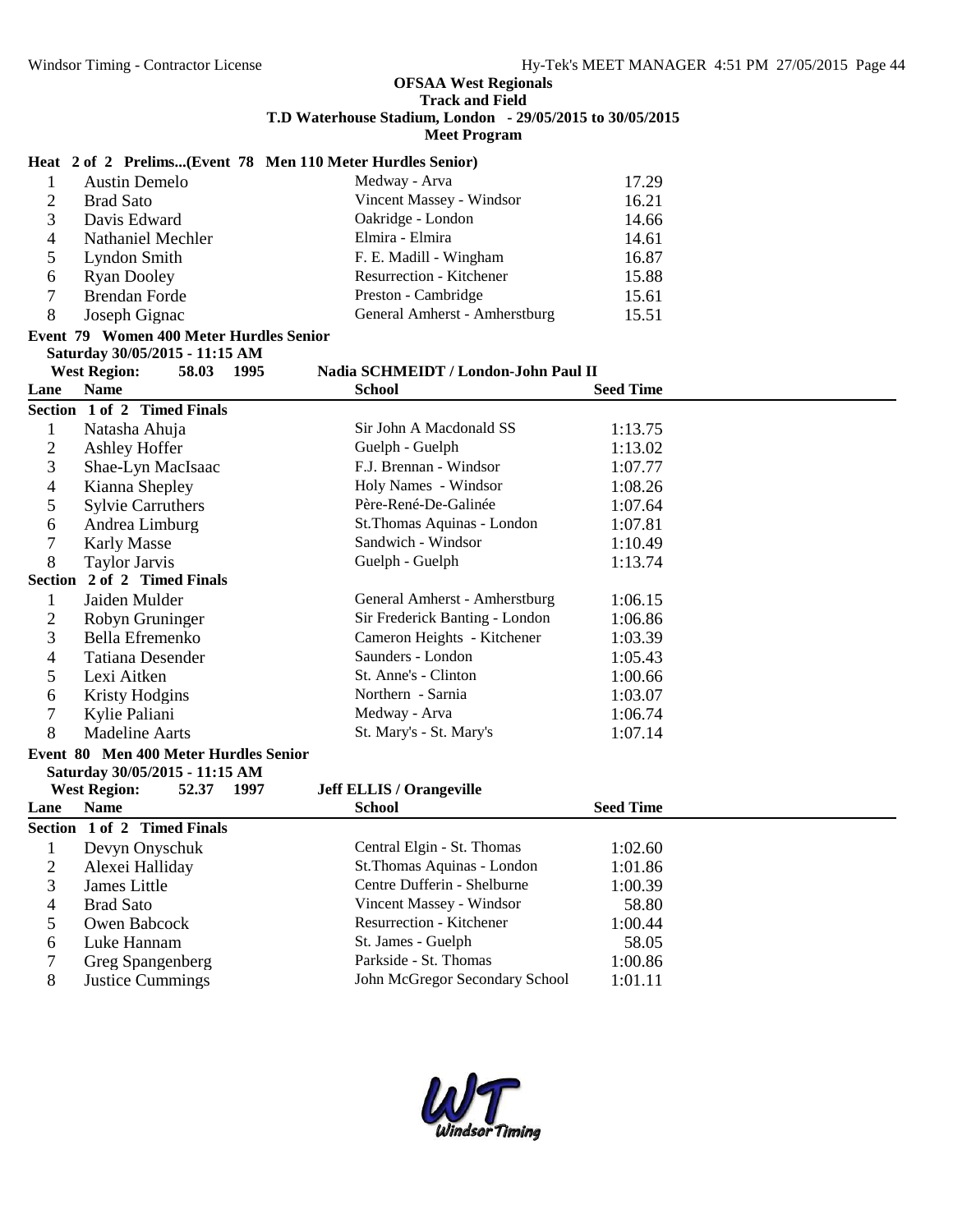### **Section 2 of 2 Timed Finals...(Event 80 Men 400 Meter Hurdles Senior)**

|   | Joseph Gignac         | General Amherst - Amherstburg  | 56.89 |  |
|---|-----------------------|--------------------------------|-------|--|
|   | Keagan Croley         | Sir Frederick Banting - London | 57.95 |  |
|   | Felix Marchand        | Chatham-Kent - Chatham         | 55.14 |  |
|   | Davis Edward          | Oakridge - London              | 55.57 |  |
|   | Cody Pauli            | Mitchell - Mitchell            | 54.86 |  |
| b | Stephen McEwen        | Maranatha Christian - Windsor  | 55.24 |  |
|   | Ildemaro Ponnambalam  | St. David - Waterloo           | 56.75 |  |
| 8 | Christian Fryer-davis | Cameron Heights - Kitchener    | 55.70 |  |

#### **Event 81 Women High Jump Senior Friday 29/05/2015 - 2:00 PM**

**Starting height 1.40m, then by 5cm to 1.50, then by 3cm**

|     | 1986<br><b>West Region:</b><br>1.78m | <b>Catherine BOND / Woodstock CI</b> |                   |  |
|-----|--------------------------------------|--------------------------------------|-------------------|--|
| Pos | <b>Name</b>                          | <b>School</b>                        | <b>Seed Mark</b>  |  |
|     | Flight 1 of 1 Finals                 |                                      |                   |  |
|     | Amy Koomans                          | Chatham Christian - Chatham          | 1.51 <sub>m</sub> |  |
| 2   | Hannah Kussner                       | Oakridge - London                    | 1.58m             |  |
| 3   | <b>Emily Mckay</b>                   | Waterloo Collegiate Institute        | 1.55m             |  |
| 4   | <b>Brooke Henderson</b>              | Sir Frederick Banting - London       | 1.45m             |  |
| 5   | Laura Acton                          | St. Joseph's - Windsor               | 1.51 <sub>m</sub> |  |
| 6   | Ashley Wheeler                       | <b>Stratford Central - Stratford</b> | 1.50m             |  |
|     | Arabella Alton                       | Valley Heights - Langton             | 1.50m             |  |
| 8   | <b>Holly Jarvis</b>                  | College Avenue S S                   | 1.50m             |  |
| 9   | Filipa Leitao                        | Holy Trinity - Simcoe                | 1.55m             |  |
| 10  | Ali Giffin                           | Holy Cross - Strathroy               | 1.55m             |  |
| 11  | Rayne Kellier                        | Chatham-Kent - Chatham               | 1.57m             |  |
| 12  | Reena Francis                        | Vincent Massey - Windsor             | 1.54m             |  |
| 13  | Lindsay Harttrup                     | Cameron Heights - Kitchener          | 1.55m             |  |
| 14  | Naomi Campbell                       | North Middlesex - Parkhill           | 1.45m             |  |
| 15  | <b>Gabby Marton</b>                  | North Park - Brantford               | 1.60m             |  |
| 16  | Anca Enache                          | St Thomas of Villanova-Lasalle       | 1.51 <sub>m</sub> |  |

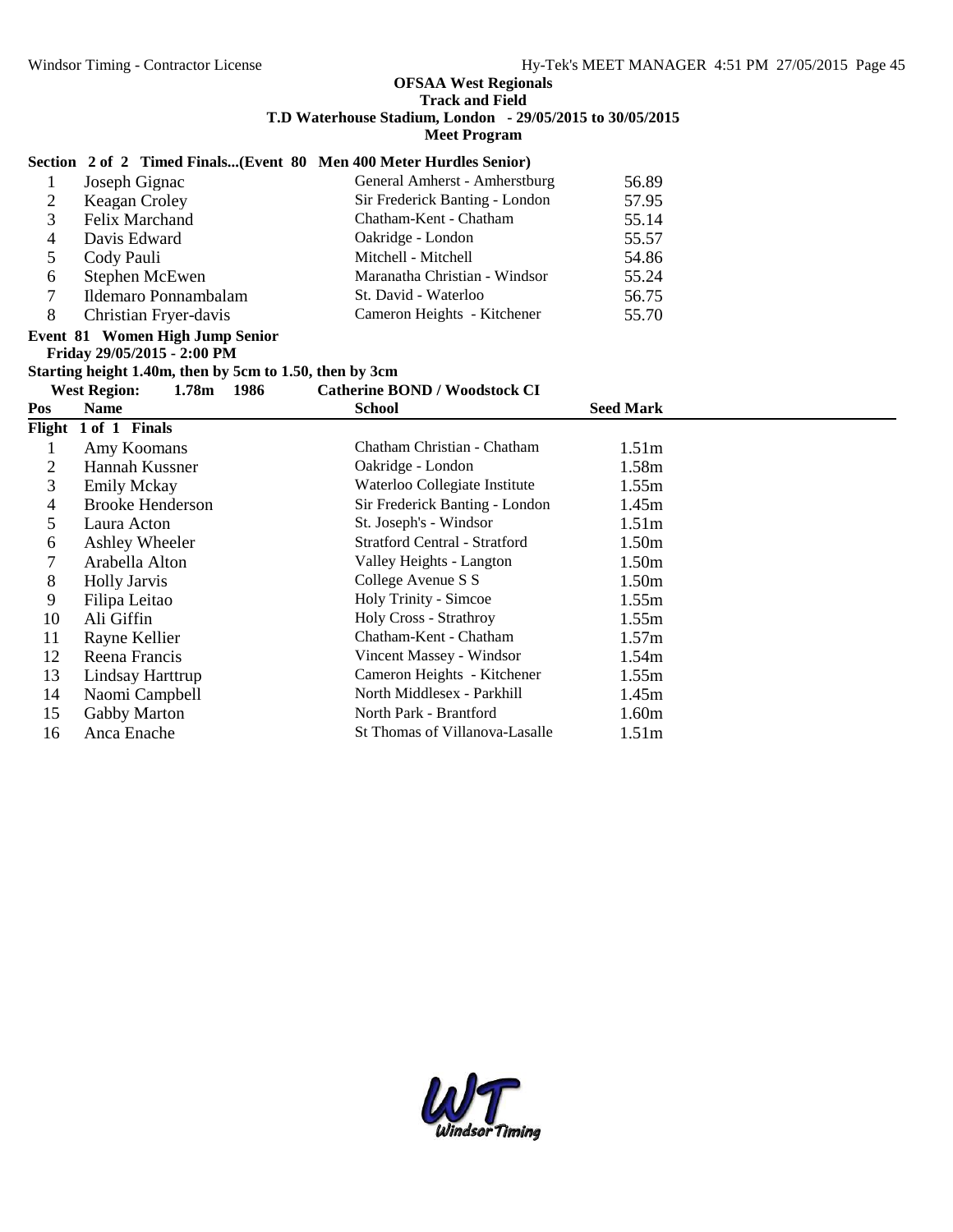**Event 82 Men High Jump Senior**

**Friday 29/05/2015 - 3:30 PM Starting height 1.75 m, then by 5cm to 1.85, then by 3cm.**

**West Region: 2.19m 28/05/2010 Branden Wilhelm, Woodstock**

| Pos                      | <b>Name</b>                              | <b>School</b>                           | <b>Seed Mark</b>  |
|--------------------------|------------------------------------------|-----------------------------------------|-------------------|
|                          | Flight 1 of 1 Finals                     |                                         |                   |
| $\mathbf{1}$             | Logan Bruce                              | Grey Highlands - Flesherton             | 1.85m             |
| $\overline{2}$           | Justin McKague                           | F. E. Madill - Wingham                  | 1.89m             |
| 3                        | Sebastian Smith                          | Northern - Sarnia                       | 1.89m             |
| 4                        | Jacob Fortin                             | Preston - Cambridge                     | 1.80m             |
| 5                        | Tom Dekker                               | Listowel - Listowel                     | 1.75m             |
| 6                        | Dallas Akins                             | Sandwich - Windsor                      | 1.80m             |
| 7                        | <b>Spencer Blake</b>                     | Holy Trinity - Simcoe                   | 1.80m             |
| 8                        | Bleska Kambamba                          | Mother Teresa - London                  | 1.86m             |
| 9                        | Braden Ongena                            | Holy Trinity - Simcoe                   | 1.80m             |
| 10                       | <b>Marcus Cooper</b>                     | Holy Names - Windsor                    | 1.83m             |
| 11                       | Cai Kellier                              | Chatham-Kent - Chatham                  | 1.80m             |
| 12                       | <b>Niles Crews</b>                       | Northern - Sarnia                       | 1.89m             |
| 13                       | <b>Brandon Hamilton</b>                  | North Middlesex - Parkhill              | 1.70m             |
| 14                       | Daniel O'Brien                           | H.B. Beal - London                      | 1.86m             |
| 15                       | <b>Grant Masschelein</b>                 | North Middlesex - Parkhill              | 1.70m             |
| 16                       | <b>Jack Carere</b>                       | Resurrection - Kitchener                | 1.80m             |
|                          | Event 83 Women Pole Vault Senior         |                                         |                   |
|                          | Saturday 30/05/2015 - 1:30 AM            |                                         |                   |
|                          |                                          |                                         |                   |
|                          | 2.20,2.40, then 15cm                     |                                         |                   |
|                          | <b>West Region:</b><br>3.91 <sub>m</sub> | 28/05/2011 Alysha Newman, Mother Teresa |                   |
| Pos                      | <b>Name</b>                              | School                                  | <b>Seed Mark</b>  |
|                          | Flight 1 of 1 Finals                     |                                         |                   |
| $\mathbf{1}$             | Anna Larsson                             | Sir John A Macdonald SS                 | 3.40m             |
| $\overline{c}$           | Reena Francis                            | Vincent Massey - Windsor                | 3.37m             |
| 3                        | Andrea Limburg                           | St.Thomas Aquinas - London              | 2.50 <sub>m</sub> |
| $\overline{\mathcal{A}}$ | Margaret Hill                            | Sir Frederick Banting - London          | 2.80m             |
| 5                        | <b>Ashley Hoffer</b>                     | Guelph - Guelph                         | 2.30 <sub>m</sub> |
| 6                        | Kiana Ward                               | Cameron Heights - Kitchener             | 2.50 <sub>m</sub> |
| 7                        | <b>Emily Authier</b>                     | Sir John A Macdonald SS                 | 2.10 <sub>m</sub> |
| 8                        | Alessia Mussio                           | St. Anne - Windsor                      | 2.45m             |
| 9                        | <b>Tessa Hamilton</b>                    | Delhi - Delhi                           | 3.00m             |
| 10                       | Leah Hesman                              | Sandwich - Windsor                      | 2.45m             |
| 11                       | Emma Anderson                            | Mother Teresa - London                  | 2.65m             |
| 12                       | Jessica Simpson                          | Regina Mundi College - London           | 3.30m             |
| 13                       | Jacquie Hutchings                        | St. Anne - Windsor                      | 2.60m             |
| 14                       | Lydia Heuving                            | Lord Dorchester - Dorchester            | 2.65m             |
| 15                       | Kyla Sovran                              | St. Anne - Windsor                      | 2.15m             |

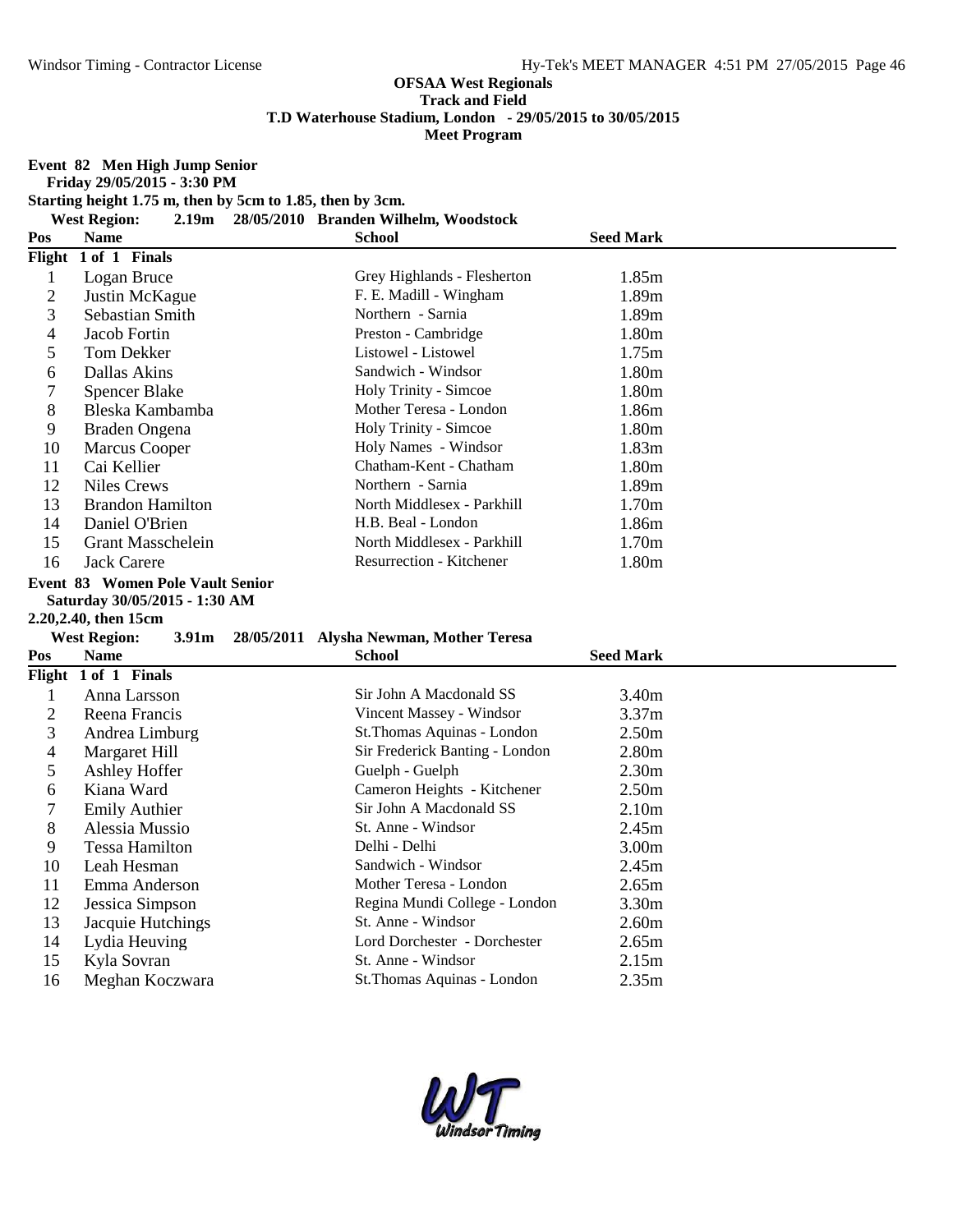**Event 84 Men Pole Vault Senior**

**Saturday 30/05/2015 - 11:30 AM**

**2.90,3.10,3.25,then15cm**

|                | <b>West Region:</b><br>5.10m<br>- 1985 | Doug WOOD / Wingham-Madill                                   |                  |
|----------------|----------------------------------------|--------------------------------------------------------------|------------------|
| Pos            | <b>Name</b>                            | <b>School</b>                                                | <b>Seed Mark</b> |
|                | Flight 1 of 1 Finals                   |                                                              |                  |
| 1              | Han Xie                                | Cameron Heights - Kitchener                                  | 3.20m            |
| $\overline{2}$ | <b>Brian Anderson</b>                  | Oakridge - London                                            | 3.75m            |
| 3              | <b>Nathaniel Mechler</b>               | Elmira - Elmira                                              | 4.20m            |
| 4              | <b>Brett Page</b>                      | Saunders - London                                            | 3.60m            |
| 5              | Brad Gyemi                             | St. Anne - Windsor                                           | 3.70m            |
| 6              | Shane Whitmore                         | Saunders - London                                            | 3.45m            |
| 7              | Nick Christopher                       | St.Thomas Aquinas - London                                   | 3.75m            |
| 8              | Nick Nadeau                            | Brantford - Brantford                                        | 3.20m            |
| 9              | Thomas Weigl                           | Jacob Hespeler - Cambridge                                   | 4.20m            |
| 10             | Sam Knechtel                           | Stratford NW - Stratford                                     | 3.45m            |
| 11             | Eric Moores                            | Oakridge - London                                            | 3.45m            |
| 12             | <b>Patrick Matthew</b>                 | St. Anne - Windsor                                           | 3.10m            |
| 13             | Jordan Antonelli                       | <b>Assumption College - Windsor</b>                          | 3.25m            |
| 14             | <b>Andrew Dureno</b>                   | Sandwich - Windsor                                           | 2.95m            |
| 15             | Jordan Lupas                           | St. Anne - Windsor                                           | 3.40m            |
| 16             | christopher Wahl                       | Jacob Hespeler - Cambridge                                   | 3.20m            |
|                | Event 85 Women Long Jump Senior        |                                                              |                  |
|                |                                        |                                                              |                  |
|                | Saturday 30/05/2015 - 11:30 AM         |                                                              |                  |
|                | <b>West Region:</b><br>5.92m 1996      | Laura WESSELING / Delhi                                      |                  |
| Pos            | <b>Name</b>                            | <b>School</b>                                                | <b>Seed Mark</b> |
| Flight         | 1 of 1 Finals                          |                                                              |                  |
| $\mathbf{1}$   | Jayden Anderson-Johnston               | F. E. Madill - Wingham                                       | 4.80m            |
| $\overline{c}$ | <b>Brianne Brix</b>                    | East Elgin - Aylmer                                          | 4.80m            |
| 3              | <b>Kristy Hodgins</b>                  | Northern - Sarnia                                            | 5.13m            |
| 4              | Serena Hunt                            | Kingsville - Kingsville                                      | 5.01m            |
| 5              | Anna Larsson                           | Sir John A Macdonald SS                                      | 5.01m            |
| 6              | Abby Woods                             | John F. Ross - Guelph                                        | 5.02m            |
| 7              | Emma Thomson                           | London South - London                                        | 4.98m            |
| 8              | Alyssa Biersteker                      | St. John's College                                           | 4.82m            |
| 9              | Sarah France                           | Sir Frederick Banting - London                               | 4.90m            |
| 10             | <b>Emily McCurdy</b>                   | <b>Assumption College - Brantford</b>                        | 4.90m            |
| 11             | <b>Sydney Wootton</b>                  | Saunders - London                                            | 5.15m            |
| 12             | Erin Young                             | Chatham-Kent - Chatham                                       | 5.18m            |
| 13             | Anastasia Maslak                       | Ursuline College - Chatham                                   | 5.06m            |
| 14             | Courtney Wright                        | Jacob Hespeler - Cambridge                                   | 5.16m            |
| 15<br>16       | Youmi Dickson<br><b>Clare Thompson</b> | Sir Frederick Banting - London<br>Ursuline College - Chatham | 5.10m<br>5.30m   |

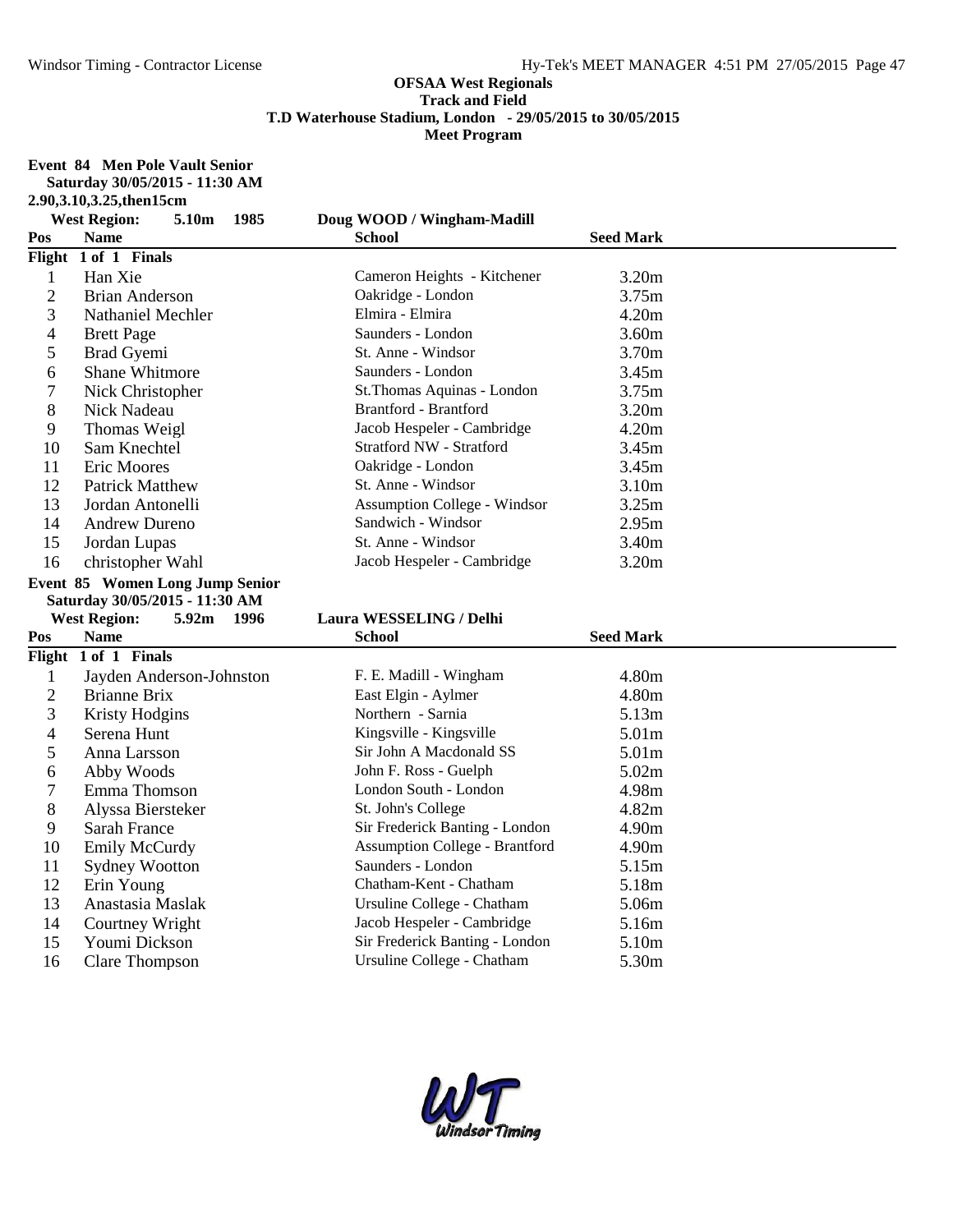**Event 86 Men Long Jump Senior**

**Saturday 30/05/2015 - 1:30 PM**

|                | <b>West Region:</b><br>7.50m       | 29/05/2010 Taylor Stewart, Regina Mundi                         |                  |  |
|----------------|------------------------------------|-----------------------------------------------------------------|------------------|--|
| Pos            | <b>Name</b>                        | <b>School</b>                                                   | <b>Seed Mark</b> |  |
|                | Flight 1 of 1 Finals               |                                                                 |                  |  |
| 1              | <b>Marcus Cooper</b>               | Holy Names - Windsor                                            | 6.63m            |  |
| $\overline{c}$ | Kyle Sinden                        | Glendale - Tillsonburg                                          | 6.51m            |  |
| 3              | Sebastian Smith                    | Northern - Sarnia                                               | 6.56m            |  |
| 4              | <b>Blake Freeman</b>               | St. Joseph's - St. Thomas                                       | 6.08m            |  |
| 5              | Justin McKague                     | F. E. Madill - Wingham                                          | 6.09m            |  |
| 6              | <b>Wesley Tang</b>                 | Waterloo Collegiate Institute                                   | 6.67m            |  |
| 7              | Daniel George                      | Hon. W.C. Kennedy - Windsor                                     | 6.39m            |  |
| 8              | Amari Jones                        | Riverside - Windsor                                             | 6.69m            |  |
| 9              | Ranz Rempillo                      | Holy Names - Windsor                                            | 6.31m            |  |
| 10             | Kyle Vigar                         | Simcoe - Simcoe                                                 | 6.65m            |  |
| 11             | Jordan Carey                       | Grand River - Kitchener                                         | 6.28m            |  |
| 12             | <b>Scott Billings</b>              | London Central - London                                         | 6.39m            |  |
| 13             | Nick Christopher                   | St. Thomas Aquinas - London                                     | 6.07m            |  |
| 14             | Tajyei Vassell-Grant               | St. James - Guelph                                              | 6.38m            |  |
| 15             | Cody Carde                         | Stratford NW - Stratford                                        | 6.27m            |  |
| 16             | <b>Ryan Taylor</b>                 | Huron Heights - Kitchener                                       | 6.80m            |  |
|                | Event 87 Women Triple Jump Senior  |                                                                 |                  |  |
|                |                                    |                                                                 |                  |  |
|                | Friday 29/05/2015 - 5:30 PM        |                                                                 |                  |  |
|                | <b>West Region:</b><br>12.11m 1996 | Monique HAAN / London Christian                                 |                  |  |
| Pos            | <b>Name</b>                        | <b>School</b>                                                   | <b>Seed Mark</b> |  |
|                | Flight 1 of 1 Finals               |                                                                 |                  |  |
| $\mathbf{1}$   | <b>Ashlin Taylor</b>               | Oakridge - London                                               | 10.54m           |  |
| $\overline{c}$ | Candace Wright                     | Jacob Hespeler - Cambridge                                      | 10.39m           |  |
| 3              | <b>Sydney Wootton</b>              | Saunders - London                                               | 10.36m           |  |
| 4              | Elizabeth Bulsink                  | St. Mary's - Owen Sound                                         | 10.27m           |  |
| 5              | <b>Brianne Brix</b>                | East Elgin - Aylmer                                             | 10.79m           |  |
| 6              | <b>Taylor McLean</b>               | John F. Ross - Guelph                                           | 10.40m           |  |
| 7              | Rayne Kellier                      | Chatham-Kent - Chatham                                          | 10.72m           |  |
| 8              | Elese Balfour                      | Glencoe - Glencoe                                               | 10.47m           |  |
| 9              | Leah Panek                         | Sandwich - Windsor                                              | 10.42m           |  |
| 10             | Anastasia Maslak                   | Ursuline College - Chatham                                      | 11.03m           |  |
| 11             | Marissa McCormack                  | Medway - Arva                                                   | 10.45m           |  |
| 12             | <b>Clare Thompson</b>              | Ursuline College - Chatham                                      | 11.26m           |  |
| 13             | Emily McCurdy                      | <b>Assumption College - Brantford</b>                           | 10.50m           |  |
| 14             | Abby Woods                         | John F. Ross - Guelph                                           | 10.62m           |  |
| 15<br>16       | Keely Gibb<br><b>Sarah France</b>  | General Amherst - Amherstburg<br>Sir Frederick Banting - London | 11.08m<br>10.19m |  |

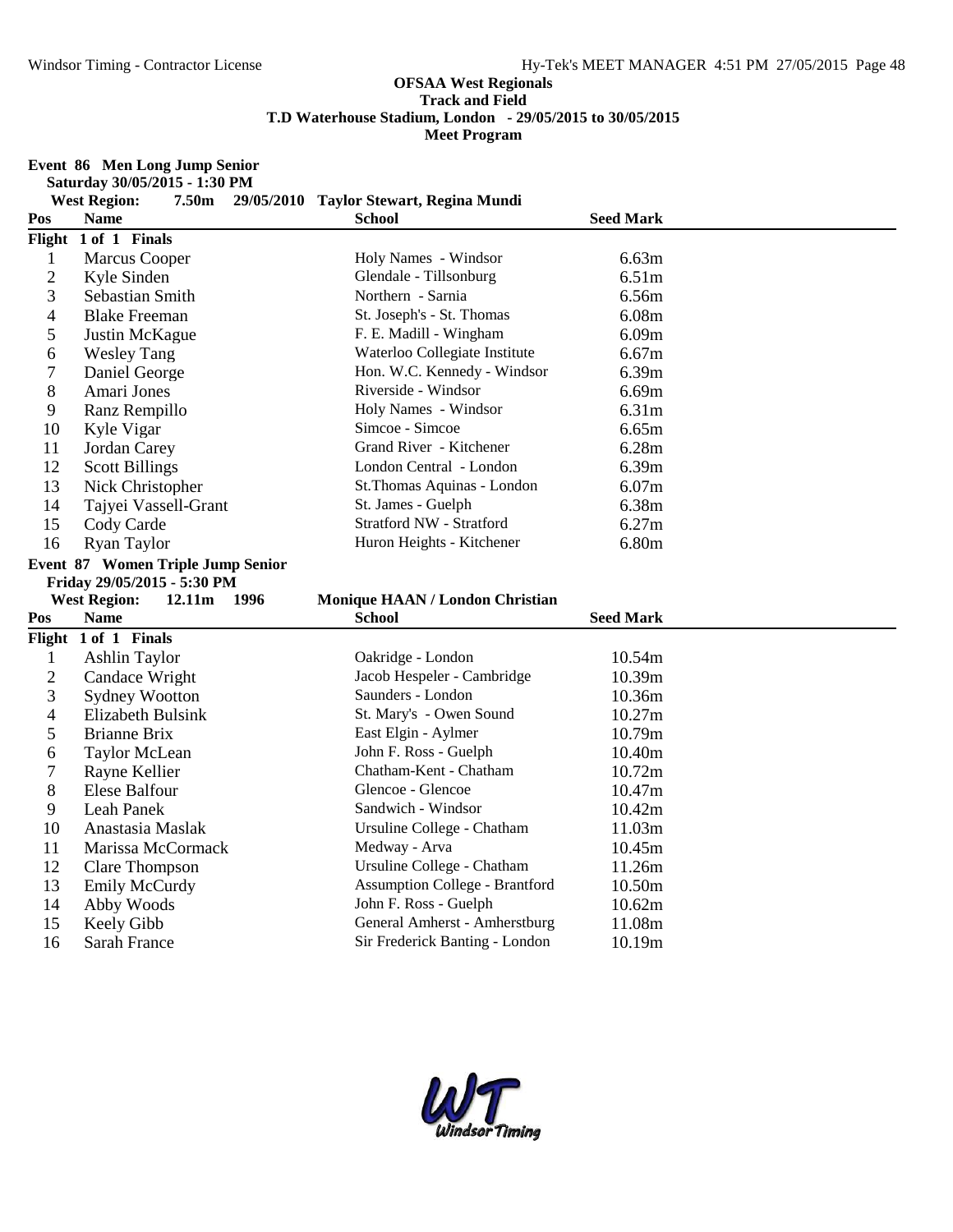**Event 88 Men Triple Jump Senior**

|                | Saturday 30/05/2015 - 10:00 AM           |                                                              |                    |
|----------------|------------------------------------------|--------------------------------------------------------------|--------------------|
|                | <b>West Region:</b><br>15.73m<br>2002    | <b>Kenen SHADD/Kitchener Grand River</b>                     |                    |
| Pos            | <b>Name</b>                              | <b>School</b>                                                | <b>Seed Mark</b>   |
|                | Flight 1 of 1 Finals                     |                                                              |                    |
| 1              | Augustine Soga                           | St. Benedict - Cambridge                                     | 13.30m             |
| $\overline{2}$ | Amari Jones                              | Riverside - Windsor                                          | 13.38m             |
| 3              | <b>Matt Baxter</b>                       | Medway - Arva                                                | 12.71m             |
| 4              | <b>Brad-Lee Bulloch</b>                  | W. F. Herman - Windsor                                       | 12.61m             |
| 5              | James Tyler                              | North Lambton - Forest                                       | 13.06m             |
| 6              | Tajyei Vassell-Grant                     | St. James - Guelph                                           | 13.28m             |
| 7              | <b>Billy Darrell</b>                     | F. E. Madill - Wingham                                       | 12.05m             |
| 8              | <b>Scott Billings</b>                    | London Central - London                                      | 13.80m             |
| 9              | Logan Howard                             | Ursuline College - Chatham                                   | 12.84m             |
| 10             | David Okot                               | Kitchener Waterloo - Kitchener                               | 12.79m             |
| 11             | <b>Ryan Taylor</b>                       | Huron Heights - Kitchener                                    | 14.37m             |
| 12             | <b>Jack Thomas</b>                       | North Lambton - Forest                                       | 13.04m             |
| 13             | Jake Godfrey                             | Medway - Arva                                                | 12.54m             |
| 14             | <b>Ryan Esler</b>                        | Lord Dorchester - Dorchester                                 | 12.21m             |
| 15             | DJ Johnson                               | Pauline Johnson - Brantford                                  | 13.41m             |
| 16             | Cal Taylor                               | Sir Wilfrid Laurier - London                                 | 12.11m             |
|                | <b>Event 89 Women Shot Put Senior</b>    |                                                              |                    |
|                |                                          |                                                              |                    |
|                | Saturday 30/05/2015 - 1:30 PM            |                                                              |                    |
|                | <b>West Region:</b><br>14.25m 1996       | Liz TOMAN / Elmira                                           |                    |
| Pos            | <b>Name</b>                              | School                                                       | <b>Seed Mark</b>   |
|                | Flight 1 of 1 Finals                     |                                                              |                    |
| 1              | Erica Ten Hove                           | Listowel - Listowel                                          | 9.38m              |
| $\mathbf{2}$   | Rebecca Chouinard                        | St. Joseph's - St. Thomas                                    | 10.01 <sub>m</sub> |
| 3              | Morgan Desjardin                         | Paincourt SS                                                 | 12.64m             |
| 4              | <b>Rachel Morrison</b>                   | Oakridge - London                                            | 9.67m              |
| 5              | Kayla Shepherd                           | Holy Trinity - Simcoe                                        | 10.57m             |
| 6              | <b>Shelby Thomas</b>                     | Sandwich - Windsor                                           | 10.36m             |
| 7              | Nicole Vis                               | <b>Emmanuel Christian High School</b>                        | 10.28m             |
| 8              | Achiana Okutinyang                       | Sandwich - Windsor                                           | 11.09m             |
| 9              | Nicole Pettit                            | Central Elgin - St. Thomas                                   | 8.77m              |
| 10             | holly taylor                             | <b>Assumption College - Brantford</b>                        | 12.01m             |
| 11             | Jessica Bryce                            | Lambton Central - Petrolia                                   | 9.62m              |
| 12             | Kyra Ridgwell                            | Erin - Erin                                                  | 10.41m             |
| 13             | Riley Wilhelm                            | St. Patrick's - Sarnia                                       | 10.19m             |
| 14             | Alicia Babbage                           | Sir Wilfrid Laurier - London                                 | 9.49m              |
| 15<br>16       | savannah laroche<br>Krista Klumpenhouwer | <b>Assumption College - Brantford</b><br>Listowel - Listowel | 11.23m<br>8.94m    |

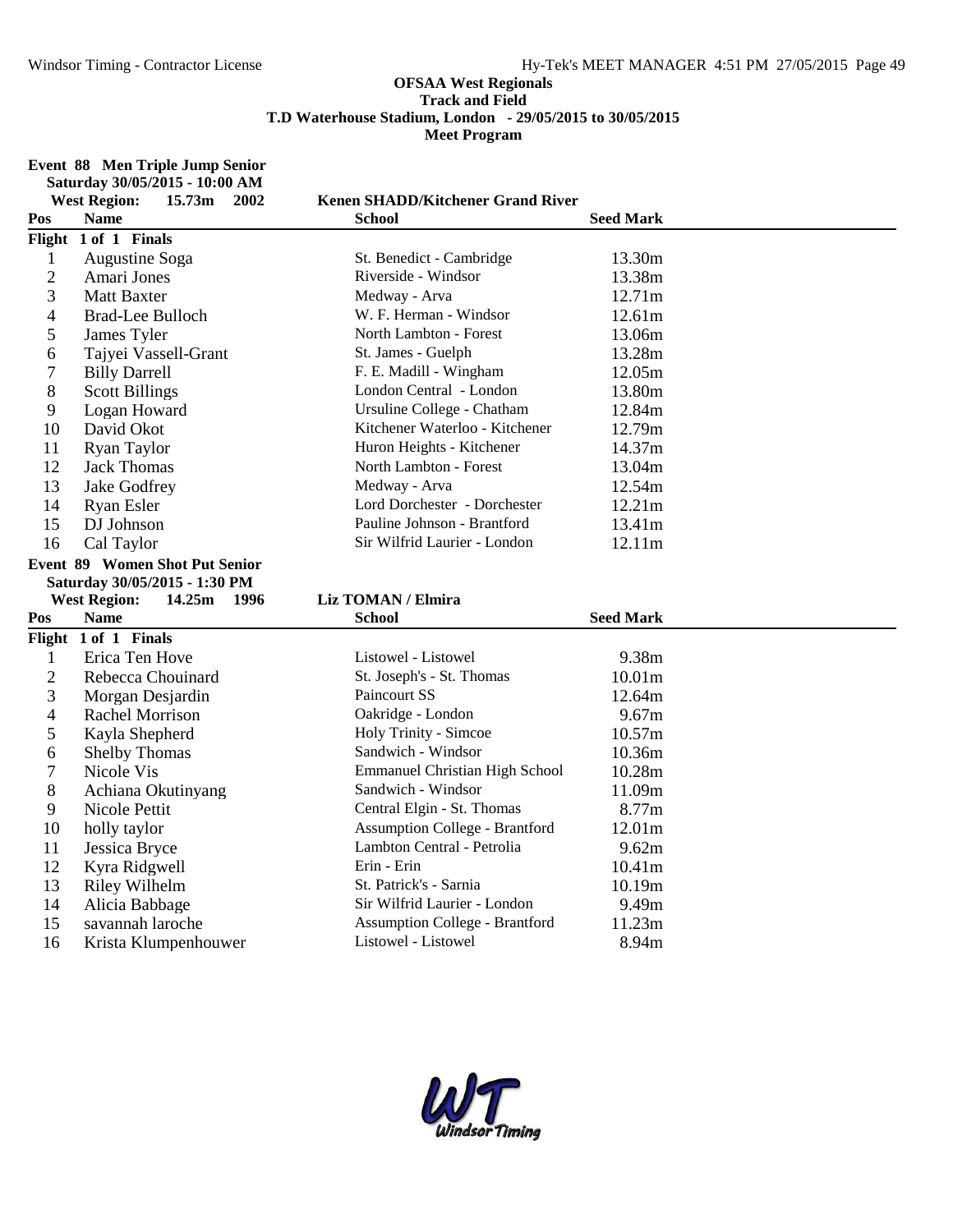**Event 90 Men Shot Put Senior**

|                | Saturday 30/05/2015 - 11:30 AM            |                                                 |                  |
|----------------|-------------------------------------------|-------------------------------------------------|------------------|
|                | <b>West Region:</b><br>20.78m 1995        | <b>Brad SNYDER / Windsor - St. Joseph's</b>     |                  |
| Pos            | <b>Name</b>                               | <b>School</b>                                   | <b>Seed Mark</b> |
|                | Flight 1 of 1 Finals                      |                                                 |                  |
| $\mathbf{1}$   | Jamie Trask                               | Centennial - Guelph                             | 13.22m           |
| 2              | <b>Ethan Carleton</b>                     | St. Joseph's - Windsor                          | 13.56m           |
| $\overline{4}$ | Mike Zottl                                | Northern - Sarnia                               | 13.05m           |
| 5              | <b>Job Reinhart</b>                       | Guelph - Guelph                                 | 13.47m           |
| 6              | Mackenzie Josie                           | Central Huron - Clinton                         | 16.85m           |
| 7              | <b>Fletcher Smith</b>                     | Belle River - Belle River                       | 15.45m           |
| 8              | Mark Bujnowski                            | Holy Cross - Strathroy                          | 14.67m           |
| 9              | Aaron Gebhardt                            | Walkerton - Walkerton                           | 13.27m           |
| 10             | <b>Henry Easton</b>                       | Sir Frederick Banting - London                  | 14.53m           |
| 11             | <b>Stuart Cameron</b>                     | F. E. Madill - Wingham                          | 15.23m           |
| 12             | Evan Zimochod                             | Our Lady of Lourdes - Guelph                    | 13.16m           |
| 13             | Noah Rolph                                | Parkside - St. Thomas                           | 15.95m           |
| 14             | <b>Andrew Martin</b>                      | Strathroy - Strathroy                           | 16.97m           |
| 15             | Quintin Seguin                            | W. F. Herman - Windsor                          | 13.62m           |
| 16             | Jacob Miller                              | Holy Trinity - Simcoe                           | 12.65m           |
|                | <b>Event 91 Women Discus Throw Senior</b> |                                                 |                  |
|                |                                           |                                                 |                  |
|                | Saturday 30/05/2015 - 10:00 AM            |                                                 |                  |
|                | <b>West Region:</b><br>48.20m 1982        | Liz POLYAK / Brantford-North Park               |                  |
| Pos            | <b>Name</b>                               | <b>School</b>                                   | <b>Seed Mark</b> |
|                | Flight 1 of 1 Finals                      |                                                 |                  |
| $\mathbf{1}$   | <b>Riley Wilhelm</b>                      | St. Patrick's - Sarnia                          | 38.88m           |
| $\sqrt{2}$     | Rebecca Chouinard                         | St. Joseph's - St. Thomas                       | 28.46m           |
| 3              | savannah laroche                          | <b>Assumption College - Brantford</b>           | 34.67m           |
| 4              | Alicia Babbage                            | Sir Wilfrid Laurier - London                    | 26.66m           |
| 5              | Achiana Okutinyang                        | Sandwich - Windsor                              | 26.45m           |
| 6              | Emily Ferguson                            | Bluevale - Waterloo                             | 30.08m           |
| 7              | Aliya Dizdarevic                          | Tecumseh Vista Academy A                        | 26.44m           |
| 8              | <b>Taylor Broughton</b>                   | Stratford NW - Stratford                        | 27.88m           |
| 9              | <b>Jessica Douglas</b>                    | Lambton Central - Petrolia                      | 26.15m           |
| 10             | Alyson Kearnen-Leitch                     | Sir Frederick Banting - London                  | 30.03m           |
| 11             | Jessica Venhuizen                         | Oakridge - London                               | 30.52m           |
| 12             | Hannah Diebold                            | Walkerton - Walkerton                           | 32.42m           |
| 13             | <b>Molly Boley</b>                        | Owen Sound - Owen Sound                         | 32.28m           |
| 14             | Amy McIntyre                              | North Lambton - Forest                          | 26.23m           |
| 15<br>16       | Karissa Schiestel<br>Deborah Martin-Nino  | F. E. Madill - Wingham<br>John F. Ross - Guelph | 27.79m<br>32.70m |

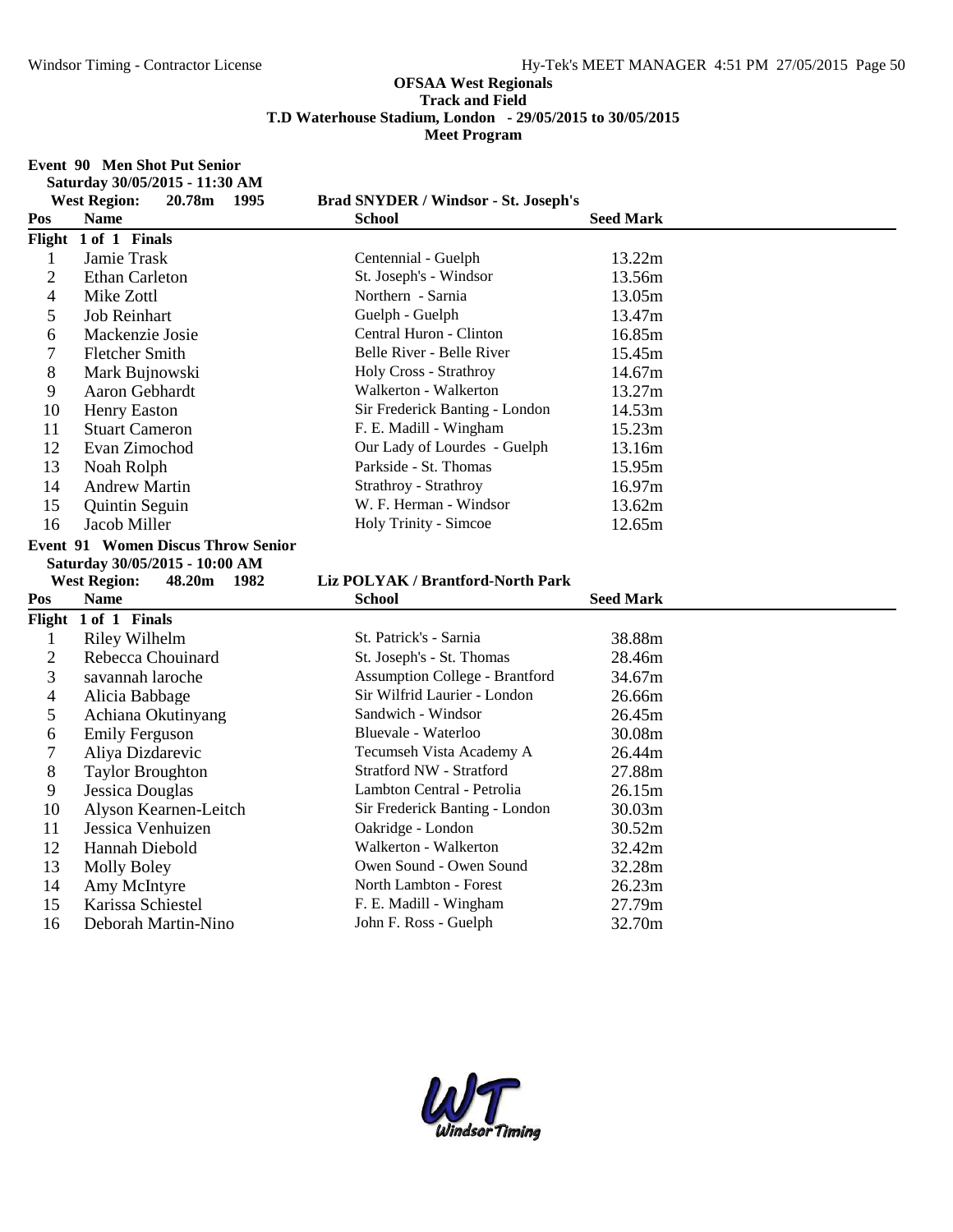**Event 92 Men Discus Throw Senior**

| Friday 29/05/2015 - 5:30 PM |
|-----------------------------|
|-----------------------------|

|                          | <b>West Region:</b><br>64.94m<br>- 1995   | <b>Jason TUNKS / London-Banting</b>             |                  |
|--------------------------|-------------------------------------------|-------------------------------------------------|------------------|
| Pos                      | <b>Name</b>                               | <b>School</b>                                   | <b>Seed Mark</b> |
|                          | Flight 1 of 1 Finals                      |                                                 |                  |
| $\mathbf{1}$             | <b>Stuart Cameron</b>                     | F. E. Madill - Wingham                          | 41.20m           |
| $\mathbf{2}$             | Drew Desjarlais                           | Belle River - Belle River                       | 40.15m           |
| 3                        | Eric Campbell                             | Lambton Central - Petrolia                      | 37.27m           |
| $\overline{\mathcal{L}}$ | Mark Bujnowski                            | Holy Cross - Strathroy                          | 48.66m           |
| 5                        | <b>Ethan Carleton</b>                     | St. Joseph's - Windsor                          | 40.26m           |
| 6                        | Noah Rolph                                | Parkside - St. Thomas                           | 50.93m           |
| 7                        | <b>Ben Drummond</b>                       | Bluevale - Waterloo                             | 43.23m           |
| 8                        | <b>Job Reinhart</b>                       | Guelph - Guelph                                 | 37.30m           |
| 9                        | <b>Cullen Fawcett</b>                     | <b>Brantford - Brantford</b>                    | 36.03m           |
| 10                       | Alec Jeffery                              | Lambton Central - Petrolia                      | 37.43m           |
| 11                       | Kyle Lalich                               | Holy Cross - Strathroy                          | 35.16m           |
| 12                       | <b>Fletcher Smith</b>                     | Belle River - Belle River                       | 38.19m           |
| 13                       | Mackenzie Josie                           | Central Huron - Clinton                         | 50.18m           |
| 14                       | <b>Brandon Toushan</b>                    | Bluevale - Waterloo                             | 39.10m           |
| 15                       | Aaron Gebhardt                            | Walkerton - Walkerton                           | 35.56m           |
| 16                       | Jake Fraggis                              | Medway - Arva                                   | 35.15m           |
|                          | Event 93 Women Javelin Throw Senior       |                                                 |                  |
|                          |                                           |                                                 |                  |
|                          | Friday 29/05/2015 - 3:30 PM               |                                                 |                  |
|                          | <b>West Region:</b><br>47.56m<br>1997     | <b>Andrea BULAT / Windsor-Brennan</b>           |                  |
| Pos                      | <b>Name</b>                               | <b>School</b>                                   | <b>Seed Mark</b> |
|                          | Flight 1 of 1 Finals                      |                                                 |                  |
| $\mathbf{1}$             | Madeline McCloskey                        | Essex - Essex                                   | 34.77m           |
| $\overline{2}$           | Sabrina Gmehlin                           | Strathroy - Strathroy                           | 30.37m           |
| 3                        | Anna Larsson                              | Sir John A Macdonald SS                         | 34.89m           |
| $\overline{4}$           | Maya Kelly                                | London Central - London                         | 37.21m           |
| 5                        | Jocelyn Scott                             | Woodland Christian - Breslau                    | 30.68m           |
| 6                        | <b>Kennady Hopkins</b>                    | Parkside - St. Thomas                           | 30.81m           |
| 7                        | Katie Proctor                             | Lambton Central - Petrolia                      | 34.24m           |
| 8                        | <b>Emily Campbell</b>                     | Lambton Central - Petrolia                      | 28.78m           |
| 9                        | <b>Morgan Bates</b>                       | Ingersoll - Ingersoll                           | 34.35m           |
| 10                       | Tory Harshman                             | St. Mary's - Owen Sound                         | 31.90m           |
| 11                       | holly taylor                              | <b>Assumption College - Brantford</b>           | 35.39m           |
| 12                       | Kaela Collin                              | Lord Dorchester - Dorchester                    | 30.41m           |
| 13                       | <b>Molly Boley</b>                        | Owen Sound - Owen Sound                         | 29.07m           |
| 14                       | Emily O'Bright                            | Sandwich - Windsor                              | 36.29m           |
| 15<br>16                 | Megan Silverthorn<br><b>Katie Clement</b> | Parkside - St. Thomas<br>F.J. Brennan - Windsor | 27.30m<br>30.38m |

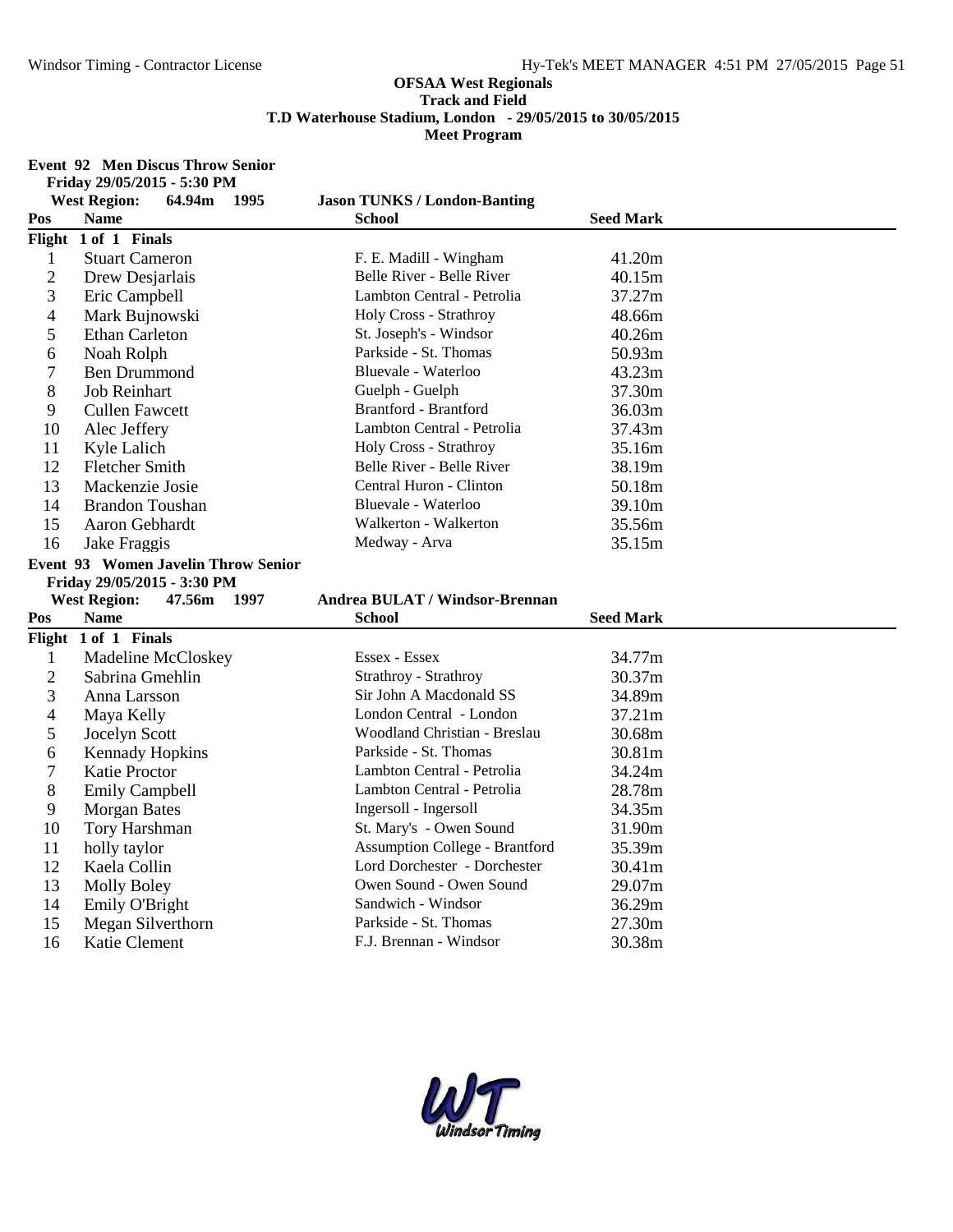**Event 94 Men Javelin Throw Senior Friday 29/05/2015 - 2:00 PM**

|                | <b>West Region:</b><br>70.20m           | 2001                    | <b>Trevor SNYDER / Windsor-St.Joseph's</b>   |                           |
|----------------|-----------------------------------------|-------------------------|----------------------------------------------|---------------------------|
| Pos            | <b>Name</b>                             |                         | <b>School</b>                                | <b>Seed Mark</b>          |
| Flight         | 1 of 1 Finals                           |                         |                                              |                           |
| $\mathbf{1}$   | Noah Rolph                              |                         | Parkside - St. Thomas                        | 54.93m                    |
| $\overline{2}$ | <b>Fletcher Smith</b>                   |                         | Belle River - Belle River                    | 53.72m                    |
| 3              | <b>Thomas Nitz</b>                      |                         | Glenview Park - Cambridge                    | 44.32m                    |
| $\overline{4}$ | <b>Grant Fraser</b>                     |                         | Preston - Cambridge                          | 45.99m                    |
| 5              | <b>Travis Garrity</b>                   |                         | St. Patrick's - Sarnia                       | 48.06m                    |
| 6              | <b>Matthew Zilke</b>                    |                         | Woodstock - Woodstock                        | 47.86m                    |
| $\tau$         | Dallas Manley                           |                         | Lambton Central - Petrolia                   | 50.78m                    |
| 8              | <b>Garrett James</b>                    |                         | Stratford NW - Stratford                     | 45.51m                    |
| 9              | <b>Dexter Collins</b>                   |                         | Centre Wellington - Fergus                   | 44.41m                    |
| 10             | <b>Joe Roes</b>                         |                         | Holy Cross - Strathroy                       | 46.88m                    |
| 11             | <b>Andrew Clark</b>                     |                         | Belle River - Belle River                    | 50.91m                    |
| 12             | <b>Joel Macpherson</b>                  |                         | St. James - Guelph                           | 43.99m                    |
| 13             | Spencer Swan                            |                         | Montcalm - London                            | 48.17m                    |
| 14             | Gordon McGinn                           |                         | Galt - Cambridge                             | 50.54m                    |
| 15             | Lee Kucera                              |                         | Chatham-Kent - Chatham                       | 53.71m                    |
| 16             | Jake Fraggis                            |                         | Medway - Arva                                | 46.01m                    |
|                | Event 95 Women 4x100 Meter Relay Senior |                         |                                              |                           |
|                | Friday 29/05/2015 - 7:15 PM             |                         |                                              |                           |
|                | <b>West Region:</b><br>48.73            | <b>2000</b>             | <b>LONDON-BANTING</b>                        |                           |
| Lane           | Team                                    |                         | <b>Relay</b>                                 | <b>Seed Time</b>          |
|                | Section 1 of 2 Timed Finals             |                         |                                              |                           |
| $\mathbf{1}$   | Saunders - London                       | A                       |                                              | 51.92                     |
|                | 1) Alicia Harris                        | 2) Lauren Laing         | 3) Sydney Wootton                            | 4) Tatiana Desender       |
| $\overline{2}$ | Riverside - Windsor                     | A                       |                                              | 52.78                     |
|                | 1) Vicky Han                            | 2) Marialuna Martinez   | 3) Sarah Nguyen                              | 4) Ravneet Rana           |
| 3              | Grand River - Kitchener                 | A                       |                                              | 51.52                     |
|                | 1) Angel Lloyd                          | 2) Haleigh Pollock<br>A | 3) Caroline Lorkovic                         | 4) Aaliyah Rodgers        |
| 4              | St. James - Guelph                      | 2) Von Davis            | 3) Natasha Costello                          | 51.42<br>4) Vanessa Small |
| 5              | Holy Names - Windsor                    | A                       |                                              | 51.78                     |
|                | 1) Kianna Shepley                       |                         | 2) Carlin MacDonald-Gannon3) Kimberly Miller | 4) Carla Colomba          |
| 6              | Waterloo Collegiate Institute           | $\mathbf{A}$            |                                              | 51.44                     |
|                | 1) Emily Mckay                          | 2) Zahra Sepahi         | 3) Brenda Nkansah-Okoree 4) Kendra Puttick   |                           |
| 7              | St. Anne - Windsor                      | A                       |                                              | 52.10                     |
|                | 1) Alex Payne                           | 2) Kyla Sovran          | 3) Taylor Reaume                             | 4) Jacquie Hutchings      |
| 8              | John F. Ross - Guelph                   | A                       |                                              | <b>NT</b>                 |
|                | 1) Taylor McLean                        | 2) Sarah Welch          | 3) Elena Campbell                            | 4) Hillary Thompson       |
|                |                                         |                         |                                              |                           |

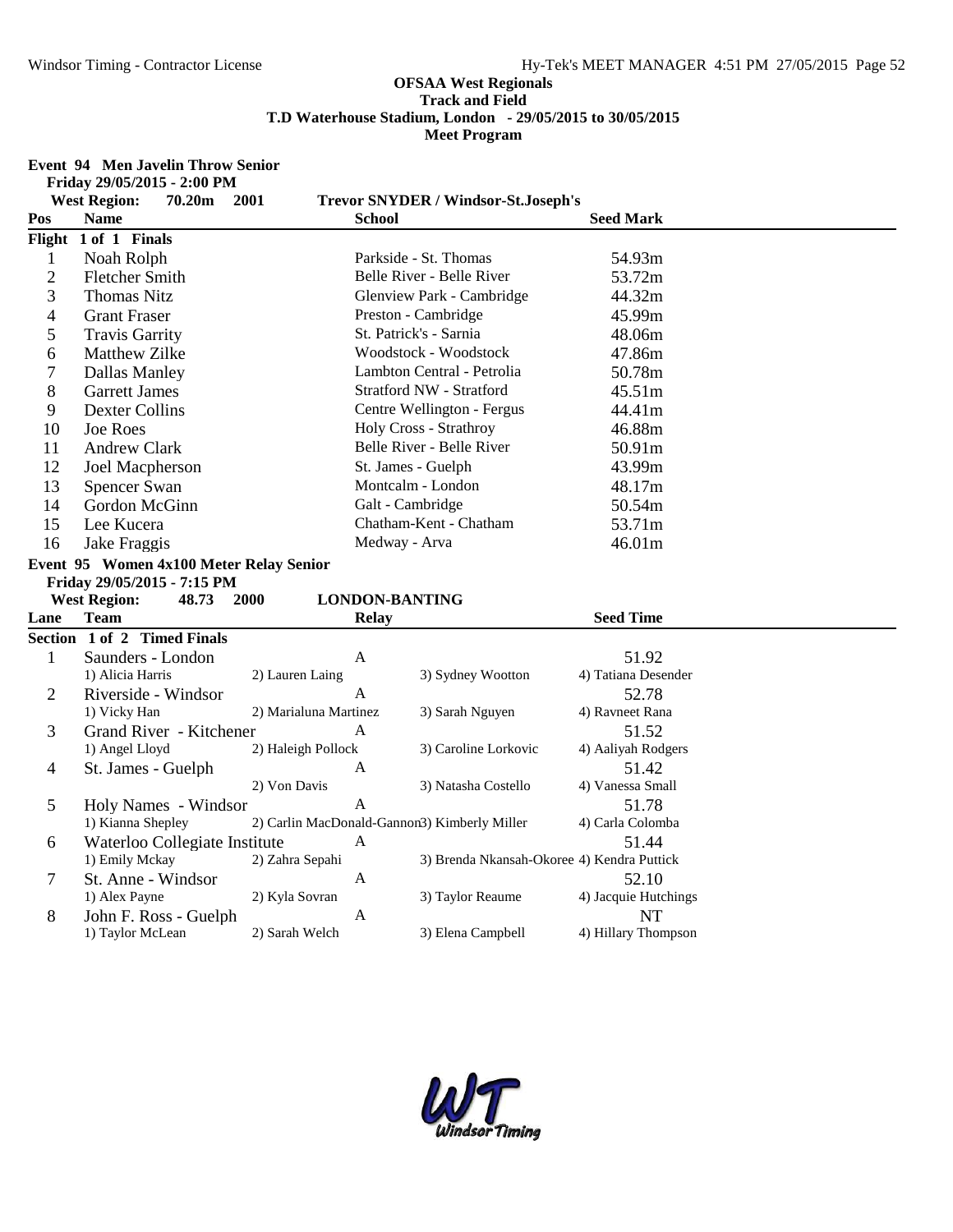#### **Section 2 of 2 Timed Finals...(Event 95 Women 4x100 Meter Relay Senior)**

| $\mathbf{1}$   | Mother Teresa - London                | $\mathsf{A}$         |                   | 51.16                  |  |
|----------------|---------------------------------------|----------------------|-------------------|------------------------|--|
|                | 1) Zoe Cotton 2) Michaela Valente     |                      | 3) Emma Forcey    | 4) Antonina Struminski |  |
| $\overline{2}$ | Medway - Arva                         | A                    |                   | 51.38                  |  |
| $\overline{3}$ | Lord Dorchester - Dorchester          | A                    |                   | 50.93                  |  |
| $\overline{4}$ | Sir Frederick Banting - London        | A                    |                   | 49.42                  |  |
|                | 1) Isabelle Gibney 2) Ayasha Horner   |                      | 3) Tiffany Hannam | 4) Brooke Henderson    |  |
| 5              | Northern - Sarnia                     | $\mathsf{A}$         |                   | 49.26                  |  |
|                | 1) Brianne Ferguson 2) Skyla Minaker  |                      | 3) Kristy Hodgins | 4) Kelly Hodgins       |  |
| 6              | General Amherst - Amherstburg         | A                    |                   | 49.79                  |  |
|                | 1) Jasmine Hurst                      | 2) Jaiden Mulder     | 3) Keely Gibb     | 4) Nia Holmes          |  |
| $\overline{7}$ | Sir John A Macdonald SS               | $\mathsf{A}$         |                   | 51.00                  |  |
|                | 1) Emily Authier 2) Katie Sieling     |                      | 3) Natasha Ahuja  | 4) Anna Larsson        |  |
| 8              | Oakridge - London                     | A                    |                   | 51.35                  |  |
|                | 1) Gillian Mikalchki 2) Claire Larose |                      | 3) Tess Verhoeven | 4) Emily Rundle        |  |
|                | Event 96 Men 4x100 Meter Relay Senior |                      |                   |                        |  |
|                | Friday 29/05/2015 - 7:15 PM           |                      |                   |                        |  |
|                | <b>West Region:</b><br>42.21 2011     | <b>Northern CIVS</b> |                   |                        |  |
| Lane           | <b>Team</b>                           | <b>Relay</b>         |                   | <b>Seed Time</b>       |  |
|                | Section 1 of 2 Timed Finals           |                      |                   |                        |  |
| $\mathbf{1}$   | Sir Frederick Banting - London        | A                    |                   | 45.94                  |  |
|                | 1) Brandon Adams 2) William Stewart   |                      | 3) Ben Harris     | 4) Keagan Croley       |  |
| 2              | Mother Teresa - London                | A                    |                   | 45.50                  |  |
|                | 1) Claudiu Cretu 2) David Kang        |                      | 3) Hans Tshikangu | 4) Bleska Kambamba     |  |
| 3              | St. Thomas Aquinas - London           | A                    |                   | 45.05                  |  |
|                | 1) Andrew Kim 2) Brock VanBerlo       |                      | 3) Sean Gough     | 4) Alexei Halliday     |  |
| $\overline{4}$ | Cameron Heights - Kitchener           | A                    |                   | 44.93                  |  |

| 4            | Cameron Heights - Kitchener   |                          | А |                      | 44.93             |
|--------------|-------------------------------|--------------------------|---|----------------------|-------------------|
|              | 1) Alex Zervos                | 2) Christian Fryer-davis |   | 3) Corey Braithwaite | 4) Joseph Daniels |
|              | St. James - Guelph            |                          | A |                      | 44.67             |
|              | 1) Joel Macpherson            | 2) Tajyei Vassell-Grant  |   | 3) Luke Hannam       | 4) Patrick Bunko  |
| <sub>6</sub> | Catholic Central - London     |                          | A |                      | 45.07             |
|              | Regina Mundi College - London |                          | A |                      | 46.75             |
|              | 1) Carter Spence              | 2) Ben McKellar          |   | 3) Shane Fry         | 4) Shay Williams  |
|              | Lord Dorchester - Dorchester  |                          |   |                      | 45.63             |

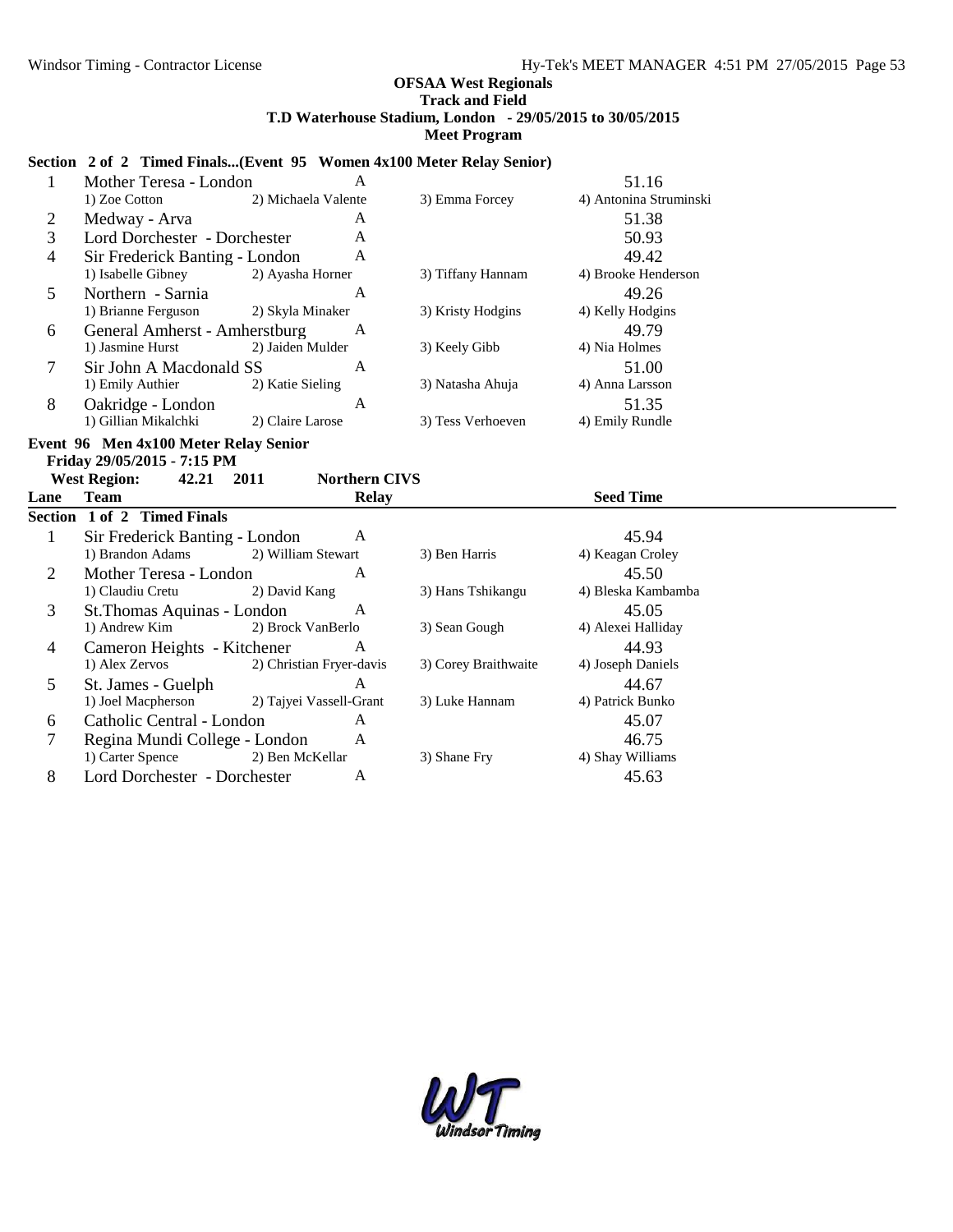### **Section 2 of 2 Timed Finals...(Event 96 Men 4x100 Meter Relay Senior)**

|   | General Amherst - Amherstburg | A                  |                                          | 44.54                |
|---|-------------------------------|--------------------|------------------------------------------|----------------------|
|   | 1) Jared Capaldi              | 2) Joseph Gignac   | 3) Aaron Hunter                          | 4) Mitchell Wright   |
| 2 | St. David - Waterloo          | A                  |                                          | 44.40                |
|   | 1) Nathan Hehn                | 2) Chance Newell   | 3) Ildemaro Ponnambalam 4) James Mcbride |                      |
| 3 | St. Anne - Windsor            | A                  |                                          | 43.85                |
|   | 1) Ben Clarke                 | 2) Braeden Braccio | 3) Stephen Sarweh                        | 4) Hayden Bourque    |
| 4 | Holy Names - Windsor          | A                  |                                          | 43.70                |
|   | 1) Ranz Rempillo              | 2) Daniel Panetta  | 3) Isaiah Westmoreland                   | 4) Giordano LaCivita |
| 5 | Waterloo Collegiate Institute | A                  |                                          | 43.50                |
|   | 1) Wesley Tang                | 2) Gordon Maidment | 3) Thomas Rowlands                       | 4) Adam Turnbull     |
| 6 | St. Patrick's - Sarnia        | A                  |                                          | 44.30                |
|   | 1) Patrick Lange              | 2) Joey Eddleston  | 3) Travis Garrity                        | 4) Mitch Damchuk     |
| 7 | Grand River - Kitchener       | A                  |                                          | 44.49                |
|   | 1) Ben Daub                   | 2) Kyle Rath       | 3) Chad Lacey                            | 4) Alex DeAragon     |
| 8 | W. F. Herman - Windsor        | A                  |                                          | 44.56                |
|   | 1) Jalen Jackson              | 2) Riley Milligan  | 3) Elijah Blythe                         | 4) Brad-Lee Bulloch  |

# **Event 97 Women 1500 Meter Steeplechase Open Friday 29/05/2015 - 2:00 PM**

# **West Region: 5:02.59 2009 Haley Cadwallader, Sarnia CI@TS**

| Lane | <b>Name</b>                 | <b>School</b>                | <b>Seed Time</b> |
|------|-----------------------------|------------------------------|------------------|
|      | Section 1 of 1 Timed Finals |                              |                  |
|      | Christina Dolderman         | Centre Wellington - Fergus   | 5:26.32          |
| 2    | Carissa Gobbi               | Our Lady of Lourdes - Guelph | 5:13.01          |
| 3    | Megan Black                 | North Lambton - Forest       | 5:29.21          |
| 4    | Lauren Harris               | Sandwich - Windsor           | 5:48.75          |
| 5    | <b>Sylvie Carruthers</b>    | Père-René-De-Galinée         | 5:23.78          |
| 6    | Jessica Cuabu               | Centre Wellington - Fergus   | 5:28.98          |
| 7    | <b>Emily Ashby</b>          | Lord Dorchester - Dorchester | 5:48.28          |
| 8    | Sarah Hesman                | London Central - London      | 5:34.61          |
| 9    | <b>Holly Hicks</b>          | Vincent Massey - Windsor     | 5:35.78          |
| 10   | Victoria Howard-Thompson    | St. Anne's - Clinton         | 5:53.79          |
| 11   | <b>Charlotte Prouse</b>     | London Central - London      | 4:52.89          |
| 12   | <b>Holly Doneff</b>         | Oakridge - London            | 5:58.24          |
| 13   | Maya Day                    | Grand River - Kitchener      | 5:25.16          |
| 14   | <b>Kristin Parkes</b>       | St. Patrick's - Sarnia       | 5:39.82          |
| 15   | Fiona Rocheleau             | Vincent Massey - Windsor     | 5:32.14          |
| 16   | Laura Millar                | Medway - Arva                | 5:58.98          |

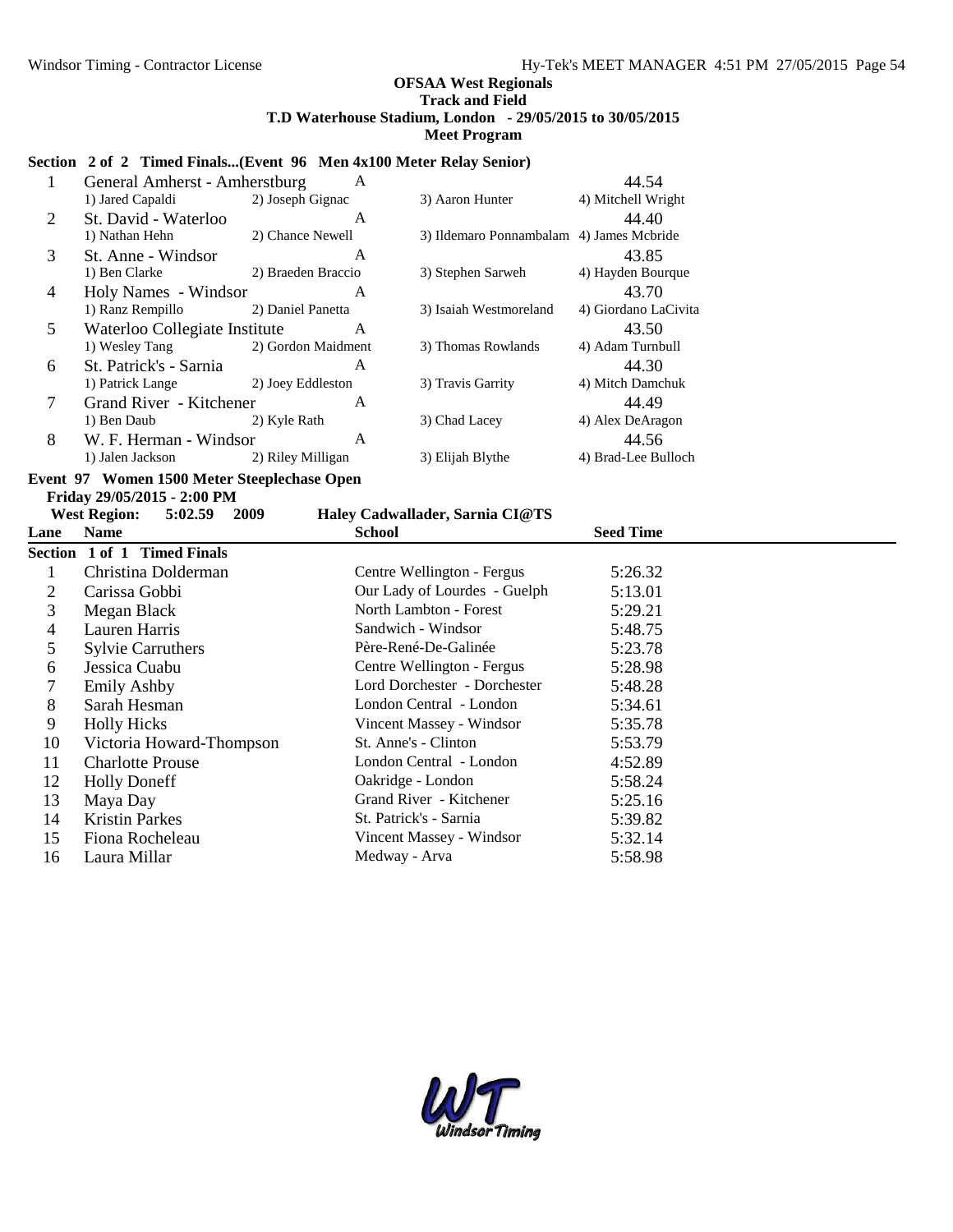**Event 98 Men 2000 Meter Steeplechase Open**

|  | Friday 29/05/2015 - 3:00 PM |  |  |
|--|-----------------------------|--|--|
|--|-----------------------------|--|--|

|                | <b>West Region:</b><br>5:54.94                     |                      | 01/06/2012 Daniel Piticariu, Vincent Massey |                                |  |
|----------------|----------------------------------------------------|----------------------|---------------------------------------------|--------------------------------|--|
| Lane           | <b>Name</b>                                        |                      | <b>School</b>                               | <b>Seed Time</b>               |  |
|                | Section 1 of 1 Timed Finals                        |                      |                                             |                                |  |
| $\mathbf{1}$   | Cole Hannam                                        |                      | St. James - Guelph                          | 6:36.70                        |  |
| $\overline{c}$ | Josh Kellier                                       |                      | Chatham-Kent - Chatham                      | 6:15.52                        |  |
| 3              | Jacob Rothera                                      |                      | <b>Assumption College - Windsor</b>         | 6:21.24                        |  |
| 4              | Doug Brown                                         |                      | Strathroy - Strathroy                       | 6:45.56                        |  |
| 5              | <b>Elliott Godfrey</b>                             |                      | Medway - Arva                               | 6:42.20                        |  |
| 6              | Travis Mann                                        |                      | St. Mary's - St. Mary's                     | 6:41.19                        |  |
| 7              | <b>Dylan Pust</b>                                  |                      | John Diefenbaker - Hanover                  | 6:44.23                        |  |
| 8              | Simon Wells                                        |                      | Centennial - Guelph                         | 6:27.76                        |  |
| 9              | John Fluttert                                      |                      | Lord Dorchester - Dorchester                | 6:46.04                        |  |
| 10             | Jordan deBoer                                      |                      | Central Huron - Clinton                     | 6:45.56                        |  |
| 11             | <b>Brendan Masters</b>                             |                      | Resurrection - Kitchener                    | 6:15.05                        |  |
| 12             | Jacob Yeoman                                       |                      | Saunders - London                           | 6:45.28                        |  |
| 13             | Enrique Nepomuceno                                 |                      | Holy Names - Windsor                        | 6:15.50                        |  |
| 14             | Lance Tofflemire                                   |                      | General Amherst - Amherstburg               | 6:31.35                        |  |
| 15             | Justin McNamara                                    |                      | Chatham Christian - Chatham                 | 6:19.08                        |  |
| 16             | Caleb Main                                         |                      | Preston - Cambridge                         | 6:19.47                        |  |
|                | Event 99 Women 4x400 Meter Relay Open              |                      |                                             |                                |  |
|                |                                                    |                      |                                             |                                |  |
|                | Saturday 30/05/2015 - 3:30 PM                      |                      |                                             |                                |  |
|                | <b>West Region:</b><br>3:54.13<br>2008             |                      | <b>RESURRECTION</b>                         |                                |  |
| Lane           | <b>Team</b>                                        |                      | <b>Relay</b>                                | <b>Seed Time</b>               |  |
|                | Section 1 of 2 Timed Finals                        |                      |                                             |                                |  |
| $\mathbf{1}$   | London Central - London                            |                      | A                                           | 4:24.09                        |  |
|                | 1) Ally MacDonald                                  | 2) Sarah Hesman      | 3) Nadine Osman                             | 4) Charlotte Prouse            |  |
| $\overline{2}$ | Saunders - London                                  |                      | A                                           | 4:17.34                        |  |
|                | 1) Tatiana Desender                                | 2) Alicia Harris     | 3) Lauren Laing                             | 4) Katie Black                 |  |
| 3              | Centre Wellington - Fergus                         |                      | A                                           | 4:14.59                        |  |
|                | 1) Esmee Hotson                                    | 2) Jessica Cuabu     | 3) Christina Dolderman                      | 4) Elizabeth Teasell           |  |
| 4              | Medway - Arva                                      |                      | A                                           | 4:15.39                        |  |
| 5              | Bluevale - Waterloo                                |                      | A                                           | 4:13.05                        |  |
|                | 1) Mackenzie Annis                                 | 2) Amanda Washington | 3) Anna Mackenzie                           | 4) Kailee Sawyer               |  |
| 6              | Guelph - Guelph                                    |                      | A                                           | 4:15.82                        |  |
|                | 1) Sara Farquharson                                | 2) Madi Jarvis       | 3) Taylor Jarvis                            | 4) Sydney Wilson               |  |
| 7              | St. Michael - Stratford                            |                      | A                                           | 4:16.91                        |  |
| 8              | St. Thomas Aquinas - London<br>1) Arianna Basilone | 2) Andrea Limburg    | A<br>3) Destiny Vandenberg                  | 4:17.91<br>4) Laura Travaglini |  |

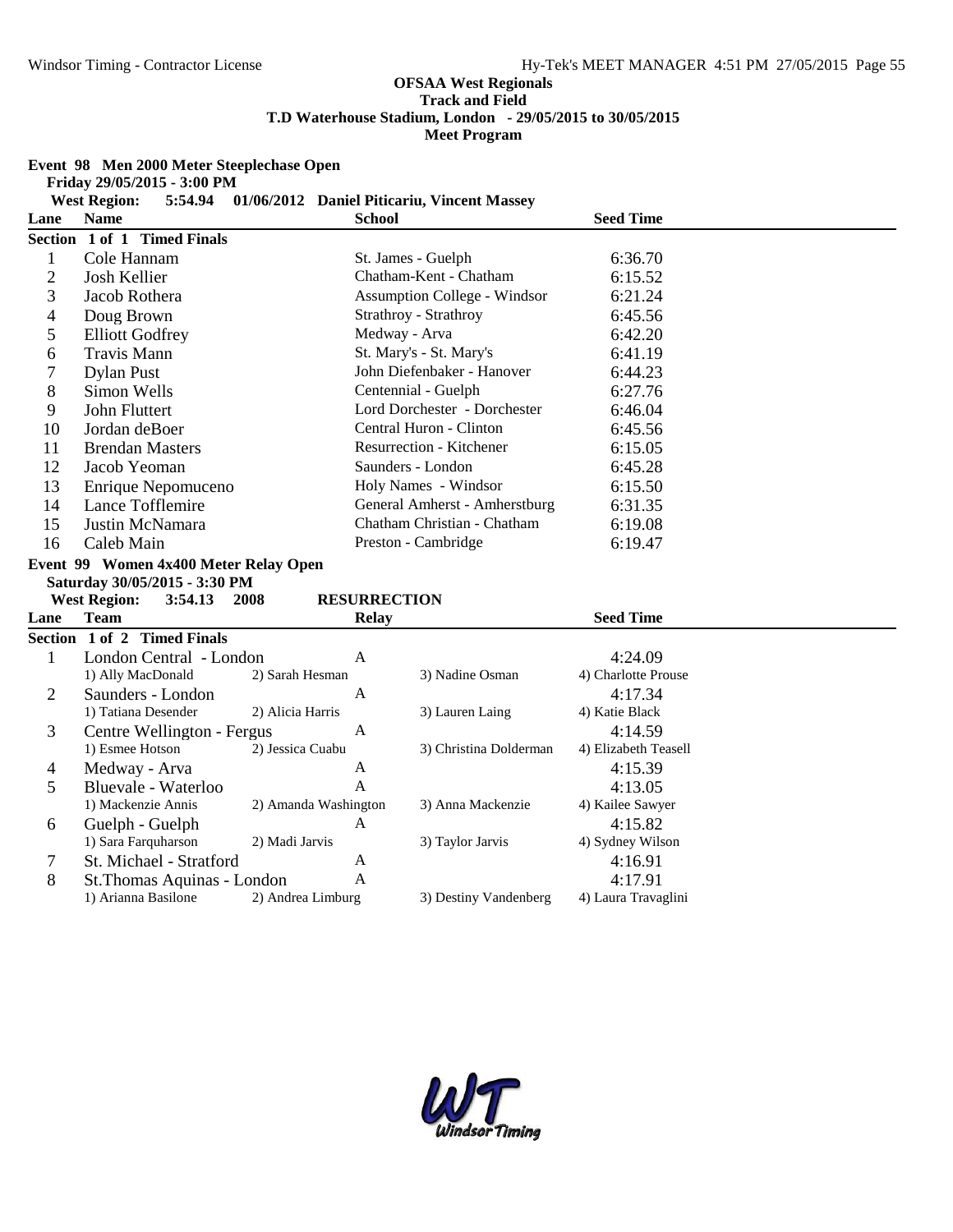#### **Section 2 of 2 Timed Finals...(Event 99 Women 4x400 Meter Relay Open)**

|   | Centennial - Guelph           | A                      |                    | 4:06.57             |
|---|-------------------------------|------------------------|--------------------|---------------------|
|   | 1) Samantha Leigh             | 2) Kaitlynn Meier-Ross | 3) Ashlan Best     | 4) Khushee Bahar    |
| 2 | Cameron Heights - Kitchener   | A                      |                    | 4:07.49             |
|   | 1) Tomi Bamigbade             | 2) Mikayla Carmichael  | 3) Jaia Riggan     | 4) Bella Efremenko  |
| 3 | W. F. Herman - Windsor        | A                      |                    | 4:05.20             |
|   | 1) Kate Boycott               | 2) Taneidra Cain       | 3) Adi Traore      | 4) Tanay Freckleton |
| 4 | General Amherst - Amherstburg | A                      |                    | 4:05.71             |
|   | 1) Jasmine Hurst              | 2) Jaiden Mulder       | 3) Keely Gibb      | 4) Nia Holmes       |
| 5 | Northern - Sarnia             | A                      |                    | 4:05.63             |
|   | 1) Georgia Auger              | 2) Kristy Hodgins      | 3) Skyla Minaker   | 4) Kelly Hodgins    |
| 6 | Lord Dorchester - Dorchester  | A                      |                    | 4:05.99             |
|   | Vincent Massey - Windsor      | A                      |                    | 4:08.79             |
|   | 1) Brianne Bracci             | 2) Jessica Turner      | 3) Fiona Rocheleau | 4) Sharon Ocheje    |
| 8 | Chatham-Kent - Chatham        | A                      |                    | 4:10.18             |
|   | 1) Julia Stephens             | 2) Ally Oulds          | 3) Mattea Deleary  | 4) Jessica Jordan   |

### **Event 100 Men 4x400 Meter Relay Open Saturday 30/05/2015 - 3:30 PM**

**West Region: 3:19.22 29/05/2010 W. F. Herman S S - swhe, Herman, W.F.**

**A Colquhoun, C Johnson, B McBride, M Savic**

| Team                        | <b>Relay</b>         |                                                                                  | <b>Seed Time</b>           |  |
|-----------------------------|----------------------|----------------------------------------------------------------------------------|----------------------------|--|
| Section 1 of 2 Timed Finals |                      |                                                                                  |                            |  |
|                             | A                    |                                                                                  | 3:42.04                    |  |
| 1) David Kang               | 2) Claudiu Cretu     | 3) Hans Tshikangu                                                                | 4) Braeden Bertrand-Hopper |  |
| Parkside - St. Thomas       | A                    |                                                                                  | 3:54.11                    |  |
| 1) Greg Spangenberg         | 2) Carson Thayer     | 3) Braiden Ferguson                                                              | 4) Gavin Tapsell           |  |
| Guelph - Guelph             | A                    |                                                                                  | 3:37.96                    |  |
| 1) Braden Green             | 2) Lucas Eberhardt   | 3) Blair Jenkins                                                                 | 4) Jacob Shackell          |  |
| St. James - Guelph          | A                    |                                                                                  | 3:32.61                    |  |
| 1) Patrick Bunko            | 2) Callum MacGregor  | 3) Andrew Forbes                                                                 | 4) Luke Hannam             |  |
|                             | A                    |                                                                                  | 3:38.48                    |  |
| 1) Tyler Pirie              | 2) Brandon Sellers   | 3) Austin Ernst-Finnie                                                           | 4) Robbie Dowling          |  |
|                             | A                    |                                                                                  | 3:39.49                    |  |
| St. Anne's - Clinton        | A                    |                                                                                  | 3:45.36                    |  |
| 1) Evan Krebs               | 2) James Boonstoppel | 3) Rienk VanderPloeg                                                             | 4) Mitch Heyink            |  |
| Medway - Arva               | A                    |                                                                                  | 3:46.70                    |  |
|                             |                      | Mother Teresa - London<br>Huron Heights - Kitchener<br>Catholic Central - London |                            |  |

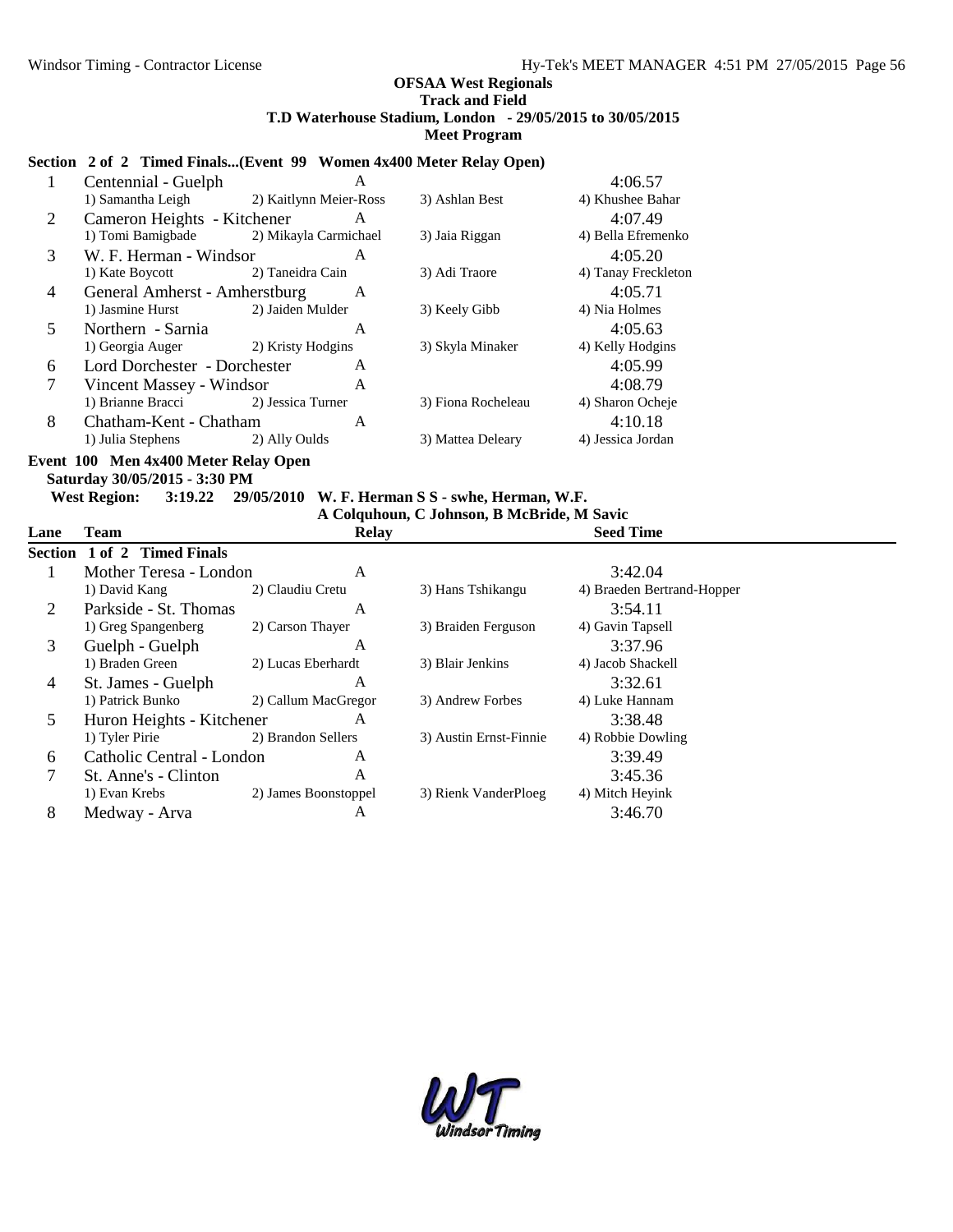#### **Section 2 of 2 Timed Finals...(Event 100 Men 4x400 Meter Relay Open)**

| $\mathbf{1}$   | Chatham-Kent - Chatham                                      |                     | A                                  |                                             | 3:31.96                 |  |
|----------------|-------------------------------------------------------------|---------------------|------------------------------------|---------------------------------------------|-------------------------|--|
|                | 1) Ian Cameron                                              | 2) Felix Marchand   |                                    | 3) James Muharrem                           | 4) Josh Ralph           |  |
| $\overline{2}$ | Waterloo Collegiate Institute                               |                     | A                                  |                                             | 3:32.23                 |  |
|                | 1) Adam Turnbull                                            |                     | 2) Gordon Maidment                 | 3) Thomas Rowlands                          | 4) Jason Holzscherer    |  |
| 3              | Vincent Massey - Windsor                                    |                     | A                                  |                                             | 3:30.12                 |  |
|                | 1) Laith Al-Kinani                                          | 2) Graeme Fisher    |                                    | 3) Kalvin Mercier                           | 4) Brad Sato            |  |
| $\overline{4}$ | Riverside - Windsor                                         |                     | A                                  |                                             | 3:31.35                 |  |
|                | 1) Kiniw Cleland                                            | 2) Brandon Diciocco |                                    | 3) Ted McGeen                               | 4) Blaze Sportelli      |  |
| 5              | St. David - Waterloo                                        |                     | A                                  |                                             | 3:27.72                 |  |
|                | 1) Nathan Hehn                                              | 2) Chance Newell    |                                    | 3) James Mcbride                            | 4) Ildemaro Ponnambalam |  |
| 6              | W. F. Herman - Windsor                                      |                     | A                                  |                                             | 3:28.58                 |  |
|                | 1) Jalen Jackson                                            | 2) Joshua Woghiren  |                                    | 3) William McBride                          | 4) Patrick Quinland     |  |
| 7              | Sandwich - Windsor                                          |                     | A                                  |                                             | 3:31.67                 |  |
|                | 1) Logan Panek                                              | 2) Bradley O'Neil   |                                    | 3) Tyler Jones                              | 4) Brandon Lee-Hyman    |  |
| 8              | Sir Frederick Banting - London                              |                     | A                                  |                                             | 3:38.59                 |  |
|                | Event 101 Women 100 Meter Ambulatory                        |                     |                                    |                                             |                         |  |
|                | Friday 29/05/2015 - 5:50 PM                                 |                     |                                    |                                             |                         |  |
|                | <b>West Region:</b><br>15.29                                |                     |                                    | 28/05/2006 Joanna Edwards, MacKenzie-Sarnia |                         |  |
| Lane           | <b>Name</b>                                                 |                     | <b>School</b>                      |                                             | <b>Seed Time</b>        |  |
|                | Section 1 of 1 Timed Finals                                 |                     |                                    |                                             |                         |  |
| $\overline{4}$ | Madison Wilson-Walker                                       |                     |                                    | Lord Dorchester - Dorchester                | 14.67                   |  |
| 5              | Ella Baker-Lehnen                                           |                     |                                    | St. Anne's - Clinton                        | 36.17                   |  |
|                | Event 102 Men 100 Meter Ambulatory                          |                     |                                    |                                             |                         |  |
|                | Friday 29/05/2015 - 5:50 PM                                 |                     |                                    |                                             |                         |  |
|                |                                                             |                     |                                    |                                             |                         |  |
|                | <b>West Region:</b><br>12.08                                |                     | 01/06/2006 Deric Kruse, F.E.Madill |                                             |                         |  |
| Lane           | <b>Name</b>                                                 |                     | <b>School</b>                      |                                             | <b>Seed Time</b>        |  |
|                | Section 1 of 1 Timed Finals                                 |                     |                                    |                                             |                         |  |
| $\overline{4}$ | Cody Bell                                                   |                     |                                    | Lambton Central - Petrolia                  | 16.59                   |  |
| 5              | Devon Newell                                                |                     |                                    | Central Huron - Clinton                     | 16.69                   |  |
|                |                                                             |                     |                                    |                                             |                         |  |
|                | Event 103 Women 100 Meter Blind                             |                     |                                    |                                             |                         |  |
|                | Friday 29/05/2015 - 5:50 PM<br><b>West Region:</b><br>16.06 |                     |                                    | 30/05/2014 Alexis Askin-Hunter, Sarnia      |                         |  |
|                | <b>West Region:</b><br>17.45                                |                     |                                    | 30/05/2013 Alexis Askin-Hunter, Sarnia      |                         |  |
| Lane           | <b>Name</b>                                                 |                     | <b>School</b>                      |                                             | <b>Seed Time</b>        |  |
|                | Section 1 of 1 Timed Finals                                 |                     |                                    |                                             |                         |  |
| 3              | Shaunelle Gregory                                           |                     |                                    | W Ross Macdonald                            | 14.59                   |  |

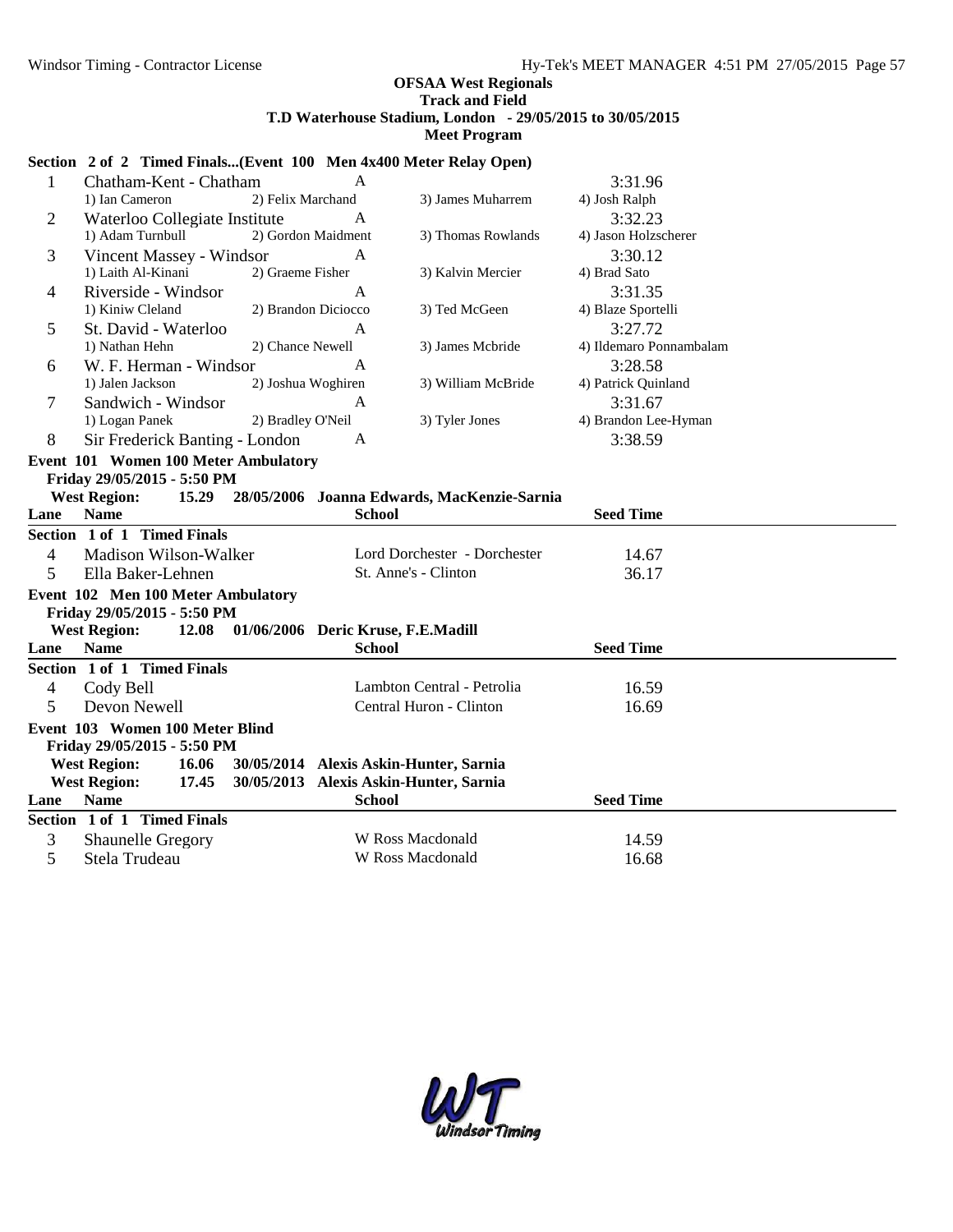# **Event 105 Women 100 Meter Intellectual**

|                          | Friday 29/05/2015 - 5:50 PM          |                                                   |                  |  |
|--------------------------|--------------------------------------|---------------------------------------------------|------------------|--|
| Lane                     | <b>Name</b>                          | <b>School</b>                                     | <b>Seed Time</b> |  |
|                          | Section 1 of 1 Timed Finals          |                                                   |                  |  |
| 2                        | Emily Lai                            | <b>Westview Freedom Academy</b>                   | 20.88            |  |
| 3                        | Tiffany Hillman                      | Alexander MacKenzie S S                           | 18.52            |  |
| 4                        | Natasha Hoogkamp                     | Woodstock - Woodstock                             | 17.29            |  |
| 5                        | Sara Albers                          | St. Thomas Aquinas - London                       | 15.33            |  |
| 6                        | Kyla Rodrigue                        | Woodstock - Woodstock                             | 14.71            |  |
|                          | Event 106 Men 100 Meter Intellectual |                                                   |                  |  |
|                          | Friday 29/05/2015 - 5:50 PM          |                                                   |                  |  |
|                          | <b>West Region:</b><br>12.06         | 31/05/2013 Peter Snider, WCI                      |                  |  |
|                          | <b>West Region:</b><br>12.06         | 30/05/2014 Peter Snider, WCI                      |                  |  |
| Lane                     | <b>Name</b>                          | <b>School</b>                                     | <b>Seed Time</b> |  |
|                          | Section 1 of 2 Timed Finals          |                                                   |                  |  |
| $\overline{\mathcal{A}}$ | Vincent Gareau                       | Mgsr. Bruyere E S                                 | 16.22            |  |
| 5                        | <b>Travis Cascanette</b>             | St. Benedict - Cambridge                          | 16.47            |  |
| 6                        | <b>Matthew Pastorius</b>             | Alexander MacKenzie S S                           | 16.71            |  |
|                          | Section 2 of 2 Timed Finals          |                                                   |                  |  |
| 2                        | Craig Machan                         | Alexander MacKenzie S S                           | 15.08            |  |
| 3                        | James St. Denis                      | F.J. Brennan - Windsor                            | 13.41            |  |
| 4                        | Kenneth Lai                          | <b>Westview Freedom Academy</b>                   | 15.95            |  |
| 5                        | Josh Hoogkamp                        | Woodstock - Woodstock                             | 14.76            |  |
| 6                        | Prince Sulbani                       | Clarke Road S S                                   | 13.12            |  |
| 7                        | <b>Jesse Stewart</b>                 | Northern - Sarnia                                 | 13.17            |  |
|                          | Event 108 Men 200 Meter Wheelchair   |                                                   |                  |  |
|                          | Friday 29/05/2015 - 1:50 PM          |                                                   |                  |  |
|                          | <b>West Region:</b><br>3:30.67       | 30/05/2014 Cole Campbell, MacKenzie               |                  |  |
| Lane                     | <b>Name</b>                          | <b>School</b>                                     | <b>Seed Time</b> |  |
|                          | Section 1 of 1 Timed Finals          |                                                   |                  |  |
| 7                        | Cole Campbell                        | Alexander MacKenzie S S                           | 3:12.48          |  |
|                          | Event 110 Men 400 Meter Wheelchair   |                                                   |                  |  |
|                          | Friday 29/05/2015 - 4:00 PM          |                                                   |                  |  |
|                          | <b>West Region:</b><br>7:59.63       | 30/05/2014 Cole Campbell, MacKenzie               |                  |  |
| Lane                     | <b>Name</b>                          | <b>School</b>                                     | <b>Seed Time</b> |  |
|                          | Section 1 of 1 Timed Finals          |                                                   |                  |  |
| $\overline{4}$           | Cole Campbell                        | Alexander MacKenzie S S                           | 7:55.50          |  |
|                          | Event 113 Women 800 Meter Ambulatory |                                                   |                  |  |
|                          | Saturday 30/05/2015 - 1:45 PM        |                                                   |                  |  |
|                          | <b>West Region:</b><br>4:53.11       | 31/05/2014 Madison Wilson-Walker, Lord Dorchester |                  |  |
| Lane                     | <b>Name</b>                          | <b>School</b>                                     | <b>Seed Time</b> |  |
|                          | Section 1 of 1 Timed Finals          |                                                   |                  |  |
| 4                        | Madison Wilson-Walker                | Lord Dorchester - Dorchester                      | 3:17.07          |  |
| 5                        | Ella Baker-Lehnen                    | St. Anne's - Clinton                              | 7:00.33          |  |